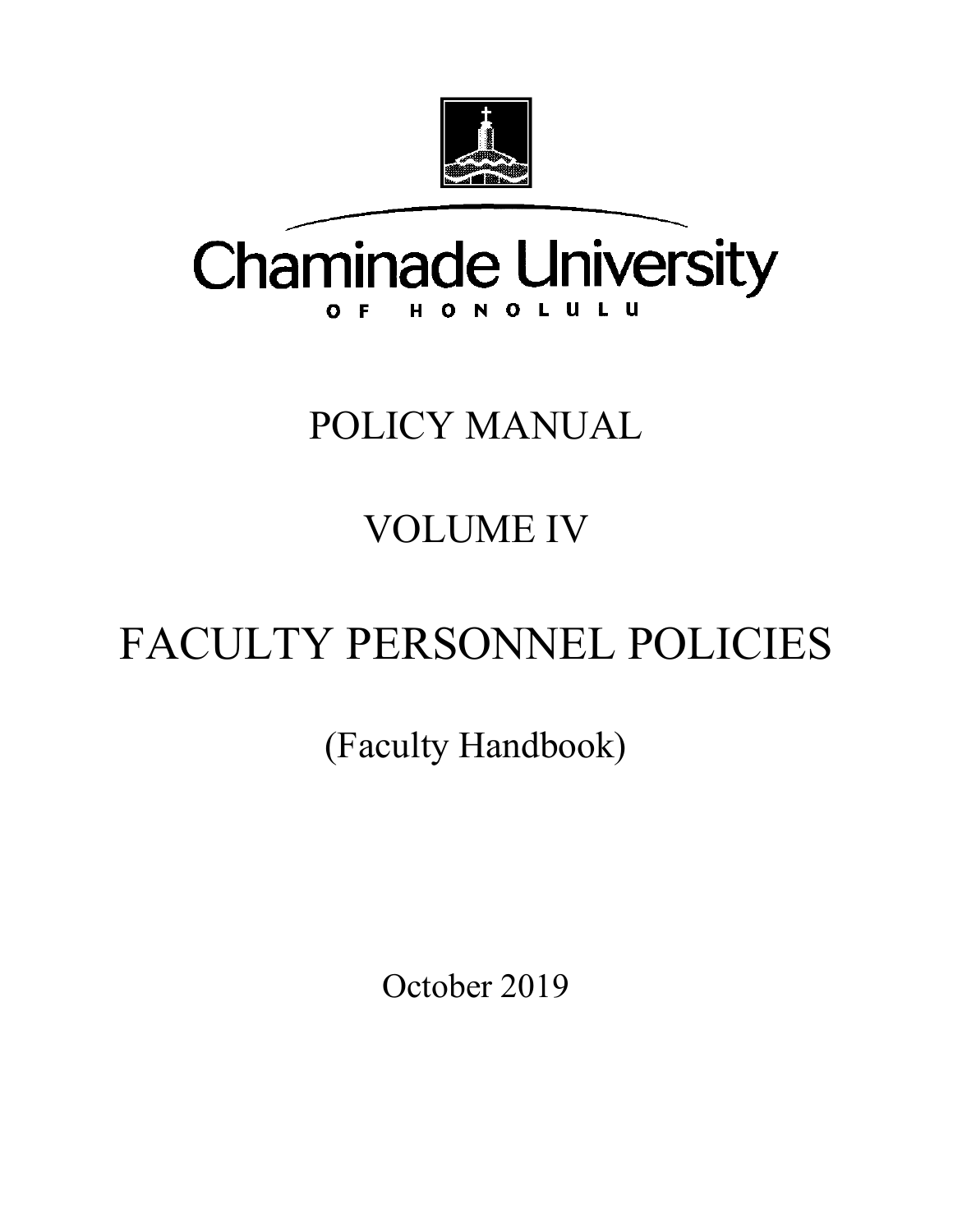# **Table of Contents**

#### **Volume IV Faculty Personnel Policies**

# **(Faculty Handbook)**

| 4.0    | <b>GENERAL STATEMENT</b>                                       | 1                                     |
|--------|----------------------------------------------------------------|---------------------------------------|
| 4.1.   | <b>Definition of Faculty, Faculty Rank, and Faculty Titles</b> | $\mathbf{1}$                          |
| 4.1.1. | <b>Ranked Faculty Members</b>                                  | $\,1\,$                               |
| 4.1.2. | Criteria for Appointment to Ranked Faculty Status              | $\begin{array}{c} 2 \\ 6 \end{array}$ |
| 4.1.3. | Per Course Faculty                                             |                                       |
| 4.1.4. | Special Non-Tenure-Track Appointment Faculty                   | $\boldsymbol{7}$                      |
| 4.1.5. | Librarians                                                     | $\, 8$                                |
| 4.1.6. | Administrators with Faculty Rank                               | 15                                    |
| 4.2.   | <b>Types of Contracts, Definitions and Contract Policies</b>   | 16                                    |
| 4.2.1. | <b>Term Contracts</b>                                          | 16                                    |
| 4.2.2. | <b>Notice Contracts</b>                                        | 16                                    |
| 4.2.3. | Continuous Contracts (Tenured Positions)                       | 16                                    |
| 4.2.4. | Locus of Appointments                                          | 16                                    |
| 4.2.5. | <b>Initial Appointments</b>                                    | 17                                    |
| 4.2.6. | <b>Subsequent Appointments</b>                                 | 17                                    |
| 4.2.7. | Issuance, Receipt and Form of Contracts                        | 18                                    |
| 4.3.   | Guidelines for Search, Appointment and Orientation of Faculty  | 18                                    |
| 4.3.1. | <b>General Guidelines</b>                                      | 18                                    |
| 4.4.   | <b>Faculty Personnel Records</b>                               | 19                                    |
| 4.4.1. | <b>Official Academic Dossier</b>                               | 19                                    |
|        | 4.4.2. Personnel Office File                                   | 19                                    |
|        | 4.4.3. Access to Files                                         | 19                                    |
| 4.5.   | <b>Evaluation Information</b>                                  | <b>20</b>                             |
| 4.5.1. | Purposes of Faculty Evaluation                                 | 20                                    |
| 4.5.2. | Principles of Faculty Evaluation                               | 20                                    |
| 4.5.3. | Procedures for Faculty Evaluation                              | 21                                    |
| 4.5.4. | Instruments of Faculty Evaluation                              | 23                                    |
| 4.5.5. | Reviewing Faculty Member Performance                           | 24                                    |
| 4.5.6. | Criteria for Faculty Evaluation                                | 24                                    |
| 4.5.7. | Faculty Portfolio for Promotion, Tenure and Peer Review        | 32                                    |
| 4.5.8. | Faculty Growth and Development Plan (GDP)                      | 33                                    |
| 4.5.9. | <b>Evaluation of Per Course Faculty</b>                        | 34                                    |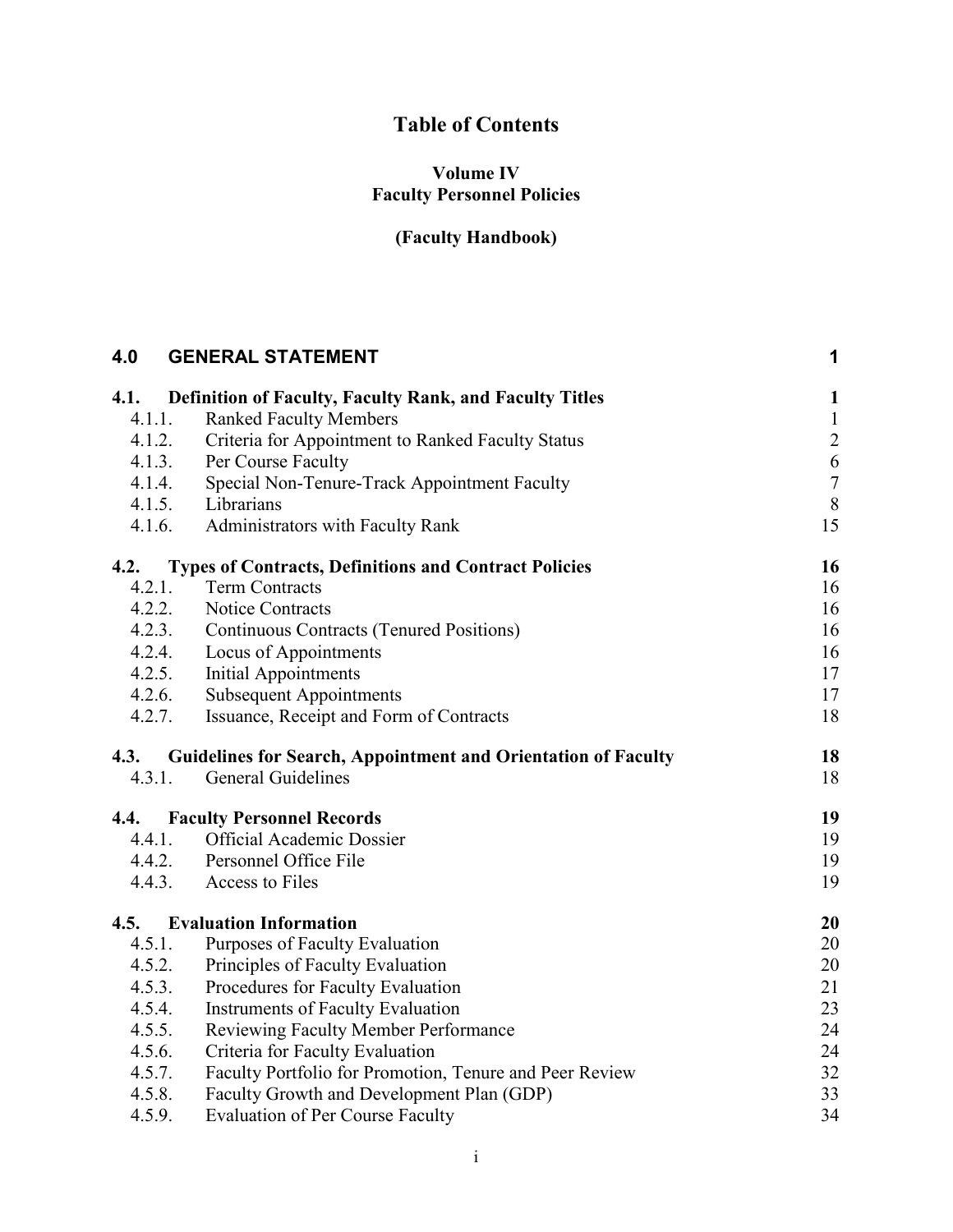| 4.6.    | <b>Promotion Policies and Procedures</b>                                   | 34 |
|---------|----------------------------------------------------------------------------|----|
| 4.6.1.  | Notice of Eligibility for Promotion and/or Tenure                          | 35 |
| 4.6.2.  | Procedures for Recommending Promotion for Tenured and Tenure-Track Faculty | 35 |
| 4.6.3.  | Procedure for Making A Decision on Promotion                               | 36 |
| 4.6.4.  | Criteria for Consideration                                                 | 37 |
| 4.6.5.  | Points for Consideration                                                   | 38 |
| 4.7.    | <b>Tenure Policy</b>                                                       | 38 |
| 4.7.1.  | Notice of Eligibility for Tenure                                           | 38 |
| 4.7.2.  | Overview of Tenure Policy                                                  | 39 |
| 4.7.3.  | Procedure for Recommending and Making a Decision on Tenure                 | 39 |
| 4.7.4.  | Review of Tenured Faculty                                                  | 39 |
| 4.8.    | <b>Separation</b>                                                          | 41 |
| 4.8.1.  | Resignation                                                                | 41 |
| 4.8.2.  | Retirement                                                                 | 41 |
| 4.8.3.  | Non-Reappointment of Faculty with Notice Contracts                         | 42 |
| 4.8.4.  | <b>Termination for Medical Reasons</b>                                     | 42 |
| 4.8.5.  | Layoff Before Expiration of Current Contract                               | 43 |
| 4.8.6.  | Dismissal for Cause                                                        | 47 |
| 4.8.7.  | <b>Action Short of Dismissal</b>                                           | 48 |
| 4.8.8.  | Progressive Discipline of Faculty Members                                  | 49 |
| 4.9.    | The Faculty's Obligations, Rights, Academic Freedom, and Code of Ethics    | 49 |
| 4.9.1.  | <b>General Statement</b>                                                   | 49 |
| 4.9.2.  | Principal Occupation                                                       | 49 |
| 4.9.3.  | Adherence to University Regulations                                        | 49 |
| 4.9.4.  | Course Offerings and Content                                               | 50 |
| 4.9.5.  | Absence and Class-related Duties                                           | 50 |
| 4.9.6.  | Availability and Office Hours                                              | 50 |
| 4.9.7.  | Academic Advising                                                          | 50 |
| 4.9.8.  | Academic Community Cooperation                                             | 51 |
| 4.9.9.  | Deadlines                                                                  | 51 |
| 4.9.10. | Academic Freedom and Tenure/Faculty Responsibility                         | 52 |
| 4.9.11. | Code of Professional Ethics                                                | 52 |
| 4.9.12. | Violations of Faculty Rights, Academic Freedom and Professional Ethics     | 53 |
| 4.10.   | <b>Faculty Development and Privileges</b>                                  | 53 |
| 4.10.1. | Sabbatical Leave Policy                                                    | 53 |
| 4.10.2. | Compensation for Faculty Leave                                             | 55 |
| 4.10.3. | <b>General Faculty Development Resources</b>                               | 55 |
| 4.10.4. | Funding for Professional Conferences                                       | 55 |
| 4.10.5. | <b>Faculty Development Summer Fund</b>                                     | 55 |
| 4.10.6. | Leave of Absence                                                           | 57 |
| 4.11.   | <b>Faculty Workload</b>                                                    | 57 |
| 4.11.1. | <b>General Principles</b>                                                  | 57 |
| 4.11.2. | Teaching Workload                                                          | 57 |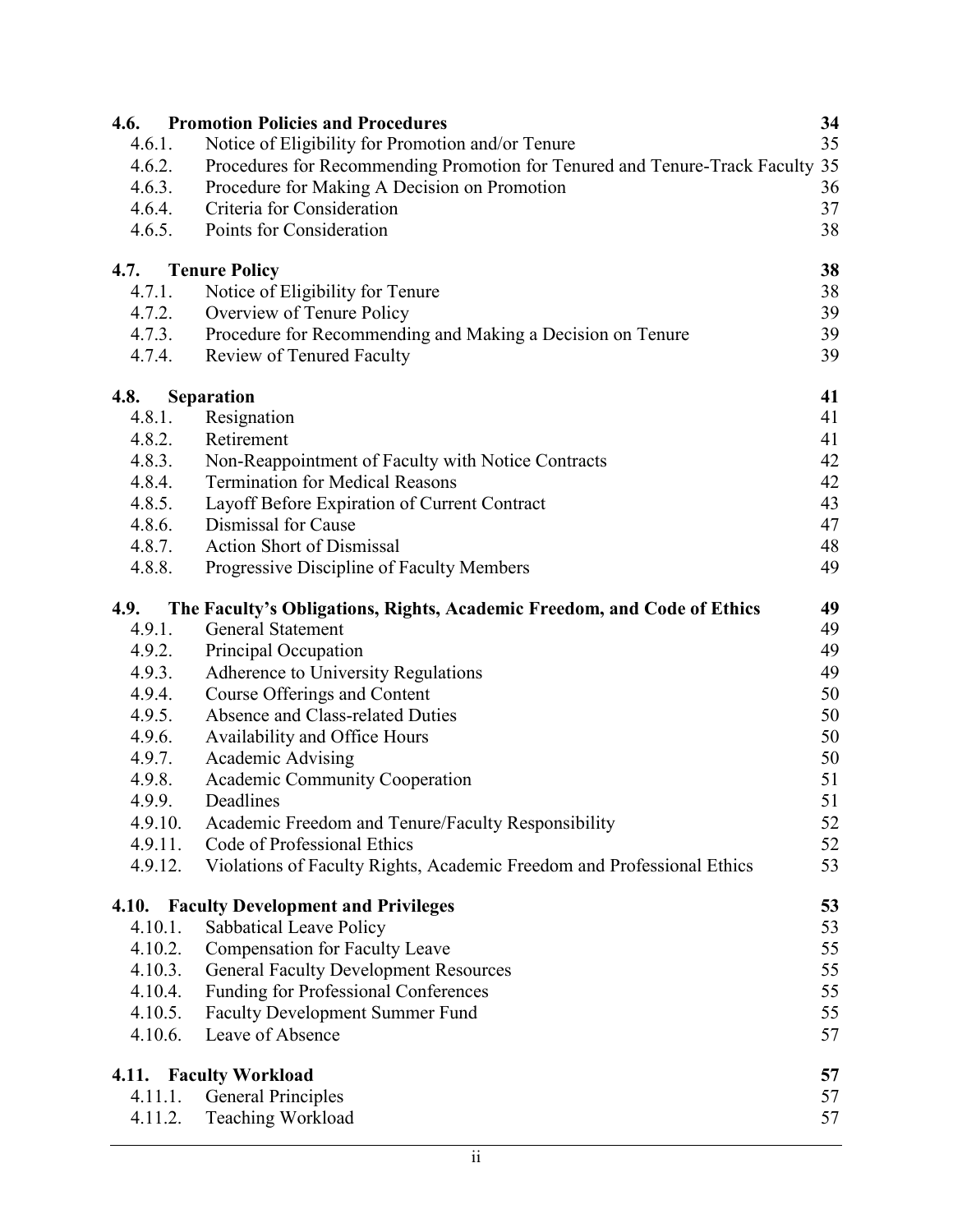| 4.11.3.                                                          | Non-Teaching Duties                                                      | 57 |
|------------------------------------------------------------------|--------------------------------------------------------------------------|----|
| 4.11.4.                                                          | Overloads, Individualized and Directed Studies                           | 57 |
| 4.11.5.                                                          | <b>Administrative Assignments</b>                                        | 58 |
| 4.11.6.                                                          | Conflicts with Primary University Responsibility and Outside Activities  | 58 |
| 4.11.7.                                                          | Use of University Facilities and Services                                | 59 |
| 4.11.8.                                                          | Use of University Name, Seal, and Logo                                   | 60 |
| 4.11.9.                                                          | University Assumes No Responsibility                                     | 60 |
| 4.11.10.                                                         | <b>Political Activity</b>                                                | 60 |
| 4.11.11.                                                         | Compliance and Enforcement                                               | 60 |
|                                                                  | 4.12. Institutional Policies Pertaining to Faculty Working Conditions    | 60 |
| 4.12.1.                                                          | Academic Regalia                                                         | 60 |
| 4.12.2.                                                          | Plagiarism                                                               | 61 |
| 4.12.3.                                                          | <b>Intellectual Property</b>                                             | 61 |
| 4.12.4.                                                          | Policy on Misconduct in Research and Scholarship                         | 66 |
|                                                                  | <b>4.13. Faculty Compensation</b>                                        | 69 |
| 4.13.1.                                                          | <b>General Rationale</b>                                                 | 69 |
|                                                                  | 4.13.2. Process                                                          | 70 |
|                                                                  | 4.14. Grievance Policy                                                   | 70 |
| 4.14.1.                                                          | Definition of Grievance                                                  | 70 |
|                                                                  | 4.14.2. Informal Procedures                                              | 70 |
| 4.14.3.                                                          | <b>Formal Hearing Procedures</b>                                         | 72 |
| 4.14.4.                                                          | Appeals                                                                  | 74 |
| 4.14.5.                                                          | President of the University as Party to Action                           | 74 |
| 4.14.6.                                                          | <b>General Provisions</b>                                                | 74 |
|                                                                  | 4.15. Academic Issues concerning Students                                | 75 |
| 4.15.1.                                                          | Academic Appeals Policies and Process                                    | 75 |
|                                                                  | 4.16. Revision Process for Policies and Procedures Pertaining to Faculty | 77 |
|                                                                  | 4.16.1. Procedure for Revision to Volume IV                              | 77 |
| 4.16.2.                                                          | <b>Proposed Amendments</b>                                               | 78 |
| 4.16.3.                                                          | Processing of Proposals                                                  | 78 |
| 4.16.4.                                                          | Administrative Approval                                                  | 78 |
| 4.16.5.                                                          | Board of Regents Approval                                                | 79 |
| 4.16.6.                                                          | <b>Emergency Procedure</b>                                               | 79 |
| 4.16.7.                                                          | General Rules of Implementation                                          | 79 |
| <b>APPENDIX 4.1.2.8.1: TERMINAL DEGREE EQUIVALENTS</b>           |                                                                          | 81 |
|                                                                  | <b>APPENDIX 4.1.3.3.1 PROCESS FOR HIRING ADJUNCT FACULTY</b>             | 82 |
|                                                                  | APPENDIX 4.1.5.2.1 STANDARDS FOR LIBRARIAN FACULTY                       | 84 |
| <b>APPENDIX 4.5.6.3.3.1 DIVISIONAL STANDARDS FOR SCHOLARSHIP</b> |                                                                          | 86 |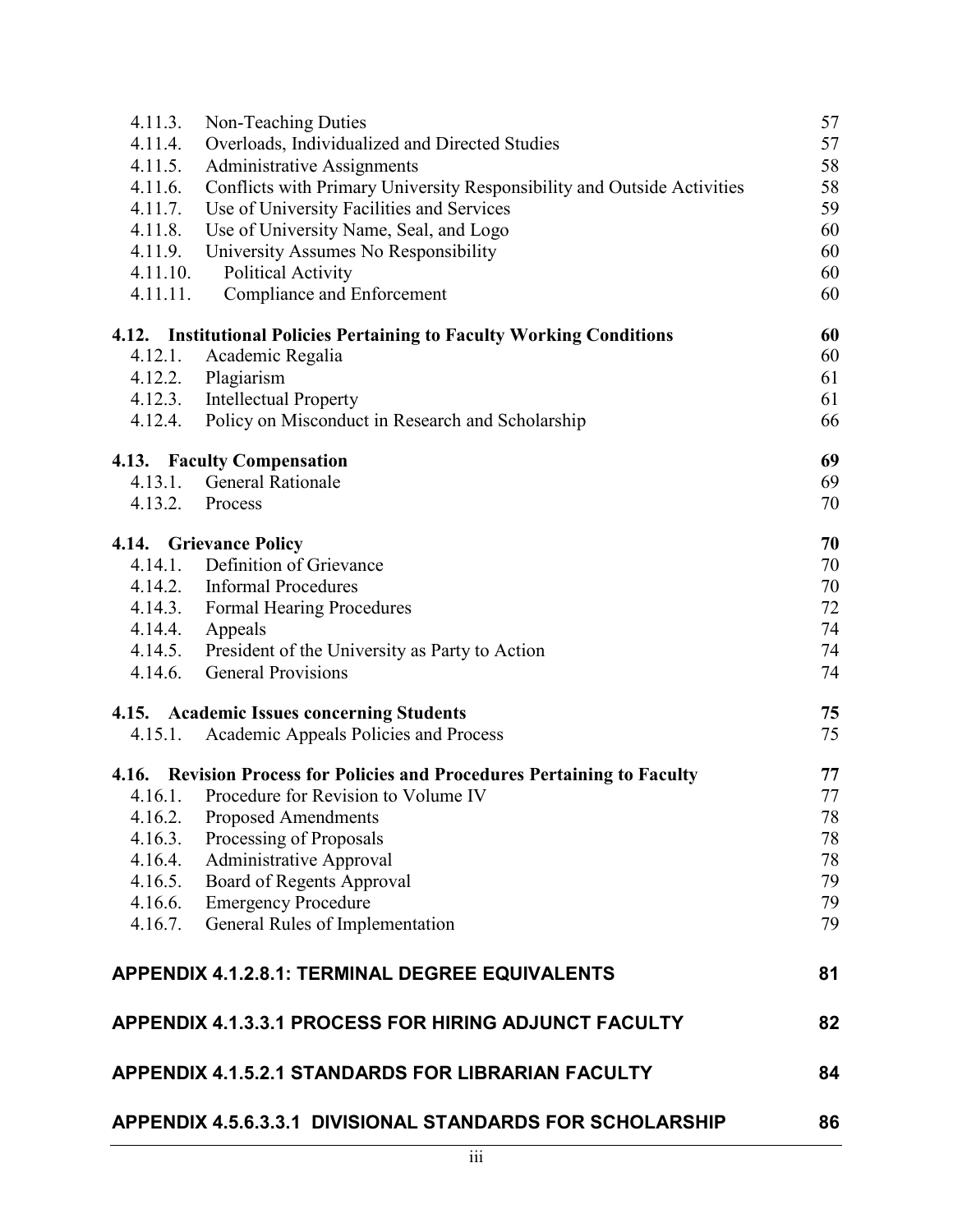| <b>1. BEHAVIORAL SCIENCE DIVISION</b>                        | 86  |
|--------------------------------------------------------------|-----|
| <b>2 EDUCATION DIVISION</b>                                  | 88  |
| 3. HUMANITIES AND FINE ARTS DIVISION                         | 90  |
| <b>4 DIVISION OF NATURAL SCIENCES AND MATHEMATICS (DNSM)</b> | 95  |
| 5. SCHOOL OF BUSINESS AND COMMUNICATION DIVISION             | 99  |
| <b>6. SCHOOL OF NURSING</b>                                  | 103 |
| APPENDIX 4.6.2.1 SUGGESTED TIMELINE FOR RANK AND TENURE      | 108 |
| <b>APPENDIX 4.9.12.1 STATEMENT ON PROFESSIONAL ETHICS</b>    | 109 |
| <b>APPENDIX 4.11.1: FACULTY LOAD CREDIT</b>                  | 111 |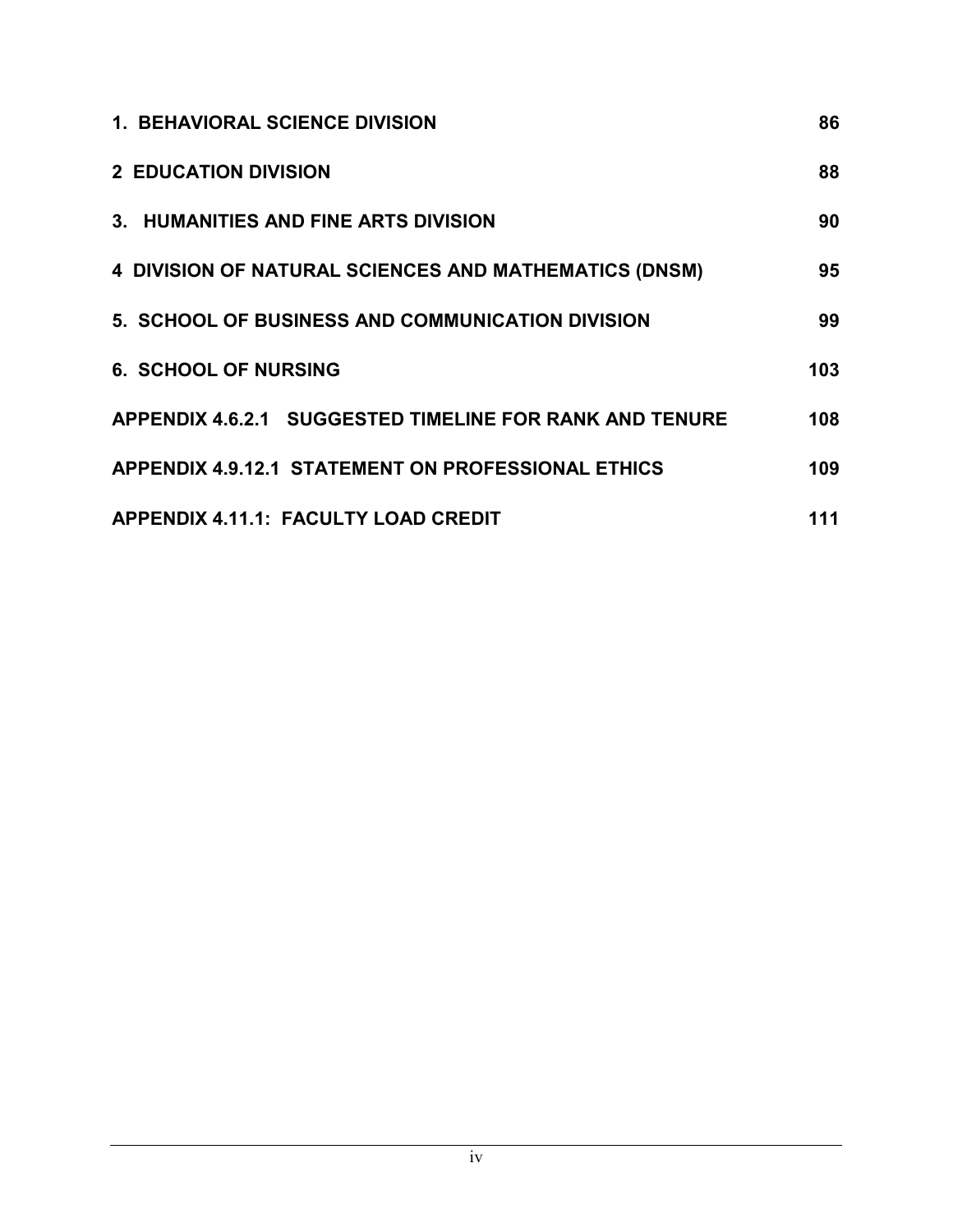# <span id="page-5-0"></span>**4.0 General Statement**

Volume IV of this Policy Manual contains the approved policies and procedures of Chaminade University concerning the terms and conditions of faculty employment. This Volume IV is incorporated by reference into the individual employment contract of each faculty member. Where the terms and provisions of an individual contract of a faculty member are inconsistent with the general policies contained herein, the provisions of the individual contract shall control. Otherwise, the provisions of this Volume IV will remain in effect until changed by the procedures contained in this Volume. Should there be any misapplication, misinterpretation or violation of specific provisions of this Volume, the faculty member involved should: (i) report the violation to the Provost or other officer of the University or to the Executive Committee of the Faculty Senate or (ii) may file a grievance with the Grievance Review Committee pursuant to the grievance procedures found in Section 4.14.

# <span id="page-5-1"></span>**4.1.Definition of Faculty, Faculty Rank, and Faculty Titles**

Faculty members at the University are given either tenure-track or non-tenure-track contracts. Within these contract categories, there are five distinct groups of faculty: Ranked Full-time Faculty, Ranked Full-time Librarians, Pro-Rata Faculty, Per-Course Faculty, and Special Appointment Faculty.

# *4.1.1. Ranked Faculty Members*

<span id="page-5-2"></span>A ranked faculty member is a full-time or pro-rata employee of the University who has been appointed to one of the regular academic ranks at the University. Full-time and pro-rata faculty may hold the rank of Lecturer, Senior Lecturer, Instructor, Assistant Professor, Associate Professor, Professor, Librarian I, Librarian II, Librarian III, or Librarian IV.

#### **4.1.1.1. Full-Time Faculty Members**

A full-time faculty member is a contractual employee of the University pursuant to a Term, Notice or Continuous Contract that is either a tenure-track or a non-tenure-track appointment. The full-time faculty member is qualified for appointment to one of the academic ranks listed above, and ordinarily has full-time teaching duties or has teaching and other duties (e.g., research, academic administration, counseling) equivalent to a full-time teaching load and fulfills the duties and responsibilities of a faculty member.

#### **4.1.1.2. Tenure-Track Appointments**

Tenure-track appointments for full-time faculty allow for six years of one year contracts, by which the time the faculty member must have been awarded tenure by the University. If not, a final one year contract will be issued to the faculty member.

# **4.1.1.3. Non-Tenure-Track Appointments**

Non-Tenure-Track faculty hold positions which are focused on teaching, advising, and service (both internal and external). They often serve in disciplines associated with a professional practice and may maintain their own limited external professional practice, the level and form of which is determined at the time of their employment. There may be no contractual expectation for scholarship, as there is for tenure-track and tenured faculty, although such activity may be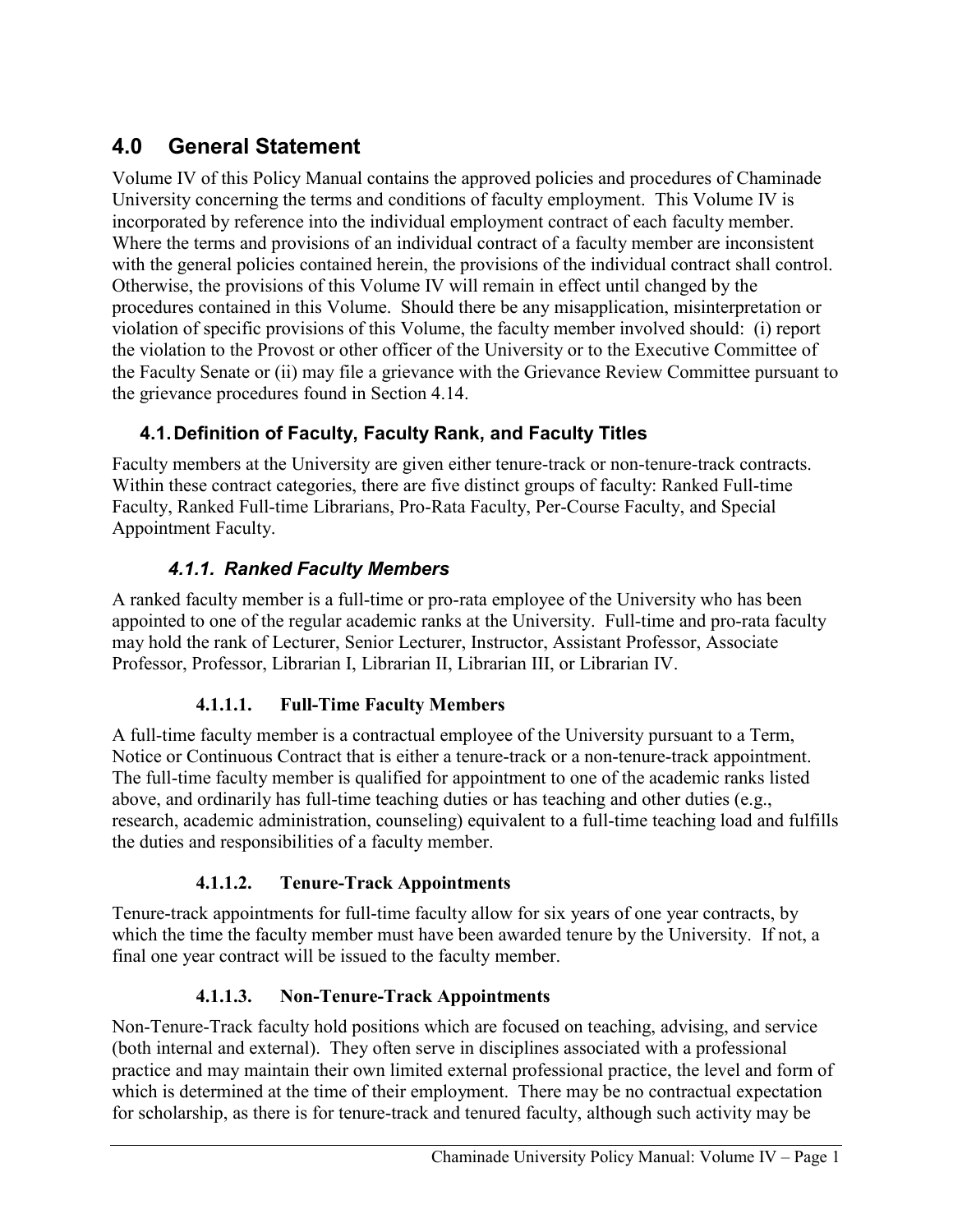assigned and is always encouraged. The non-tenure-track category is also used to identify certain situations where the desire is to appoint a faculty member on a long-term basis, but without the expectation of tenure. Examples of this might be (but are not limited to)

- 1. Individuals who are senior in their careers, perhaps having held tenure at another university, but who wish to concentrate on teaching, advising, and service rather than their personal scholarship;
- 2. Newly hired faculty who are at an advanced stage in their career where it is unlikely that they would be employed long enough to obtain tenure; and
- 3. Faculty being hired into disciplines where Chaminade has no major.

In such cases the decision whether the faculty member is hired as a non-tenure-track or a tenuretrack appointment may form part of post-advertising negotiations. The university will normally hire persons into tenure-track positions who are beginning their academic career in nonprofessional-practice oriented disciplines where Chaminade does have a major.

While non-tenure-track faculty are not eligible to receive tenure, after three years such faculty may, by request, and with the approval of the divisional dean, provost , and president, be offered long term (typically three-year, but not to exceed five-year) appointments. Those more senior in rank and/or length of service may be offered "rolling" contracts (e.g. automatically extended a year each year based on satisfactory performance.)

# **4.1.1.4. Pro-Rata Faculty Members**

A pro-rata faculty member is a contractual employee of the University pursuant to a Term, Notice or Continuous Contract, that is either a tenure-track or a non-tenure-track appointment. The pro-rata faculty member is qualified for appointment to one of the academic ranks listed above and teaches at least half-time or more but not full-time.

Such pro-rata faculty members have pro-rata contractual rights to pro-rata promotion and fringe benefits. They have on a pro-rata basis, votes in the faculty senate, responsibilities for advising, serving on committees and all other responsibilities of full-time members.

# *4.1.2. Criteria for Appointment to Ranked Faculty Status*

<span id="page-6-0"></span>At the time of initial appointment of a full-time faculty member, the Provost in consultation with the Divisional Dean or Library Director, as appropriate, shall make a judgment about rank for the faculty member's initial contract using the criteria described below. The Rank and Tenure Committee shall be consulted regarding variance of criteria as set our in subsection 4.1.2.9.

# **4.1.2.1. Academic Ranks**

The qualifications of the applicant generally govern the academic rank designated on the initial contract. Normally, persons without a terminal degree are hired as Lecturers on the initial appointment. Persons with a terminal degree in their field of instruction are appointed in the same or higher rank held from another institution, or as Assistant Professors when Chaminade is their first appointment in rank. Instructors receiving a doctorate or the terminal degree in the field of assignment are automatically advanced to Assistant Professor rank on subsequent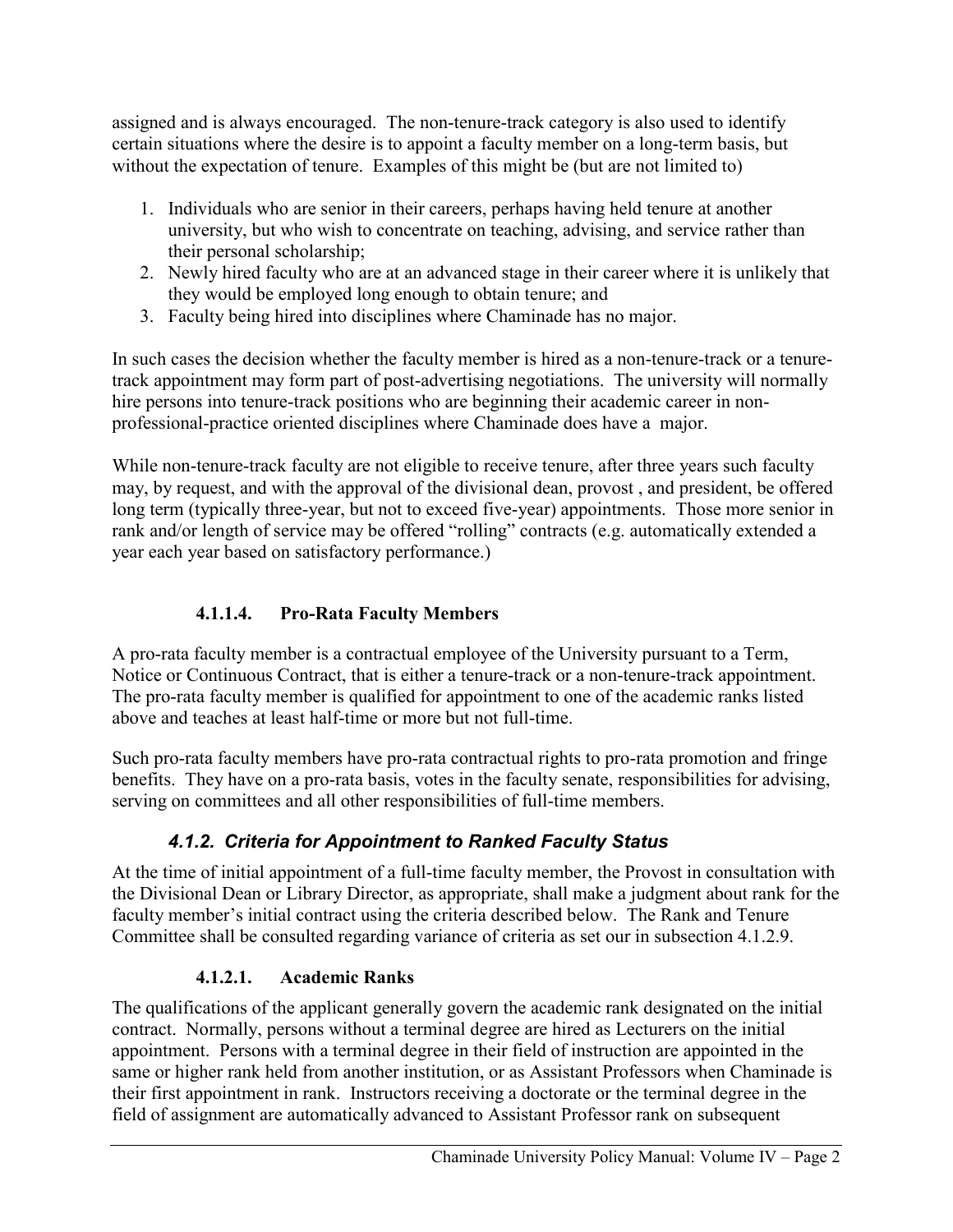appointments. Exceptions to this policy may be made by the Provost in consultation with the Divisional Dean.

All full-time and pro-rata faculty members are appointed to a standard academic rank. Each academic rank is graded according to the preparation and experience required and the duties involved. All faculty are appointed to their rank by the President on the recommendation of the Provost after consultation with the Divisional Dean. Faculty in non-tenure-track positions may have alternative minimum qualifications as indicated in the initial appointment letter. In general such positions limit requirements for scholarship and will indicate the evaluation criteria to be applied for the minimum qualifications for a given rank. All librarians are appointed to their rank by the President on the recommendation of the Library Director and the Provost.

#### **4.1.2.2. Lecturer**

#### 4.1.2.2.1. Minimum Qualifications

Lecturers meet the same minimum qualification requirements as Instructors. The University offers non-tenure track term contracts to Lecturers. Lecturers are faculty members who have specialized skills in selected academic areas, but who would not otherwise qualify for promotion or tenure. Such personnel are critical to the teaching and learning process of the University. Faculty with this status may receive up to six one-year term appointments and in the seventh year may, after evaluation and approval by the Provost in consultation with the Divisional Dean be given a renewable, non-tenure notice contract.

Normally, the years of service as Lecturer cannot be applied to a tenure track position. Exceptions are made by the Provost in consultation with the Rank and Tenure Committee at the time of the appointment of a Lecturer to a tenure track position.

#### 4.1.2.2.2. Duties

Under general supervision of the Divisional Dean, a Lecturer conducts courses; supervises laboratory or field work; serves on departmental committees; and performs related work as assigned.

Faculty with this status are expected to remain current in the discipline and pedagogy. They participate in advising of students, serving on University committees and fulfill other normal faculty responsibilities. Because they are not tenure track faculty, they are not eligible for sabbatical leave or voluntary early retirement plans.

#### **4.1.2.3. Senior Lecturer**

Lecturers at Chaminade University who have completed the teaching of twenty courses or completed teaching for five academic years at the University as a Lecturer are eligible to apply to their Divisional Dean and the Provost for Senior Lecturer status starting with the next academic year.

In consideration of granting Senior Lecturer status, the Divisional Dean and the Provost will review the teaching evaluations, student evaluations and the overall effectiveness of the faculty member toward the mission of the University.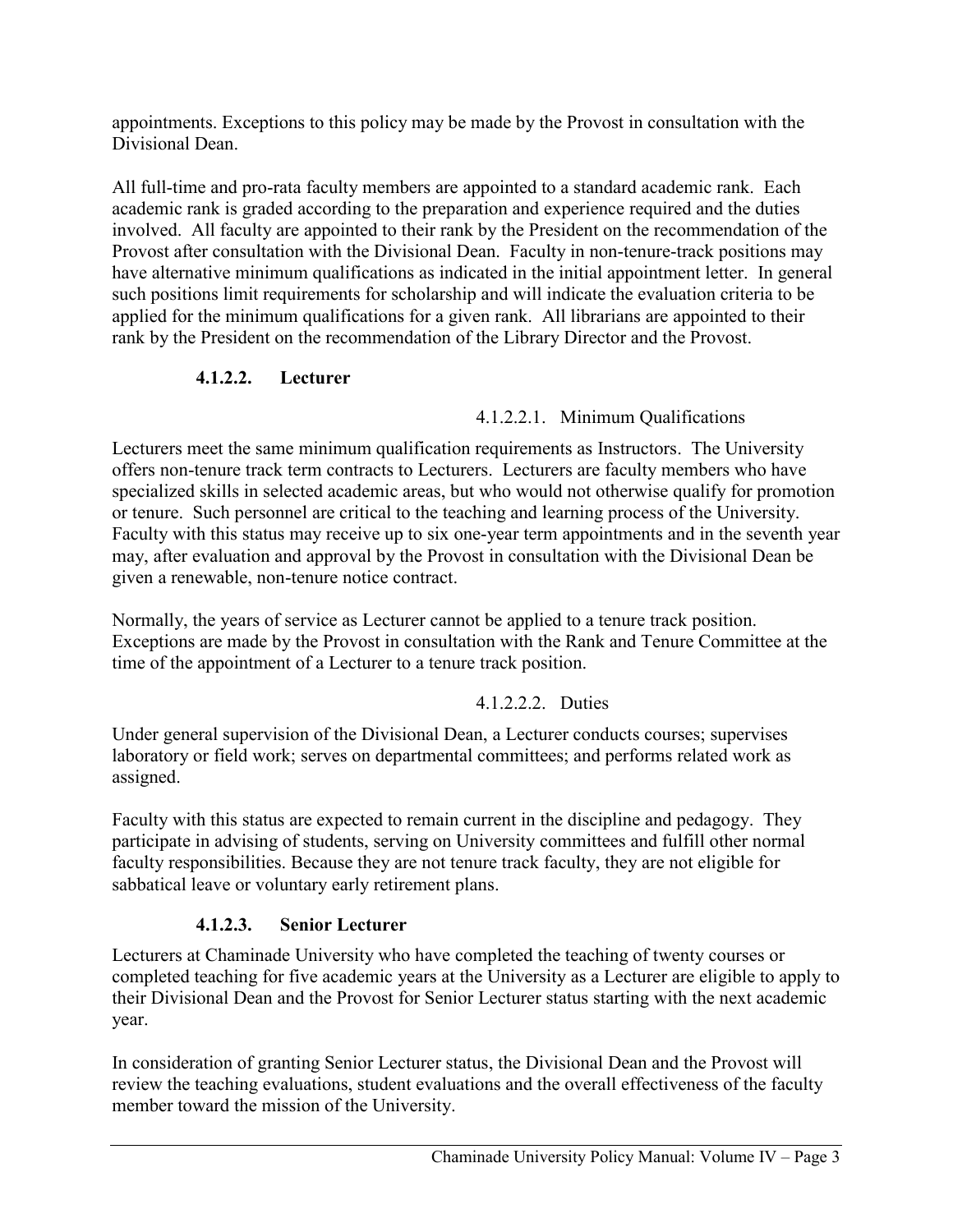#### **4.1.2.4. Instructor**

#### 4.1.2.4.1. Minimum Qualifications

An Instructor should have at least the training equivalent to that represented by a master's degree in the field of instruction from an accredited college or university and should be near or at the dissertation level of a doctoral program, or should have completed at least thirty credit hours towards a terminal degree with a major study in the field of instruction. Instructors are appointed pursuant to a pre-tenure notice contract. In the event that the terminal degree is not completed in the agreed upon time period, the faculty member will be changed to lecturer status

#### 4.1.2.4.2. Duties

Under general supervision of the Divisional Dean, the Instructor conducts courses; supervises laboratory or field work; serves on committees; provides academic counseling to students; and performs work as assigned.

#### **4.1.2.5. Assistant Professor**

#### 4.1.2.5.1. Minimum Qualifications

An Assistant Professor should have at least the training and expertise equivalent to a doctoral degree or a terminal degree in the field of instruction from an accredited college or university. Faculty of each discipline shall determine equivalencies in training and expertise with the concurrence of the Divisional Dean and the Provost.

4.1.2.5.2. Duties

Under general supervision of the Divisional Dean, the Assistant Professor conducts courses; supervises laboratory or field work; serves on committees; provides academic counseling to students; fulfills appropriate scholarship requirements; and performs related work as assigned.

#### **4.1.2.6. Associate Professor**

#### 4.1.2.6.1. Minimum Qualifications

An Associate Professor should have the training and expertise equivalent to that represented by a doctorate or terminal degree (Subsection 4.1.2.8) in the field of instruction earned from an accredited college or university. An Associate Professor should also have at least four (4) years in the rank of Assistant Professor have demonstrated excellence in teaching and student advising, ability in scholarship or other creative work, and a record of university and/or community service.

Non-tenure-track Associate Professors are expected to have extensive experience in a relevant field, including working with other practitioners in regional or national organizations. The Nontenure-track Associate Professor shall demonstrate excellence in one or more of the following: teaching, scholarship, or other creative work and a record of university and/or community service.

4.1.2.6.2. Minimum Time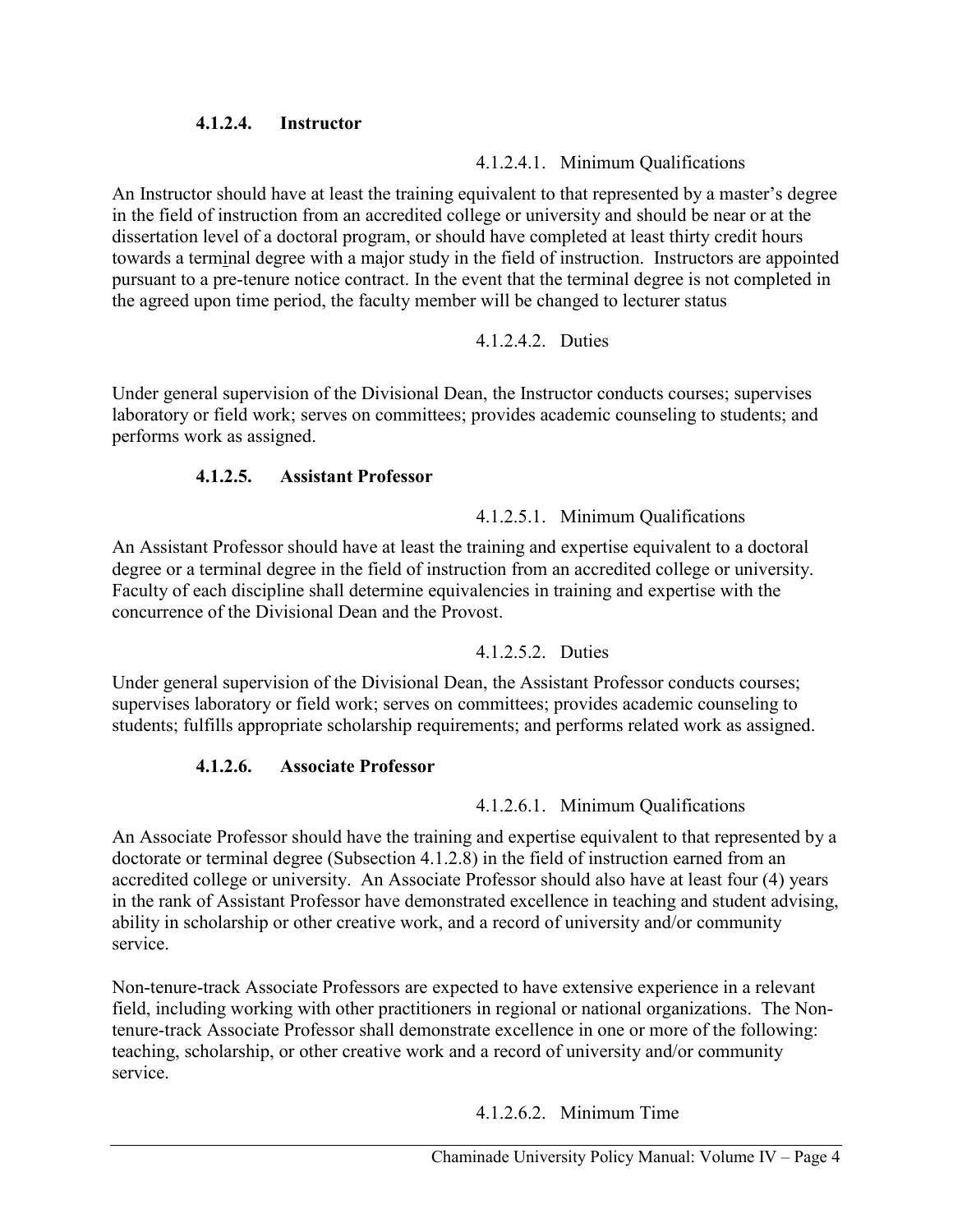Applicants for this rank must have completed at least four years in rank of Assistant Professor and have demonstrated ability in teaching, scholarship or other creative work and a record of University and/or community service.

#### 4.1.2.6.3. Duties

Under general supervision of the Divisional Dean, the Associate Professor conducts courses; supervises laboratory or field work; serves on committees; provides academic counseling to students; and performs related work as assigned.

#### **4.1.2.7. Full Professor**

#### 4.1.2.7.1. Minimum Qualifications

A Full Professor should have the training and expertise equivalent to that represented by a doctorate or terminal degree (Subsection 4.1.2.8) in the field of instruction earned from an accredited college or university. A Full Professor should also have had at least four (4) years in the rank of Associate Professor and have established a reputation as a recognized outstanding educator, scholar, and University and/or community leader. All Associate Professors, regardless of their date of hire, must fully meet these minimum requirements for promotion to Full Professor.

Non-tenure-track Professors are expected to have established a national recognition in their field. Promotion to Professor recognizes the attainment of authoritative knowledge and reputation in the relevant field. As evidence of this recognition, a non-tenure-track Professor must have attained superior status in the subject field through one or more of the following: research, writing, professional practice, frequent invited presentations at national meetings, extensive professional involvement, or leadership in professional and learned organizations, and/or extensive scholarly activity.

#### 4.1.2.7.2. Minimum Time

Applicants for this rank must have completed at least four years in rank of Associate Professor and have established a reputation as a recognized outstanding educator, scholar and University and/or community leader. All Associate Professors, regardless of their date of hire, must fully meet these minimum requirements for promotion to full Professor.

#### 4.1.2.7.3. Duties

Under general supervision of the Divisional Dean, the Professor conducts courses; supervises laboratory or field work; serves on committees; provides academic counseling to students; and performs related work as assigned.

#### **4.1.2.8. Terminal Degree Equivalents**

A terminal degree is the equivalent of the doctorate for the purposes of promotion and tenure. Faculty of each discipline shall determine equivalencies in training and expertise with the approval of the Divisional Dean and the Provost. Designation of a terminal degree in a discipline is based on criteria provided by the appropriate external accrediting agencies as approved by the Provost in consultation with the Divisional Dean. The guidelines for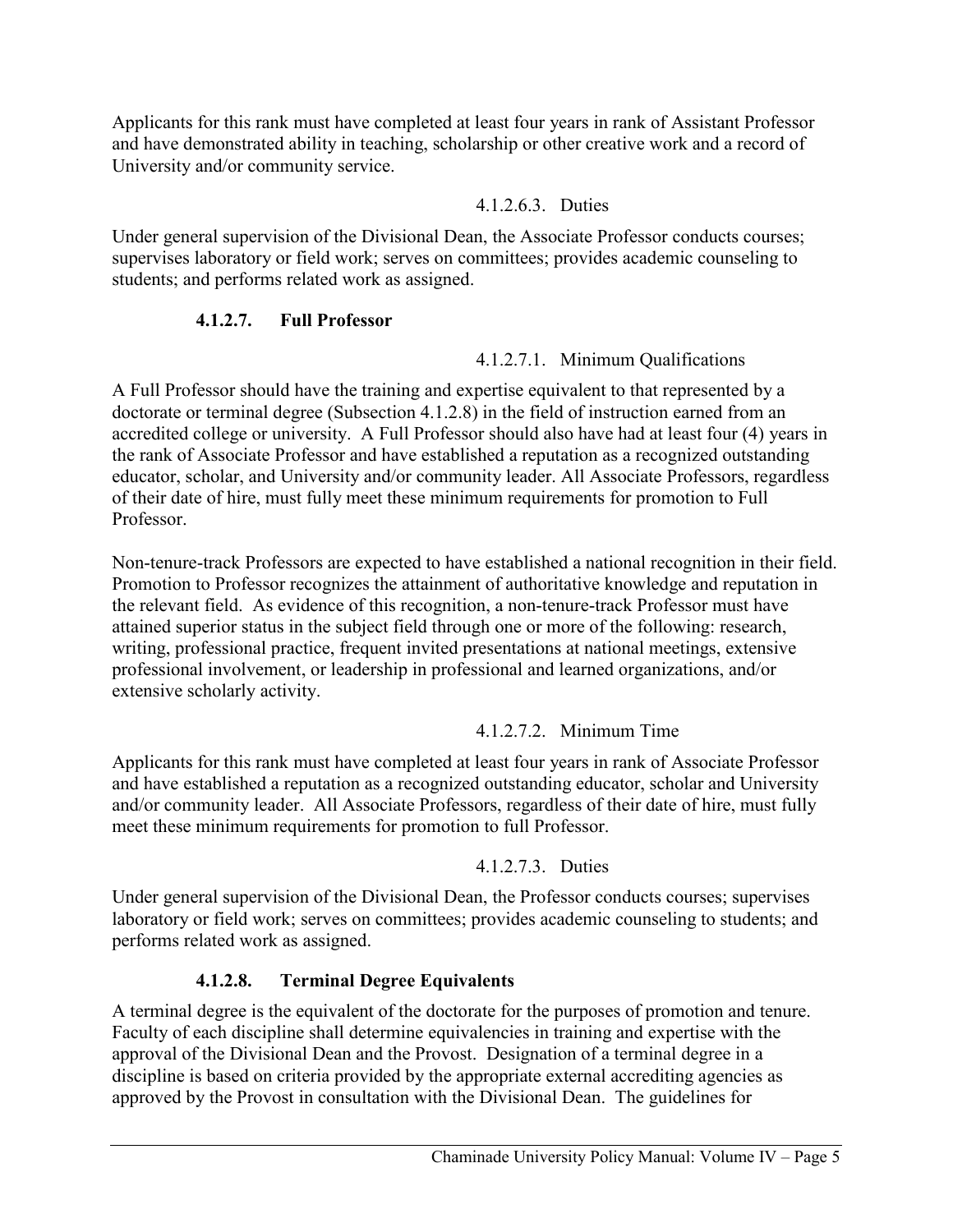determining equivalencies in each discipline shall be on file in the office of the Provost. The list of terminal degrees is found in the Appendix at 4.1.2.8.1.

# **4.1.2.9. Variance of Criteria**

With the consultation of the Rank and Tenure Committee, upon application from the Divisional Dean or Library Director to the Provost, the foregoing criteria for ranked faculty members may be modified or waived to accommodate extraordinary circumstances or to otherwise meet the needs of the University. As noted, the exact criteria for ranked faculty members may vary for non-tenure-track appointments. The variances are stated in the initial appointment letter. Should the faculty member move from a non-tenure-track to tenure-track, the criteria must be consistent with the tenure-track status.

# *4.1.3. Per Course Faculty*

<span id="page-10-0"></span>A per course faculty member is a temporary employee of the University who:

- 1. Teaches two or fewer courses per term, and is granted the title of Adjunct Faculty;
- 2. Has no other faculty duties and responsibilities, except those listed below and in Section 4.9:
- 3. Are selected in the manner set forth below in Section 4.3;
- 4. Always receive term contracts as described in subsection 4.2.1;
- 5. Receive no fringe benefits (an adjunct faculty member may receive health insurance benefits if the faculty member works 20 hours or more per week for four consecutive weeks) or tuition remissions; and
- 6. Do not accrue time towards tenure, promotion or sabbatical.

Adjunct faculty are expected to be available at least 1½ hours per week for each course taught to advise students regarding their course work. They are hired to teach specific courses pursuant to a Term Contract and are selected by the Divisional Dean and approved by the Provost or designee.

A person assigned the title of Adjunct Faculty should meet or exceed the minimal requirements set forth for the position of Lecturer. In lieu of these requirements, considerable experience in an appropriate technical, artistic, or professional field may be substituted. In addition, an Adjunct Faculty member should meet all other applicable academic standards of the University.

# **4.1.3.1. Senior Adjunct Faculty**

This title may be assigned to a per course teaching faculty member in recognition of distinguished teaching service at the University over a period of at least six years. Assignment of this title may be made by the Provost upon the recommendation of the Divisional Dean

# **4.1.3.2. Adjunct Professor by Rank**

A faculty member who teaches on a per course basis for the University, and who is a full-time ranked faculty member of another institution of post-secondary education or has other full-time employment, will be assigned "Adjunct" rank at the University that is equivalent to the faculty member's rank at the other institution or entity. Should the other institution not use rank, the title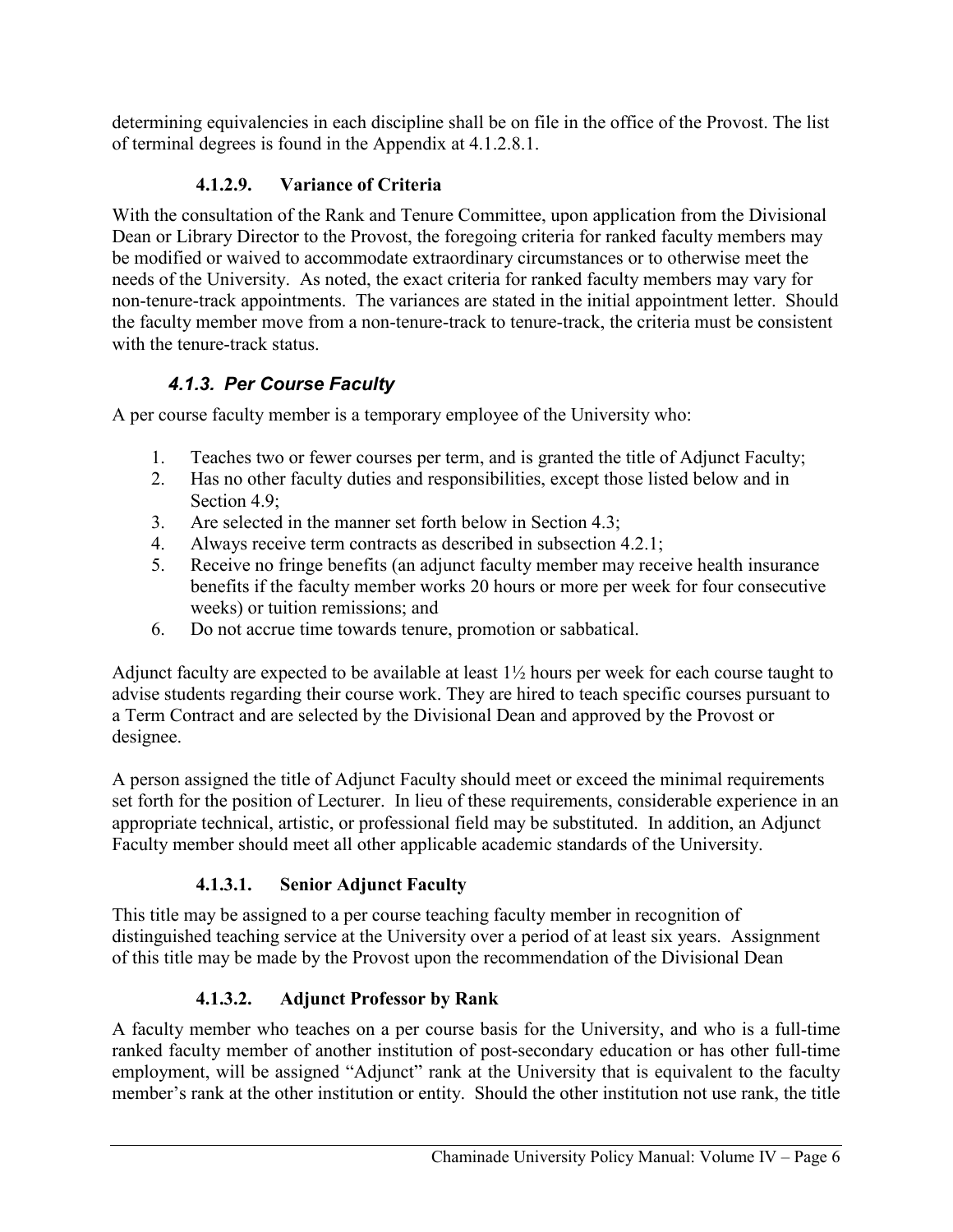of Adjunct Instructor will be used. Placement for compensation shall be based on credentials and experience.

#### **4.1.3.3. Hiring Adjunct Faculty**

#### 4.1.3.3.1. Credentials for Hiring Adjunct Faculty

The Divisional Dean reviews the resume submitted by the prospective adjunct faculty. The minimum requirement to teach at Chaminade is a Master's degree in the field of instruction. In a specialized professional field, substantial qualified work experience with a Bachelor's degree will be considered in lieu a Master's degree with the approval of the Provost.

> 4.1.3.3.2. Process for Hiring of Adjunct Faculty

See Appendix 4.1.3.3.1 for the process for hiring Adjunct Faculty.

#### **4.1.3.4. Adjunct Teaching Load**

Each adjunct may be assigned to teach up to two courses for any concurrent day, evening or graduate program. The written request by the Divisional Dean to offer a third course for any term to any adjunct must be approved in writing by the Provost. Exceptions to this two-course policy will need to be based upon exceptional circumstances.

# <span id="page-11-0"></span>*4.1.4. Special Non-Tenure-Track Appointment Faculty*

#### **4.1.4.1. Professor Emeritus**

Professor Emeritus is a title (as distinct from an academic rank) conferred by the University Regents on the recommendation of the Divisional Dean, with the approval of President of the University in consultation with the Provost on long-time tenured professors of the regular faculty at Chaminade University who have retired from full-time service.

No compensation accrues by virtue of this rank except by a mutual agreement (approved by the Board of Regents) between the President and the individual. The Emeritus faculty member may be offered a part-time term contract to teach or fulfill other duties. In such cases, supplementary benefits, if any, will be set forth in the contract and such a term contract shall be limited to lessthan-half-time faculty status.

#### **4.1.4.2. Visiting Faculty**

Visiting Instructors, Visiting Assistant Professors, Visiting Associate Professors, or Visiting Professors are individuals who hold or have held the rank of Instructor, Assistant, Associate, or Full Professor at another college or university or have accomplishments that are judged equivalent (such as outstanding recognition in the Fine Arts, or the business community, etc.) and who are appointed to teach or to engage in other academic services for a limited period of time agreed upon in writing by the Provost. If their appointment is full time, Chaminade University accords such individuals, for the specified period of time, the usual privileges of the ranked faculty. If eligible, such persons may participate in Chaminade's general employee benefits programs. All Visiting appointments are made under term contracts for a limited period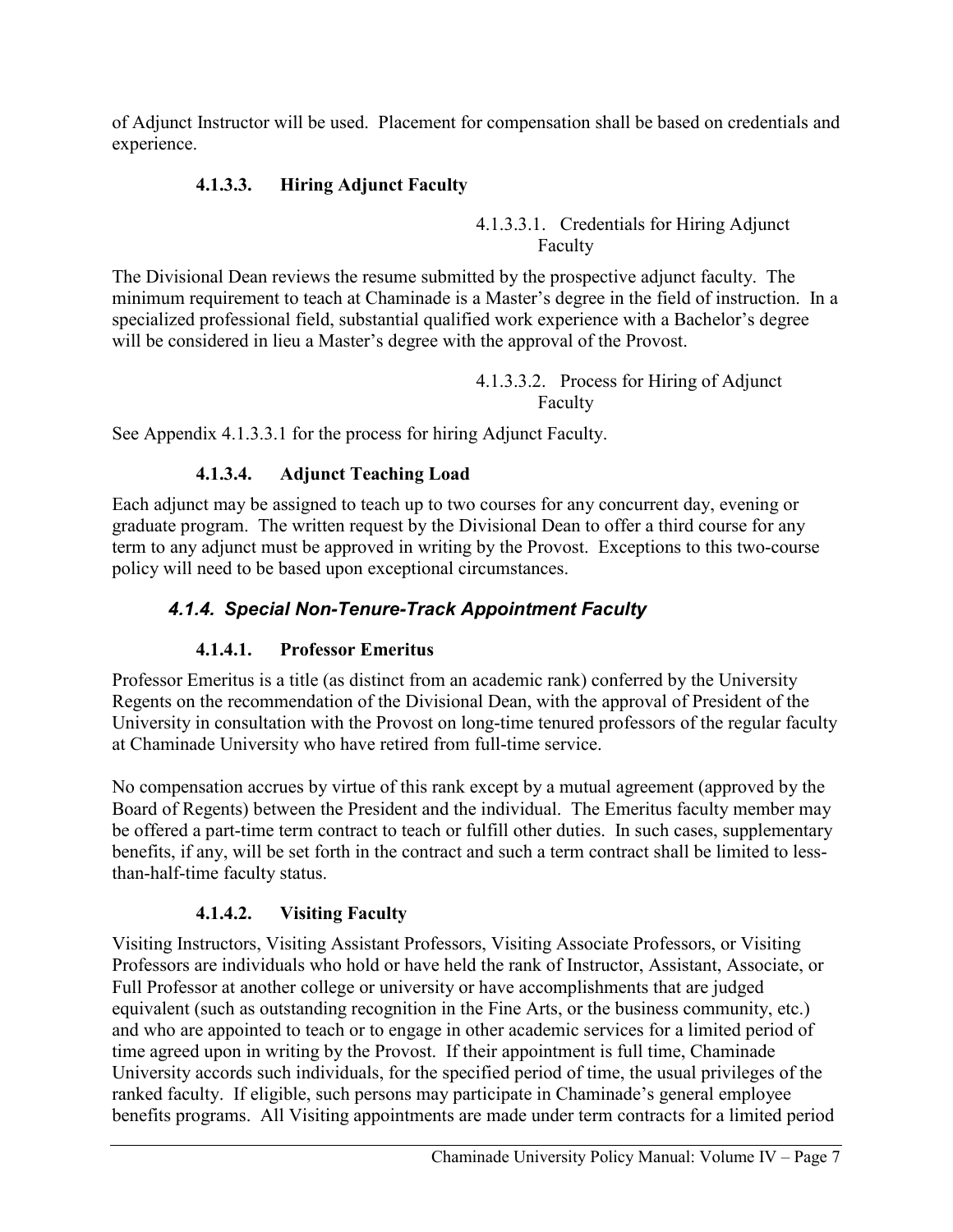of time generally not to exceed 2 years. Because these are not tenure-track positions, sabbatical leave and voluntary early retirement plans are excluded as benefits.

#### **4.1.4.3. Faculty-in-Residence**

The University may appoint to the rank of Assistant Professor, Associate Professor or Professor distinguished artists, business professionals, writers, and current and retired faculty from other institutions to positions at Chaminade with a focus on teaching, learning, advising or other forms of student or faculty support and program leadership. The Divisional Dean will recommend such an appointment to the Provost who will offer the appointment, the duration of which is indicated in the letter of appointment. Normally the contracts are renewable one-year term contracts and may be either full-time or pro-rata. The person selected for such status shall have qualifications analogous to the appropriate rank. If full-time, the appointee has the usual privileges of a ranked faculty member. Because these are not tenure-track positions, sabbatical leave and voluntary early retirement plans are excluded as benefits.

# **4.1.4.4. Temporary Faculty**

The University may appoint to the rank of Instructor, Assistant Professor, Associate Professor or Professor a temporary faculty member on a full-time or part-time pro-rata term contract. Service under such contracts does not count toward tenure or promotion unless such service is recognized by the Provost at the time of offering a notice tenure track appointment. Because these are not tenure-track positions, sabbatical leave and the Voluntary Early Retirement Plan are excluded as benefits.

# **4.1.4.5. Summer School Appointments**

Divisional Deans recommend appointment for summer academic terms. Each appointment must be approved by the Provost before a contract may be issued. Appointments to summer teaching positions should be rotated to the fullest extent possible among all qualified faculty who are interested. Teaching evaluations of summer school faculty are made by the respective member's Divisional Dean.

# <span id="page-12-0"></span>*4.1.5. Librarians*

# **4.1.5.1 Faculty Status, and Appointment Criteria**

The library supports the educational, research, and service functions of the University. In order to offer this support, it is the policy of the University to recruit, develop, and retain highly qualified librarians.

Librarians are accorded the privileges and responsibilities of faculty members.

# **4.1.5.2 Responsibilities**

The responsibilities of librarians include:

- 1. Selection and development of library resources;
- 2. Administration and management of library programs;
- 3. Organization and maintenance of library resources;
- 4. Interpretation and use of library resources and
- 5. Service to the University, profession, and community.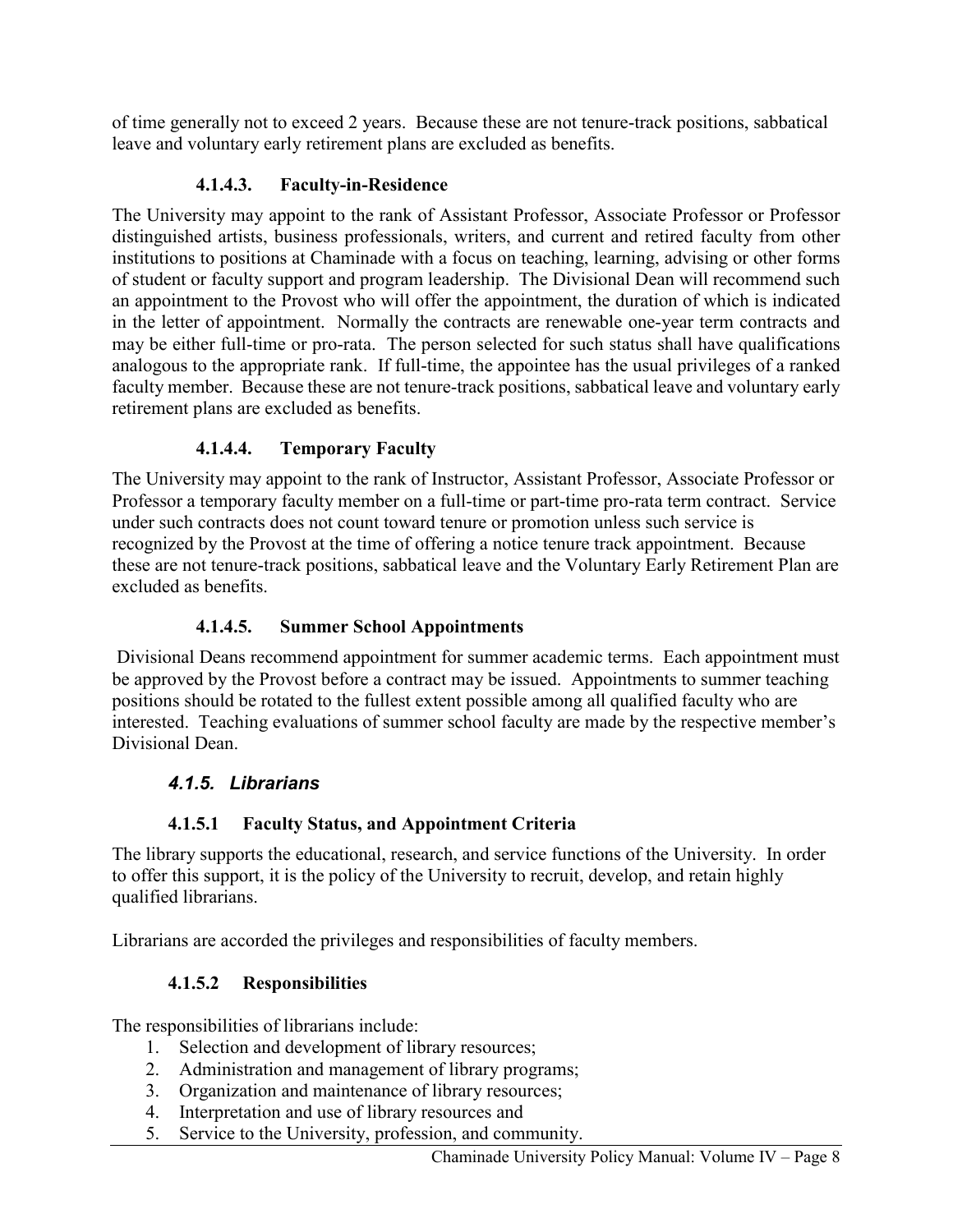Librarians educate members of the University community in the use of library resources and services; provide information and bibliographic assistance to students and faculty; oversee the growth and direction of the library collection; and organize materials so that they are accessible. Librarians support the curriculum, information, instruction, and research needs of the Chaminade University community and foster intellectual growth and development. Included among their specific activities and responsibilities are:

- 1. Planning, Analysis, and Evaluation Librarians plan, implement, and evaluate library
	- Policies and procedures,
	- Services.
	- Activities, and
	- Facilities.
- 2. Information Services

Librarians provide reference and information services to members of the Chaminade University community.

3. Library Instruction

Librarians educate patrons in the effective use of library materials and services. They provide individual instruction, single-class presentations geared to the needs of specific courses, and classroom instruction. Librarians also prepare written materials which enable patrons to educate themselves.

4. Collection Development

Librarians prepare and implement collection development policies in conjunction with instructional faculty and the academic administration. They select materials needed to support the University's curricular, informational, instructional, and research needs.

#### 5. Bibliographic Access

Librarians catalog, classify, and index materials according to professional standards in order to provide logical and orderly access to the library's collections. They prepare bibliographic access tools designed to meet the needs of the University community.

6. Personnel

Librarians advise the Library Director and Dean of Information Services and Library in the hiring and evaluation of colleagues and other personnel required to perform library functions.

- 7. University, Community, and Professional Service Librarians serve on University and Faculty Senate committees, participate in professional associations and community activities, and represent the library at meetings of library and other educational agencies.
- 8. Other Standards See Appendix 4.1.5.2.1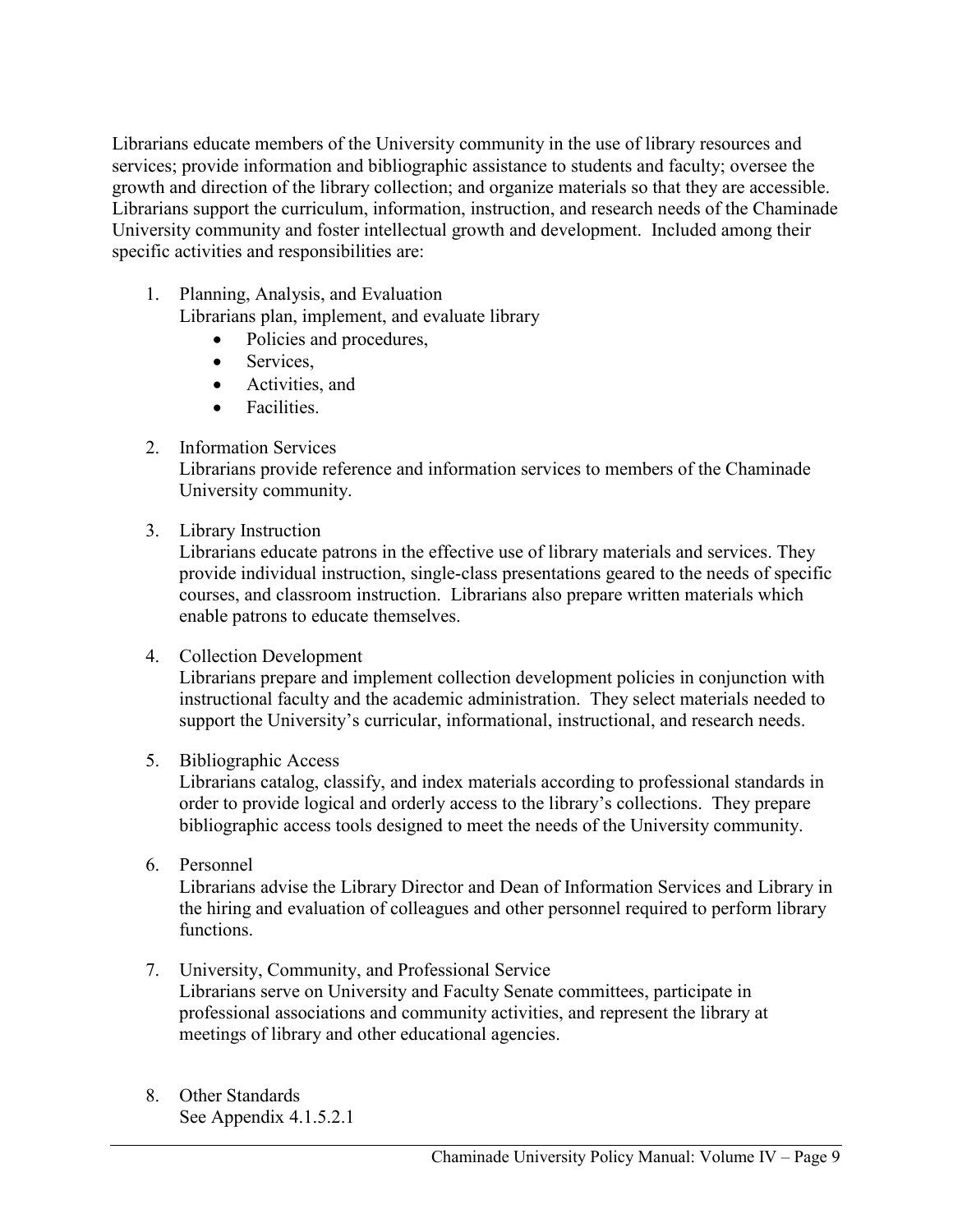#### **4.1.5.3 Ranks for Librarians**

4.1.5.3.1. Librarian I

4.1.5.3.1.1. Minimum Qualification

Master's degree in library or information science from an American Library Association (ALA) accredited library school.

#### 4.1.4.3.1.2 Duties

Librarians in this rank are at the entry level and are generally under the supervision of the Library Director. Emphasis is placed on becoming familiar with library functions, goals and University programs. The librarian should maintain awareness of current professional literature and developments. The individual is expected to fulfill duties as a faculty member. Appointments at this rank shall require expectation of successful overall performance and the potential for a promising career in librarianship.

4.1.5.3.2 Librarian II

4.1.5.3.2.1 Minimum Requirements

Master's degree in library or information science plus at least three years experience in an appropriate setting plus 18 graduate credits of academic study beyond the MLS degree.

#### 4.1.5.3.2.2 Duties

Librarians in this rank should display knowledge and ability sufficient for independent performance of assigned library activities and should be knowledgeable about library and University policies and procedures. The individual should display initiative in developing specialized skills and/or interests to grow professionally and contribute needed expertise to the library and University. Continuing awareness of current professional literature and developments is expected. Librarians may be engaged in managerial or supervisory activity when appropriate to their position or functions. The individual is expected to fulfill obligations as a faculty member. Promotion to this rank shall require evidence of significant professional contributions to the library and/or to the University.

4.1.5.3.3 Librarian III

#### 4.1.5.3.3.1 Minimum Qualifications

A master's degree in library or information science, at least seven years experience in an appropriate setting or four years in the rank of Librarian II at Chaminade University, plus either a second master's degree in a specialized subject area or completion of a post-MLS certificate.

#### 4.1.5.3.3.2 Duties

Librarians in this rank are expected to perform functions and activities with outstanding competence. They should demonstrate evidence of maturing professional growth and assumption of progressive and varied responsibilities. The individual-should show ability to anticipate and recommend changes in accordance with the changing needs of the library area and the University as a whole. They should exhibit independence and creativity in provision of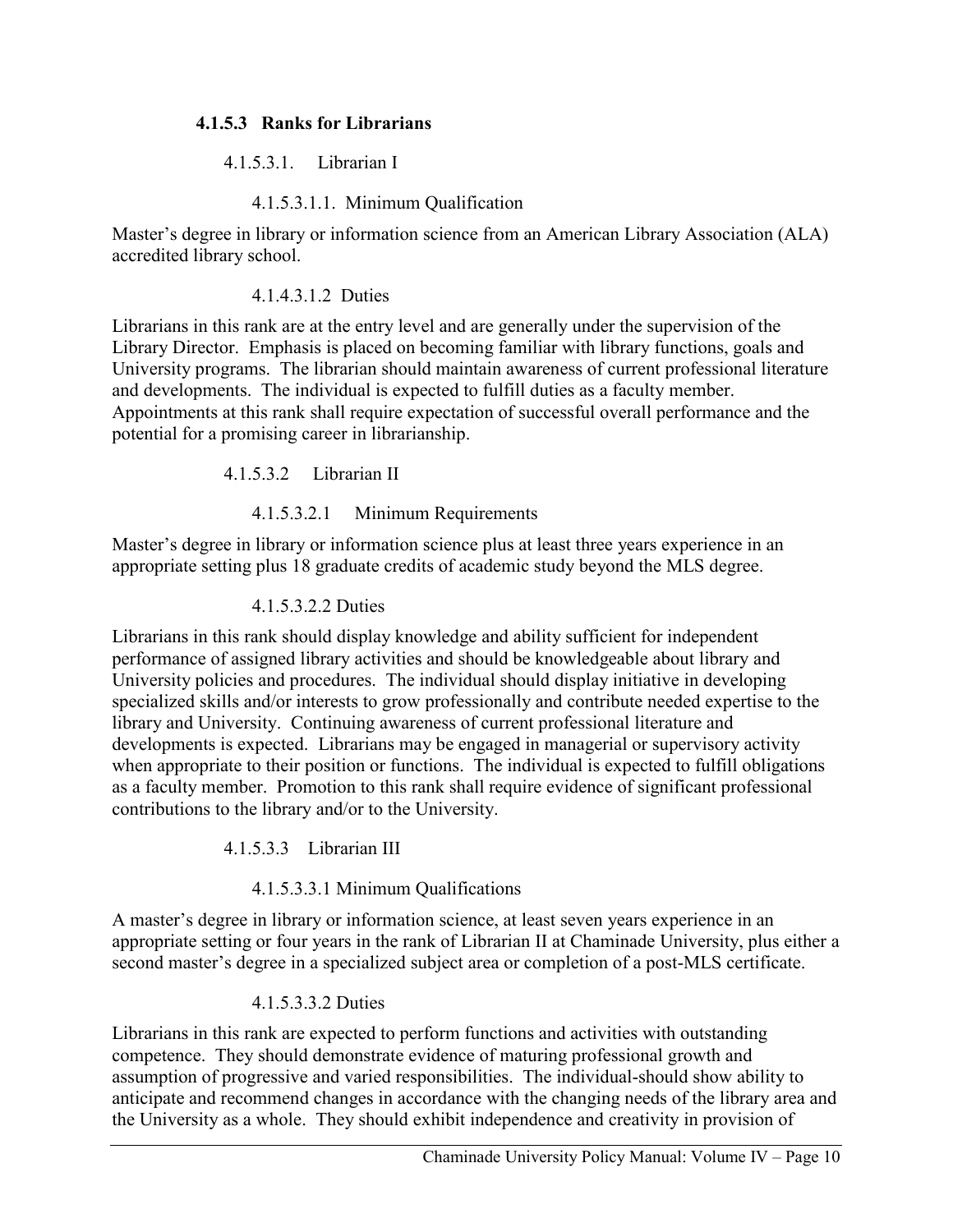service and/or program development or evaluation. The librarian should participate in academic or professional activities within the University and beyond. Librarians may be engaged in managerial or supervisory activity when appropriate to their position or function. The individual is expected to fulfill obligations as a faculty member. Promotion to this rank shall require evidence of substantial professional contributions to the library and to the University as well as attainment of a high level in bibliographical activities, in research, or in other professional endeavors.

#### 4.1.5.3.4 Librarian IV

#### 4.1.5.3.4.1 Minimum Qualifications

A master's degree in library or information science, at least twelve years experience in an appropriate setting or four years in the rank of Librarian III at Chaminade University, plus either a second master's degree in a specialized subject area or a doctorate.

#### 4.1.5.3.4.2 Duties

Librarians in this rank may be involved in organizing, implementing, or evaluating major programs and/or services within the library or University. Librarians may be engaged in supervisory activity when appropriate to their position or function. Librarians in this rank must demonstrate academic and professional leadership. The individual is expected to fulfill obligations as a faculty member. Promotion to this rank shall require outstanding achievements in bibliographical activities, in research, or in other professional endeavors.

#### 4.1.5.3.5 Temporary Librarian

Temporary Librarians may be hired under Section 4.1.4.4.

#### **4.1.5.4 Types of Contracts, Definitions, and Contract Policies**

Librarians receive the same type of contracts as do regular faculty as appropriate (see Section 4.2). The contracts will however be for eleven months as required in the job description.

Term contracts are given to librarians with the rank of Librarian I. Tenure track notice contracts may be given to librarians with the ranks of Librarian II or Librarian III.

#### **4.1.5.5 Guidelines for Search, Appointment and Orientation of Librarians**

See Section 4.3.

**4.1.5.6 Librarian Personnel Records**

See Section 4.4.

#### **4.1.5.7 Evaluation Information**

See Section 4.5. In addition, for librarians:

4.1.5.7.1 Purpose

Performance assessment provides a formal means to review, at regular intervals, a librarian's progress toward the achievement of individual and organizational goals. It has both a formative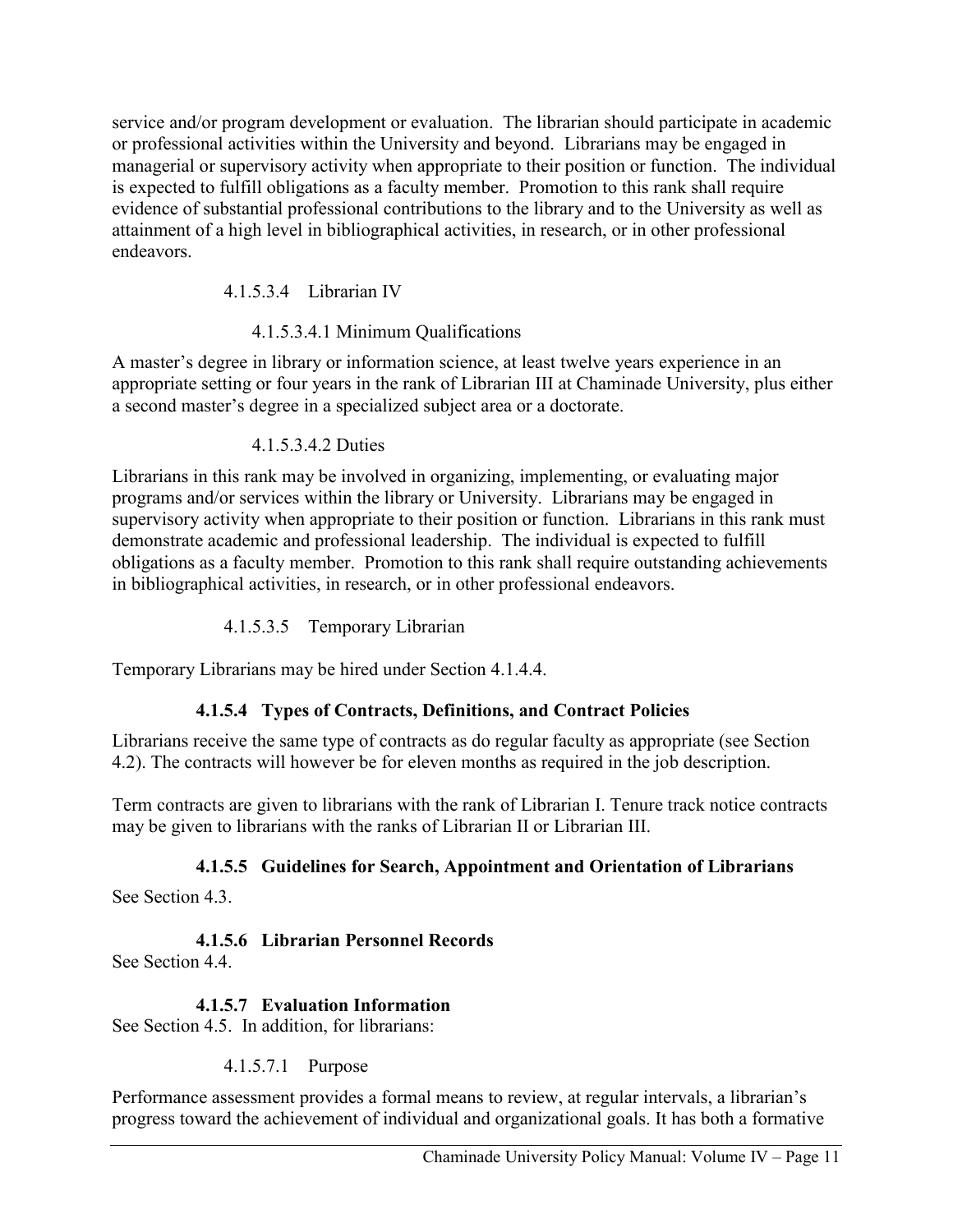and summative role. It is intended to foster communication between and among the Chaminade University librarians concerning position requirements and the goals of the library. It is thus a means of developing and improving the overall performance of the librarians, and improving library operations and services. Performance assessment is also a major factor in judgments about contract renewal, granting salary increment, promotion to a higher rank, and tenure status as applicable.

# 4.1.5.7.2. Effectiveness of Librarians

Because of the nature of librarianship, librarians substitute "effective librarianship" for the criterion of "teaching and advising" required for promotion in rank and tenure for other faculty members. Effective librarianship includes, but is not limited to, the following:

1. High quality of job performance

2. knowledge and its effective application in the librarian's area of specialty;

3. knowledge of and effective application of general and accepted principles of librarianship;

4. effective supervision of subordinate personnel and management of assets, where applicable;

5. ability to communicate information needed by primary library users in an effective and professional manner, through individual interaction, through group instructional sessions, and through other appropriate means;

6. Contribution to the improvement of library operations and services through creative, innovative librarianship.

Sources for the evaluation of effective librarianship will include, but are not limited to:

- 1. the librarian's individual Faculty Growth and Development Plan;
- 2. the supervisor's assessment and evaluation of the librarian's accomplishments in terms of the faculty member's individual Faculty Growth and Development Plan documents;
- 3. other evaluations by the librarian's supervisor, if applicable;
- 4. peer evaluations and/or evaluations by users, as appropriate.

# **4.1.5.8 Promotion in Librarian Rank**

See Section 4.6. Assessment for promotion will be based upon the following criteria as appropriate to the rank being sought. Required academic degrees, scholarly/professional contributions and service assume increasing importance in promotion review for Librarian III or IV. Standards for assessing skills, knowledge, and contributions to the profession will be higher as rank increases.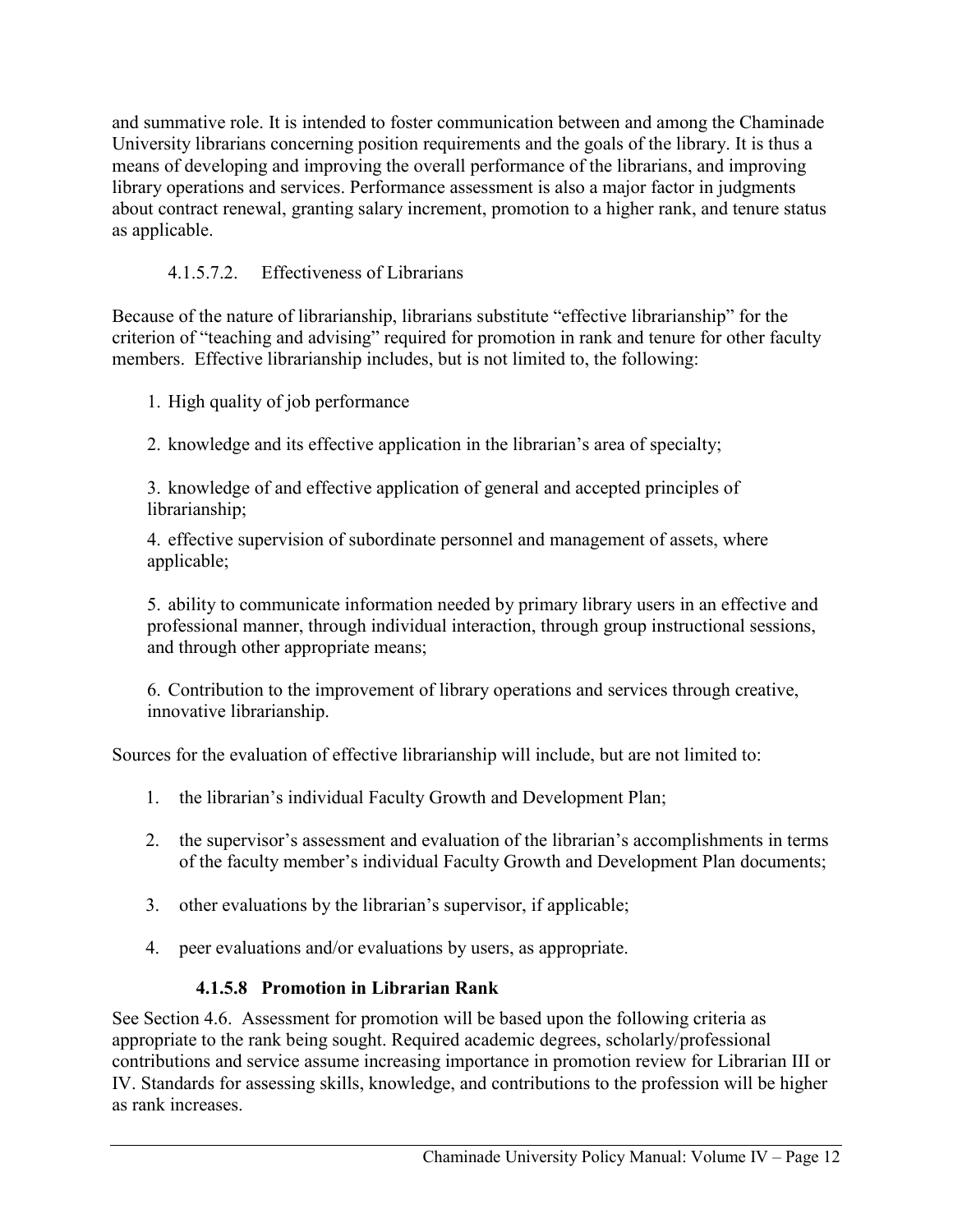#### 4.1.5.8.1.1 Librarian II

Successful performance as a Librarian I at Chaminade University or the equivalent rank or position elsewhere and evidence of increased competence in librarianship. Evidence of success may be based on but not limited to the following achievements and characteristics:

- a. Ability to meet performance expectations (as stipulated in criteria) with a high level of skill or exceed them.
- b. Regular contributions to the improvement of library operations beyond the scope of position description.
- c. Demonstrated ability to work effectively with members of the University community.
- d. Participation in continuing education activities, including completion of job-related courses, attendance at workshops, seminars, lectures, or institutes.
- e. Service to the University, profession and community.

#### 4.1.5.8.1.2 Librarian III

Successful Performance as a Librarian II at Chaminade University or the equivalent rank or position elsewhere and evidence of demonstrated mastery of the skills of librarianship. Evidence of success may be based on but not limited to the following achievements and characteristics:

- a. Ability to meet performance expectations (as stipulated in criteria) with a high level of skill or exceed them.
- b. Regular contributions to the improvement of library operations beyond the scope of position description.
- c. Demonstrated ability to work effectively with members of the University community.
- d. Professional activity within librarianship and other disciplines, including such activities as continued study, participation and leadership in workshops and institutes, office-holding in appropriate professional organizations, professional presentations, seminars, or lectures, additional graduate degrees, research and publications (including guides, bibliographies, manuals, prepared for internal use, or scholarly publications or editorships).
- e. Service to the University, profession and community.

#### 4.1.5.8.1.3 Librarian IV

Distinguished service and high level of performance as a Librarian III at Chaminade University or the equivalent rank or position elsewhere and evidence of distinctive contributions to the Library and to librarianship. Evidence of distinguished service may be based on but not limited to the following achievements and characteristics: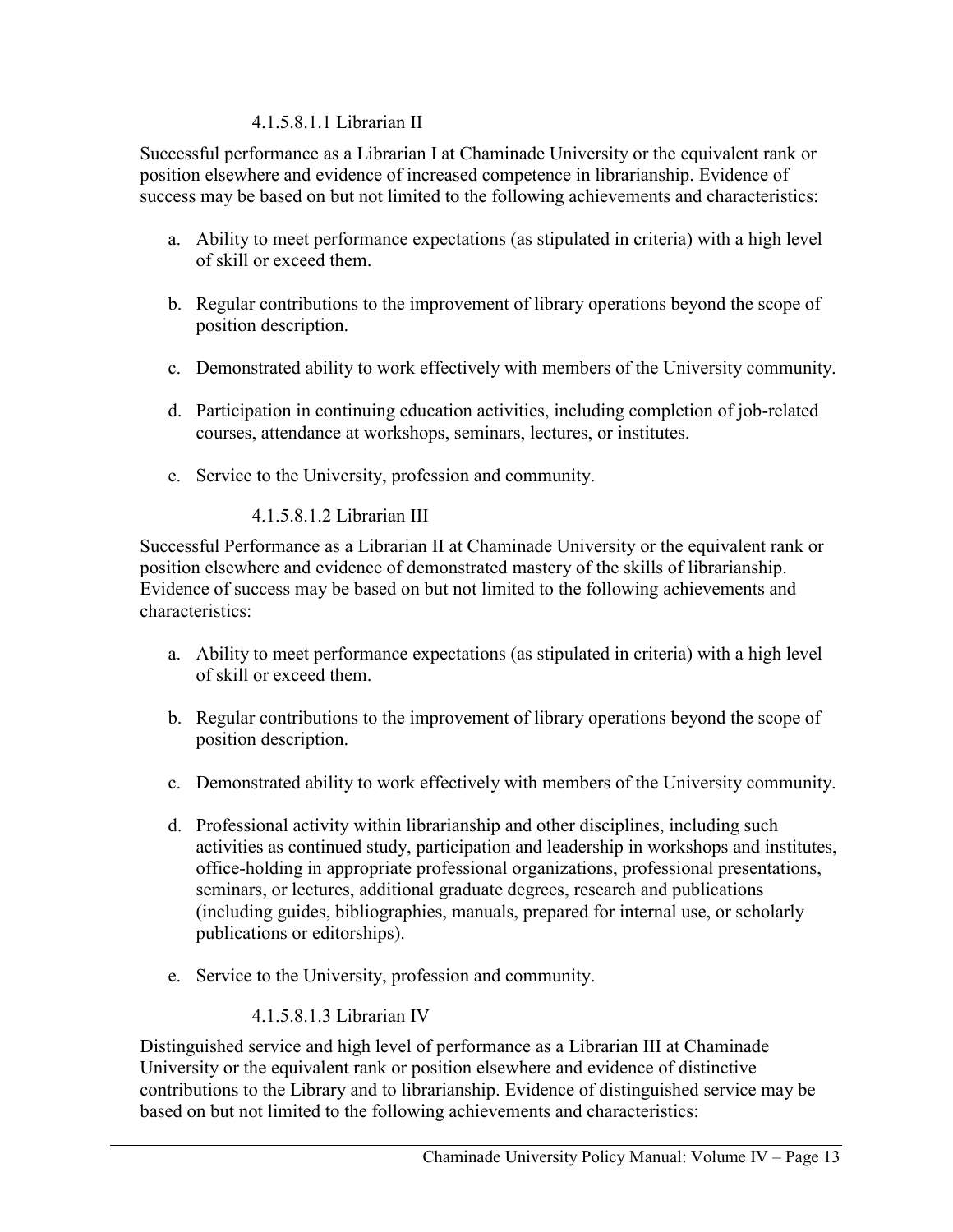- a. Ability to exceed performance expectations (as stipulated in criteria). Consistently makes excellent creative decisions in applying knowledge and skills to library operations.
- b. Significant contributions to the improvement of library operations beyond the scope of position description. These contributions may include senior levels of responsibility or be expressed in other bibliographic, administrative, supervisory, or collection development activities.
- c. Demonstrated ability to work effectively with members of the University community.
- d. Professional activity within librarianship and other disciplines, including such activities as continued study, participation and leadership in workshops and institutes, office-holding in appropriate professional organizations, professional presentations, seminars, or lectures, additional graduate degrees, research and publications (including guides, bibliographies, manuals, prepared for internal use, or scholarly publications or editorships).
- e. Service to the University, profession and community.

# **4.1.5.9 Tenure Process**

The tenure process is the same as that for promotions and follows when the same policies on tenure as for tenure for faculty (see Section 4.7).

Years of service as a Librarian I or Temporary Librarian do not count as years of service toward tenure unless granted by the Provost following the procedures in section 4.2.5.

#### **4.1.5.10 Review of Tenured Faculty**

See Section 4.7.4

# **4.1.5.11 Faculty Development and Privileges**

See Section 4.10.

# **4.1.5.12 Academic Freedom for Librarians**

Academic freedom, as defined in subsection 4.9.10, is accorded to all librarians because they are often present at the point of the student contact with ideas. Librarians are free from fear of dismissal or reprisal for a good faith effort to implement library policy in areas such as:

- In consultation with faculty, selecting publications and resources;
- In consultation with faculty and administration in accord with established library policies and practices, determining what to discard from an existing collection and what to accept or refuse from donors;
- Determining restrictions on circulation or on access with regard to library materials;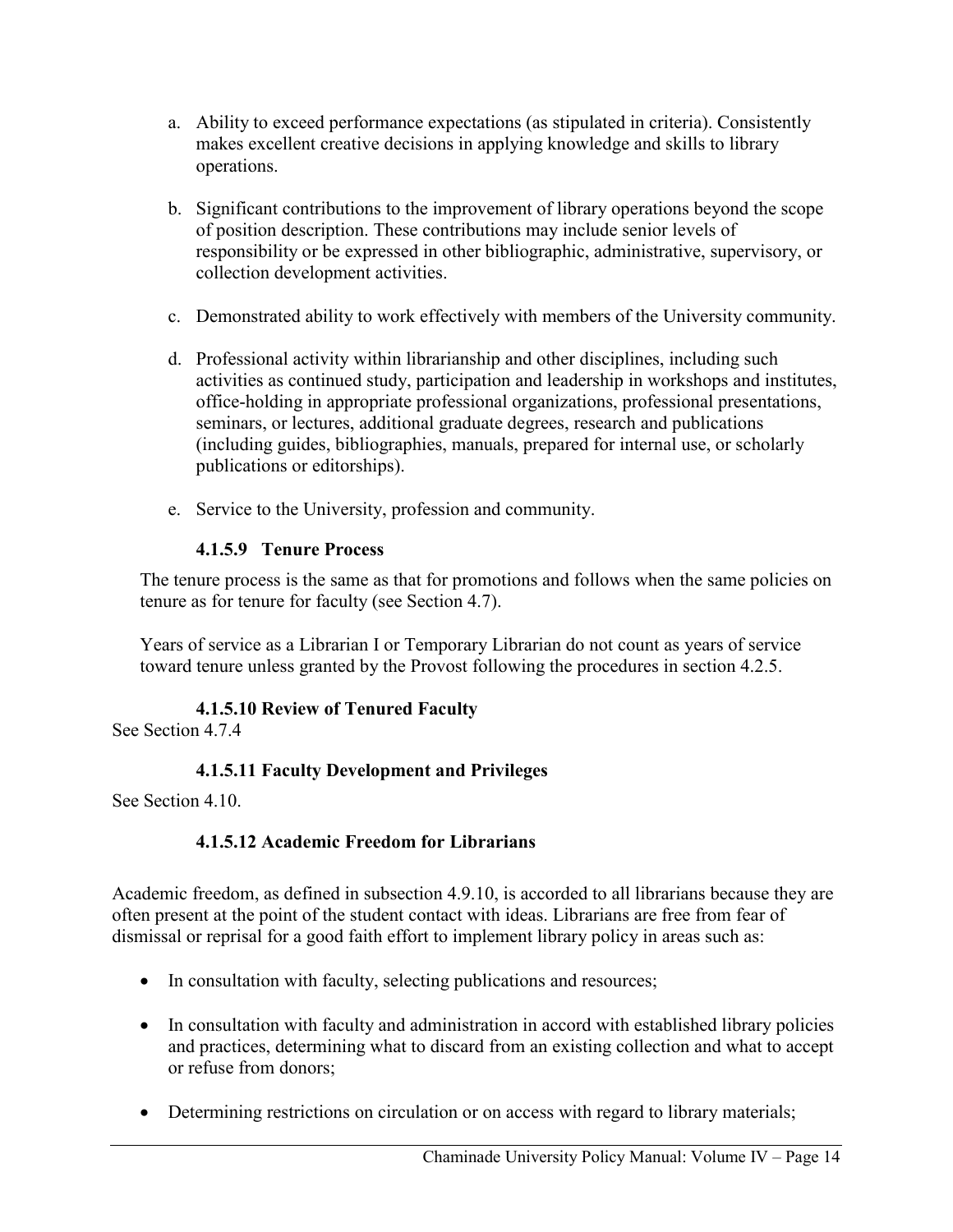- Determining the degree of prominence in the shelving of selected library materials;
- Issuing bibliographies that might include controversial publications; and
- Advising of students as to what to read or study.

#### **4.1.5.13 Separation**

See Section 4.8.

#### **4.1.5.14 Grievance**

<span id="page-19-0"></span>See Section 4.14

#### *4.1.6. Administrators with Faculty Rank*

Administrators may be given courtesy professorial rank with the approval of the Dean of the Division within which they are ranked and the Provost. The courtesy rank given (Assistant Professor, Associate Professor, or Professor) shall be approximately equivalent to the administrator's experience and credentials as evaluated by the Divisional Dean and the Provost. Such faculty status or courtesy rank does not confer the faculty rights and duties described elsewhere in the Policy Manual, Volume IV, including sabbatical leave or voluntary early retirement. An administrator does not accrue credit towards tenure while holding a courtesy rank, nor does the granting of rank permit the untenured administrator to claim a position within the Program unit. A tenured faculty member who accepts a full-time administrative position at the University maintains rank and tenure in the division.

Administrators at the University may be granted faculty courtesy rank, as above, but will continue to be governed by Volume V of the Policy Manual and are not provided with academic freedom rights except to the extent that they are teaching at the University.

Any such time as administrators are teaching at the University, they are governed by the applicable obligations and the academic freedom provisions set forth in Section 4.9 of this Policy Manual (Faculty's Obligations, Rights, Academic Freedom, and Code of Ethics).

Administrators cannot be tenured in administrative positions, although tenure may be held separately as a faculty privilege concurrent with an administrative appointment. Such, for example, is the case if a Chaminade University faculty member with tenure accepts an administrative position. The removal of persons from their administrative positions does not impair whatever rights they may have in their particular faculty privileges.

An academic administrator with tenure who leaves an administrative position at the University shall be entitled to receive a position in the division in which the faculty member obtained tenure. Upon return to faculty status from an administrative position, salary for the faculty position shall be at the salary of a faculty member of like rank, academic discipline, and years of service within a particular division. In the special case that the program no longer exits, every effort will be made to offer the faculty member in a position for which he or she is qualified. If these efforts fail, the provisions of Subsection 4.8.5.1 will be followed.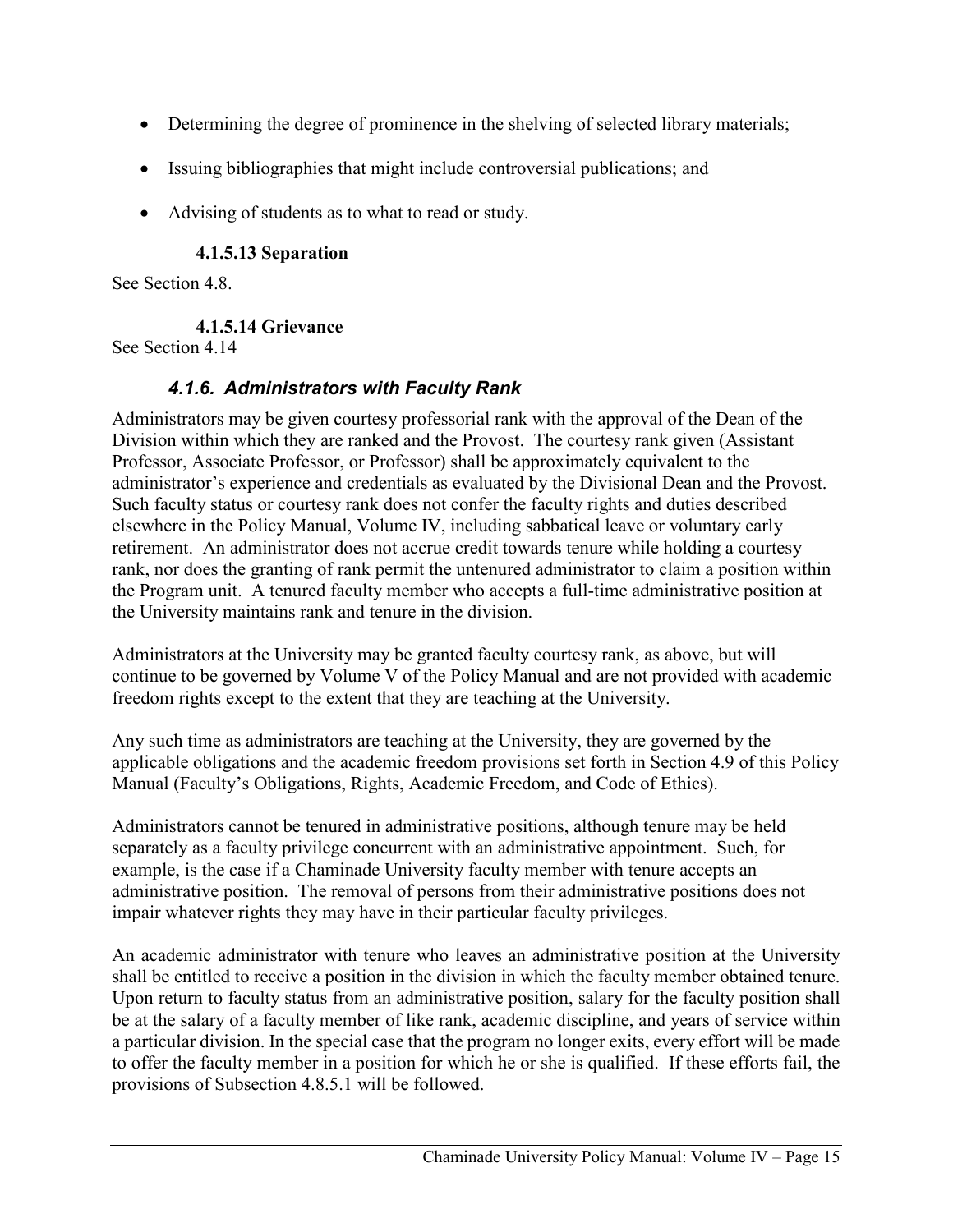# **4.2.Types of Contracts, Definitions and Contract Policies**

<span id="page-20-0"></span>Signed contracts, legally enforceable between a faculty member and Chaminade University, are issued as set forth below. The Provost, together with the Divisional Deans and the Library Director, is responsible for preparing all faculty contracts. All faculty contracts will indicate whether the contract is a tenure, tenure-track or non-tenure-track contract.

# *4.2.1. Term Contracts*

<span id="page-20-1"></span>Term Contracts at the University are given to Per Course and Special Appointment faculty members, and are limited to the term of employment outlined in the applicable contract. Term Contracts do not confer upon a faculty member entitlement to continued employment after the term specified in the employment contract expires.

Term Contracts may also be used with Full-time and Pro-Rata ranked faculty in special circumstances as follows: all summer session contracts; for replacements for one semester or year for faculty on leave on a full-time or pro-rata basis; or with the approval of the Provost for short-term curricular needs of the University. No more than three consecutive academic year contracts of this type will be given a ranked faculty member with specific ranked faculty status.

# *4.2.2. Notice Contracts*

<span id="page-20-2"></span>A faculty member with a Notice Contract may expect the contract to be renewed unless otherwise notified pursuant to the terms of the applicable contract. A Notice Contract may be for a period of one or more years and may or may not be tenure track. If a Notice Contract is a tenure track contract, each year of a faculty member's employment there under shall be considered a part of that faculty member's "pre-tenure period."

Six one-year tenure or non-tenure track Notice Contracts may be issued and the notice provisions of paragraph 4.8.3 apply to faculty members under this type of contract.

In special circumstances, e.g., for developmental educators, new program development, skills courses or lack of a terminal degree, the University may offer a three-year non-tenure track Notice Contract to a faculty member in the sixth year of employment. If so offered and accepted, the faculty member may only be separated under the provisions of Section 4.8 during the period of the contract. Renewable three-year non-tenure contracts may be offered in each further third year.

# *4.2.3. Continuous Contracts (Tenured Positions)*

<span id="page-20-3"></span>Continuous contract rights at the University are given to faculty members who have attained tenured status (as outlined in Section 4.7). Faculty members employed under a continuous contract are entitled to annual contract renewal and shall be subject to the terms and conditions of employment that exist at the time of each annual renewal by the University, unless separated pursuant to any subsections of Section 4.8 of this Volume IV (except subsection 4.8.3).

# *4.2.4. Locus of Appointments*

<span id="page-20-4"></span>All faculty appointments to non-tenure or tenure track or continuous contracts have as the locus of their appointment the applicable division, which is stated in their annual renewal. Dual appointments to different divisions may be granted a faculty member. In such a case, the Provost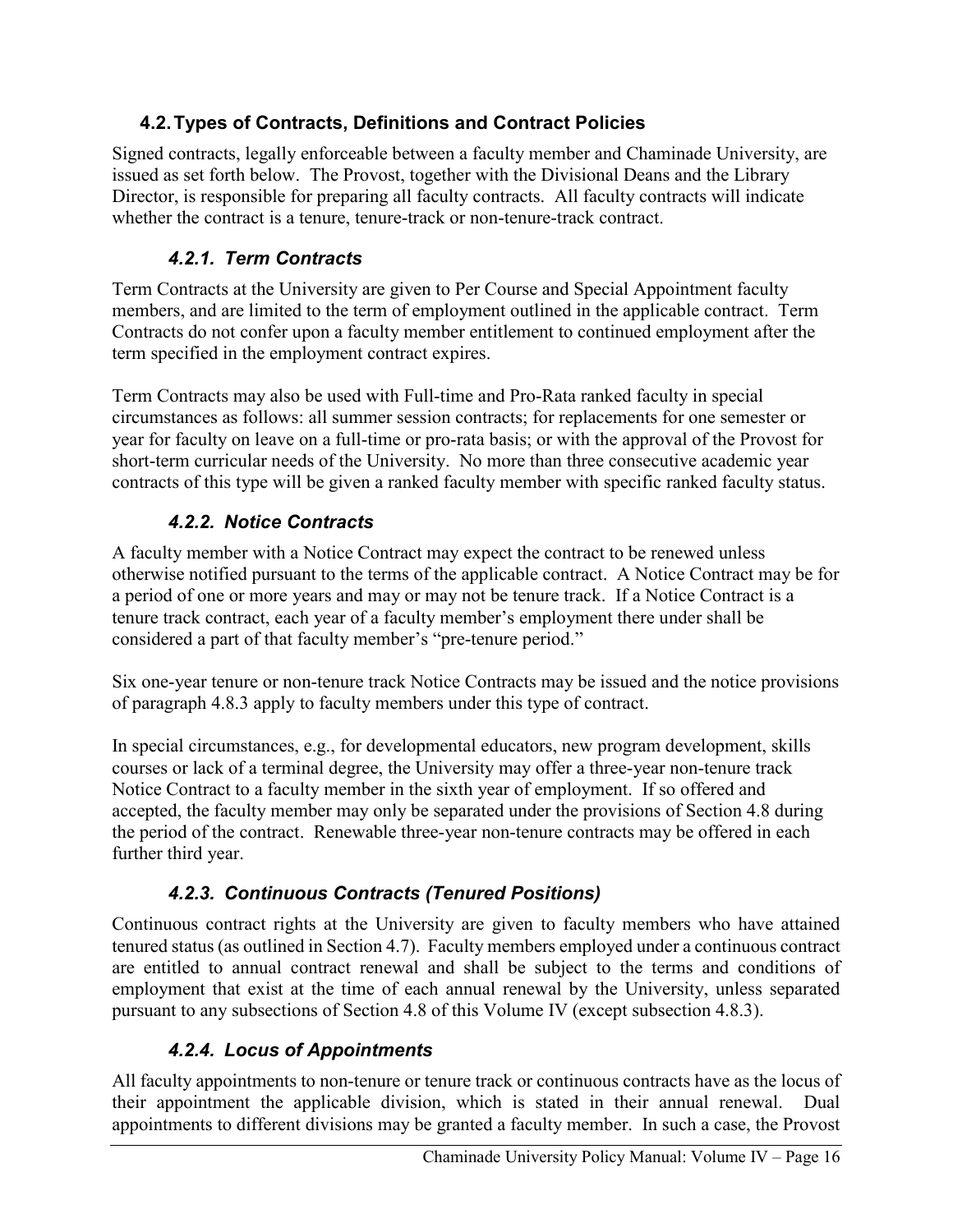in consultation with the faculty member and the Divisional Deans or Library Director will select one division as the faculty member's primary division for the purpose of this Volume IV (e.g., governance, evaluation, promotion, tenure, separation).

# *4.2.5. Initial Appointments*

- <span id="page-21-0"></span>1. Generally, all initial full-time appointments to the regular faculty are made for one (1) year, beginning August 16. Based on satisfactory performance of duties and continued need of the academic unit, this appointment may be extended one (1) additional year. Notice of nonreappointment will be provided as set forth in Subsection 4.8.3.
- 2. All initial appointments of regular faculty base the assignment of a particular academic rank on the qualifications stated under Academic Ranks (Subsection 4.1.2.1).
- 3. In consultation with the Divisional Dean or Library Director, the Provost determines the class of service (tenured, tenure-track or non-tenure-track), rank, and determines prior credit, if any, toward tenure or promotion that the University will offer the applicant. The Rank and Tenure Committee shall be consulted regarding variance of criteria as set out in subsection 4.1.2.9.

# *4.2.6. Subsequent Appointments*

<span id="page-21-1"></span>Reappointment of a non-tenured faculty member is not automatic but is based on an evaluation of the faculty member's performance. Any written recommendations concerning reappointment must be made on or before the applicable dates given below by the relevant discipline or divisional faculty members through the Divisional Dean or Library Director to the Provost.

#### **4.2.6.1. Faculty in Their First Year of Service**

The evaluation of these faculty will be completed and the recommendation of the Divisional Dean or Libr5 ary Director will be sent to the Provost on or before February 1 of the first academic year of service or at least one-hundred-twenty (120) calendar days prior to the expiration of an initial one academic year appointment if it expires during the academic year.

# **4.2.6.2. Faculty in Their Second Year of Service**

The evaluation of these faculty will be completed and the recommendation of the Divisional Dean or Library Director will be sent to the Provost on or before November 1 of the second academic year of service or at least one-hundred-fifty (150) calendar days prior to the expiration of the appointment if it expires during the academic year.

# **4.2.6.3. Faculty After Their Second Year of Service**

The evaluation of these faculty will be completed and the recommendation of the Divisional Dean or Library Director will be sent to the Provost on or before April 1 of the current academic year.

#### **4.2.6.4. Notice of Non-reappointment**

See Section 4.8.3 for the calendar dates for notice of non-reappointment of faculty with notice contracts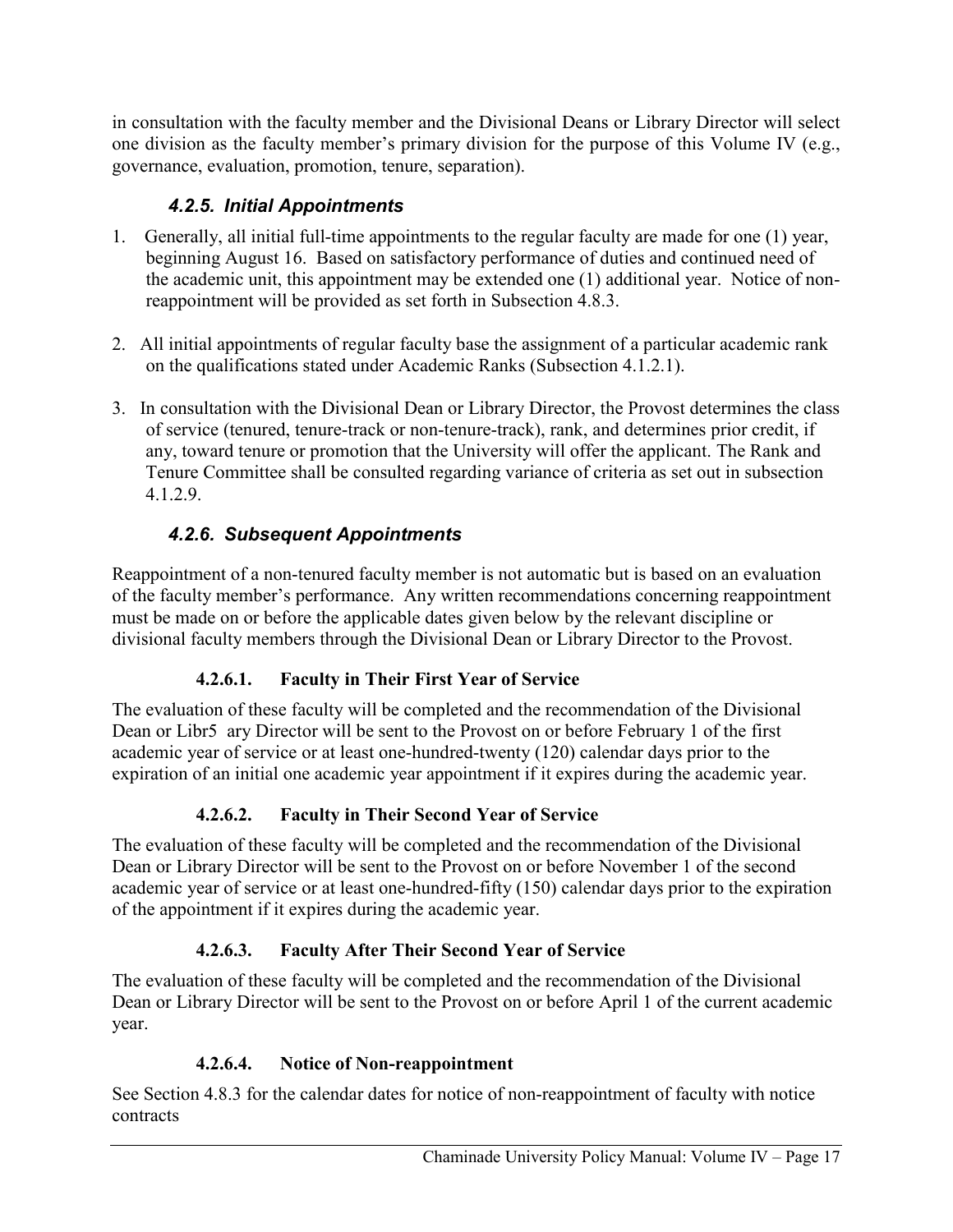# **4.2.7.** *Issuance, Receipt and Form of Contracts*

<span id="page-22-0"></span>All ranked faculty contract offers for any academic year must be issued by the President on or before May  $1<sup>st</sup>$ , and be returned on or before May  $15<sup>th</sup>$ , or the first working day thereafter. If the contract offer is not accepted on or before May  $15<sup>th</sup>$ , or the first business day thereafter unless a special arrangement made with the President, the offer will automatically expire on May  $15<sup>th</sup>$  or the first business day thereafter. If contracts are not issued by May 1, the faculty has 15 business days from the receipt of contract to return the signed contract before the contract offer expires.

All Term Contracts are issued on an individual basis as the necessity arises. They are issued before the end of the second week of instruction.

All contracts for the employment of faculty shall be in a form provided by the Personnel Office. Notification of non-reappointment will be made as set forth in Subsection 4.8.3 of this Volume IV.

Contracts for summer school, pro-rata, per-course and special appointment faculty are issued by the Provost upon the recommendation of the Divisional Dean or Library Director and are subject to approval by the President.

# <span id="page-22-1"></span>**4.3.Guidelines for Search, Appointment and Orientation of Faculty**

# *4.3.1. General Guidelines*

<span id="page-22-2"></span>All positions in the University, which become vacant, are subject to review. This is necessary in order that resources be allocated and reallocated wisely. When a position becomes vacant, a needs assessment and related job description review are necessary to prepare a recommendation concerning refilling the position. A request to fill a position must be supported by justifying rationale and should be submitted through the Provost. It is understood that no appointment will be considered final until authorized by the President of the University.

The recruitment of faculty is the responsibility of the Divisional Dean, or Coordinator, or Library Director, who will make recommendation to the Provost. The Provost will carry out an interview of the person recommended and evaluate candidates and refer approved individuals to the Personnel Office for appointment.

Qualified faculty members should be informed of the Catholic and Marianist tradition and goals of the University as stated in the Core Academic Beliefs and Characteristics of Marianist Universities. Any person accepting a contract at the University agrees to respect and support the Catholic and Marianist orientation of the University and to teach in a manner consistent with the mission of the University.

#### **4.3.1.1. Guidelines for Recruitment and Employment of Faculty**

New faculty are appointed by the President upon recommendation of the Provost and the Divisional Dean or Library Director. The President or Provost will initiate the recruitment of new faculty under appropriate circumstances, such as the expansion of or strengthening of existing programs. When the process is initiated, responsibility for the process will be passed to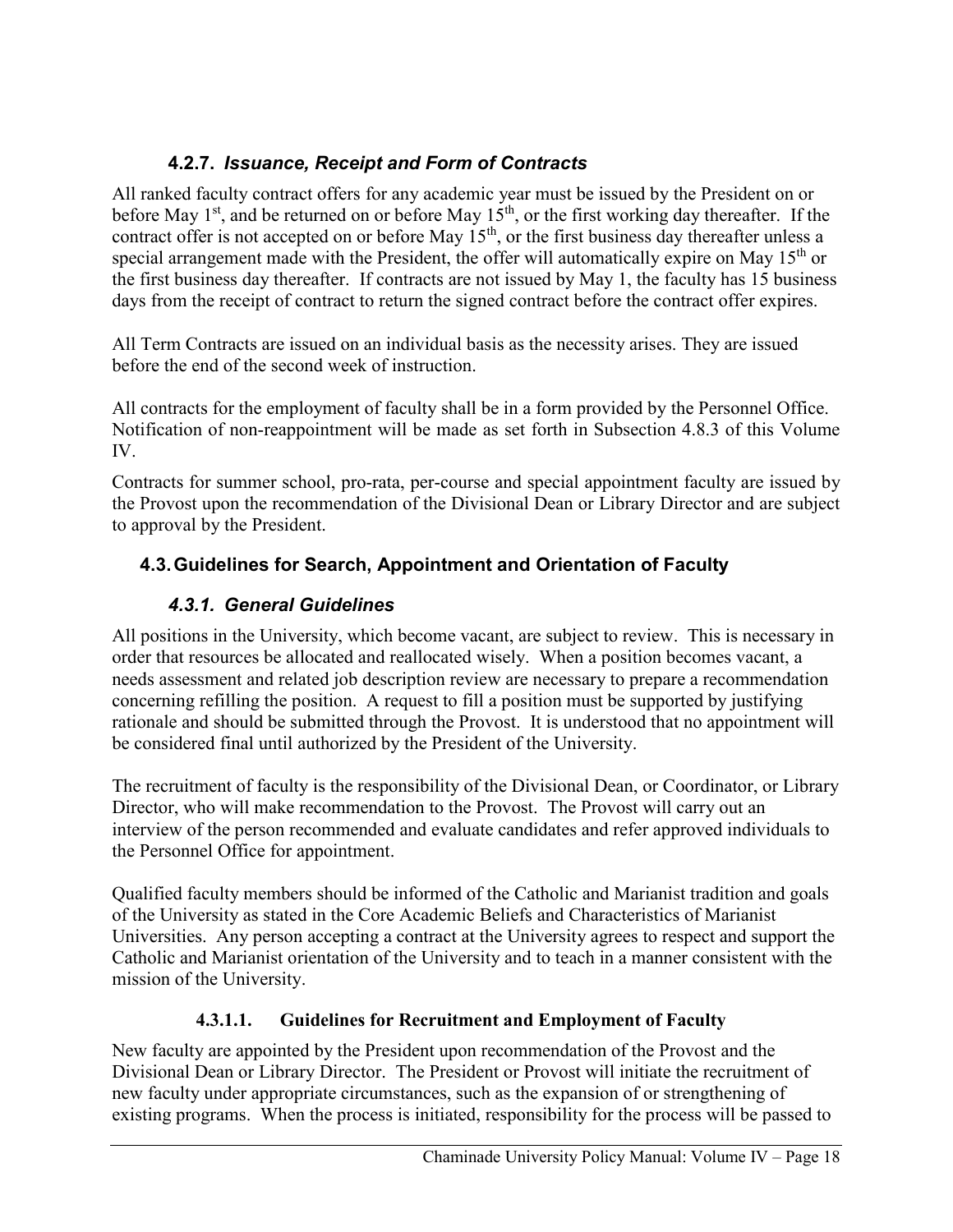the Divisional Dean or Library Director, who will recommend the appropriate journals or other media to the Provost. As vitae are received, they will be passed to the Divisional Dean or Library Director for review. Upon review, a recommendation will be returned to the Provost.

The University shall request pre-employment medical testing as required by law (e.g. tuberculosis test).

# <span id="page-23-0"></span>**4.4.Faculty Personnel Records**

Because appointment as a faculty member may lead to a continuing relationship with the University, it is essential that there be adequate and detailed documentation to support official actions involving each individual, especially those actions pertaining to appointment, promotion, review for multi-year appointment, layoff, and dismissal.

# *4.4.1. Official Academic Dossier*

<span id="page-23-1"></span>Basic academic documents to be kept in each faculty member's Academic Dossier in the office of the Provost shall include:

- 1. Letters of application (originals);
- 2. Appointment, acceptance and promotion letters (originals);
- 3. Personal data information (available in the Personnel Office);
- 4. Performance review, evaluations, and other documents relating to employee performance;
- 5. The employee's current official transcripts; and
- 6. Information the faculty member or Provost wishes to place in this file on professional background or accomplishments.

# *4.4.2. Personnel Office File*

<span id="page-23-2"></span>The Personnel Office maintains the records of all employees. The official personnel file for faculty members includes:

- 1. Copies of letters of appointment and promotion;
- 2. Copies of the faculty member's employment contracts;
- 3. Personal data information;
- 4. Hiring transaction documents (payroll notices, etc.);
- 5. Payroll change documents (salary changes and changes in status);
- 6. Required federal or state employment forms;
- <span id="page-23-3"></span>7. Salary and fringe benefit data.

# *4.4.3. Access to Files*

The Dossier and Personnel Office files are available on a need to know basis only to the Board of Regents, the President of the University or designee, the Provost, the Divisional Dean or Graduate Program Director or Library Director, members of the Rank and Tenure Committee, and the individual faculty member or others specifically designated in writing signed by the President of the University. The President of the University may grant access to other individuals as needed and shall notify the faculty member. While access to the information in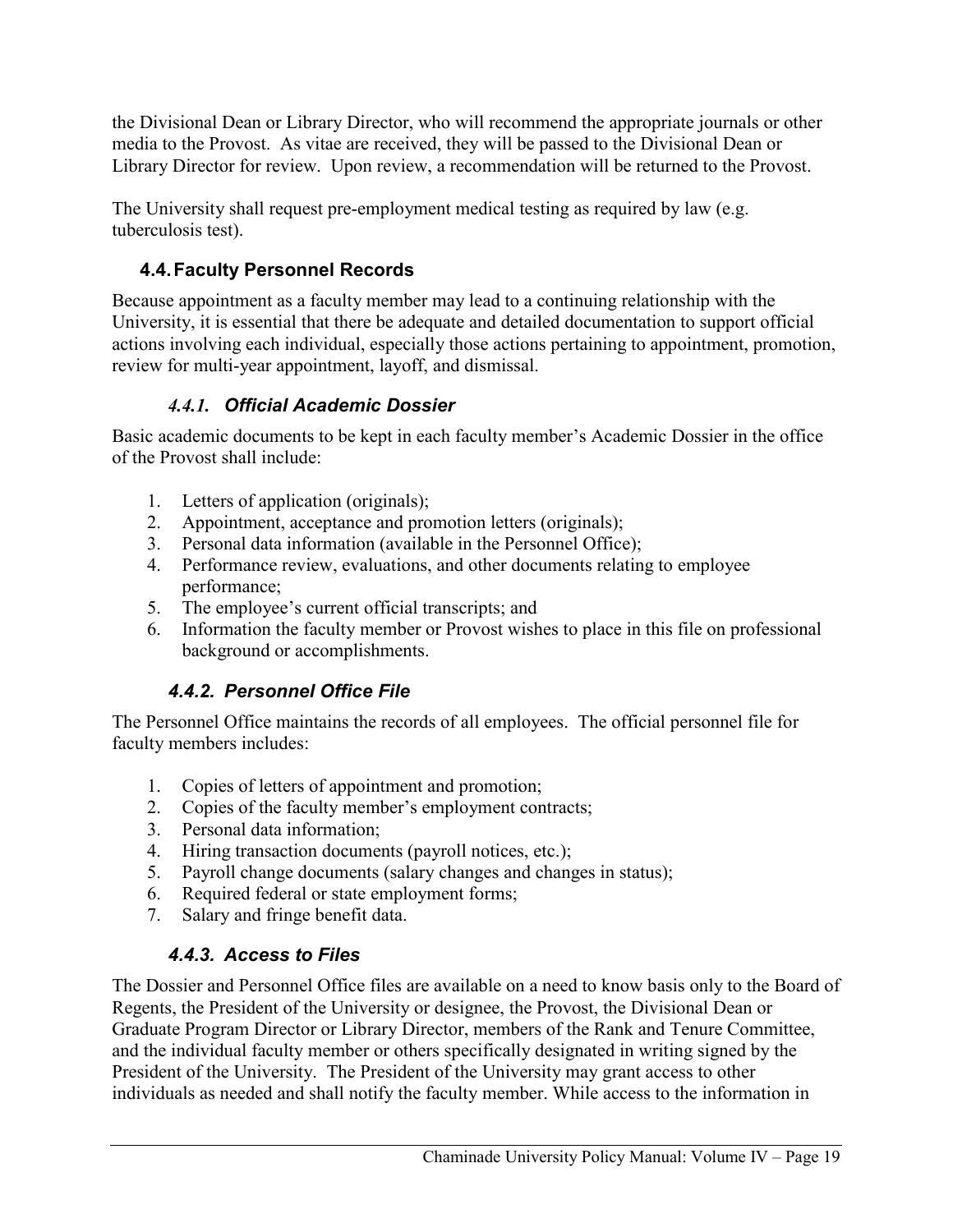personnel files will be provided as set forth in this Section 4.4, the record itself may not be removed from the office of the Provost or Personnel Office as applicable.

All personnel files will be kept in strictest confidence and will be available for confidential use only to the individuals indicated above. However, for a valid reason, a faculty member may authorize in writing access to the faculty member's file by a person not indicated above. Further, the University may permit access to and copying from such files, pursuant to lawful requests and identification of federal, state, or local agencies relevant to investigations, hearings, or other proceedings pending before such agencies or the courts. The University shall notify faculty members of such request as permitted by law.

Faculty members may inspect their own files by submitting a request to the Personnel Director or Provost, as applicable. In response to an outside inquiry, the Personnel Office or the office of the Provost, as applicable, will confirm the fact, but not dates of employment. Further information is released as required by law or as authorized in writing by the faculty member.

# <span id="page-24-0"></span>**4.5.Evaluation Information**

Because faculty excellence is essential to the realization of the mission of the University, faculty performance is evaluated regularly by the Divisional Dean, or Coordinator, or Library Director. Tenured and Tenure-track faculty performance is also evaluated by the Rank and Tenure Committee in order to recommend faculty members for promotion in rank and/or granting of tenure. Tenure and promotion are two separate designations (See Section 4.6, Promotion, and Section 4.7, Tenure). The process of evaluation, however, is the same for each of these designations and is set forth in this Section 4.5.

# *4.5.1. Purposes of Faculty Evaluation*

<span id="page-24-1"></span>Faculty evaluation assists faculty members in their performance and in the process of retention, promotion and tenure. Properly conducted, faculty evaluation will enhance all academic programs because it encourages faculty members to work toward:

- 1. Improving the instructional program in their areas of expertise, especially through effective teaching, advising and assisting students.
- 2. Assuming responsibilities within their academic unit and discipline and in faculty senate committees and meetings.
- 3. Serving, when possible, on university-wide committees, which aim at improving academic conditions.
- 4. Performing service to the community-at-large.
- <span id="page-24-2"></span>5. Doing scholarly research, writing, and presentations which benefits teaching.

# *4.5.2. Principles of Faculty Evaluation*

Our role as professionals at Chaminade University is defined by our statements of academic mission and Core Academic Beliefs. These beliefs are formed in turn by our role as professionals at a Catholic, Marianist University, as mentors to the students we serve, as teachers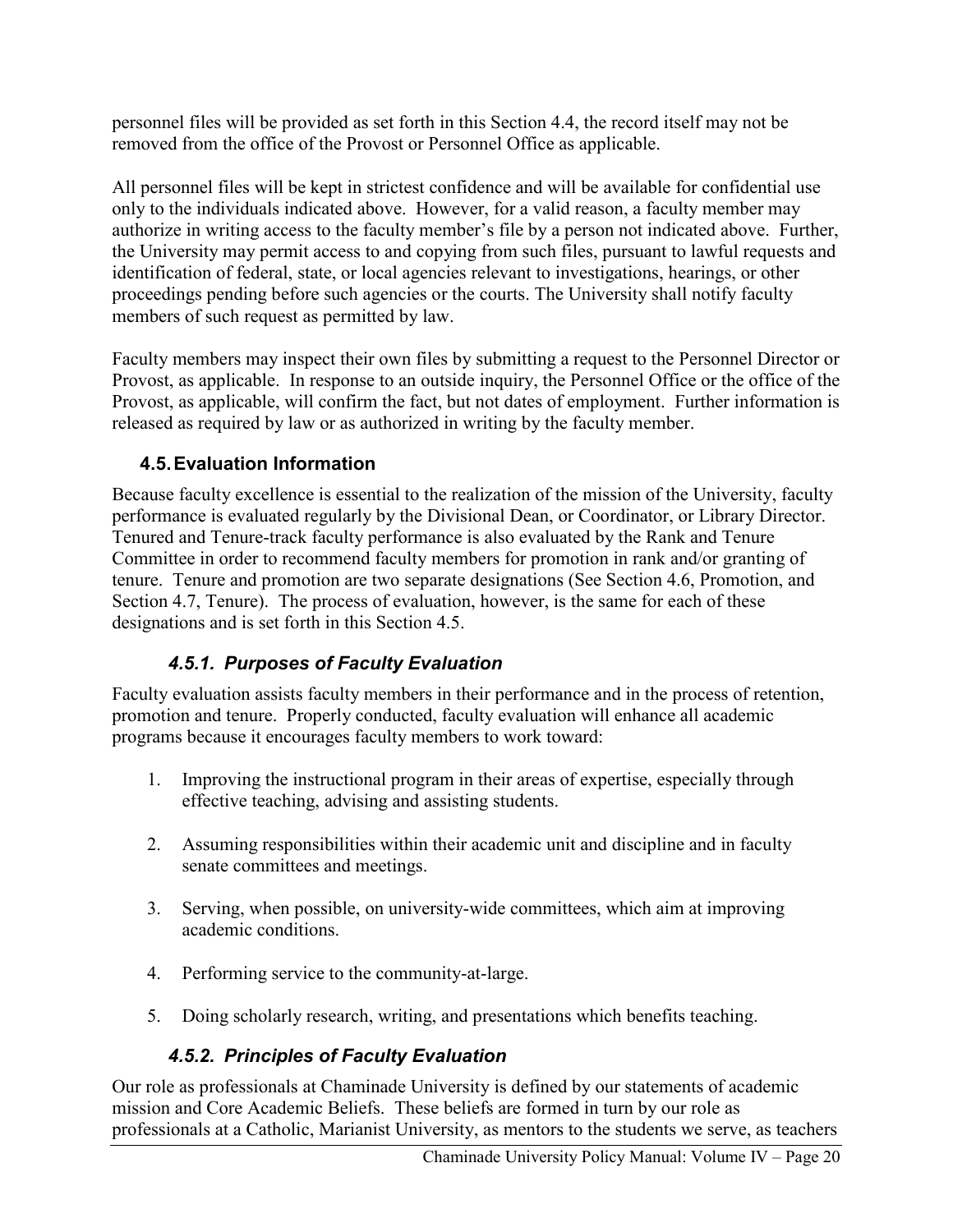and scholars, as colleagues, and as servants to the community. These varying roles have helped to form the several principles underlying this Policy Manual:

- 1. Excellent teaching and advising are required of all faculty members because the University's primary responsibility is to its students and to their academic advancement and growth.
- 2. Moreover, time given to advising and assisting students is another fundamental principle of the Marianist character and identity of the University.
- 3. Direct involvement in campus activities is required of all full-time faculty members because the collaborative nature of our educational efforts demands time spent with one another and with our students.
- 4. The scholarship requirement outlined in this section reflects the twin judgments that University faculty members have a professional obligation to contribute to the dissemination of knowledge beyond the classroom. Further, they will remain current in their fields and improve their teaching if engaged in research, writing, and other scholarly activities. Requirements for scholarship are set out in the current appointment letter for each faculty member which may vary according to whether the position is a tenure-track or non-tenure- track appointment.
- 5. The service requirement recognizes two important facets of a faculty member's status: 1) that universities function most effectively when faculty members participate in university governance and administration, and 2) that society rightfully expects person affiliated with higher education to play a significant role in public life.
- 6. A candidate's qualifications and contributions must always be judged within a context that recognizes each person's particular strengths and the University's mission. A variety of evidence gives the best picture of whether a candidate is performing adequately.
- 7. Those applying for promotion at the institution must be measured against the standards, as they are understood at the time of application, rather than at the time of hire. These important decisions must be made in light of the highest standards and not the lowest. As standards change over time, persons up for promotion will receive an adequate grace period and specific documentation required to meet the changing standards.
- <span id="page-25-0"></span>8. To achieve the goals set forth in this Section, support of the faculty via faculty development must be considered an important institutional priority.

# *4.5.3. Procedures for Faculty Evaluation*

1. Each division and the library must develop and agree upon its own detailed faculty evaluation procedure. This procedure is on file in the office of the Provost and is available to all affected faculty members.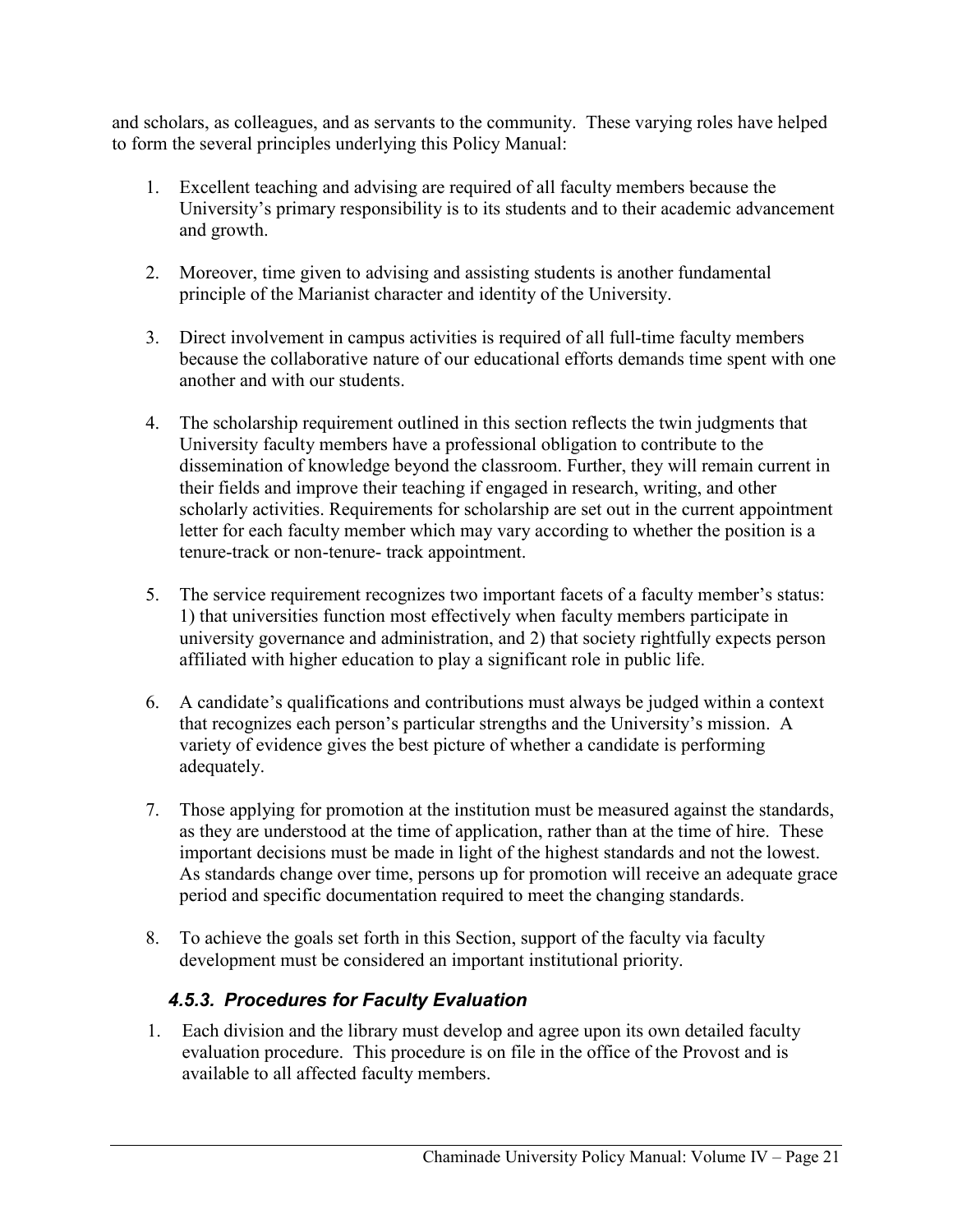- 2. The Divisional Deans and the Library Director are responsible for the evaluation of the faculty in their areas of responsibility and for the writing of evaluation reports.
- 3. All non-tenured faculty members must be evaluated by their Divisional Dean or Library Director once a year. Faculty who are tenured will be evaluated as set forth in subsection 4.7.4
- 4. Student evaluations will be conducted every semester, irrespective of the status of the faculty member. Failure to conduct student evaluations will be noted in the faculty member's dossier by the Divisional Dean with opportunity for accompanying comments from the affected faculty member.
- 5. Divisional Deans or Library Director will be evaluated by the Provost for administrative performance. Faculty responsibilities relevant to their positions will be evaluated by the Rank and Tenure Committee.
- 6. Divisional Deans will be responsible for the evaluation of those teaching in the evening, weekend, and other special programs in the disciplines supervised by their divisions. The procedures and tools that apply to full-time faculty also apply to those teaching in such programs. Divisional Deans may elect not to use peer evaluations for those teaching in the online and evening adult programs.
- 7. Peer evaluations will be conducted within the divisions or academic disciplines within the division. If the academic discipline has only one faculty member, the evaluator will be approved by the Provost and the faculty member. Evaluation from outside the University will be considered. This is particularly important in the evaluation of professional knowledge as it applies to classroom techniques in specific disciplines.
- 8. A complete faculty evaluation report must be on file on or before March  $1<sup>st</sup>$ . Before the report is filed, the individual faculty member must have the opportunity to:
	- a. Discuss the report with the members of the faculty member's division or academic discipline in a special meeting requested by and convened for that purpose, and
	- b. Respond in writing to the negative aspects of the report. This response must be included with the report.
	- c. The faculty member must sign the report to indicate that the member had the opportunity to see the report. This signature does not indicate agreement with the report. The report, including the faculty member's written response, is filed in the office of the Divisional Dean or Library Director on or before March 1<sup>st</sup>. One copy of the report is included in the faculty member's dossier in the office of the Provost.
- 9. Student evaluations are to be distinguished from faculty evaluations and are to be accompanied by a report of the Divisional Dean of the action taken on the basis of the student evaluations.
- 10. Individual communications with administration concerning a faculty member will be discussed with the Divisional Dean or Library Director, and included in the faculty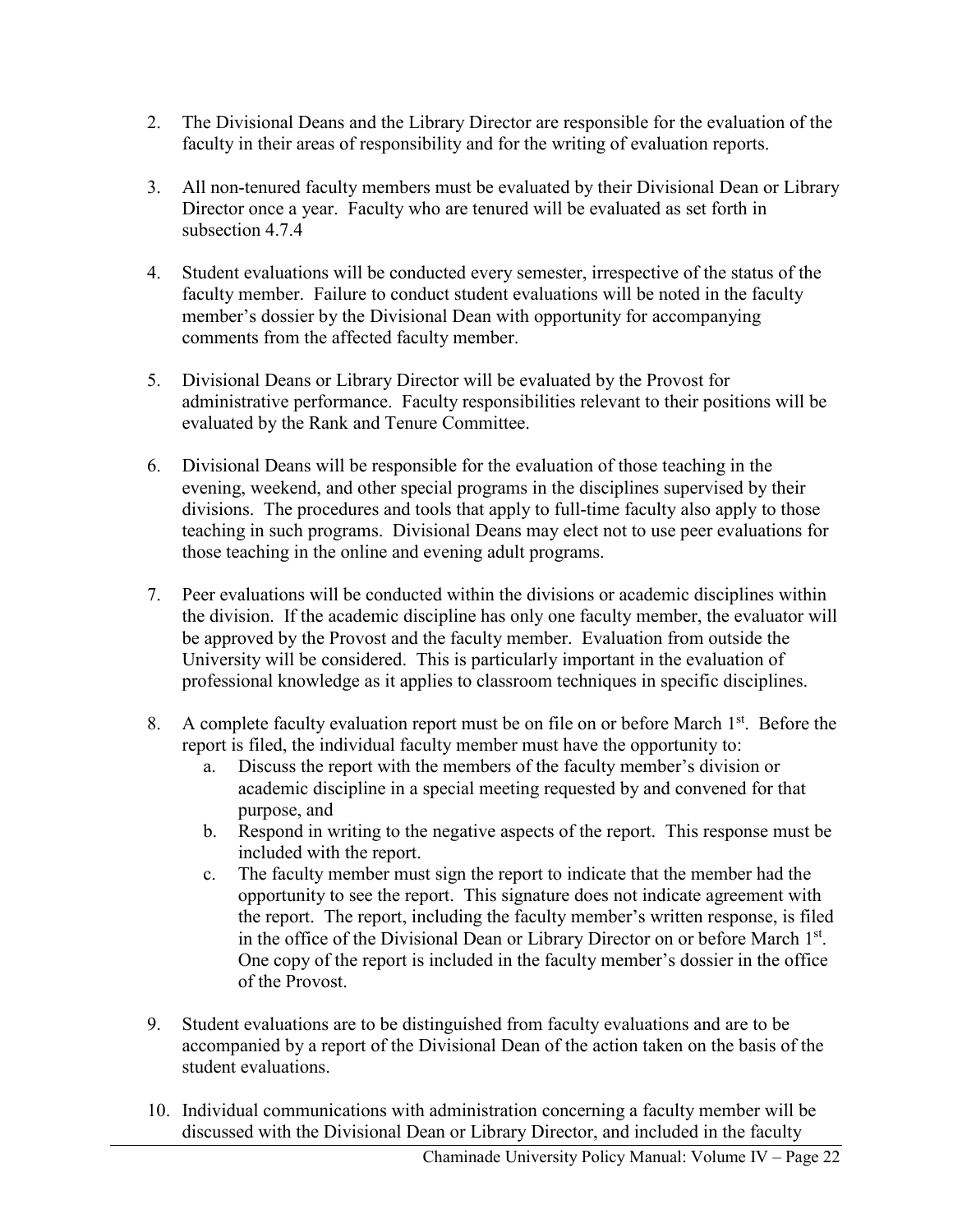member's file only with their written evaluation of the content, and course of action. The individual faculty member will be notified, and given opportunity for a written reply to be included in the file.

Faculty members shall always have the right to examine their Academic Dossier and have documents which are not supported by evidence removed from such files. The Rank and Tenure Committee shall review such proposed removal. The office that holds faculty files shall make available to the concerned faculty member any and all documents that are held in his or her file. The Rank and Tenure Committee will be charged with making a recommendation to the Provost on whether material can be removed from the file.

# *4.5.4. Instruments of Faculty Evaluation*

- <span id="page-27-0"></span>1. The course evaluation instruments should be designed to improve faculty performance and academic disciplines must include among their evaluation tools the following: a personal evaluation form, written by the faculty member to be evaluated; peer evaluations and peer observation reports; students' evaluations; and any relevant comments on contributions of a faculty member in areas other than instruction.
- 2. Evaluation of a faculty member conducted by the appropriate academic unit or the library is not merely to improve faculty performance. The results of these evaluations are also used to support decisions concerning the retention, promotion, termination, and tenure of individual faculty members since the improvement of faculty performance must be recognized and where appropriate, rewarded by both the faculty and the administration. As such, the evaluation tools and procedures must conform to the standard of fairness. Personal letters written by individual students to members of the administration which voice complaints about a faculty member are not part of the formal evaluation process.
- 3. A Faculty Growth and Development Plan (GDP) is to be completed by the faculty member. See Section 4.5.8 for information on and content of the GDP.
- 4. Student evaluation and summaries based upon student perceptions of the degree to which the faculty member has enhanced their knowledge and prepared them for careers after matriculation. The evaluations and their summaries are primarily for the improvement of course content and methodology of the instructor. They will be included in the permanent file of the faculty member with the comments of the Divisional Dean and faculty member.
- 5. Peer evaluations, not limited to those of colleagues in the same or related discipline, that consider the faculty member's scholarly achievements, performance of professional duties in the discipline and/or academic unit and the University, and service to the community.
- 6. Peer classroom observation reports must include reports by other faculty members with academic backgrounds in the same or closely related academic area of the faculty member being evaluated. At least one of the peer observers is to be chosen from a list of colleagues submitted by the faculty member observed.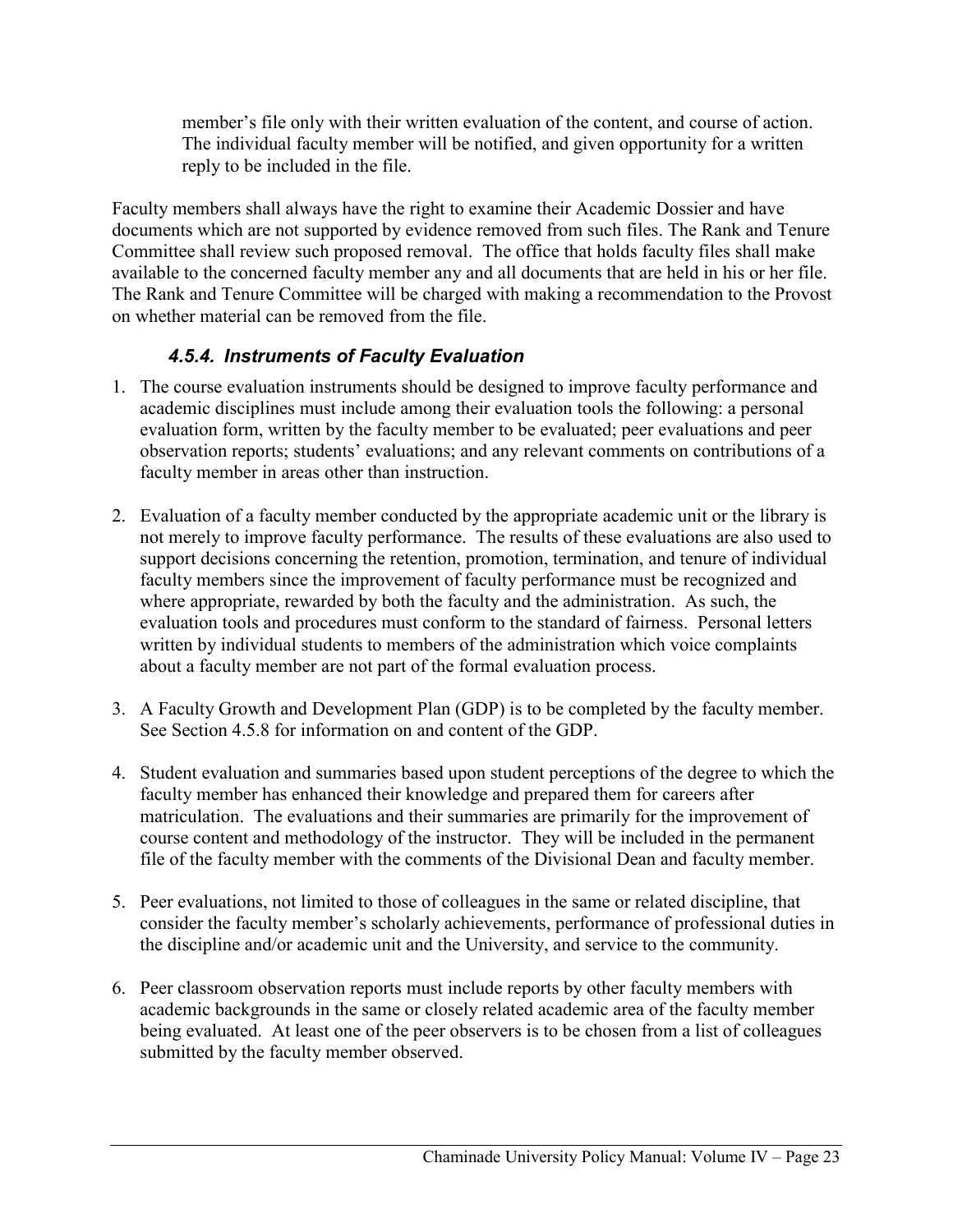- a. In the case of librarians, an application for promotion or tenure must first be presented to a Library Peer Review Committee, consisting of the Library Director and the other librarians, who will make a recommendation to the Rank and Tenure Committee.
- <span id="page-28-0"></span>7. Tools in addition to the above may be used but must be identified in the academic unit's description of its evaluation procedure.

# *4.5.5. Reviewing Faculty Member Performance*

The evaluation tools listed above provide the basis for measuring the effectiveness of faculty members within academic units and the library and are the tools for their appropriate rewards. Within each academic unit and the library, there should be agreement on the methods of measuring the qualitative information provided through the use of tools, prior to using the information obtained for specific purposes. The following guidelines are appropriate for establishing criteria for the academic discipline's overall performance review of faculty members.

1. It should be noted that any evaluation of teaching effectiveness will be the most important consideration and be the predominant factor in consideration of a faculty member's promotion or tenure.

2. Tenured and Tenure-track faculty are further expected to maintain a scholarship component in respect to their teaching effectiveness using the guidelines in section 4.5.6.3. All Non-Tenure-Track faculty members are encouraged to keep current in their teaching fields and participate in scholarship. However, the faculty member's current appointment letter will determine whether or not there is a scholarship component requirement that will be part of the faculty member's review process.

3. Beyond this a balance of advising and service to students, service to the University, the profession and the community shall be evident in every evaluation but to a lesser degree of weight.

<span id="page-28-1"></span>4. The current letter of appointment for the faculty member will detail the requirements and the criteria of evaluation for non-tenure-track faculty.

# *4.5.6. Criteria for Faculty Evaluation*

#### **4.5.6.1. Teaching Effectiveness**

All faculty members are expected to demonstrate excellence in teaching. Such excellence should be accomplished in a spirit of balance conducive to an equitable and respectful learning environment. Evaluation of teaching effectiveness should address the following:

- 1. Skill in communicating with students, showing balance by treating each with respect regardless of the student's academic aptitude;
- 2. Commitment to students and their development, motivating them to take responsibility for their intellectual and personal growth;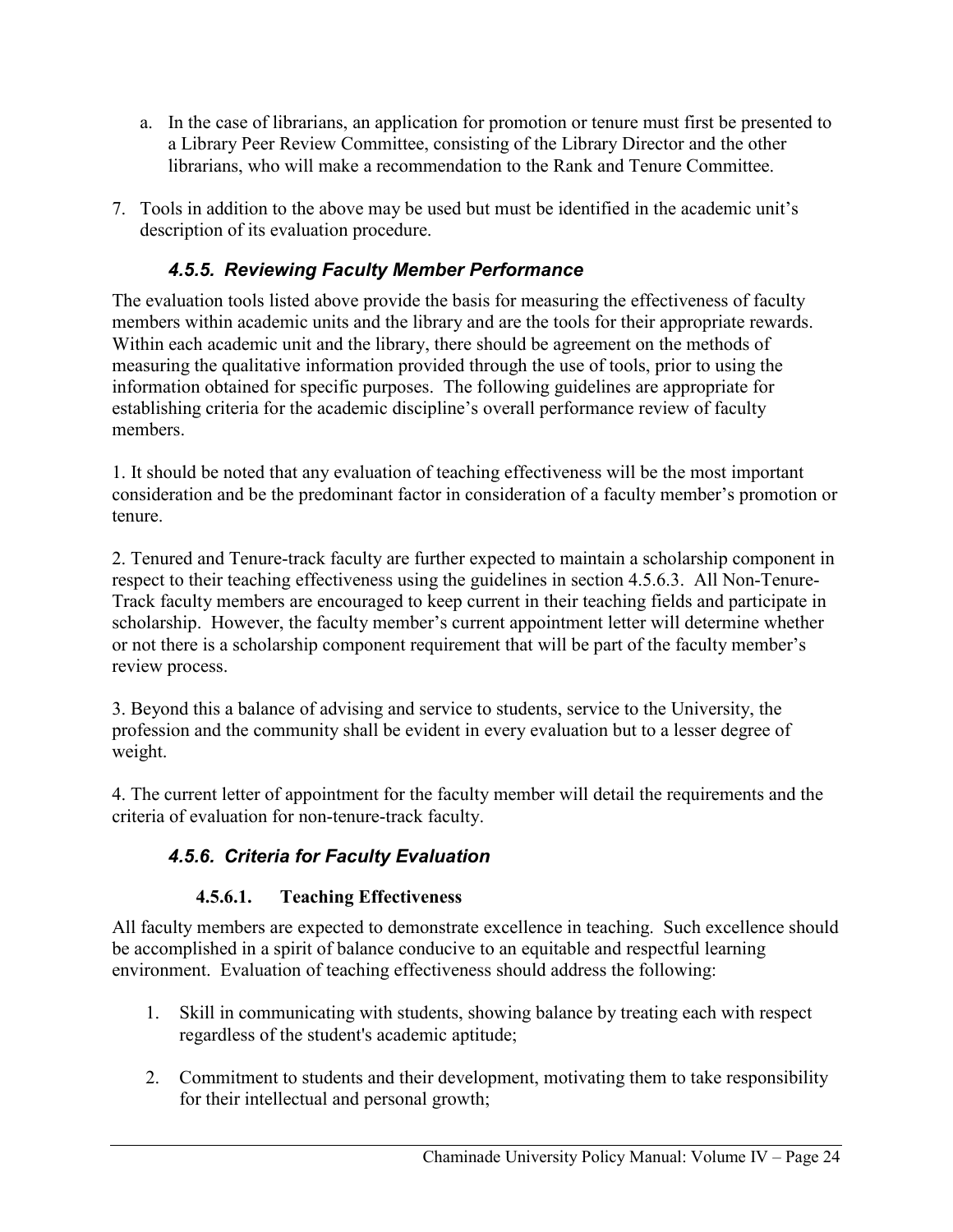- 3. Command of one's discipline and knowledge of current developments in the faculty member's field;
- 4. Ability to relate one's subject to other areas of knowledge;
- 5. Ability to plan and execute a substantive, well-organized course;
- 6. Ability to utilize effective teaching methods and strategies;
- 7. Possession of the attributes of integrity, open-mindedness and objectivity in teaching;
- 8. Ability to instill in students, through teaching and example, respect for the dignity of each person and the joy of learning in the spirit of collegiality; and
- 9. Evidence of commitment to the Core Academic Beliefs
- 10. Self-assessment and student evaluations both formative and summative received in each course.

4.5.6.1.1. Documentation

Required evidence:

1. A narrative which demonstrates how the documentation presented meets the general criteria listed above

- 2. A list of all classes taught in the three years previous to the application
- 3. Student evaluations for all classes taught in the three years previous to the application
- 4. Syllabi for six to eight classes taught in the three years prior to the application
- 5. A minimum of one peer evaluation per year

6. Evidence of faculty development activities and other efforts to vary and improve instructional methods

Optional evidence:

- 1. A list of new courses or programs developed
- 2. Evidence of teaching and supervising activities outside the classroom
- 3. Evidence of a willingness to improve teaching skills

4. Evidence of effort to integrate new informational technologies, service learning or experiential learning in the classroom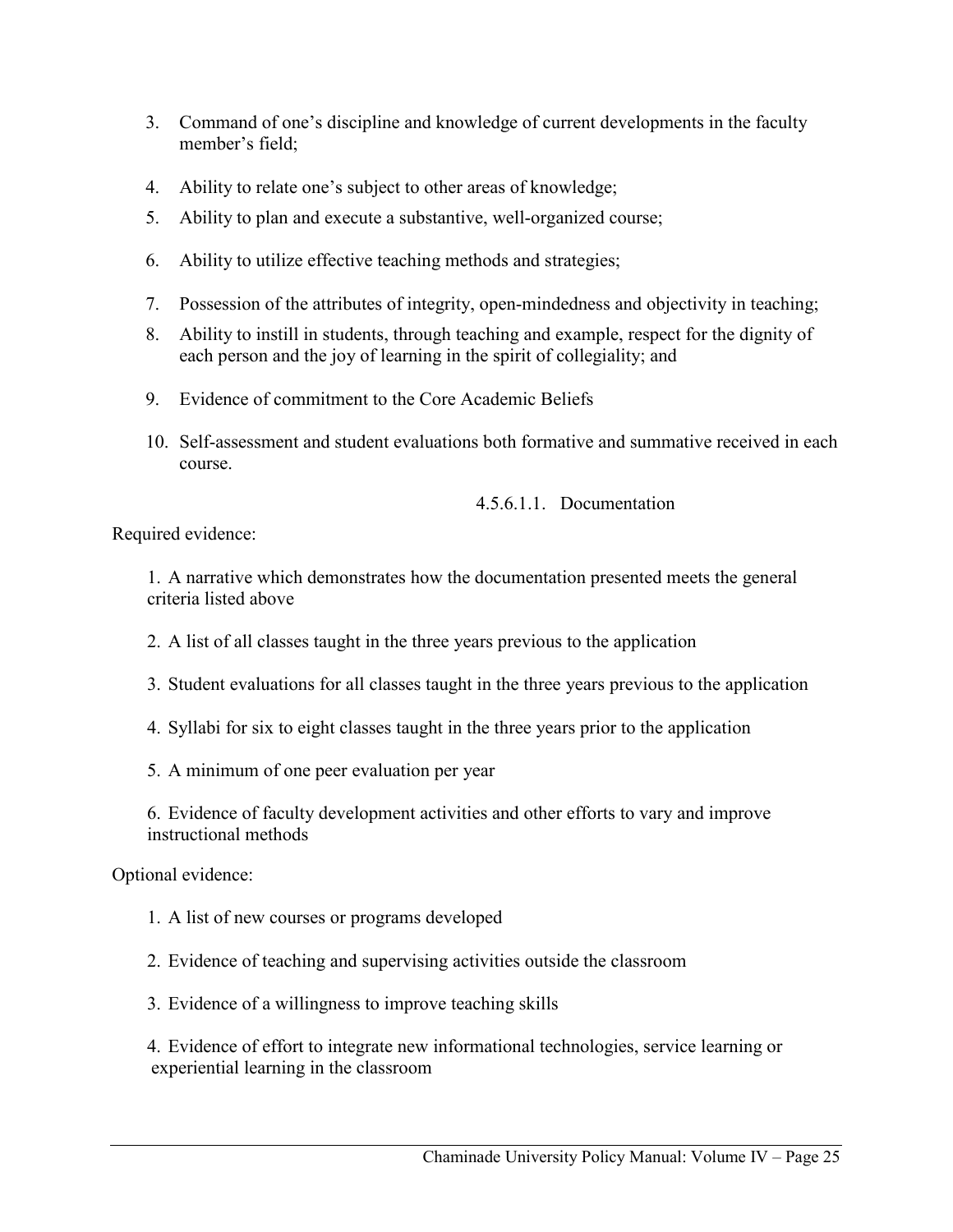#### **4.5.6.2. Advising and Service to Students**

In addition to their teaching duties, faculty members are expected to demonstrate excellence in advising and to serve the student body in other ways when appropriate. Moreover, faculty are expected to communicate the value of service to students and other faculty in ways such as:

- 1. Helping students to identify their gifts and talents, so that with balance, they may best discern how to serve the community's needs;
- 2. Helping students select a course of study appropriate to their interests and abilities and to the aims of a liberal arts education;
- 3. Helping students in academic planning, including fulfilling all requirements for their degrees or certification through outside agencies;
- 4. Serving as an advisor to a student organization; or
- 5. Planning or participating in extra-curricular student activities or in curriculum-related enrichment activities outside normal course offerings.

#### 4.5.6.2.1. Documentation

- 1. A brief narrative statement explaining the extent of academic advising/mentoring
- 2. Evidence of campus presence (i.e., availability and accessibility by students and colleagues, participation in the life of the campus)

#### **4.5.6.3. Scholarly Research and Creative Work**

Scholarship is an intrinsic element of academic life at the University. All faculty members are encouraged to develop their scholarship in their areas of expertise. Tenured and tenure-track faculty members are required to be productive scholars. Non-Tenure-Track faculty members' responsibilities in scholarship are set in their current appointment letter. To acknowledge that scholarly productivity is an essential component of a faculty member's duties is not to diminish the importance of excellent teaching. Rather, it is to ensure that teaching, which lies at the heart of the University's responsibility to its students, is able to draw upon the intellectual richness that typically characterizes a community of scholars. The specific form and intensity of scholarly activity within the University appropriately varies among academic divisions due to inherent differences among the disciplines.

Scholarship can take many forms. It includes, for example, articles in journals, research monographs, scholarly books, treatises, chapters in larger works, papers presented at academic meetings, and published instructional materials. In addition to traditional written works, scholarship may encompass, in particular disciplines, such types of intellectual expression as stage productions, art exhibits, mathematical and scientific formulas, and software creation. Despite their myriad forms, works of scholarship share common characteristics, which make it possible both to identify basic types of scholarship and to assess the value of works within those categories. It should be noted that scholarship needs to be in a public forum reviewed by one's intellectual or professional community.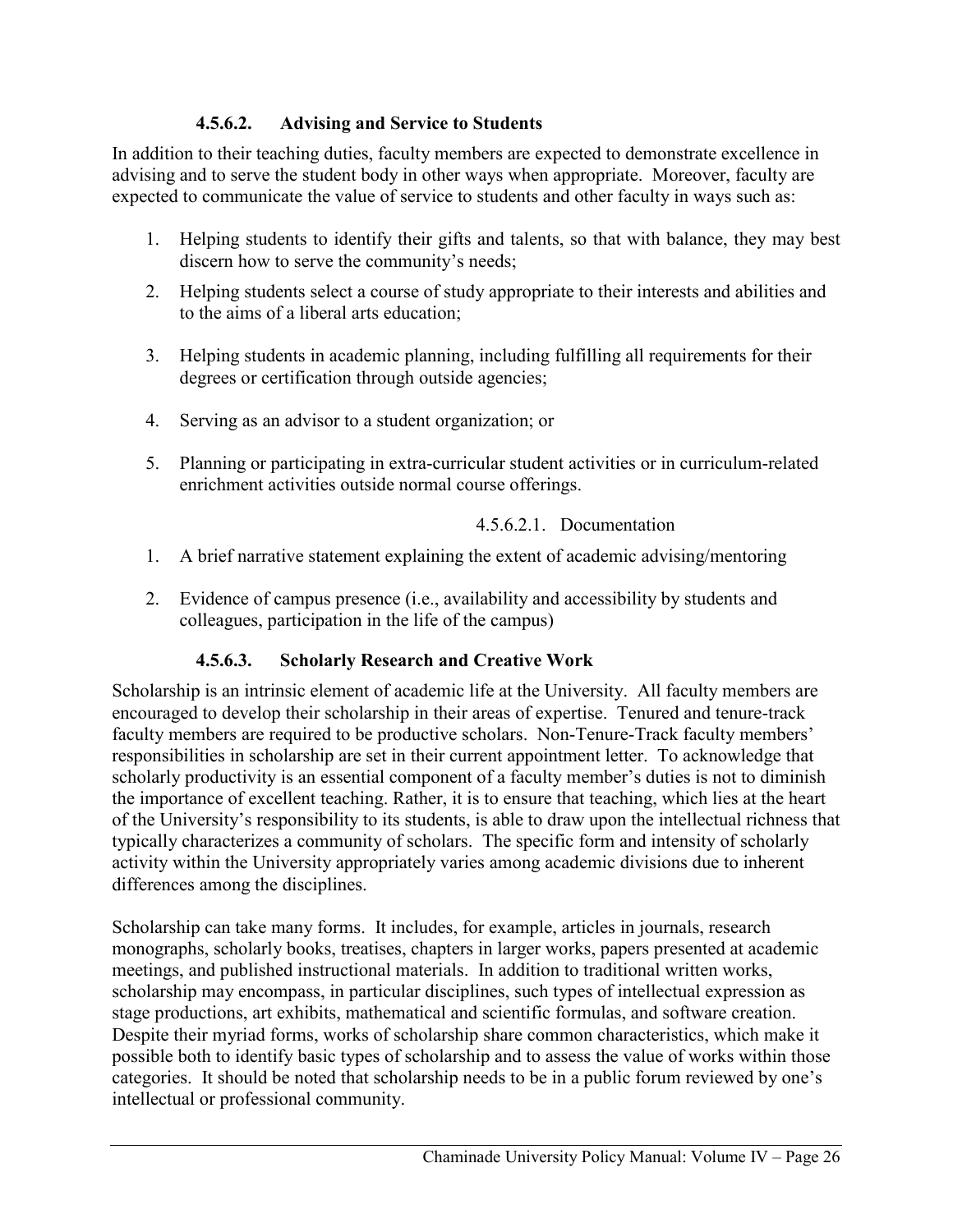For the purpose of promoting quality scholarship at the University, a framework consisting of types of scholarship and assessment criteria is set forth below in Subparagraphs 4.5.6.3.1 and 4.5.6.3.2. The content of those subparagraphs forms the basis for the articulation by the various academic divisions of more specific expectations relating to scholarly productivity of faculty members within those academic units that are discussed in Subparagraph 4.5.6.3.3. In turn, those interpretations of the scholarship requirement define the standards against which a faculty member's scholarly productivity is to be measured during evaluations for retention and promotion.

#### 4.5.6.3.1. Types of Scholarship

It is possible to identify at least four basic types of scholarship, which, as defined at the University, reflect, but do not embrace all details of the categories proposed by Ernest L. Boyer in Scholarship Reconsidered (1990).

- 1. The Scholarship of Discovery encompasses those scholarly activities which extend the stock of human knowledge through the discovery or collection of new information. Such scholarship seeks to confront the unknown or revisits and reworks the known within a discipline and typically exhibits a dedication to free inquiry, disciplined investigation, and the pursuit of knowledge for its own sake. The Scholarship of Discovery includes, but is not limited to, what is sometimes referred to as basic or original research.
- 2. The Scholarship of Integration encompasses scholarly activities which are primarily interdisciplinary and interpretive in nature. Such scholarship seeks to better understand existing knowledge by making connections across disciplines, illuminating data in a revealing manner, drawing together isolated factors, or placing known information into broader interdisciplinary contexts. It synthesizes, interprets, and connects the findings in a way that brings new meaning to those facts.
- 3. The Scholarship of Application encompasses scholarly activities which seek to relate the knowledge in one's field to the affairs of society. Such scholarship moves toward engagement with the community beyond academia in a variety of ways, such as by using social problems as the agenda for scholarly investigation, drawing upon existing knowledge for the purpose of crafting solutions to social problems, or making information or ideas accessible to the public.
- 4. The Scholarship of Teaching encompasses scholarly activities which are directly related to pedagogical practices or assessment of learning outcomes. Such scholarship seeks to improve the teaching and advising of students through discovery, evaluation, and transmission of information about the learning process.

The four categories defined above do not embrace the entire range of valuable scholarship. Rather, the categories denote four areas of scholarly activity that the University has chosen to recognize as particularly significant. By defining these categories, the University makes it possible for faculty members and individual academic divisions to identify more clearly the role of scholarship at the University.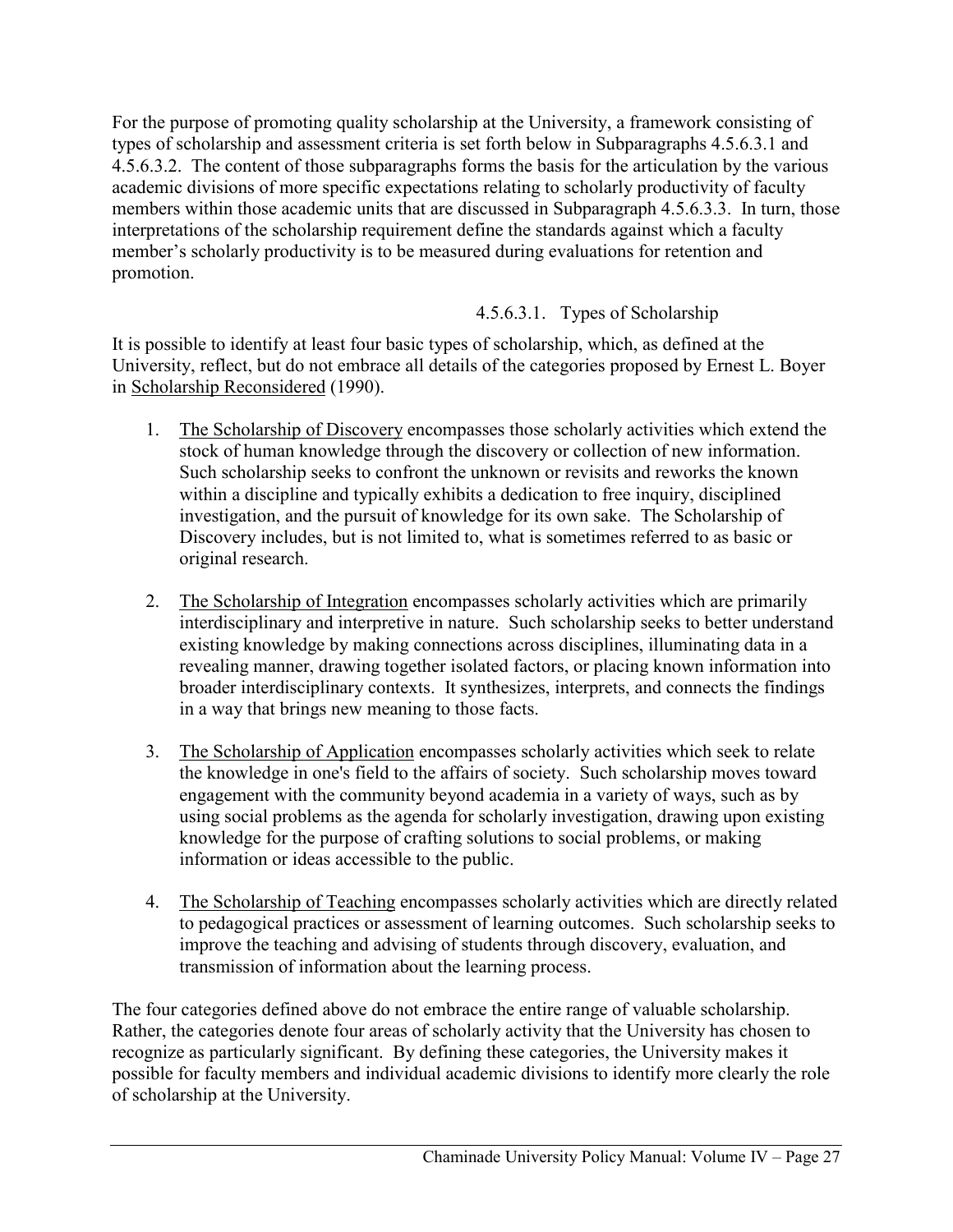Some works of scholarship have attributes that legitimately fall within more than one of the four stated categories. Consequently, it is often difficult to fairly categorize a work in the absence of full details about its content. Mindful of that limitation, the following non-exhaustive list is illustrative of potentially scholarly works within the four categories:

- 1. Examples of the Scholarship of Discovery may be drawn from the sciences, such as the development or characterization of materials, the exploration of physical phenomena, and the extension of mathematical theorems. Across the disciplines, many types of empirical research, involving the use of quantitative techniques from the social sciences, fall within the Scholarship of Discovery. Work in the humanities that is sufficiently original that it cannot fairly be regarded as merely interpretive, interdisciplinary, or an extension of the work of others may constitute the Scholarship of Discovery.
- 2. Interdisciplinary works, such as those which use economic or psychological analysis, may qualify as Scholarship of Integration. The same is true of evaluative and interpretive works, such as review essays, which probe the merits of another's work from a particular viewpoint, such as an interdisciplinary, religious, political, or genderbased perspective.
- 3. Examples of the Scholarship of Application include such diverse forms of scholarship as drafts of model legislation; educational standards; articles and books examining the legal, economic, or ethical implications of new social phenomena; editorials and opinion pieces involving issues in one's discipline or invited book reviews in professional journals; and certain types of research in the applied sciences.
- 4. Examples of the Scholarship of Teaching include publications about pedagogy and methodology, empirical assessment of learning outcomes, development and publication of instructional materials, the development, presentation and evaluation of workshops on innovative teaching methods, and the creation and publication of computer exercises in areas relating to one's discipline.

The Scholarship of Application partially overlaps with the requirement of service. For example, in cases where public service involves the direct application of knowledge in one's field to the affairs of society, the work counts toward satisfaction of both the service and scholarship requirements for retention, promotion, and salary increases. However, the same is not true of all forms of service. There is a difference, for example, between carrying one's share of the administrative burdens of the University and participating in projects that require the application of knowledge from one's field. To be considered scholarship, service activities must be tied directly to one's discipline and require the use of knowledge of the discipline in the service of the University or outside community.

Similarly, the Scholarship of Teaching must be distinguished from teaching itself. The Scholarship of Teaching involves the disciplined discovery, evaluation, and transmission of information about the learning process. Teaching, in contrast, involves the application of that information through actual instruction and design of educational materials and curricula for use in one's classroom and the University.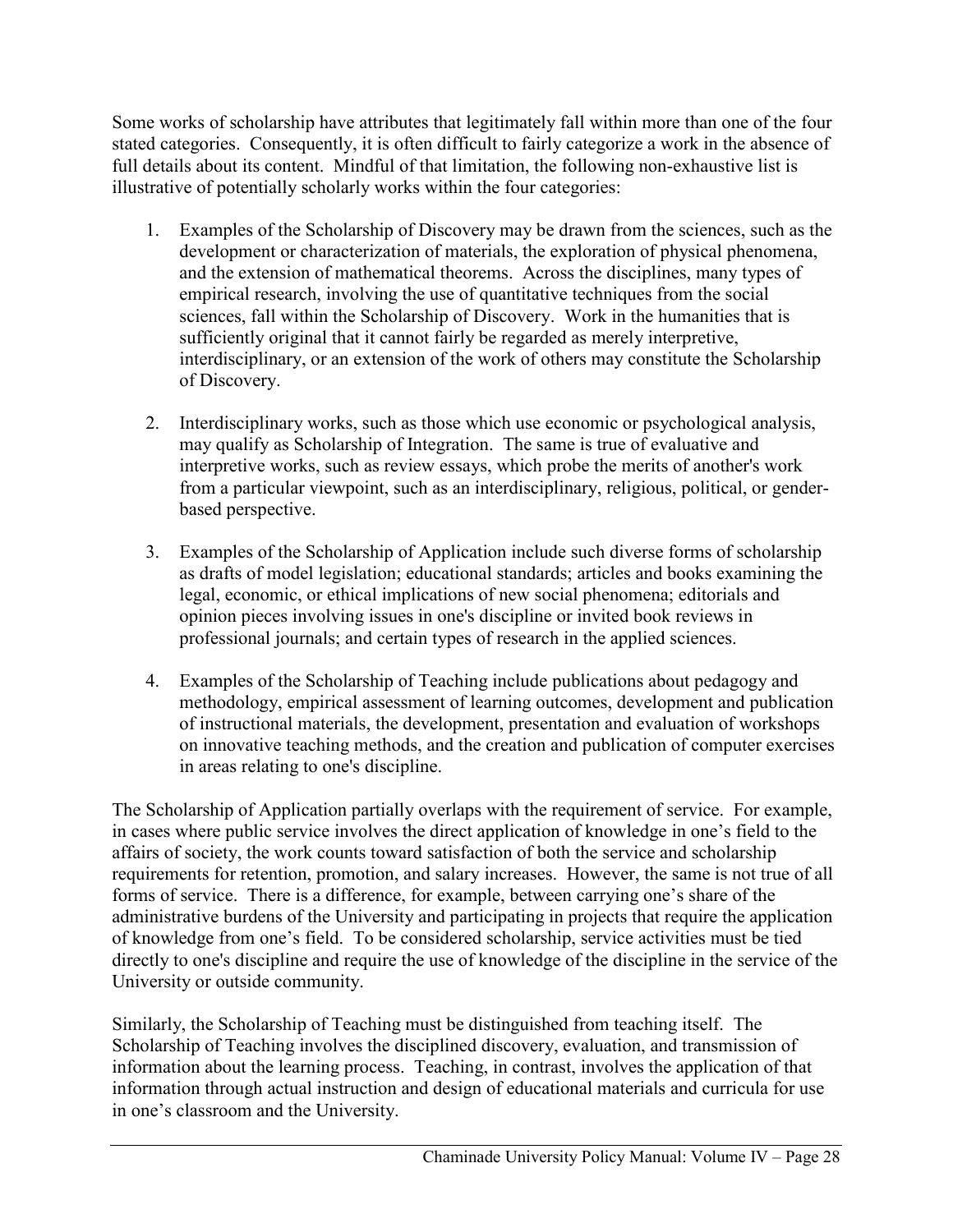#### 4.5.6.3.2. Assessment of Scholarship

The evaluation of scholarship includes, but is not necessarily limited to, whether the work is well expressed, innovative, comprehensive, and visible and whether it has been favorably reviewed by, and has influenced, others, according to the following criteria:

- 1. Visible. Scholarship is visible if it is communicated to an audience in a manner that is likely to enhance the reputation of the individual scholar and the University. The size and nature of the audience reached by the work is relevant to this determination. In addition, in the case of written works, consideration should be given to the prestige of the publisher and the prominence given to the work. Similar considerations apply to the evaluation of non-written works.
- 2. Reviewed. Scholarship is reviewed when it has been subjected to scrutiny by members of one's intellectual or professional community. Review of a work may occur at several stages:
	- Pre-dissemination;
	- During the dissemination process; and
	- Post-dissemination.

Prior to dissemination, drafts, prototypes and other tentative forms of a work may be evaluated by peers or others within or outside the University, for the purpose of soliciting guidance. During the dissemination process, potential publishers and others may evaluate the merits of a work with a view toward determining whether it deserves a forum. After dissemination, the work may be the subject of reviews which evaluate the final product of the scholarship.

- 3. Well Expressed. Scholarship is well expressed if it effectively communicates the content of the work. At a minimum, the work must be appropriately organized and presented through a suitable medium. The clarity of the work is typically an important consideration.
- 4. Innovative. Scholarship is innovative if it is original in a meaningful sense. The originality of the work may relate to the content of the work, its mode of dissemination, its source, and perhaps to other matters as well. For instance, a written work may be innovative if it addresses a previously uncharted topic or brings a new perspective to bear upon previously identified ideas or issues; because it carries a message to a new audience or employs a new medium; or because it requires the scholar to extend their personal range of scholarly competence.
- 5. Comprehensive. Scholarship is comprehensive if its presentation reflects a broad appreciation of existing information, relevant issues, and possible alternatives. Whether the scholar has placed a work into context is a significant consideration. Another important factor is whether the work has an appropriate degree of complexity in light of applicable limitations, such as those relating to space, time, or resources. The comprehensiveness of the work is enhanced to the degree that the work is interdisciplinary.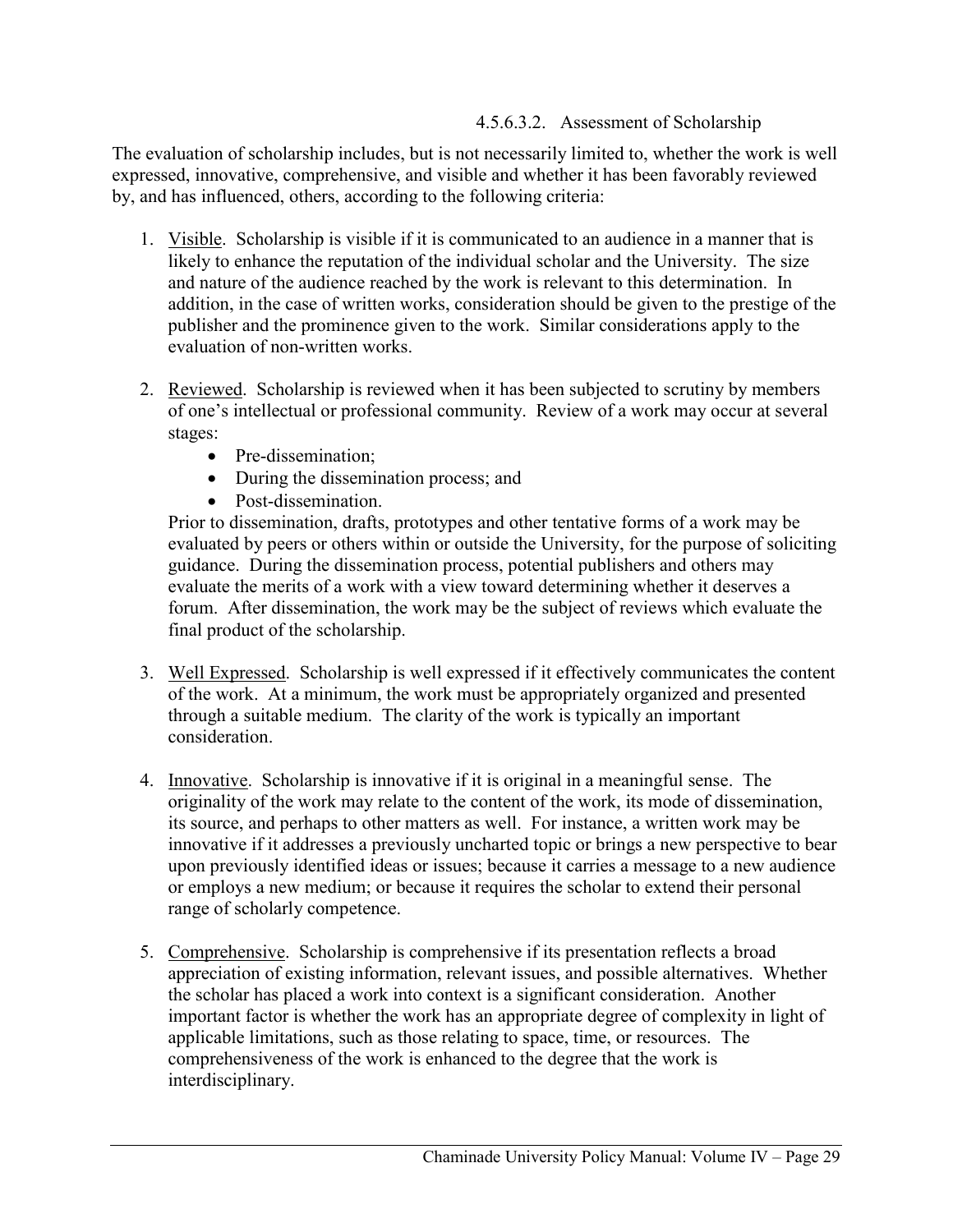6. Influential. Scholarship is influential if it affects the conduct or work of others. For instance, there is evidence that a work is influential if a book is adopted for use in others' classrooms, where a study or article is invoked as the basis for governmental action, or where a scientific discovery forms the predicate for research by others.

> 4.5.6.3.3. Standards Interpreting the Scholarship Requirement

Tenured and Tenure-Track faculty members must devote some portion of their time, on a regular basis, to the forms of scholarship described in Subparagraph 4.5.6.3.1.

The policies in sections 4.5.6.3, 4.5.6.3.1 and 4.5.6.3.2 are the standards for development of specialized Divisional scholarship requirements which may be more extensive than these policies. They, however, may not be lesser than these policies. The faculty members of each academic division shall define, draft and periodically review standards interpreting the University's general scholarship requirement. These standards shall articulate the expectations for scholarly productivity on the part of all faculty members in the academic division, taking the following into account:

- 1. The mission of the academic division;
- 2. The various constituencies served;
- 3. The types and qualities of scholarship identified in Subparagraph 4.5.6.3.1; and
- 4. The time and resources available to the faculty members for scholarly activities, both of which vary throughout the University.

The standards adopted pursuant to Paragraph 4.5.6.3 should reflect both the importance of demonstrative evidence of continuing scholarly productivity and the fact that rigid timetables for research and scholarship are often unrealistic. In addition, the standards must recognize that the focus of individual research and the direction of one's scholarly activities are subject to seasonal change throughout the faculty member's career. The standards should not so narrowly define acceptable forms of scholarship as to inhibit the pursuit of new forms of scholarship within the University.

In preparing work for the portfolio, faculty members applying for promotion and/or tenure should clearly distinguish in their evaluation the scholarship being presented through linking the types of scholarship offered to the hallmarks defined in section 4.5.6.3.1. Careful distinction should be made between teaching effectiveness and the Scholarship of Teaching and between service and the Scholarship of Application.

The standards of the individual academic Units adopted pursuant to Paragraph 4.5.6.3 shall provide that scholarship endeavor be pursued in the following manner:

• Tenured and Tenure-Track faculty members must devote some portion of their time, on a regular basis, to the forms of scholarship described in Subparagraph 4.5.6.3.1.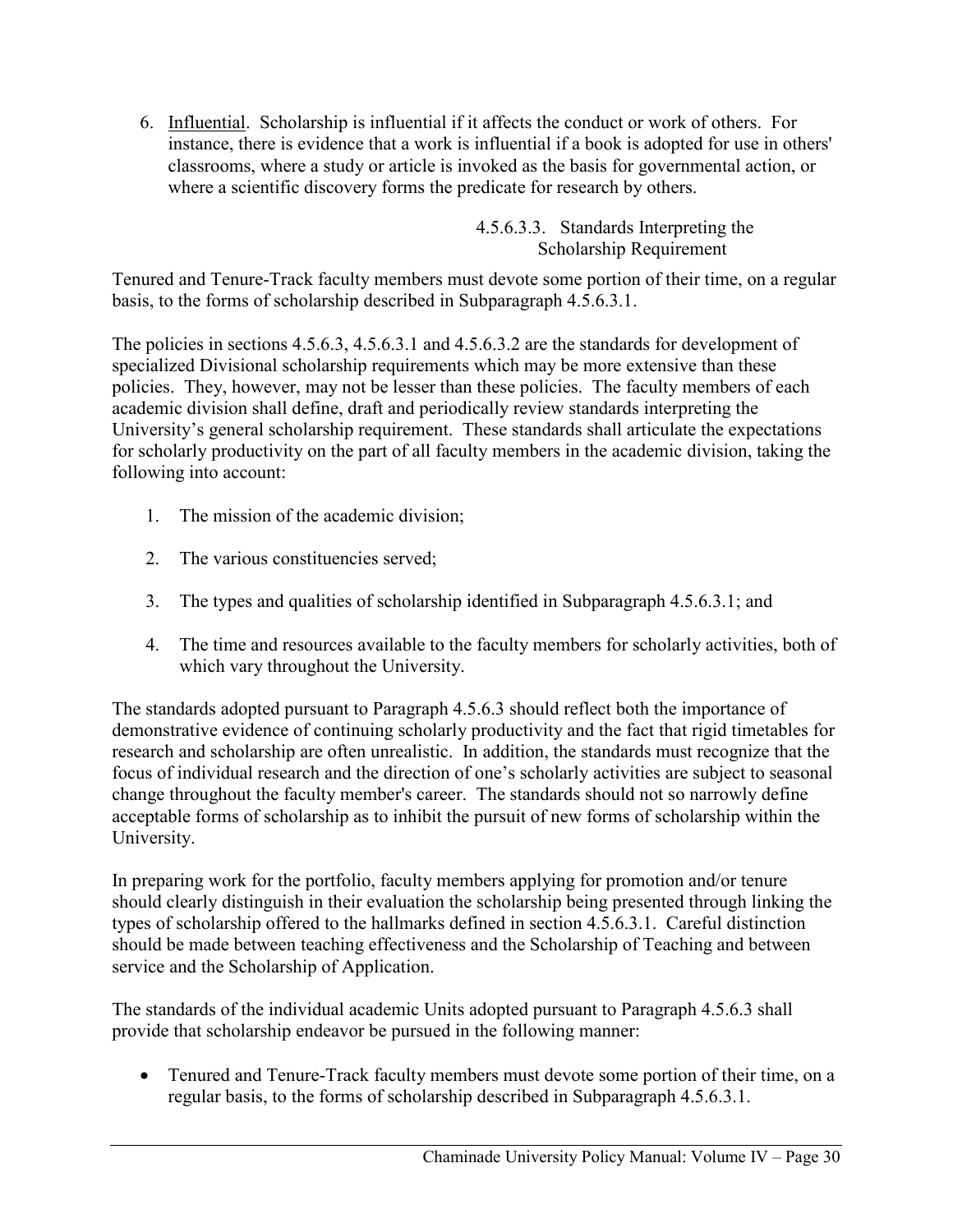• In cases where specific forms of scholarship are important to providing appropriate direction to graduate students, divisions may require the exercise of one or more specific form of scholarship by those who are or will be teaching graduate courses

Upon initial adoption or revision by the Provost, the standards adopted by individual division shall be incorporated into Appendix 4.5.6.3.3.1 of this Policy Manual as an appendix to this section. See Appendix 4.5.6.3.3.1.

#### **4.5.6.4. Service to the University**

Faculty members are expected to participate in the operation and management of the academic responsibilities of the University. In a spirit of collegiality, faculty work openly and cooperatively with the other members of the University community in conducting the affairs of the University. Such participation might include these activities:

- 1. Service on department and division committees, attendance and participation at department and division meetings and participation in the decision-making and curriculum development processes of an academic department;
- 2. Effective participation on the University's standing or ad-hoc committees;
- 3. Leadership in some area of the University's governance, faculty development or curriculum design;
- 4. Service as a divisional, department or committee chairperson;
- 5. Participation in University activities; and
- 6. Representation of the University to the community-at-large.
- 7. Participation in Faculty Senate committees and activities.

#### **4.5.6.5. Service to the Profession**

Faculty members are expected to support and be active in appropriate professional organizations. Service activities in support of the profession might include the following:

- 1. Appointment to a leadership post in an organization;
- 2. Participation in professional meetings, conferences and organizations;
- 3. Service in a professional area as a consultant or resource person; and
- 4. Review of the creative or scholarly work of another.

#### **4.5.6.6. Service to the Community**

A faculty member may provide service to the community by working with people and organizations outside the faculty member's profession. Such service might include the following: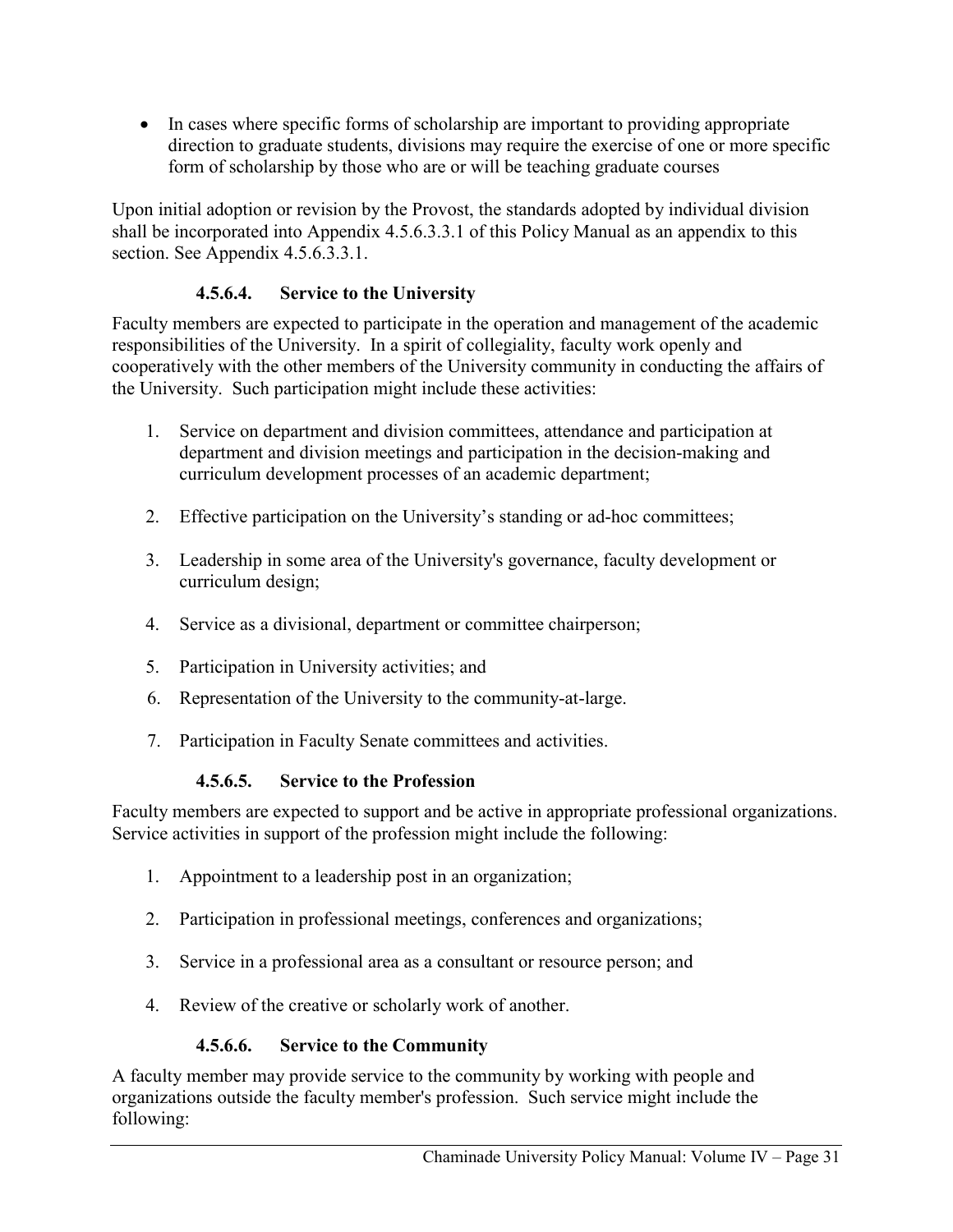- 1. Lectures to non-professional community groups;
- 2. Participation in political, church or community activities;
- 3. Holding a position of leadership in political, church or community activities; and
- 4. Participation in activities of non-profit organizations designed to serve the general public.

## *4.5.7. Faculty Portfolio for Promotion, Tenure and Peer Review*

Non-Tenure-Track faculty members will be notified by their Dean or Library Director regarding what is required to be submitted when they are applying for promotion as per outlined in the faculty member's current appointment letter. When a Tenured or Tenure-Track faculty member is applying for promotion or tenure, the faculty member is to update his/her Academic Dossier and create a Faculty Portfolio to be reviewed by the Rank and Tenure Committee or Coordinating Committee for Peer Review of Tenured Faculty as appropriate, and by the Provost. The Portfolio will be submitted to the Committee for their review and returned to the faculty member after the Board of Regents has made its decision. It includes:

- 1. A formal letter requesting promotion or tenure as appropriate with a detailed narrative of why the faculty member should be promoted or granted tenure;
- 2. Copies of syllabi for all courses taught during the faculty member's period of teaching at the University prior to promotion (or between promotions) or prior to tenure;
- 3. Student evaluations for all courses (all evaluations must be included);
- 4. Copies of all published articles and books,
- 5. List of all professional activity (participation in conferences, presentations at conferences, etc.);
- 6. Letter of recommendation from the Divisional Dean or Library Peer Review Committee and a letter of eligibility from the Provost for the promotion and/or tenure application of the faculty member.
- 7. Copies of all annual evaluations and Faculty Growth and Development Plans;
- 8. Any Post-Tenure Reviews (applicable only to Associate Professors with tenure seeking promotion to the rank of Professor);
- 9. Self-evaluation;
- 10. Peer evaluations;
- 11. Further course work or other continuing education in one's field;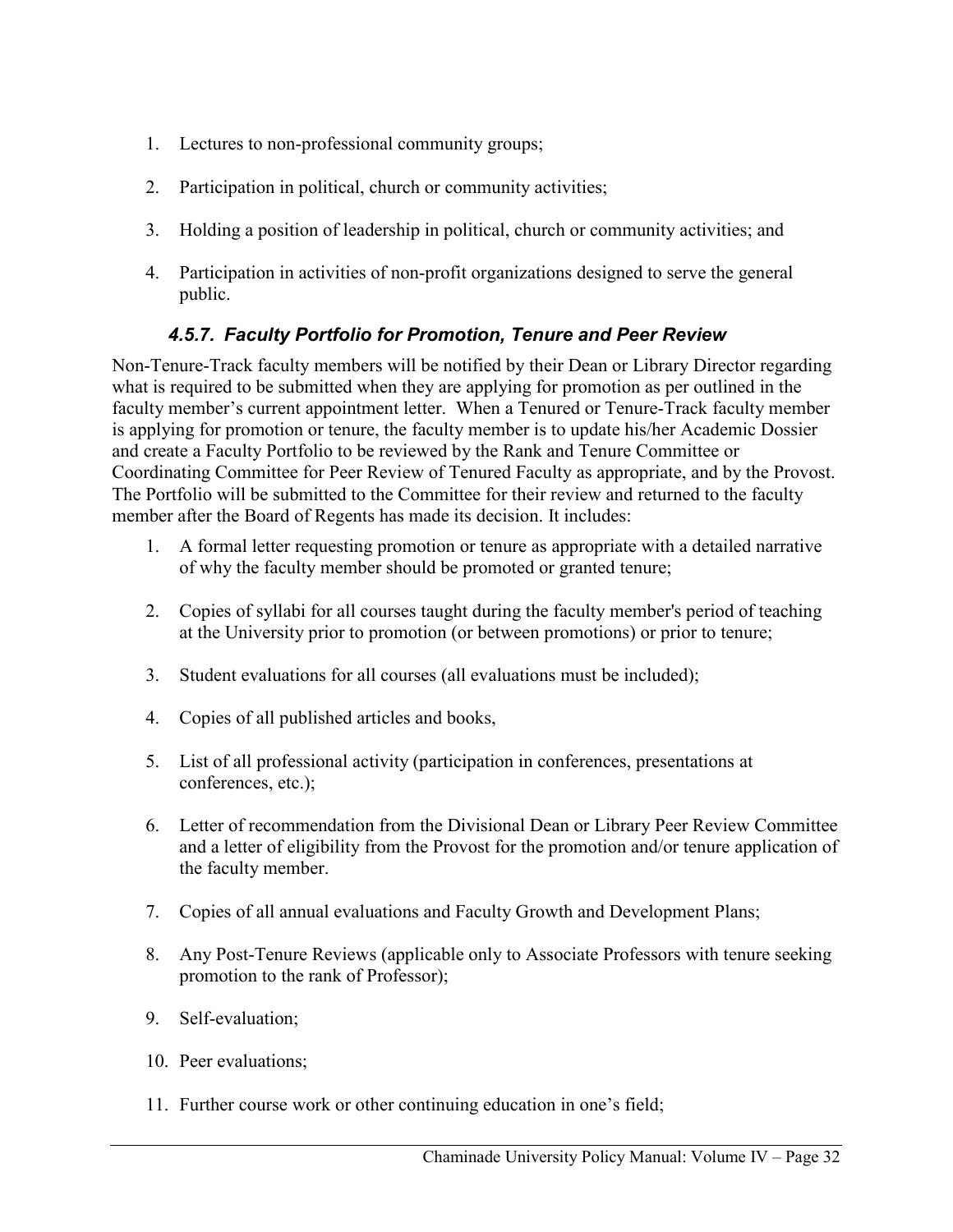- 12. Awards, fellowships, grants, etc.;
- 13. Documentation of service to the Community or the University

Documentation of the evaluation criteria listed above may include but should not be limited to the following:

- 1. Testimony by community leaders or other outside sources;
- 2. Election to a scholarly or professional post;
- 3. Letters of reference from organizations, student groups and individuals; and
- 4. Publications

The Faculty Portfolio will also be used in review of tenured faculty under Section 4.7.4 in updated form as appropriate to the process.

### *4.5.8. Faculty Growth and Development Plan (GDP)*

Each full-time faculty member on a notice or continuing contract shall annually develop an individual Growth and Development Plan (GDP) in which the strategy for meeting the university's requirement for teaching, advising, service and scholarship is stated concretely. All other faculty are encouraged to develop such an individual Growth and Development Plan and the Divisional Dean may require it of individual faculty members who are not on full-time notice or continuing contracts. The GDP shall indicate, in general terms, the intended direction of the faculty member's growth during the next three years. Focusing specifically on the first year of that three-year period, the GDP shall include a detailed statement of the faculty member's more immediate objectives in the areas of teaching, advising, service, and scholarship. Illustratively, a GDP may include plans for: development of new courses, teaching methods, or examination processes; mastery of new subject matter or technologies; research and writing projects, and other creative work; and service activities within and outside the university. The GDP shall specify the time and resources needed for completion of the stated objectives. Each successive GDP shall include a clear statement indicating the degree to which progress was made during the prior year in accomplishing previously stated objectives, including an explanation of any significant changes in the plans of the faculty member.

In designing a GDP, the faculty member shall consult with the Divisional Dean, or Library Director. Throughout this process, the Divisional Dean or Library Director shall be sensitive to the goals of the individual faculty member, as well as to the needs of the department, academic unit, or library, and of the University.

In cases where the faculty member and the Divisional Dean or Library Director cannot reach agreement as to the content of a GDP, both shall submit their documentation to the Provost who will review the documents, consult with the parties involved and approve the final GDP. In all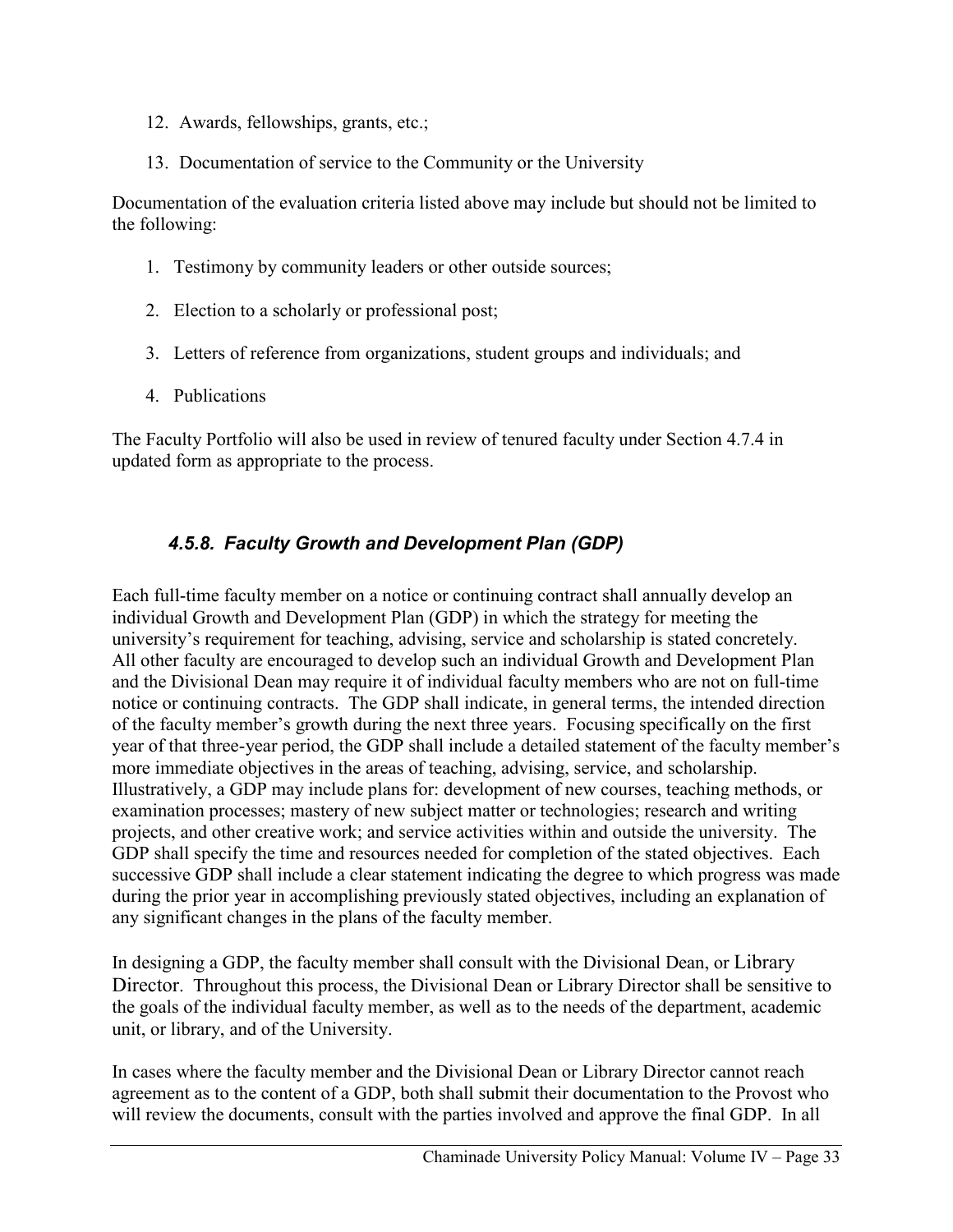cases, a final copy of the individual faculty member's GDP shall be provided to the Divisional Dean or Library Director. The Provost also receives a copy of the GDP along with the written comments of the faculty member's Divisional Dean or Library Director, as appropriate. In addition, faculty members shall retain copies of their past and present GDP and shall provide relevant GDP to persons charged with making decisions on approval for tenure or promotion. That data shall form one part of the basis for evaluating the faculty member in those processes.

#### **4.5.8.1. Growth and Development Plan Contents**

A Growth and Development Plan, to be completed by the faculty member, should include:

- 1. Educational background and plans for further education, if appropriate.
- 2. Experience as a college teacher: Specific college level positions held, including, rank, discipline, period and place of employment.
- 3. Service to the University and to the community: service on committees (faculty, University, Board of Regents), and participation in specific community programs.

#### 4. Expectations:

- a. Short and long-range goals should be defined. A statement should be made on the kind of assistance the faculty member expects from the University.
- b. A statement of the faculty member's perception of the University's expectations in respect to duties and responsibilities in terms of the academic unit's planning objectives and goals including constructive evaluation of those goals and objectives, and of the faculty member's expectations of the University with respect to all aspects of the appointment: e.g., working conditions.
- c. An assessment of how well the faculty member feels the individual goals set the previous year have been met, if applicable.
- 5. Faculty members shall report outside employment and outside professional activities on their Faculty Growth and Development Plan. See Section 4.11.6 on conflict of interest issues in regards to teaching and Section 4.11.6.2 for definitions of "outside activities" and "outside professional activities."

## *4.5.9. Evaluation of Per Course Faculty*

Per Course faculty members must excel in teaching. Evaluations of such faculty member's teaching are to be conducted at regular intervals each year by the Division Dean. See sec 4.5.3.6.

## **4.6.Promotion Policies and Procedures**

The policies and procedures for promotion and/or tenure are detailed in this section. The application of the criteria for promotion within these policies and procedures may differ for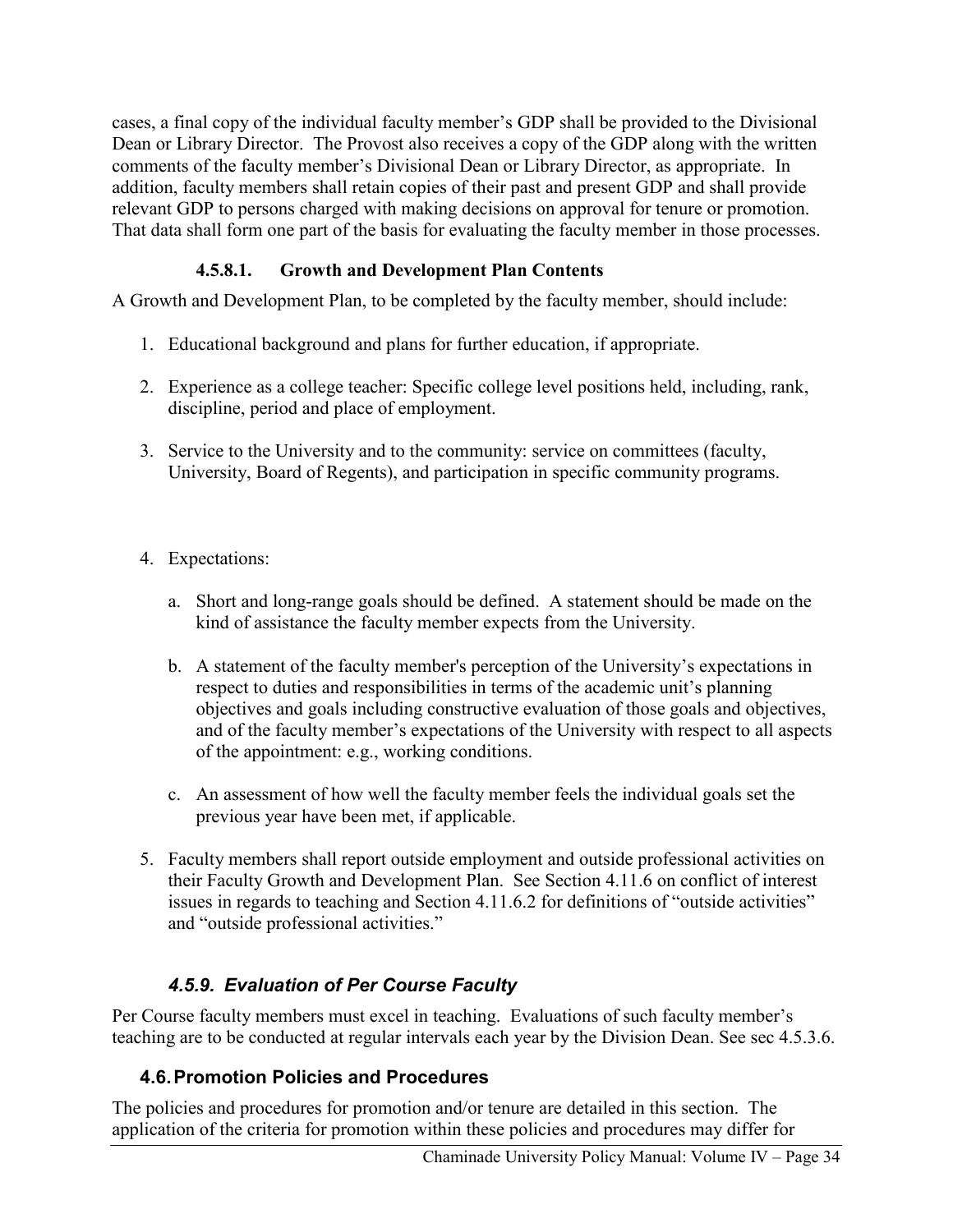tenured and tenure-track faculty and non-tenure faculty, as detailed in the faculty member's current letter of appointment.

## *4.6.1. Notice of Eligibility for Promotion and/or Tenure*

1. On or before August  $16<sup>th</sup>$  of each year, the Provost will prepare and distribute a list of faculty eligible for promotion and/or tenure.

- a. Non-Tenure Track faculty members who meet the requirements for promotion as detailed in their current letter of appointment are eligible for consideration. See Section 4.6.4
- b. Once eligible for promotion, Non-Tenure-Track faculty members will work with their respective Dean or Library Director on their own internal promotion processes. Deans or the Library Director will present their recommendation for or against promotion to the Provost by February 1 for promotions to become effective in the following academic year.

2. On or before September  $1<sup>st</sup>$  of each year, interested faculty applicants for promotion and/or tenure who desire to be considered must deliver a written request to their Divisional Dean or Library Director and the Provost. The Provost will prepare a list from these requests and forward it to the chair of the Rank and Tenure Committee, the Library Director and the Divisional Deans.

3. Upon receiving notice of eligibility, the faculty member assumes responsibility for bringing all documentation up to date (See Section 4.4).

#### *4.6.2. Procedures for Recommending Promotion for Tenured and Tenure-Track Faculty*

Once a Tenured and Tenure-Track faculty member has submitted a letter of interest in promotion the responsibility for preparing the initial, confidential, written recommendations regarding promotion rests:

- 1. Upon receipt of the list of applicants, the Library Director and Divisional Deans will solicit written recommendations from their faculties on the suitability of their respective applicants for promotion and/or tenure.
- 2. If the Library Director or the Divisional Dean is the applicant:
	- a. Any Rank and Tenure Committee member from the Dean's or the Library Director's division, may recuse themselves from evaluations of the Divisional Dean or Library Director.
	- b. The Chairperson of the Rank and Tenure Committee will solicit written recommendations from librarians or divisional faculty (as is appropriate) as to the suitability of the applicant for promotion and/or tenure.
	- c. The Provost evaluates the Dean for administrative performance.
- 3. These basic recommendations from the applicant's co-workers are vital to the full consideration of each case by the Rank and Tenure Committee. Therefore, these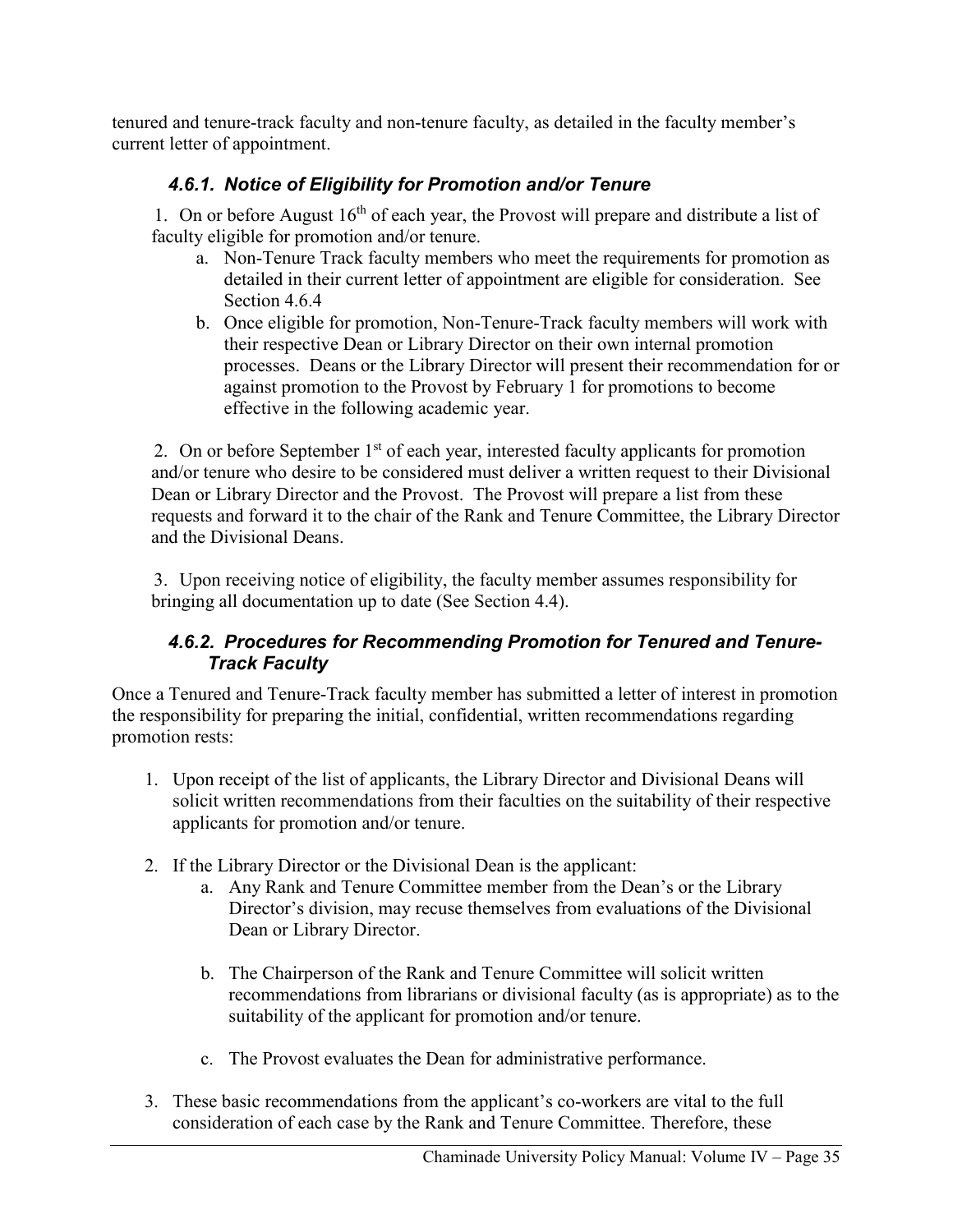recommendations should be based on personal knowledge of the faculty member's performance, which should be cited directly in the letters of recommendation.

- a. When other faculty, from outside the division or library, support the candidate's application, their letters of recommendation should also follow these guidelines.
- b. Each candidate for promotion shall be allowed access to his or her academic dossier containing recommendation letters to the Rank and Tenure Committee relevant to the candidate.
- 4. The Divisional Dean or Library Director is required to write a recommendation for her or his respective Tenured and Tenure-Track faculty applicant(s) by the deadline set in appendix 4.6.2.1. This recommendation will be open to the applicant. No recommendation is required if the candidate is a Dean or Library Director. See Section 4.6.2 (2b).
	- a. While no single recommendation will guarantee either acceptance or rejection of the applicant for promotion and/or tenure, these recommendations are considered to be essential and will be given appropriate consideration by the Rank and Tenure Committee.
	- b. In the case where a negative recommendation is to be given, the Library Director or Divisional Dean will discuss the content with the applicant and include an acknowledgement by the applicant that she/he has read and discussed it with the Dean or Library Director.

See Appendix 4.6.2.1 for the timeline for the work of the Rank and Tenure Committee.

## *4.6.3. Procedure for Making A Decision on Promotion*

- 1. The Rank and Tenure Committee considers recommendations on promotion in academic rank and tenure at least once a year. The Chair of the Rank and Tenure Committee receives from all candidates a copy of their faculty Portfolio and from the candidates' Divisional Dean or Library Director a copy of the letter of recommendation, which the latter has prepared. No recommendation is required if the candidate is a Dean. In addition, the Provost makes available to the Committee the Academic Dossiers of the candidates after each has had the opportunity to update it.
- 2. When the Rank and Tenure Committee decides upon its recommendation, it informs the candidate and the Provost in writing. The recommendation includes a discussion of the Rank and Tenure Committee's judgment of whether a candidate has met the criteria for promotion and/or tenure, treating each major area of expected performance individually and citing evidence that supports its recommendation. See Sections 4.5 and 4.6.
- 3. The major areas of expected performance to be covered in the recommendation are:
	- Teaching Effectiveness;
	- Advising and Service to Students;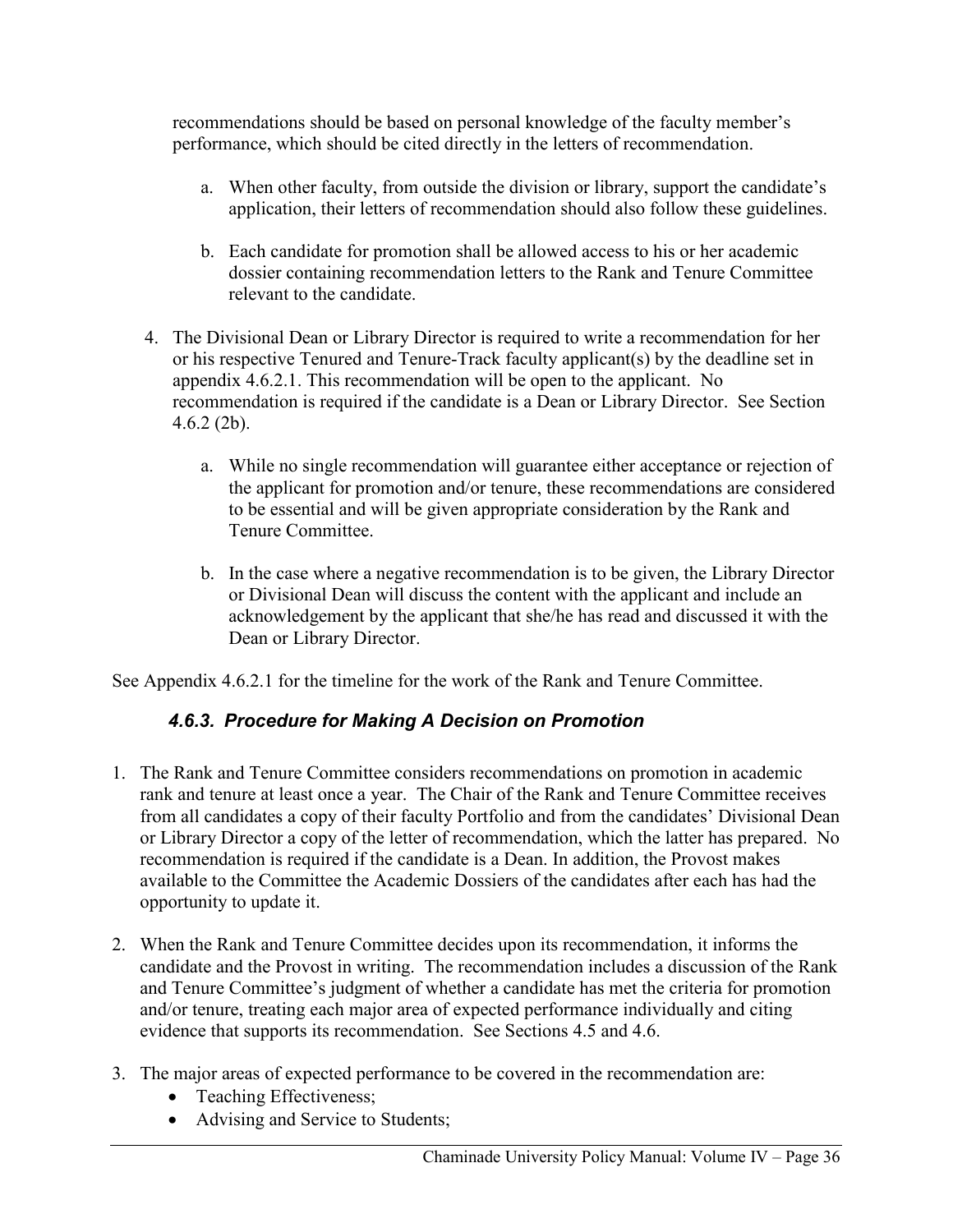- Scholarly Research and Creative Work;
- Service to the University, the Profession and the Community;
- Collegiality and Commitment to Mission.
- 4. If promotion is not recommended by the Rank and Tenure Committee, the candidate may confer with the Provost and the chairperson of the Rank and Tenure Committee and request reconsideration. If the Provost and Chair of the Committee agree that the Committee may have misunderstood the material or that there is new material available, the Rank and Tenure Committee will review its decision and send its final recommendation in writing (favorable or unfavorable) to the candidate and the Provost.
- 5. If the recommendation of the Rank and Tenure Committee is favorable and approved by the Provost, it is sent to the President. If the recommendation is unfavorable, the candidate may confer with the Provost who then considers the candidate's application and any request or disposition regarding reconsideration and sends a final written recommendation to the candidate and the President along with the Rank and Tenure Committee's recommendation.
- 6. The President then reviews the recommendations of both the Rank and Tenure Committee and the Provost, and informs the candidate of the decision in writing. If the decision is favorable, it is sent to the Board of Regents for final approval. If the decision is unfavorable, the candidate may request a meeting with the President. If, after this consultation, the decision remains unfavorable, the candidate may request that the application be reviewed pursuant to Section 4.14
- 7. If the President or the Board of Regents disagrees with the recommendation of the Rank and Tenure Committee, the President will offer an explanation to the Rank and Tenure Committee and receive the committee's response prior to a final decision.
- 8. Recommendations of the Rank and Tenure Committee for promotion and tenure will be included in the Academic Dossier of each applicant.
- 9. See Appendix 4.6.2.1 for the suggested timeline for the procedure for recommending promotion and/or tenure by the Rank and Tenure Committee.
- 10. Since members of the Committee have been asked to perform evaluations by the University as part of their official function, they will be indemnified and defended by the institution for their actions so long as they acted in good faith and within the scope of their mandate, consistent with the indemnification provision of the Policy Manual Volume III.

#### *4.6.4. Criteria for Consideration*

A faculty member is moved to a higher rank by the process of promotion. The faculty member is eligible for consideration:

1. After having completed the minimum number of years in rank required for the higher rank and after having met the educational requirements for the higher rank and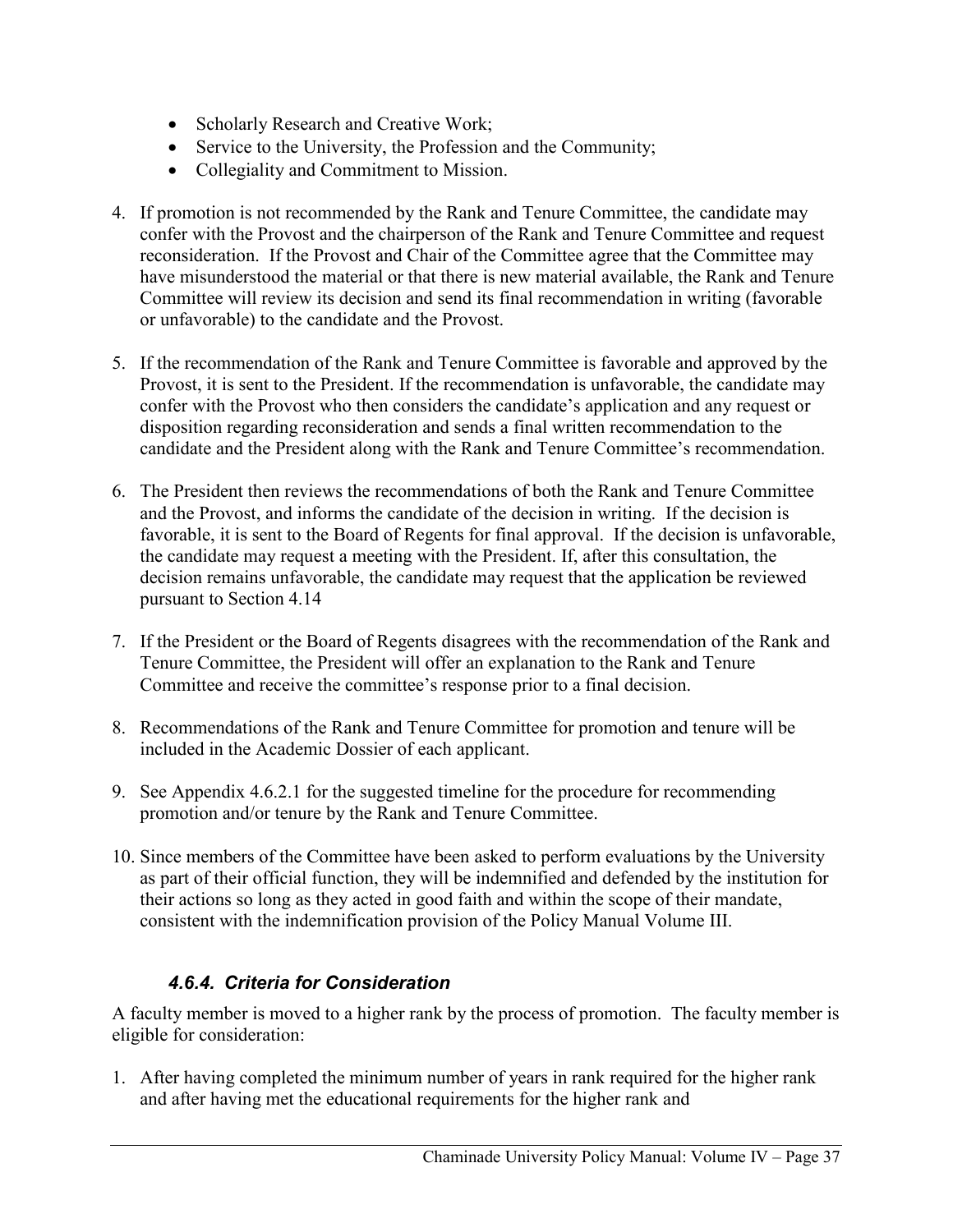- 2. If the faculty member makes a written request to the Divisional Dean and the Provost to be so considered on or before September 1 of the year they wish to be considered and
- 3. The Committee receives a written recommendation from the Library Director, Divisional Dean or the Provost by the deadline set in appendix 4.6.2.1. As indicated in Section 4.6.2 (2b), no such endorsement is required if the candidate is a Dean.
- 4. Normally a faculty member is not considered for promotion in rank until the completion of four (4) years of service at Chaminade University. When a faculty member has completed four(4) years in the rank of Assistant Professor, Librarian II or above, the faculty member may be considered for promotion to the next highest rank. Any exceptions are determined at the time of initial appointment. See Section 4.2.5.
- 5. Criteria may be varied as set forth in section 4.1.2.9.

### *4.6.5. Points for Consideration*

Promotions are not automatic nor are they based primarily on seniority. The general criteria for promotion are those listed in Section 4.5.6.

- 1. All candidates for promotion should demonstrate a commitment to the mission of the University, the pursuit of truth and the free interchange of ideas, personal integrity, personal and social maturity, and respect for colleagues, students, and other members of the University community.
- 2. Since promotion represents advancement in recognition of achievement, careful consideration of a candidate's growth and achievement since the last promotion or appointment to the faculty must be made. The various criteria must be balanced against one another and be measured by an integrated record of performance as applicable.
- 3. The recommendation provided by the Library Director or the Divisional Dean is essential and will be given appropriate consideration by the Rank and Tenure Committee. As indicated in Section 4.6.2 (2b), no such endorsement is required if the candidate is a Dean.
- 4. Equivalent training in lieu of the normal educational qualifications varies according to the candidate's particular academic discipline and academic rank sought. For example, in art and music, artistic achievement may be considered the equivalent of work beyond the master's degree. See Section 4.1.2.8.

## **4.7.Tenure Policy**

#### *4.7.1. Notice of Eligibility for Tenure*

1. On or before August 16 of each year, the Provost will prepare a list of faculty eligible for tenure.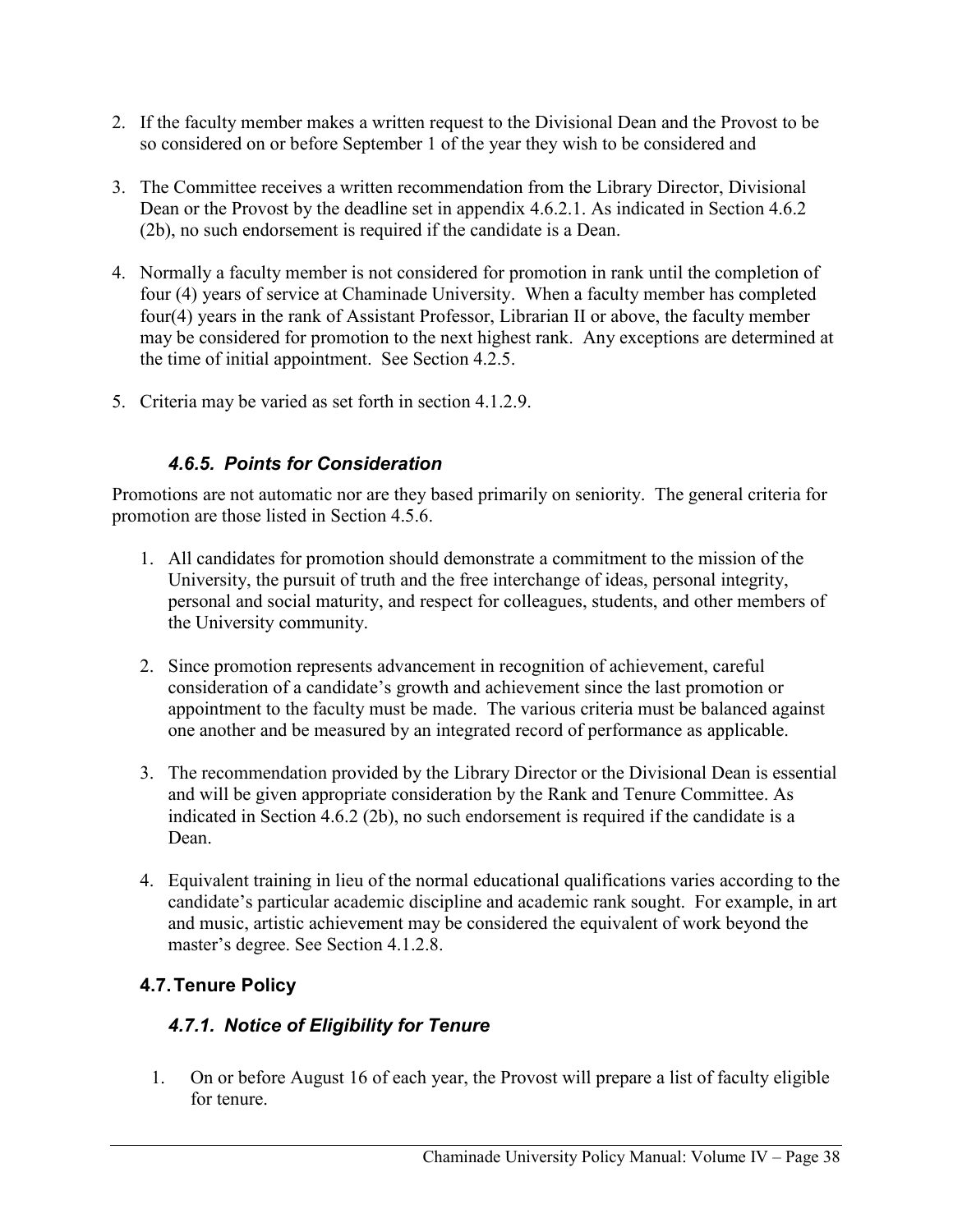- 2. Upon receiving notice of eligibility, the faculty member assumes responsibility to bring the Academic Dossier up to date and to create the Faculty Portfolio as detailed in 4.6.1.1
- 3. Criteria for evaluation for tenure are those listed in Section 4.5.

### *4.7.2. Overview of Tenure Policy*

- 1. A faculty member may be appointed to a tenure position after having been duly reviewed, and if approved by the appropriate body or bodies in accordance with the procedure specified in the Policy Manual. The locus of tenure is the Division.
- 2. As such, a tenured faculty member has the right to continuous appointment until retirement, subject to the conditions set forth in Section 4.8, established by the Board of Regents.
- 3. On discharging a tenured faculty member, the University must show proper justification as called for in Section 4.8.
- 4. Tenure may be offered to a faculty member: (1) who holds or is eligible for the rank of Associate Professor or above or Librarian III; and (2) who may apply to be considered by the Rank and Tenure Committee at any time during the fifth or sixth year of continuous service unless a shorter period for tenure consideration has been granted by the Provost following the procedures in section 4.2.5.
- 5. Faculty members who are not granted tenure by the beginning of their seventh year of pretenure will be given a terminal Term Contract for a one-year period. In rare and unusual circumstances, the Provost in consultation with the Divisional Dean, may subsequently offer a term or notice non-tenure track contract. See section 4.2.2 on Notice contracts.
- 6. Deans and Associate Deans with faculty status are also eligible for tenure. Persons are not tenured in administrative positions, although tenure may be held separately as a faculty privilege concurrent with an administrative appointment. Such, for example, is the case if a Chaminade faculty member with tenure accepts an administrative position. The removal of persons from their administrative positions does not impair whatever rights they may have in their particular faculty ranks.

Upon recommendation by the Provost, Deans hired from outside Chaminade University, may be granted tenure in a division by the President, following written approval from the Chair of the Rank and Tenure Committee or the designee. Normally, an appointment as Dean is for a term five years, renewable, and tenure is effective following the first complete year of service.

#### *4.7.3. Procedure for Recommending and Making a Decision on Tenure*

See Sections 4.6.2 and 4.6.3 for the procedures for recommending and making a decision on tenure.

#### *4.7.4. Review of Tenured Faculty*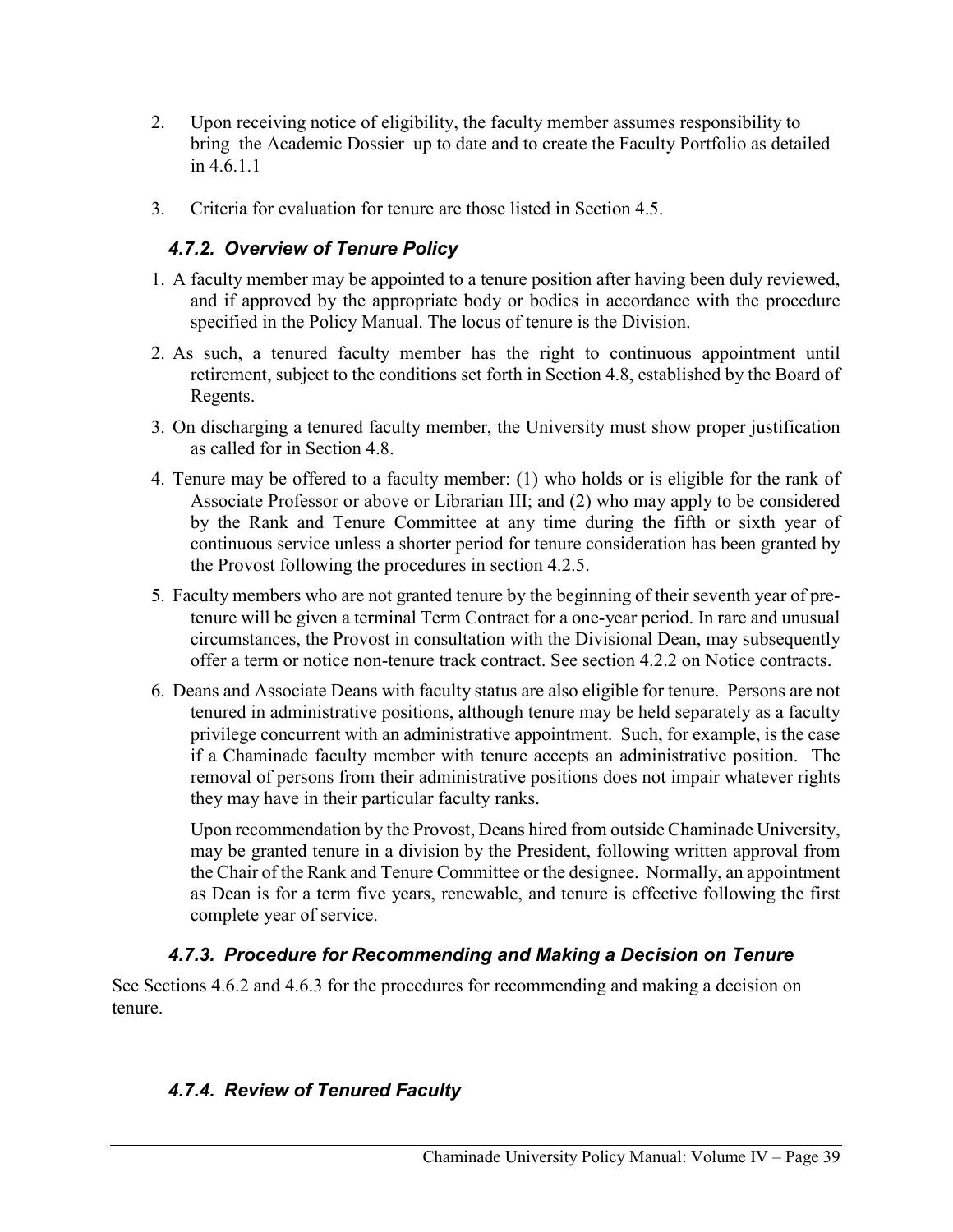- 1. The review of tenured faculty is conducted by their academic peers. It is not designed to be a punitive review used as the basis for hiring or firing decisions. The peer review of tenured faculty will be conducted by the Committee for the Peer Review of Tenured Faculty (hereafter, the Committee).
- 2. The purposes of the peer review of tenured faculty are:
	- (a) to promote teaching excellence;
	- (b) to help the faculty member improve professional performance;
	- (c) to build a responsible community of scholar-teachers that supports the efforts of professors to realize their fullest potential;
	- (d) to support on-going self-reflection on and participation in the academic life of the University; and
	- (e) To articulate, with their peers, the faculty member's long and short term commitments and plans for development of the discipline curriculum and general service to the University and to the community.
- 3. Procedures for Review of Tenured Faculty:
	- (a) The Provost will inform the Committee in September of each academic year of the tenured faculty members eligible for review that year
	- (b) The criteria for the review are found in section 4.5, Evaluation Information. Faculty who were awarded tenure prior to June 2000 are encouraged and supported, but not required, to meet the expectations for Scholarship Research and Creative Work as expressed in Section 4.5.6.3. All such faculty who seek promotion in rank must meet the criteria consistent with Section 4.4.2 point 7.
	- (c) All tenured faculty are first eligible to be reviewed by the Committee six years after receiving tenure and may be reviewed every six years thereafter. The Committee and the Provost have the discretion as to the number of eligible faculty to be reviewed in any given year, with priority given according to the length of time since the last formal review.
	- (d) The reviewers may review the faculty member's academic dossier and summary of academic activities since the last formal review, conduct personal interviews with the faculty member, sit in on classes, and solicit comments and recommendations from other faculty in the preparation of their findings. If the committee determines that there is insufficient information regarding any criteria, the faculty member will provide documentation for the file.
	- (e) The Committee's findings will be discussed with the faculty member. A mutually written document agreed to by the faculty member and the Committee members will be submitted to the appropriate Divisional Dean and Provost. If no agreement is reached, separate reports from the Committee and the faculty member's response to the findings, may be prepared for transmission to the appropriate Divisional Dean and the Provost
	- (f) Non-cooperation with the process of review on the part of either the faculty member or members of the Committee is considered a deficiency and will be reported to the Provost for action.

If the Committee for the Review of Tenured Faculty report finds that the faculty member's performance under the criteria is deficient, the Provost, or a designee, shall consult with the appropriate Divisional Dean or Library Director, as appropriate. If a conclusion is reached that the faculty member is failing to meet required standards for performance, the Provost or a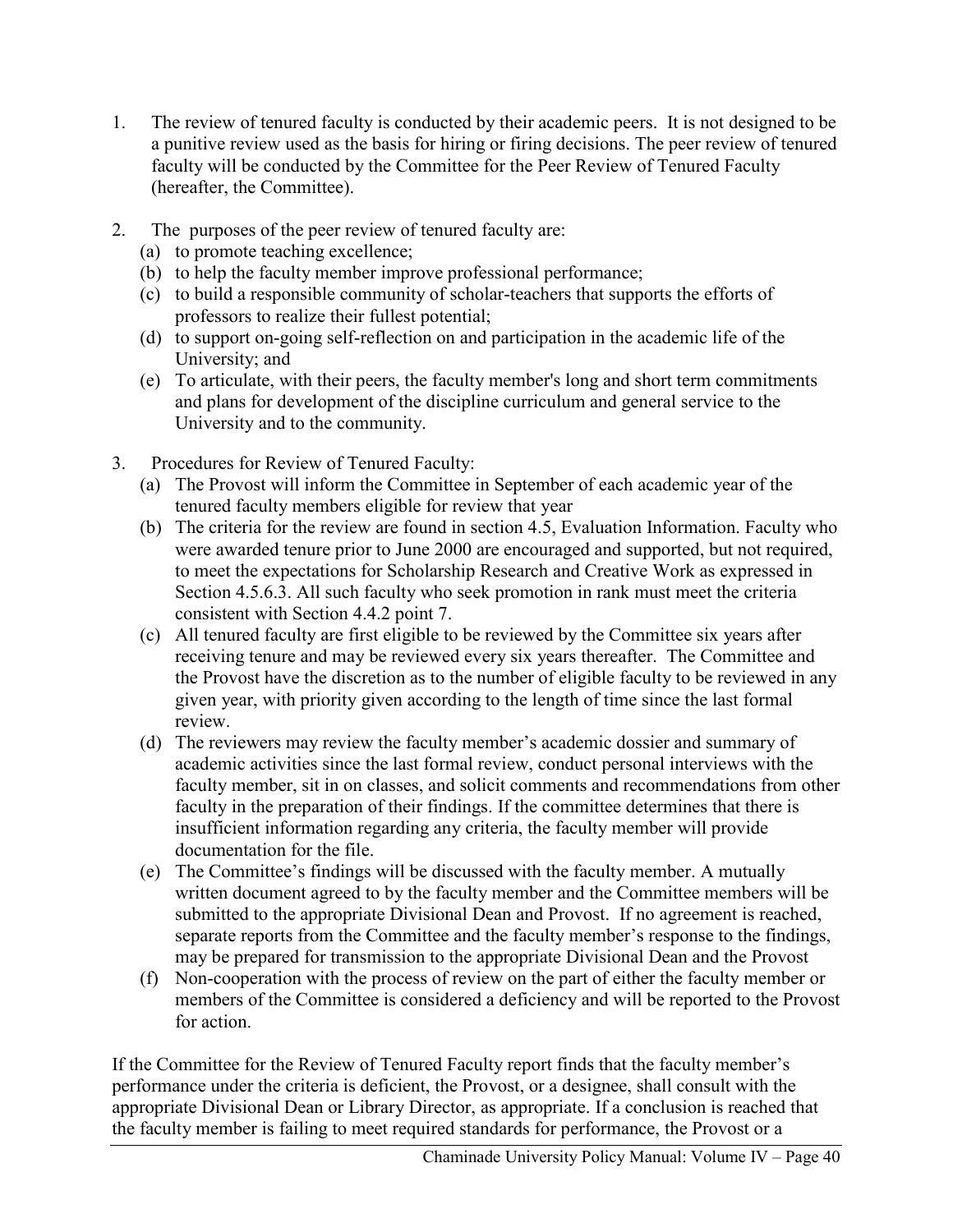designee will meet with the faculty member for the purpose of designing a plan of action to remedy any deficiencies. The University will endeavor to provide the faculty member with reasonable resources to remedy any identified deficiencies in accord with the agreed upon plan of action.

The faculty member will be reviewed by the Rank and Tenure Committee in the following academic year. If suitable progress has been made to correct the deficiencies noted in the previous year, then the faculty member will be returned to the review track.

Should the faculty member fail to correct the deficiencies noted in the previous year in accordance with the terms set out in subsection 4.8.6, the faculty member may be subject to dismissal for cause and may be given a one-year terminal contract for the following academic year.

### **4.8.Separation**

At times the University or individual faculty members may find it necessary to sever their contractual relationship. To protect the interests of both parties, categories of separation and the policies and procedures related to each are set forth below.

## *4.8.1. Resignation*

Resignation is a severance action by which a faculty member voluntarily seeks to be released from a contract with the University. Faculty are expected to give formal notice at the earliest possible opportunity if they are unable to fulfill the terms of the contract to which they have committed themselves.

Faculty members may terminate their appointment, effective the end of an academic year, by not accepting a contract offered them by the date stipulated. The termination of employment is automatic if a contract is not signed and returned as specified in Subsection 4.2.5.

All resignations are subject to approval by President of the University. Ordinarily, a faculty member is expected to give notice to the Divisional Dean or Library Director and to the Provost not later than April 1<sup>st</sup> of an academic year. It is expected that, except in unusual circumstances, resignation will be effective at the end of the academic year.

#### *4.8.2. Retirement*

Retirement from active employment is a major decision and is often most successful if it is planned well in advance.

There is no mandatory retirement age for faculty at the University. Some benefits upon retirement, however, do have contract and service limits. Consideration for promotion and tenure ends with the University's acceptance of the request for retirement by the faculty member. An individual who is planning to retire is requested to notify their Divisional Dean or Library Director and to contact the Personnel Office at least six (6) months prior to the planned retirement date. The Personnel Office will provide the individual with information about benefits upon retirement.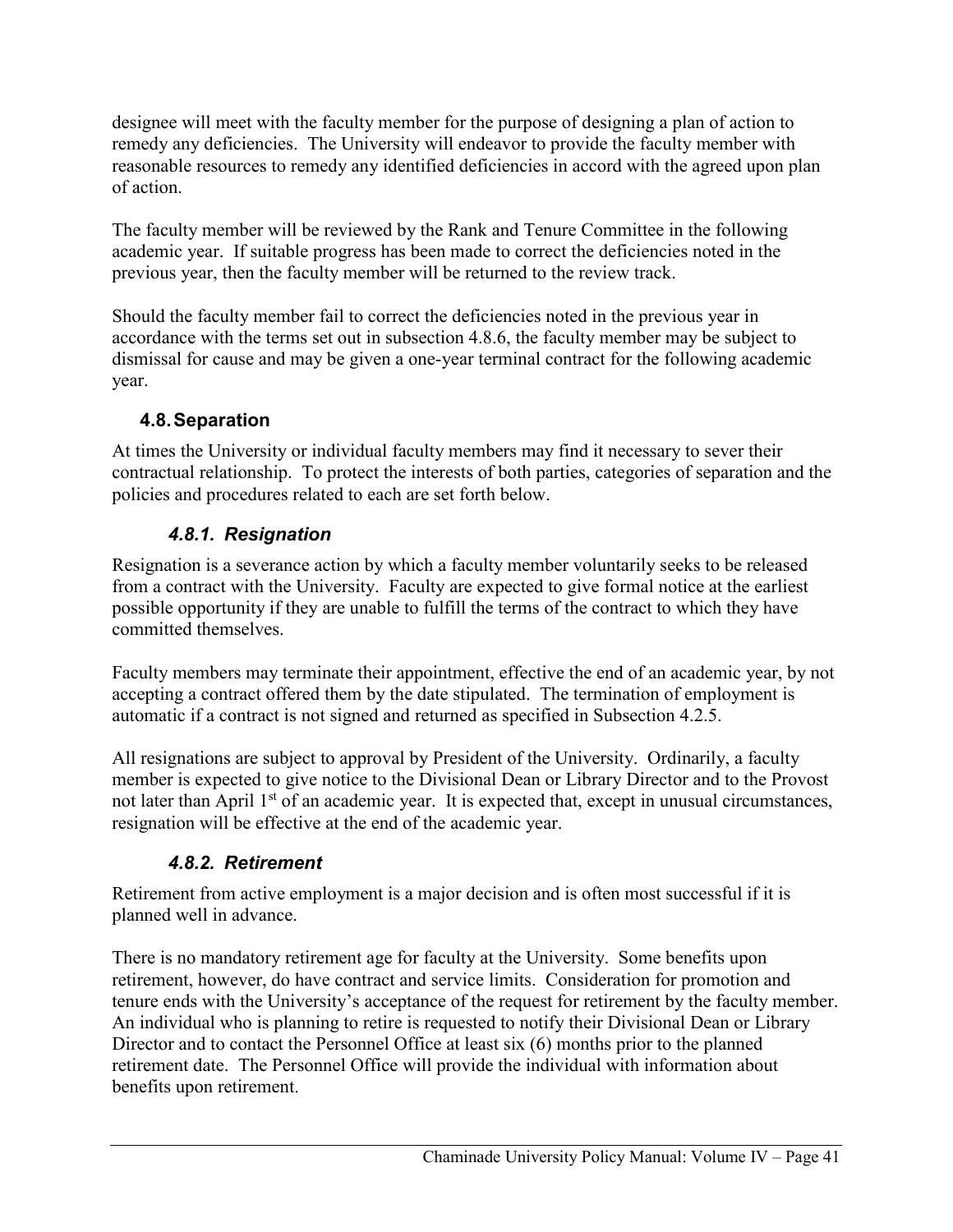### *4.8.3. Non-Reappointment of Faculty with Notice Contracts*

Notice of non-reappointment must be given in writing by the following dates:

- 1. Faculty in their first year of service: On or before March  $1<sup>st</sup>$  or the first working day thereafter of the first academic year of service if the initial appointment is not to be renewed, or at least ninety (90) calendar days prior to the expiration of an initial, one academic year appointment, if it expires during an academic year.
- 2. Faculty in their second year of service: On or before December  $1<sup>st</sup>$  or the first working day thereafter of the second academic year of service if the appointment is not to be renewed, or at least one-hundred-twenty calendar days prior to the expiration of the appointment if it expires during the academic year.
- 3. Faculty after their second year of service: After two or more years, on or before May  $1<sup>st</sup>$  or the first working day thereafter of the current academic year of service, if the appointment is not to be renewed beyond a final one-year term contract.

Since a notice of non-reappointment is not a dismissal for cause, it is not necessary for the University to set forth its reasons. The Notice Contract faculty member, however, may wish to know the reasons for non-reappointment and, upon written request, to have the reasons given in writing by the Provost. If the faculty member wishes to know the reasons for nonreappointment, the request should be made in writing within 15 working days of the receipt of notice. The Provost will respond in writing within 15 working days of the receipt of notice. In the case of a grievance under these provisions, the procedures in Section 4.14.2.1 shall be followed.

#### *4.8.4. Termination for Medical Reasons*

If a tenured faculty member is unable to perform all or a substantial part of assigned duties for a period of more than six months because of ill health or similar causes, the faculty member does not lose tenure, but may request an indefinite leave of absence without pay following the regular procedures in Volume III of the Policy Manual, Section 3.4.3.1.1 until such time as the faculty member shall be able to resume assigned duties. A faculty member shall present medical evidence of fitness to work to the Provost.

Termination of a tenure track contract, a nontenure track notice contract, a term contract, or special appointment contract for medical reasons before the end of the period of appointment, will be based upon medical evidence that a faculty member is or will be unable to perform the terms, conditions, and normal duties of the appointment because of ill health despite reasonable accommodation. A faculty member shall present medical evidence of his or her state of health to the Provost. The decision to terminate will be reached only after there has been appropriate consultation and after the faculty member or representative has been informed, in writing, of the basis for the proposed action and the reasons for it. The faculty member or representative may request that the situation be reviewed by the Faculty Senate Steering Committee before final action is taken by the President. The University will, in each case, work within the University's disability program to ease the burden of any such medical termination as indicated below.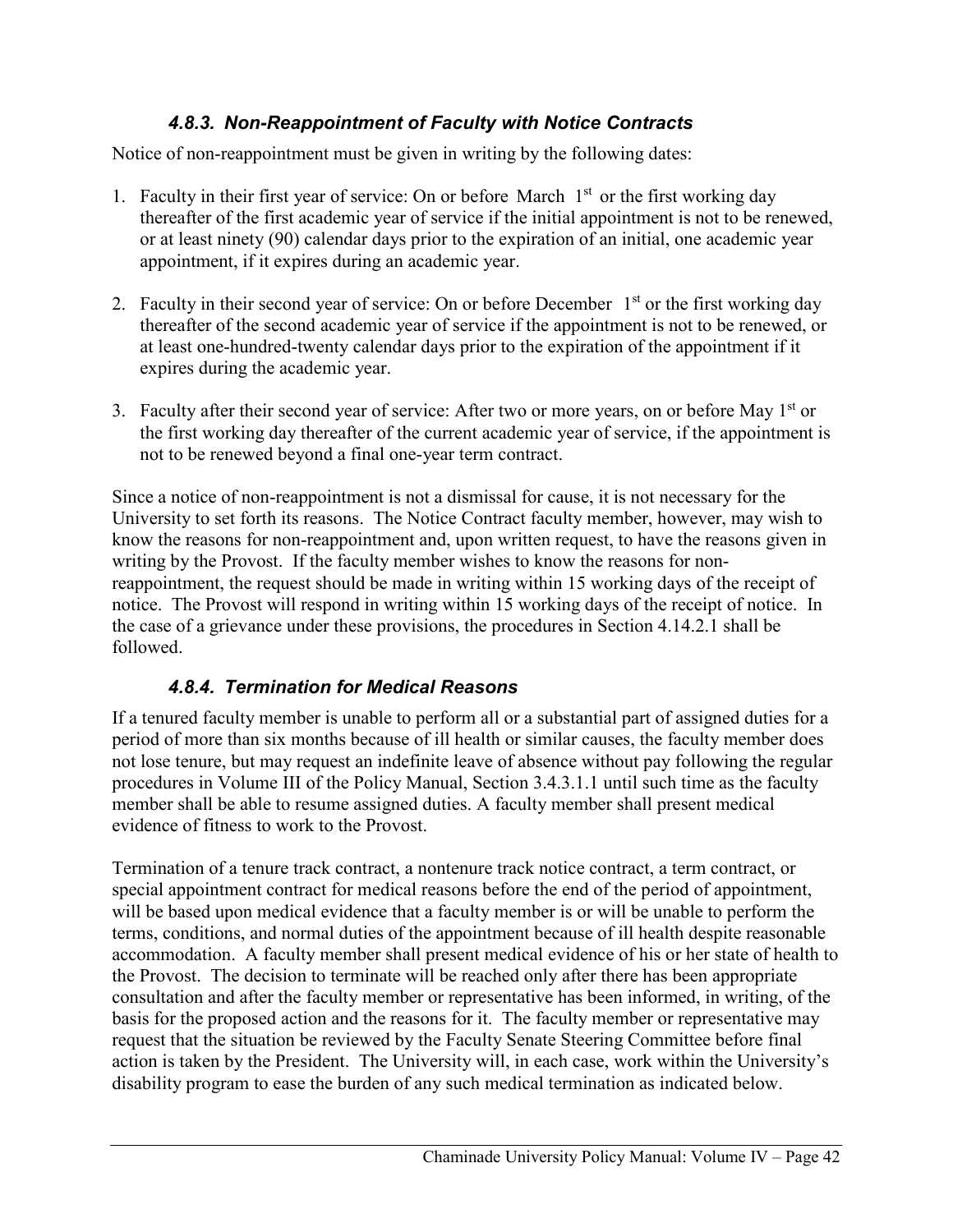- If an nontenured notice-contract faculty member is unable, on account of ill health or disability to perform all or a substantial part of required duties for a period in excess of ninety consecutive calendar days, the notice contract may be unilaterally changed by the University to a Leave of Absence without pay for the next ninety (90) days. After that period and a review of the facts, the employment agreement may be canceled at the sole option of the University, with the possibility of reinstatement or renegotiation at a later date. Cancellation shall be subject to the pertinent provision, if any, of the retirement plan.
- If a tenured faculty member does not have a long term disability insurance policy, and is unable, on account of ill health or disability, to perform all or a substantial portion of required duties for a period in excess of one hundred and eighty (180) successive calendar days, the faculty member's employment agreement with the University may be unilaterally changed by the University to Leave of Absence without pay for the next 180 days. After that period and a review of the facts, the employment agreement may be canceled at the sole option of the University, with the possibility of reinstatement or renegotiation at a later date. Cancellation shall be subject to the pertinent provisions, if any of the retirement plan.

## *4.8.5. Layoff Before Expiration of Current Contract*

Layoff is a severance action by which the University terminates the services of a ranked faculty member before or at the expiration of the ranked faculty member's current contract, without prejudice as to the ranked faculty member's performance. Layoffs are only experienced during extreme crisis. During those emergencies, in order to survive as a University, shared decisionmaking and sacrifice are necessary. Decisions about layoffs are made by the President of the University.

The Board of Regents may also mandate or recommend such changes, under its fiduciary responsibilities, through the President. Such mandate or recommendation will proceed in consultation with the Provost and the Faculty Senate.

#### **4.8.5.1. Layoff Due to Curricular Changes in Requirements or Academic Program Reorganization**

Termination of an academic discipline faculty member may occur as a result of a curricular change, including reorganization or discontinuation of a curricular requirement or an academic program in whole or in part. Termination will be considered only after a good faith effort has been made to engage the person in another area in which he or she is qualified.

Faculty laid off under a curricular change will, to the extent feasible, receive notice according to the schedule in subsection 4.8.3 or at least one year's notice if on a continuous contract. The University will normally end such programs and the faculty member's relationship with the University at the end of an academic term.

Faculty terminated under this section, have the same rights as those terminated under Financial Exigency as delineated in Paragraphs 4.8.5.2. Individual layoff decisions resulting from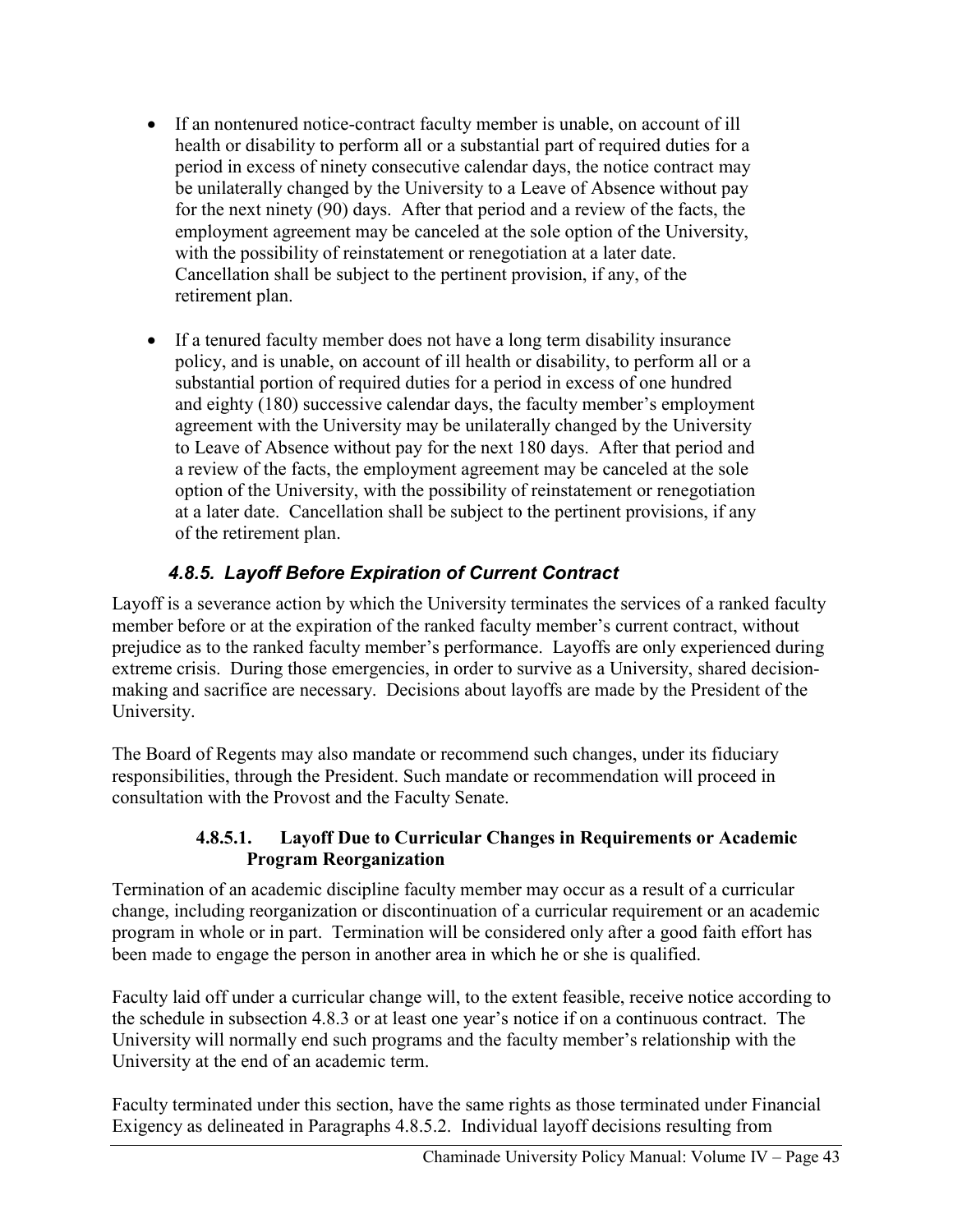curricular changes will follow the "general procedures" and "order of layoff" described in Subsections 4.8.5.3 and 4.8.5.5.

Tenured faculty terminated under this provision will be compensated for the economic value of their tenure rights according to the formula approved by the Board of Regents.

#### **4.8.5.2. Financial Exigency**

Financial Exigency is a rare and serious institutional crisis necessitating that the University reorder its current monetary expenditures in such a way as to remedy and relieve its inability to meet projected annual monetary expenditures with sufficient revenue.

The Board of Regents, upon recommendation of the President of the University, who will have consulted with the Provost and the Faculty Senate, shall decide if a financial crisis that meets the criteria of a financial exigency exists and should be declared.

Subsequently, the interests of the faculty members shall be represented in the administrative processes relating to curtailment or termination of instructional programs because of financial exigency through the Faculty Senate. However, individual faculty members will not necessarily be represented in the personnel decisions; the President of the University and the Board of Regents have final authority in all matters related to financial exigency.

## **4.8.5.3. General Procedures Regarding Layoff**

In the case of a financial exigency, the President, in consultation with the Provost, after receiving approval from the Board of Regents, shall recommend appropriate action. Whenever feasible the notices set forth below will be conducted personally by the Provost.

If the University determines to terminate contractual rights of a faculty member pursuant to this Subsection 4.8.5, the faculty member shall be notified, to the extent feasible, as follows:

- 1. In the case of termination due to financial exigency, not less than sixty (60) calendar days prior to the effective date of the financial exigency or enrollment emergency; and
- 2. In the case of termination due to reorganization, elimination or curtailment of academic programs of the University, not less than 120 calendar days prior to the effective date of the reorganization, elimination or curtailment.

Following a conversation with the Provost, written notice will be provided that shall specify the cause of the termination, provide a summary description of the facts relied on by the University and reference the faculty member's right to file a grievance pursuant to Section 4.14 of this Volume IV of the Policy Manual. Notice shall be sufficient if placed in the U.S. mail, first class, postage prepaid and addressed to the faculty member at the last address provided by the faculty member to the Personnel Office of the University.

Faculty members whose employment contracts are terminated or who are reduced in FTE will be eligible to transfer to any other vacant position at the University for which the faculty member is qualified, subject, however, to the terms and conditions of employment attendant to that position within twelve months of the termination or the end of the last semester, whichever is longer. A faculty member's qualification for a formally advertised position shall be reviewed and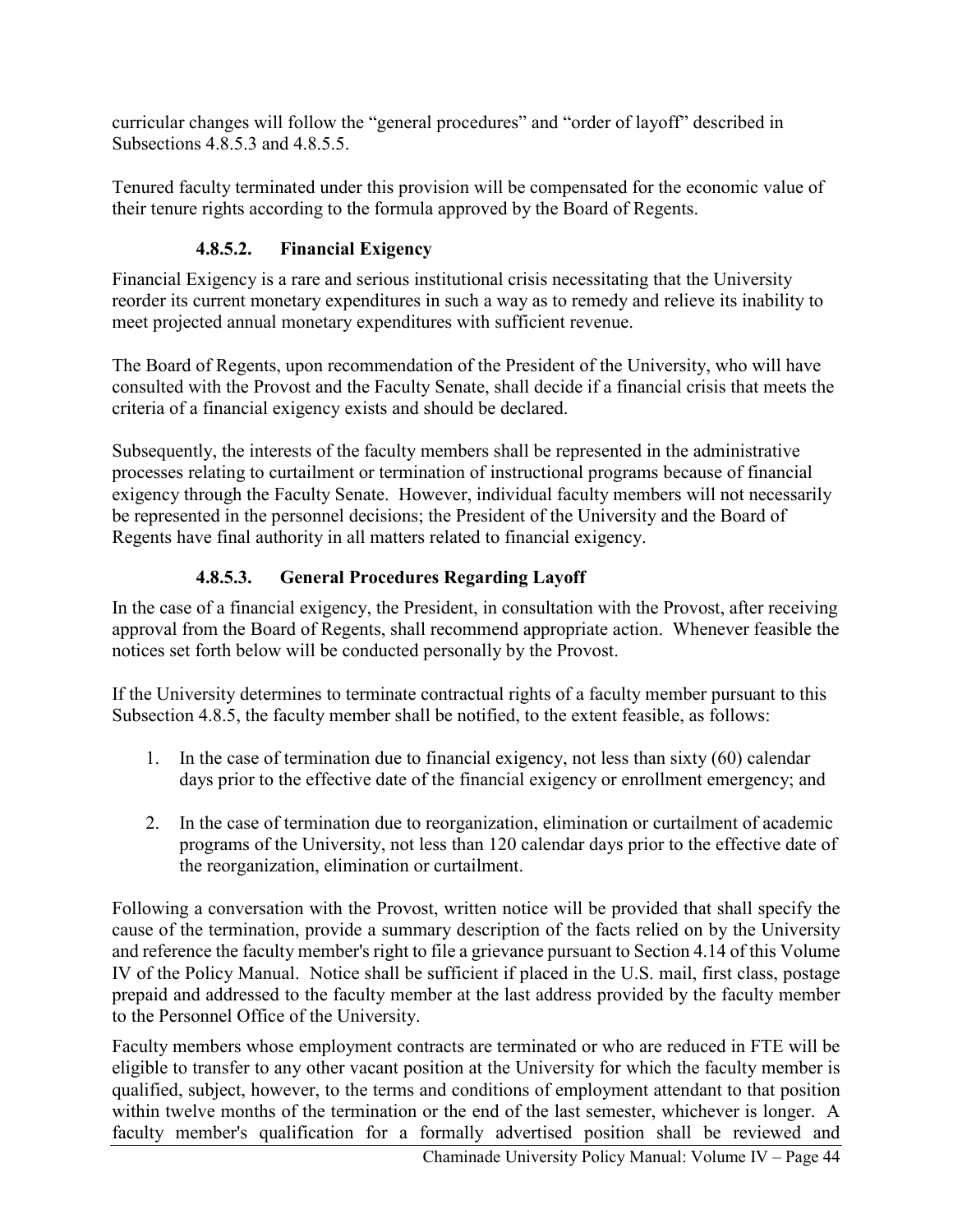recommended to the President by the Provost based on the job description for the position, if any, and after consultation with the supervisor of the administrative unit within which the position is located.

A faculty member who exercises the rights accorded under this paragraph and who is determined by the President to be qualified, shall have a pre-emptive right to the position over any other applicant except another faculty member exercising the rights accorded under this paragraph who is also qualified and has greater length of service with the University. Length of service will be equivalent to the years of service credited to the faculty member under the University retirement plan.

If a ranked faculty member is to be laid off for reasons described in this Subsection 4.8.5, no replacement for the faculty member's position will be hired within a period of three (3) years unless the terminated faculty member has been offered reappointment under conditions comparable to those held at the time of layoff, and has been given a specified time after written notice of the offer of reappointment within which to accept, the reappointment in writing.

Notice shall be sufficient if placed in the U.S. mail, first class, postage prepaid and addressed to the faculty member at the last address provided by the faculty member to the Personnel Office. It shall be the duty of a laid off faculty member to keep the University informed on the faculty member's current address.

### **4.8.5.4. Specific Procedures on Layoff**

When economic conditions appear to require a reduction of the faculty, the President of Chaminade University of Honolulu will meet and discuss with the Faculty Senate any changes, including those involving curriculum and programs which might lead to retrenchment, and thereby impact on wages, hours, terms and conditions of employment. Prior to the meeting, statistics or financial data related to any such proposed change should be made available to the Faculty Senate.

Where specific curricular changes or academic program reorganization are under discussion, the Provost will consult with the Divisional ean and faculty teaching the curricula program or major to be affected to discuss possible alternatives and options available. Other interested faculty may be invited by either the Provost or the Divisional Dean to the consultation. The minutes of the consultation will be available to the President and the Faculty Senate.

Prior to any layoffs it should be established that the following actions have been taken in the order stated:

- 1. The decision as to how layoffs are to be implemented is to be made in consultation with the Faculty Senate.
- 2. All efforts to reduce non-personnel expenditures have already been made.
- 3. All other sectors of the budget have borne at least their pro-rata shares of the cuts.
- 4. Plans have been established to permit the process of attrition to be utilized to effect the required reduction of faculty.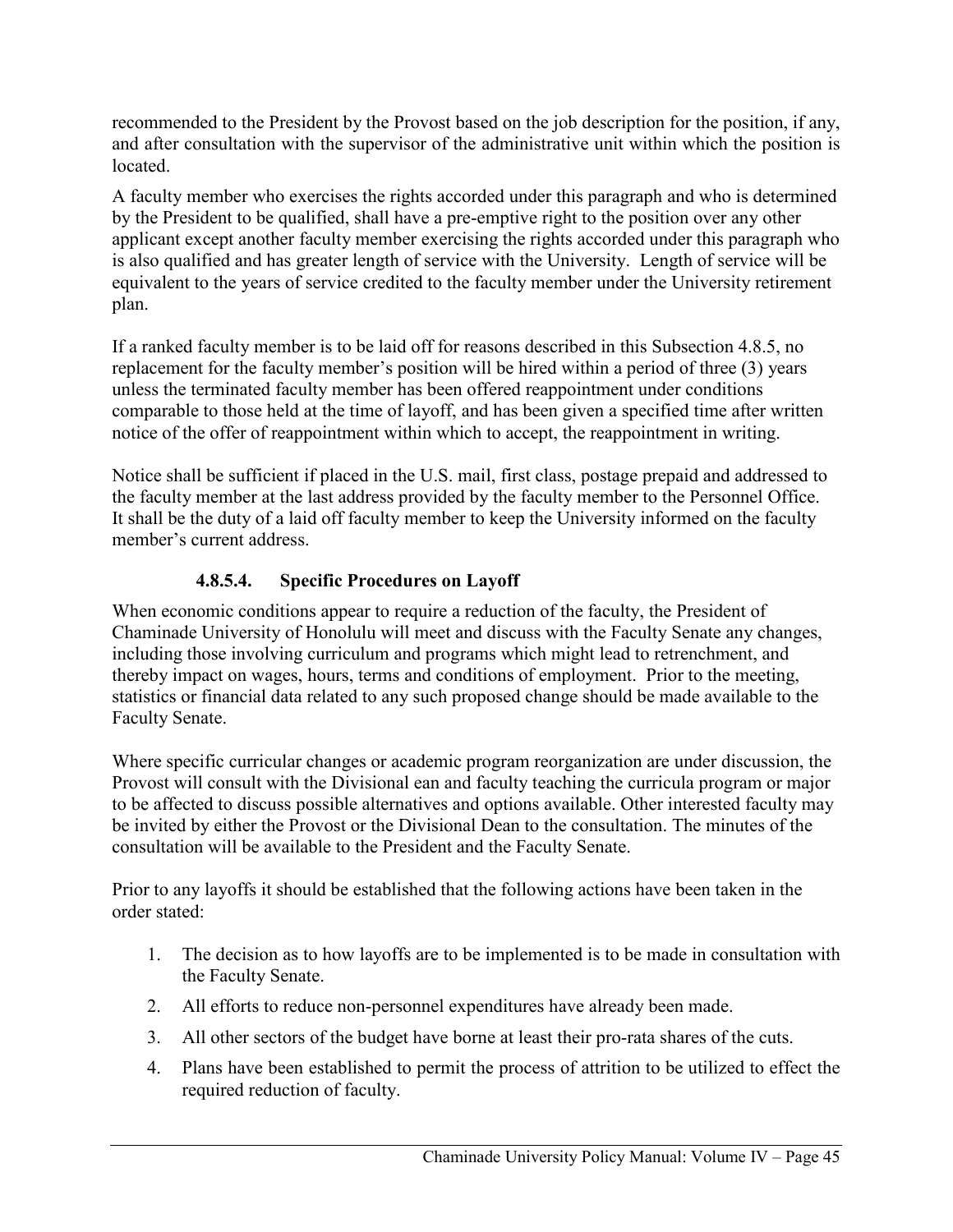- 5. All special faculty contracts (11-month, reduced teaching load, extra compensation, etc.) have been changed to 24-credit hour nine-month contracts.
- 6. A demonstrated effort has been made to utilize qualified faculty members as part-time or full-time administrators.
- 7. Accelerated and Special Programs courses have been utilized to allow faculty to complete contract requirements.
- 8. Tenured faculty members who have been laid off shall be offered non-teaching positions at the University if there are openings for which they are qualified; and
- 9. The University will demonstrably attempt to assist displaced tenured faculty to find employment in industry, government, or in other educational institutions.
- 10. All tenured faculty will receive one year's notice from date of officially receiving the decision of the Board of Regents. Notice contract or term faculty will complete the current academic term in progress on the date of the decision by the Board of Regents.

#### **4.8.5.5. Order of Layoff Within An Academic Unit**

The decision to layoff a faculty member in a particular academic unit shall be in accordance with the procedures outlined below.

- 1. Prior to involuntary dismissals, voluntary measures should be considered, such as the possibility of voluntary early or phased retirements.
- 2. Involuntary Programs
	- (a) All administrators with faculty rank should first be laid off from teaching within the academic unit, except as necessary to avoid serious distortion of program integrity.
	- (b) Term contract faculty members should next be terminated within the academic unit involved, except as necessary to avoid serious distortion of program integrity.
	- (c) In making a recommendation about the termination of the appointment of notice contract faculty member program integrity will be considered.
	- (d) In making a recommendation about the termination of the appointment of a tenured faculty member, program integrity, rank, and seniority will be considered.
	- (e) The appointment of a tenured faculty member will not be terminated in favor of retaining a junior faculty member, except in extraordinary circumstances where a serious distortion of the academic program would otherwise result. The recommendation of extraordinary circumstance to the President will be made by the Provost in consultation with the Divisional Dean or Library Director, the Faculty Senate and the Rank and Tenure Committee; and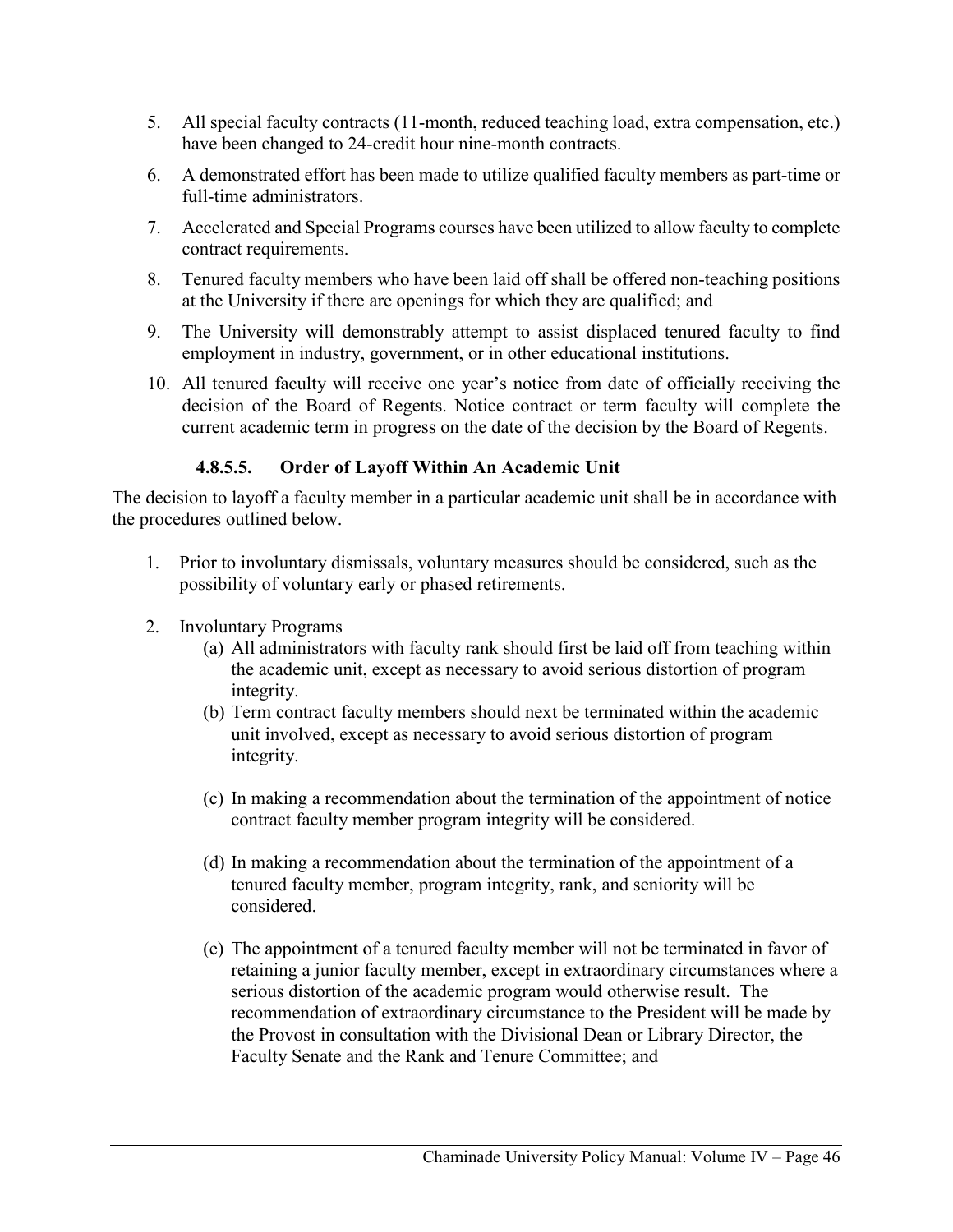- (f) The Provost shall provide the appropriate committees and any laid off individuals with appropriate documentation supporting program integrity as well as rank, degrees, and seniority
- (g) During periods of layoff the President of Chaminade University of Honolulu will meet during each semester with the Faculty Senate to review the continued need for layoffs and that the above requirements have been carried out properly.

#### **4.8.5.6. Appeals on Layoff**

If the University issues notice to a particular faculty member of a intention to terminate the appointment because of reasons discussed in Paragraphs 4.8.5.1 and 4.8.5.2, the faculty member will have the right to a full hearing in accordance with the Grievance Procedures set forth in Section 4.14. The layoff will not be delayed in the case that the grievance is not settled by the effective date; nor will the grievance procedure be interrupted or denied because of the layoff.

#### *4.8.6. Dismissal for Cause*

Dismissal for cause is a severance action by which the University terminates its contract with the faculty member for just cause. Any teaching contract is subject to action under this subsection. Dismissal for cause must be directly and substantially related to the fitness of a faculty member to continue in a professional capacity as a teacher. Dismissal for cause will not be used to restrain a faculty member's academic freedom.

Dismissal proceedings may be instituted on the following grounds:

- 1. Professional incompetence;
- 2. Continued neglect of academic duties despite formal and informal warnings;
- 3. Breach of any term or condition of employment or other serious personal misconduct;
- 4. Formal or overt rejection of the University mission and actions contrary to the Core Academic Beliefs and the Characteristics of Marianist Universities;
- 5. Knowing or reckless violation of the professional ethics of one's profession of the University or of the rights and freedom of fellow faculty members, administrators, or students;
- 6. Knowing or reckless violation of established legal rights of students or employees of the University including, without limitation, any form of discrimination or harassment;
- 7. Conviction of a felony or other serious crime that directly impairs the faculty member's fitness to fulfill his/her professional duties.
- 8. Dishonesty, including, but not limited to, plagiarism, falsification of credentials or experience, or the misappropriation or misapplication of funds;
- 9. Failure to make progress in correcting deficiencies noted during the Post-Tenure Faculty Review process; or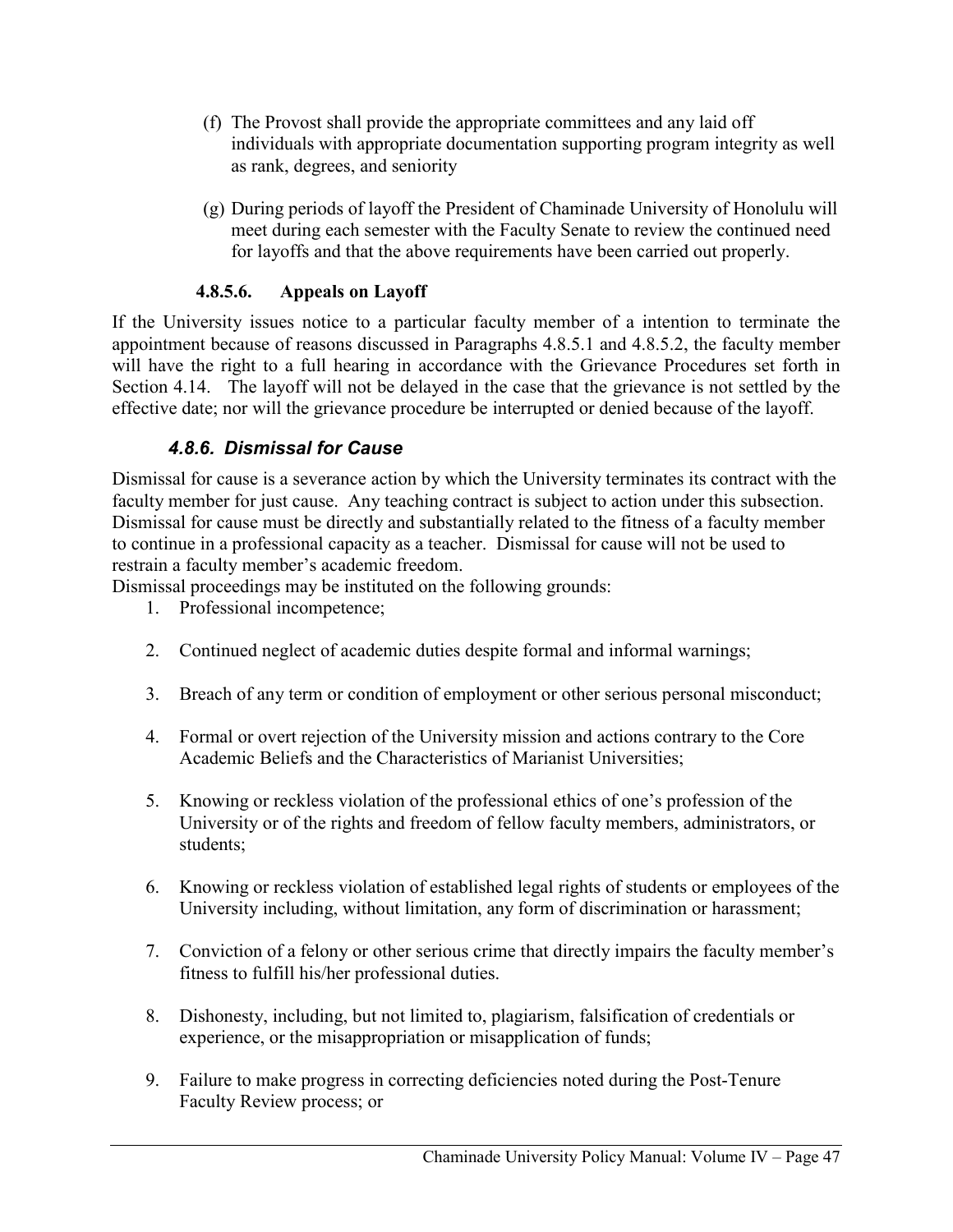10. Failure to follow standards of the institution in respect to standards, policies, directives and guidelines within this Policy Manual after oral and written warnings.

The Faculty Senate Steering Committee shall serve in an advisory capacity to the President of the University and the Provost using the following procedures:

- 1. Written notice to the faculty member from the Provost, that a recommendation for dismissal for cause shall be made to the President. This notice shall contain a written statement of the grounds upon which the recommendations to be made, and a brief summary of information supporting such grounds;
- 2. A reasonable opportunity for the faculty member to meet with the Provost to present the faculty member's defense to the dismissal recommendation before the recommendation is made; and
- 3. A reasonable opportunity for the faculty member to meet with the President of the University to present the faculty member's defense to the dismissal recommendation if it is accepted by the President.

The Board of Regents shall make the ultimate decision regarding termination.

In any case involving dismissal for cause, the burden of proof that just cause exists shall be on the University, which proof shall be by a preponderance of the evidence in the record considered as a whole.

The decision to terminate a faculty member for cause may be the basis of a grievance in accordance with the Grievance Procedures set forth in Section 4.14 of this Volume IV of the Policy Manual.

## *4.8.7. Action Short of Dismissal*

Depending on the circumstances, the President of the University, may elect to impose a disciplinary action short of dismissal, for causes listed in Subsection 4.8.7, such as suspension for a period of time with or without pay or withdrawal of faculty privilege. In unusual circumstances, the President of the University may take disciplinary action without previous citation or warning. Suspension may also be the temporary separation of a faculty member from the University, when it is determined by the President of the University that there is a strong likelihood that the faculty member's continued presence at the University poses an immediate threat or harm to the University, or to individual members of the University community. Such suspension shall be with pay and shall last only so long as the threat of harm continues or until dismissal for cause occurs.

In view of the past merits of a faculty member, final action by the President of the University may take a milder form of temporary suspension rather than outright dismissal. Such suspension may not last beyond a full year, but may entail the total or partial discontinuance of all salaries and benefits, the suspension of all promotion and salary increments, and the temporary suspension or withdrawal of all faculty privileges. The Steering Committee may serve in an advisory capacity to the President of the University and the Provost on such matters and shall be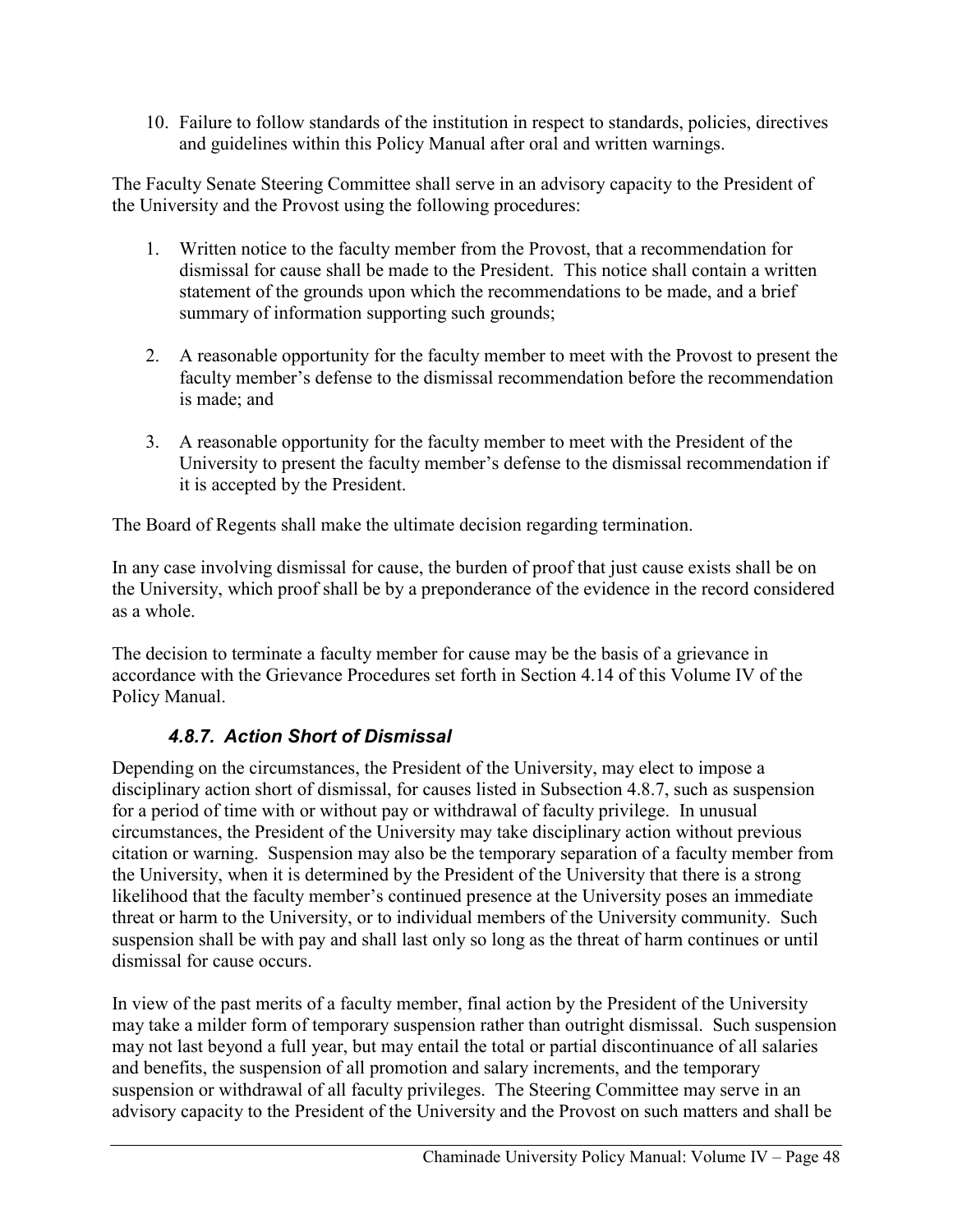called upon to review cases where the faculty member questions the decision. The decision of the President of the University after such a review shall be final.

## *4.8.8. Progressive Discipline of Faculty Members*

Discharge for cause should, except in extraordinary circumstances, be preceded by a written admonition by the appropriate administrative officer describing the alleged problem and warning that the faculty member's contract status is in jeopardy. The warning must also stipulate a period of time within which correction of the alleged problem is expected. If the faculty member fails to correct the problem, dismissal procedures or a lesser sanction may be applied.

Disciplinary actions described Subsections 4.8.7 and 4.8.8 may be appealed through the grievance procedures in Section 4.14.

## **4.9.The Faculty's Obligations, Rights, Academic Freedom, and Code of Ethics**

## *4.9.1. General Statement*

Membership in the academic profession carries with it responsibilities for the advancement of knowledge, the intellectual growth of students and the improvement of society. Faculty members must order and evaluate their activities in terms of their commitment to these goals, as well as in terms of their own personal and professional development. Moreover, the faculty members of the University have a special obligation to understand the nature of this institution of higher learning, and to appreciate its unique characteristics, its philosophy and its objectives.

In addition to the responsibilities set forth in this subsection 4.9.1, a faculty member shall be responsible for satisfactorily carrying out the duties agreed to in Section 4.11. The responsibility to give continued application of time and talents to improve one's education in one's academic discipline and to continue to support a liberal arts education shall also be obligations of a faculty member.

As an educational institution, the University does not wish to impose a rigid body of codified rules upon the members of its faculty. The University does, however, have certain legitimate expectations concerning the conduct of professional academics. The following statements outline, in a general way the obligations incumbent on a faculty member of the University.

## *4.9.2. Principal Occupation*

A faculty member is appointed with the expectation that the faculty member will be principally occupied with the academic growth and development of students during the academic year. Teaching, advising, and scholarship shall normally be the primary concern and occupation of all full-time and pro-rata faculty members.

# *4.9.3. Adherence to University Regulations*

The material in this Volume IV of the Policy Manual and especially this Section 4.9, represents an attempt to summarize University regulations that pertain directly to the faculty and is intended to enhance freedom, stimulate enthusiasm and promote loyalty to the University's objectives, not as an attempt to impose restrictions. Nevertheless, all faculty members have a self-evident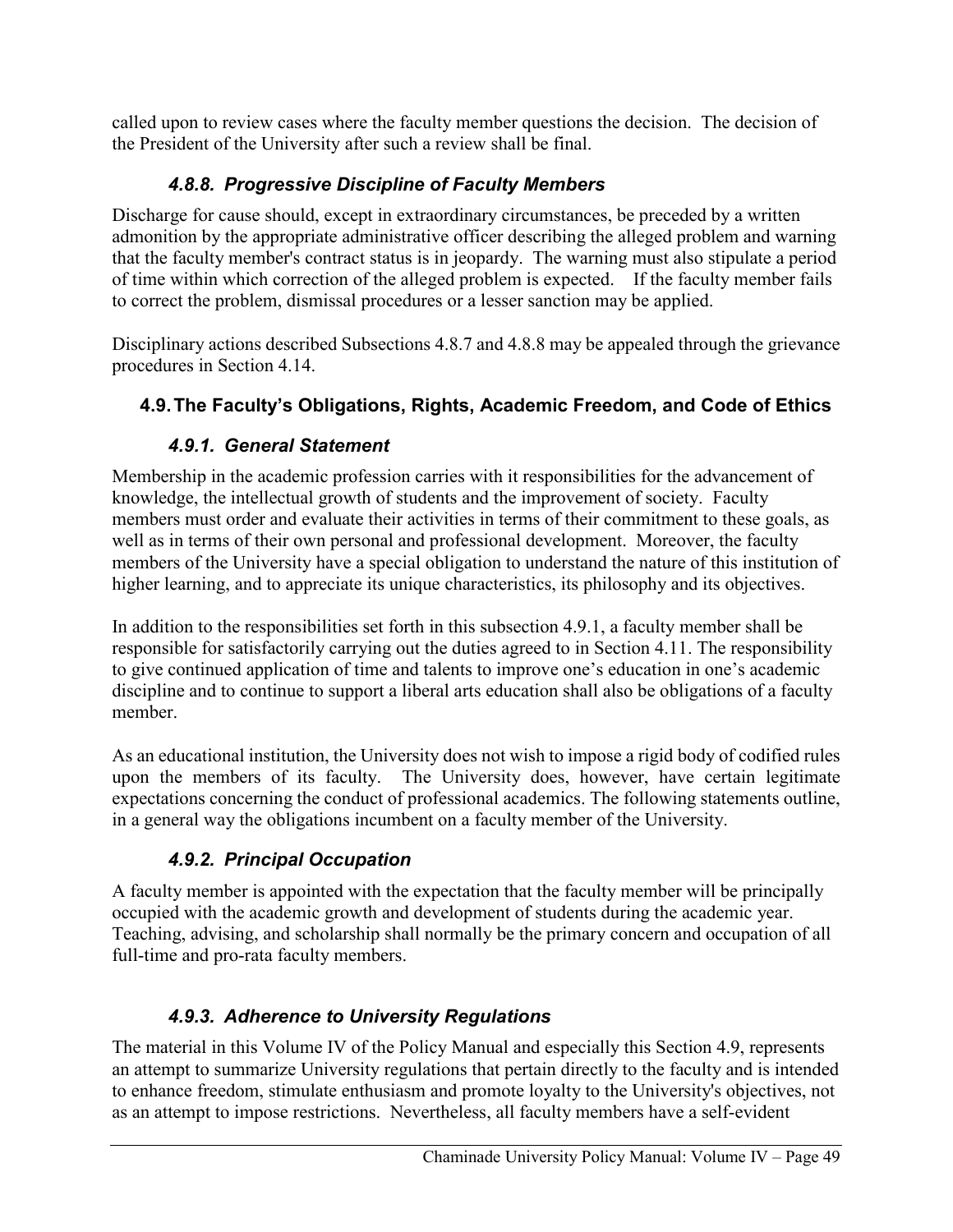responsibility to adhere to University regulations which serve to promote the consistent and effective operation of the institution.

Any new or amended policies developed between this edition of the Policy Manual and its next revision will be approved by the appropriate body(ies) of the University community. Each faculty member has a responsibility to know these regulations and to make a documented, reasonable effort to adhere to them. If questions of interpretation arise, clarification should be sought from the Provost. Any exceptions mutually agreed upon should be in writing and signed by the Provost and all parties concerned.

## *4.9.4. Course Offerings and Content*

All course offerings should be in accord with the general requirements of the University, the needs of the academic units, and the needs of the student body. Faculty members are expected to conduct their classes at a level appropriate to the level of the assigned course. Each member is responsible for: (i) planning and presenting the assigned course material; (ii) establishing a syllabus which has course objectives, requirements, and grading policy, and making it known to students; (iii) recommending texts and materials to the Divisional Dean, Coordinator, or Library Director; (iv) preparing, administering, and grading papers and examinations, and assigning grades. (See Section 4.9.9.)

# *4.9.5. Absence and Class-related Duties*

Faculty members are expected to meet their classes punctually. If for some valid reason a faculty member is unable to meet a class, arrangements shall be made to offer alternate instruction to satisfy students' expectations and the individual's own contractual obligations.

A faculty member shall not enroll or refuse to enroll students in courses on the basis of their beliefs, or otherwise discriminate among them based upon considerations unrelated to academic performance or qualification. When grades or other evaluations of academic performance are required, a faculty member shall grade each student solely in terms of academic performance. Faculty members shall retain copies of all student final exams and papers for 6 months following the issuance of grades.

# *4.9.6. Availability and Office Hours*

In order to fulfill the mission and goals of the University in regard to teaching and faculty/student relationships, it is imperative that faculty are available to their students. While this can be accomplished through a variety of technical means, the University's preference is that faculty members provide ample opportunity for face to face meetings during regularly scheduled office hours. In general, this responsibility will be fulfilled by maintaining at least six hours per week of scheduled office hours. Schedules or alternate plans to fulfill this responsibility will be submitted for approval to the Divisional Dean before the start of each semester.

# *4.9.7. Academic Advising*

Since a fundamental objective of private institutions of higher education like the University is to assist students to develop their interests so they may reach their full personal and professional potential, the University emphasizes the role of its faculty in the academic advising of students.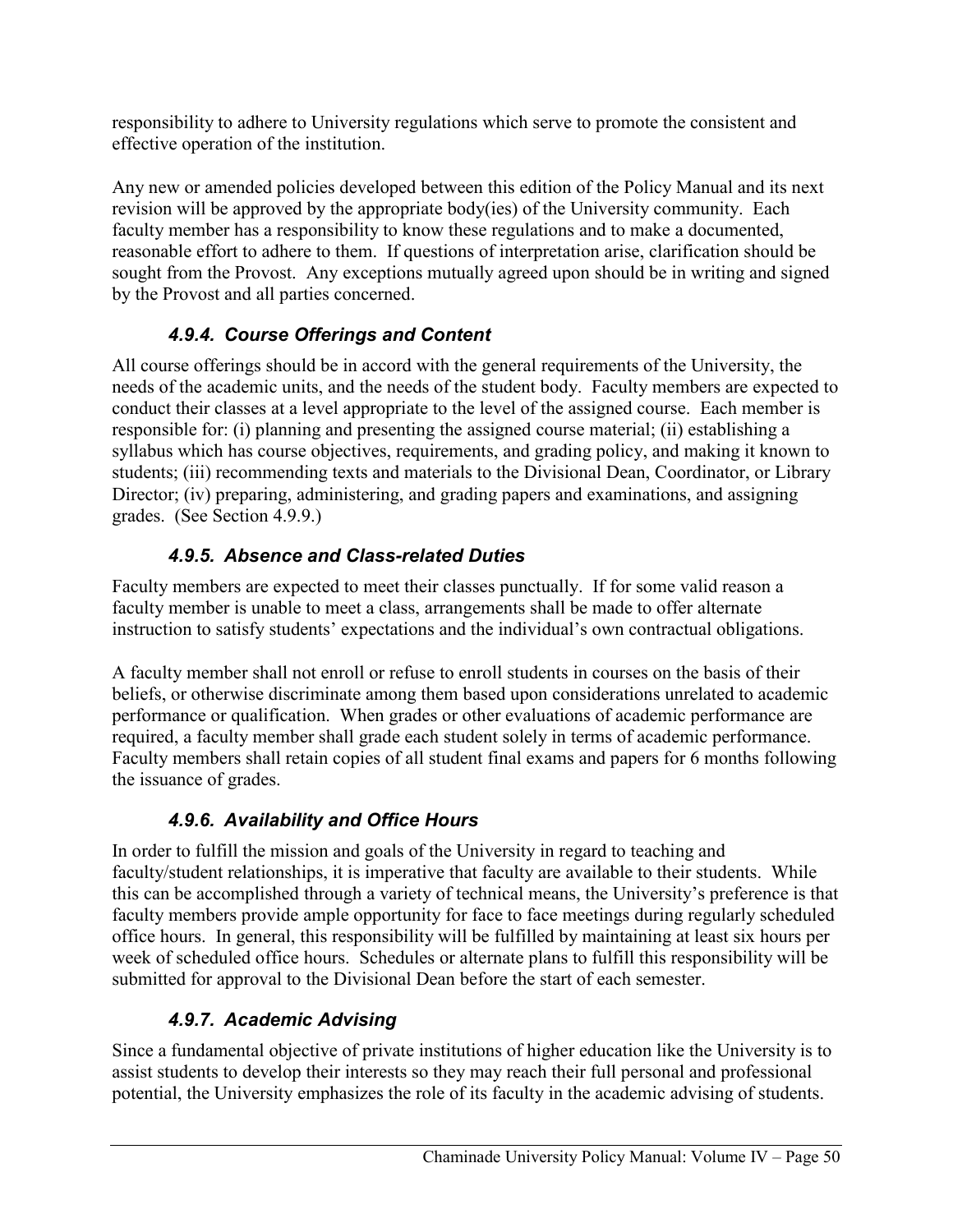It is the duty of the Divisional Dean to allocate advising responsibilities, and to inform each faculty member of what is expected in the discharge of such responsibilities.

## **4.9.7.1. Guidelines for Student Advising**

The central element in advising is a genuine and sustained concern for students as persons and for their academic and personal growth. Although there are other offices which provide specialized counseling on campus and to which the student may be directed for professional and personal assistance, the faculty member has the role of a mentor which may, among other things, take these forms:

- 1. Advising a student with regard to the student's work in classes taught by the faculty member;
- 2. Serving as an advisor in a student's major area to assist the student in setting academic goals, as well as insuring that University and academic requirements are met and understood by the student;
- 3. Assisting a student in the selection of elective courses that coincide with the student's personal and career objectives.

While encouraged to be empathetic and of assistance to all advisees, faculty members are not authorized to make representations or commitments on behalf of the University which are contrary to or not supported or authorized by University policies, regulations, or procedures.

## *4.9.8. Academic Community Cooperation*

While members of the faculty have a primary responsibility to their own academic discipline, they are also members of the larger collegial community and should, therefore, strive to work cooperatively with members of other academic disciplines. On-campus service may include summer registration of freshman students, involvement in University testing programs, and emergency teaching or proctoring duties. Off-campus service may include participation in civic programs and social endeavors.

## **4.9.8.1. Share in Governance**

A faculty member shares responsibility for the governance of the University. This responsibility shall be exercised by regularly attending and taking part in meetings of the faculty member's academic unit and the Faculty Senate, by working with the faculty member's academic unit, Faculty Senate and University committees, and by performing assigned duties. Faculty members are expected to attend convocations, Baccalaureate and Commencement exercises and other special University activities.

## **4.9.8.2. Recruitment of Prospective Students**

A faculty member is expected to cooperate with the Admissions staff in appropriate ways, such as inviting visiting students into the classroom or laboratory, writing letters and calling prospective students.

## *4.9.9. Deadlines*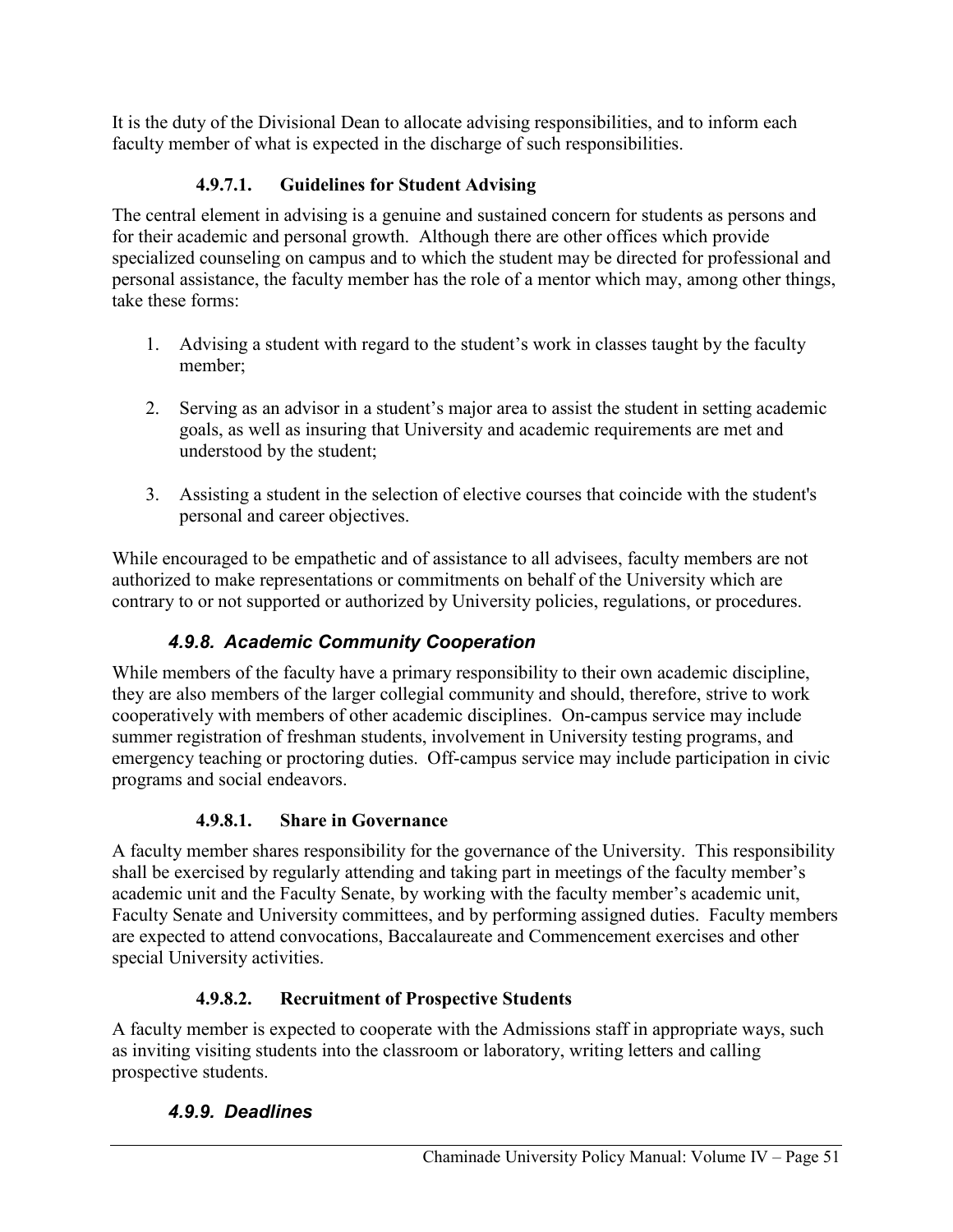Each faculty member is responsible for meeting the appropriate deadlines established by the Provost, the Divisional Dean, Library Director, the Library, the Records Office, the Bookstore and other institutional deadlines.

## *4.9.10. Academic Freedom and Tenure/Faculty Responsibility*

The University subscribes to the 1940 "Statement of Principles on Academic Freedom" (as revised), endorsed by the American Association of University Professors and the Association of American Colleges, which reads in part as follows:

Institutions of higher education are conducted for the common good and not to further the interest of either the individual teacher or the institution as a whole. The common good depends upon the free search for truth and its free exposition.

Academic freedom is essential to these purposes and applies to both teaching and research. Freedom in research is fundamental to the advancement of truth. Academic freedom in its teaching aspect is fundamental for the protection of the rights of the teacher in teaching and of the student to freedom in learning. It carries with it duties correlative with rights.

Tenure is a means to certain ends; specifically: (1) Freedom of teaching and research of extramural activities and (2) a sufficient degree of economic security to make the profession attractive to men an women of ability. Freedom and economic security, hence, tenure, are indispensable to the success of an institution in fulfilling its obligations to its students and to society.

Teachers are entitled to full freedom in research and in the publication of the results, subject to the adequate performance of their other academic duties; but research for pecuniary return should be based upon an understanding with the authorities of the institution.

Teachers are entitled to freedom in the classroom in discussing their subject, but they should be careful not to introduce into their teaching controversial matter, which has no relation to their subjects. Limitations for academic freedom because of religious or other aims of the institution should be clearly stated in writing at the time of the appointment.

College and university teachers are citizens, members of a learned profession, and officers of an educational institution. When they speak or write as citizens, they should be free from institutional censorship or discipline, but their special position in the community imposes special obligations. As scholars and educational officers, they should remember that the public may judge their profession and their institution by their utterances. Hence they should at all times be accurate, should exercise appropriate restraint, should show respect for the opinions of others, and should make every effort to indicate that they are not speaking for the institution.

## *4.9.11. Code of Professional Ethics*

Although no set of rules or professional code can either guarantee or take the place of the faculty member's personal integrity, the University believes that the "Statement of Professional Ethics" promulgated by the American Association of University Professors in April of 1966 and revised in 1995 that is set forth as Appendix 4.9.12.1 of this Policy Manual may serve as a reminder of the variety of obligations assumed by all members of the academic profession.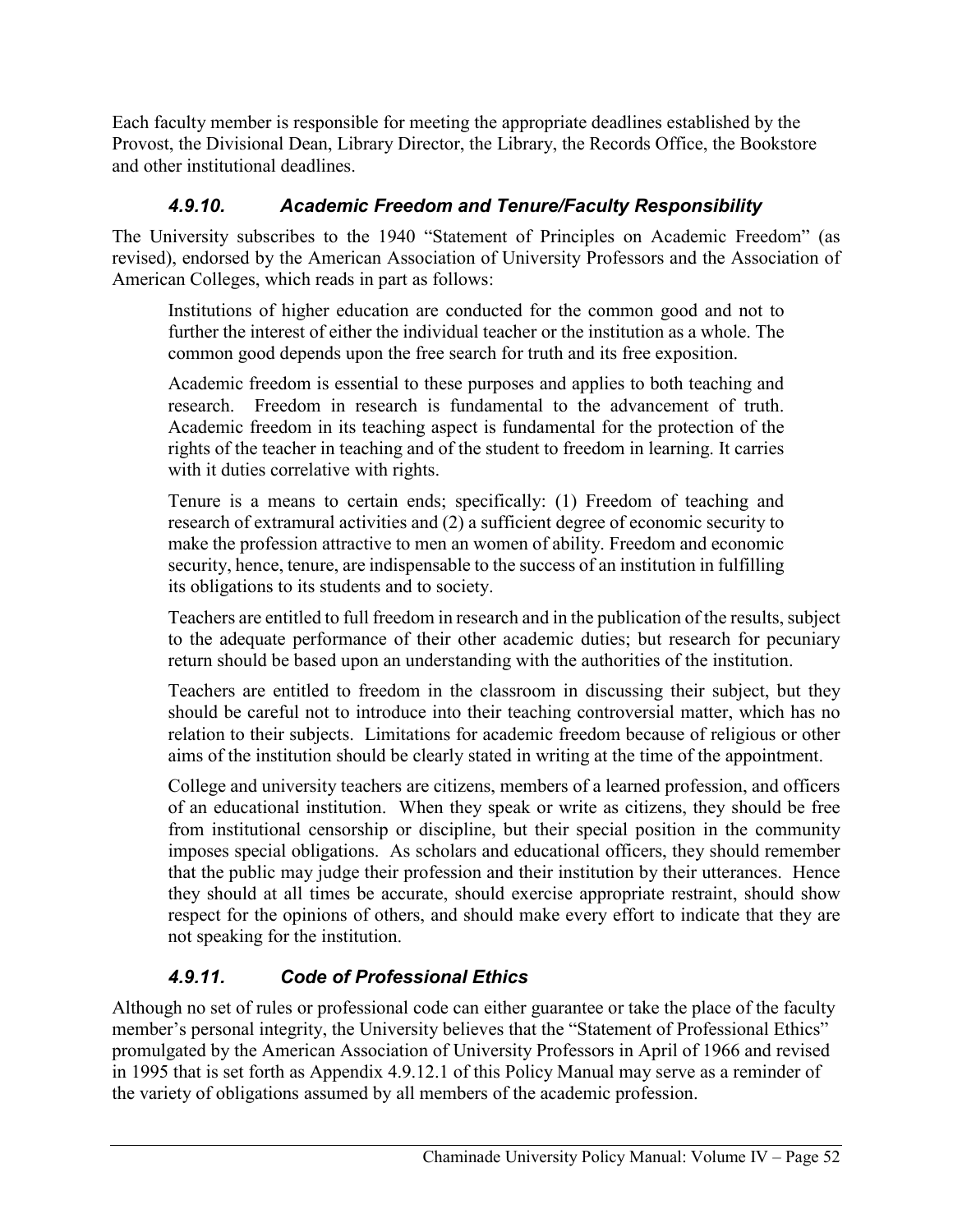#### *4.9.12. Violations of Faculty Rights, Academic Freedom and Professional Ethics*

Disputes involving a charge that a faculty member's rights or academic freedom have been abrogated or that professional ethics have not been maintained are to be settled through the established grievance procedures in Section 4.14 of this Volume IV of the Policy Manual. While affirming academic freedom as a right, the University recognizes that, in some circumstances, the questions of academic freedom become enmeshed in questions of professional incompetence or irresponsibility. Charges of professional incompetence or irresponsibility shall not be used to limit academic freedom, nor shall appeals to academic freedom be acceptable as a shield for professional incompetence or irresponsibility.

## **4.10. Faculty Development and Privileges**

The principal objective of faculty development is to contribute to the professional advancement of the faculty member in order to improve the educational experience of the students at the University. The University is committed to supporting faculty development and it does so by providing funds for sabbaticals, travel, scholarship activities, and programs that promote educational growth.

## *4.10.1. Sabbatical Leave Policy*

### **4.10.1.1. Definition and Purpose**

Sabbatical leave allows faculty members to do uninterrupted research and writing, or to gain new educational experiences. The purpose of sabbatical leave is directly related to professional growth. The leave must also be spent in a manner clearly calculated to serve the best interest of the University.

## **4.10.1.2. Eligibility**

To be eligible for sabbatical leave in a given academic year, a faculty member must be a tenured full-time faculty member. The member is eligible to apply after completing a minimum of six years continuous service since his/her initial appointment or last sabbatical. The faculty member must also commit to two academic years at the University, normally in the same position, for at least two academic years following the proposed sabbatical leave. If qualified, the faculty member may apply for promotion during this two-year period.

#### **4.10.1.3. Term**

Sabbatical leaves may continue for a single semester or a full year, and shall commence either August 15<sup>th</sup> or January 15<sup>th</sup> of the academic year and shall terminate on either December 31<sup>st</sup> or May 31<sup>st</sup> of the same academic year. Periods of Summer recess or Winter break preceding or following the period of sabbatical leave shall not be deemed a formal part of the sabbatical period.

#### **4.10.1.4. Plans**

The request for a sabbatical leave should be addressed to the Provost through the Divisional Dean, Coordinator, or Library Director. Applications for sabbatical leave are made according to the following schedule (prior to the academic year in which the sabbatical leave is desired).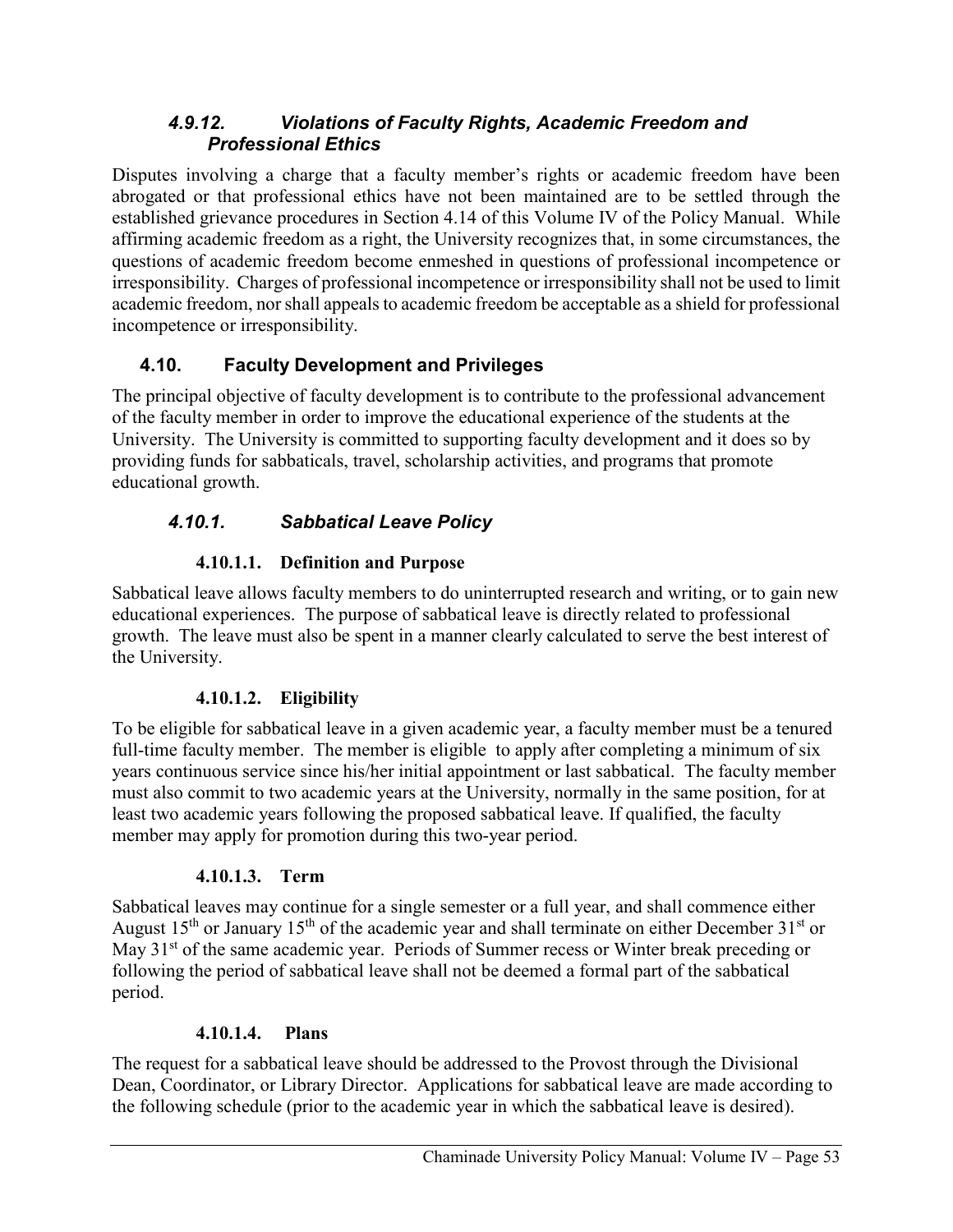- By September 1, notice will be given to eligible faculty members by the Office of the Provost based on information provided by the Personnel Office.
- By October 1, faculty members must inform their Dean and the Provost of their intent to make application.
- By November 1, applicants must submit full proposals and any supporting information (e.g. letter from the Dean as referenced in Section 4.10.1.4 (3)) to the Chair of the Faculty Development Committee.
- By January 15, the Chair of the Faculty Development Committee will submit the committee's recommendation to the Provost.
- By February 15, the Provost will inform the applicants and their Dean of the final decision.

The request should include:

1. A specific proposal describing a significant program of scholarly self-development calculated to enhance the teaching or other scholarly capabilities of the faculty member and to which the faculty member proposes to devote oneself over substantially the entire sabbatical term. The plan shall describe, so far as is contemplated or can be determined, the place or places the faculty member proposes to perform the sabbatical work, the persons or organizations, if any, with whom or under whose auspices it is to be performed, any known or foreseeable contingencies which may affect the plan.

2. A statement indicating any monetary compensation to be received for activities engaged in during the time of the sabbatical and related to the sabbatical. Although supplementary fellowship grants may be accepted by a faculty member on sabbatical leave, remunerative employment is permitted only with the approval of the Provost.

A statement pledging to stay in the employment of the University for at least two years from the date of return from the sabbatical, unless the faculty member and the University make other arrangements by written agreement.

3. A recommendation from the Divisional Dean, Coordinator, or Library Director as to how the responsibilities of the applicant, including teaching and student advising, could be handled during the absence of the applicant.

#### **4.10.1.5. Appointment**

Application for Sabbatical leave will be reviewed by the Faculty Development Committee and granted by the Provost based on:

- 1. The merits of the application; and
- 2. The extent to which the University budget allows.

The applications documents will make reference to the policies in Section 4.10.1.1 through 4.10.1.4. Applicants will be notified of the decision on or before February 15.

## **4.10.1.6. Report**

A formal written report from the faculty member to the Provost is required at the end of the sabbatical leave. The faculty member shall also offer a seminar or presentation for interested colleagues on the results of the leave, scheduled with the Faculty Development Committee.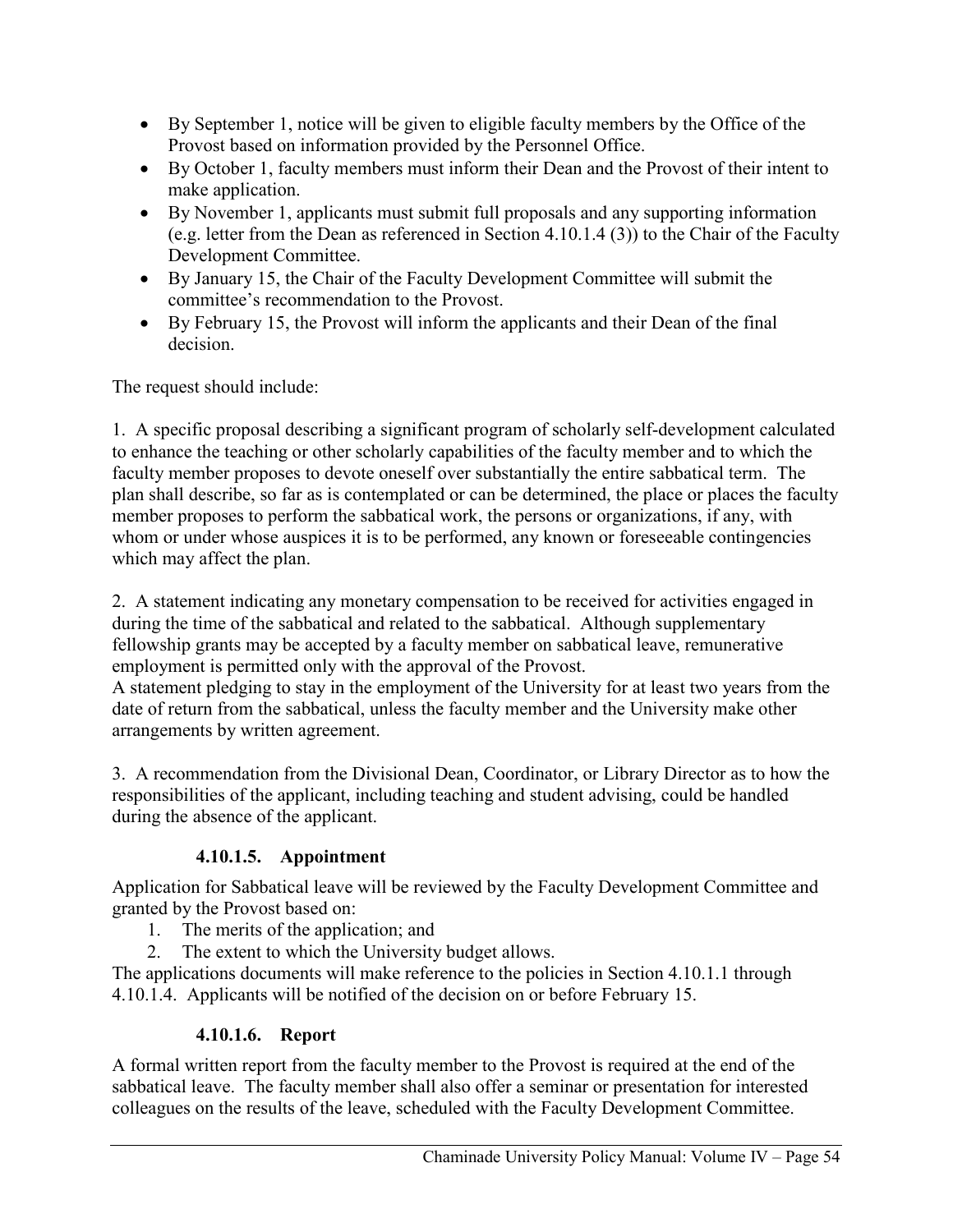### *4.10.2. Compensation for Faculty Leave*

#### **4.10.2.1. Salary**

A faculty member electing a single sabbatical semester shall be compensated for that semester at the rate of 100% of the faculty member's base salary (exclusive of overloads and special stipends) for the semester. For a full-year sabbatical leave, compensation shall be at 50% of the faculty member's base salary (exclusive of overloads and special stipends).

#### **4.10.2.2. Benefits**

A person on sabbatical leave shall receive all employee benefits to which that person would have been entitled if not on leave. The person on sabbatical leave must authorize all withholdings and other individual contributions as if that person were not on leave.

#### **4.10.2.3. Other Considerations**

A person on sabbatical leave shall receive any salary increase or promotion or any benefits based on length of service which that person would have received had that person remained in residence.

The University's support for a sabbatical leave includes assurance of continuance of rank, tenure status, and position upon return from the sabbatical. Conversely, the University may require repayment of sabbatical expenses if a person on sabbatical leave fails to return to the University according to the agreement in Subsection 4.10.1.2.

## *4.10.3. General Faculty Development Resources*

New York Faculty Resource Network Annual HAICU Conference Faculty Development Days at the beginning of each term Inter-University Faculty Seminars Faculty-Sponsored Brown Bag Lunch Seminars Academic Computing mini-course and computer lab work stations Annual faculty teaching awards Tuition Reimbursements Annual Marianist Universities Meeting Faculty Development Summer Fund

## *4.10.4. Funding for Professional Conferences*

Each year, the University, through the office of the Provost, allocates as the budget permits, funding to the Faculty Senate Development Committee for allocation for attendance by faculty at professional conferences. The FSDC establishes and publishes the criteria for disbursal of the monies, as well as application procedures, deadlines, etc. At the end of each semester, the chair of the committee submits to the Vice President of Academic Affairs a report of the disbursal of these funds.

## *4.10.5. Faculty Development Summer Fund*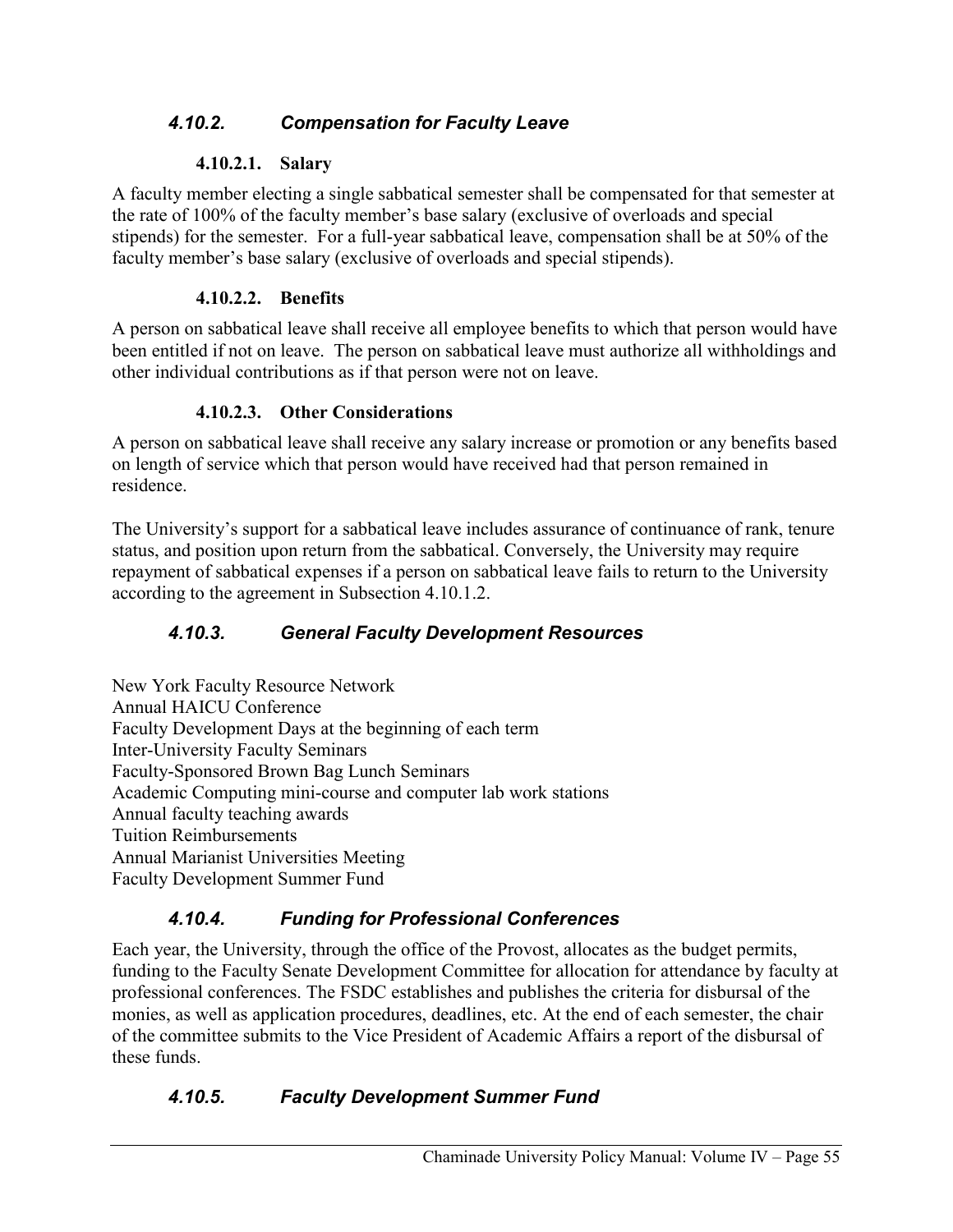Each year the university will set aside funds, as the budget permits, to support projects designed by full-time or a team of full-time faculty for the purpose of improving teaching, learning and scholarly research at Chaminade.

- 1. Proposals that have the best chance for funding are those directed toward significant innovation in
	- (a) Course content and design
	- (b) Teaching/learning strategies
	- (c) Computer assisted instruction
	- (d) Instructional materials and equipment
	- (e) Student/faculty research
- 2. Types of Awards
	- (a) Stipend: The maximum stipend is \$2,500 per faculty member and is awarded to faculty members for work done during a period of time when they are not under annual contract.
	- (b) Materials Expenses: Maximum \$500 per project covering Purchase of material, technical services, student assistance directly related to instructional improvement processes.
- 3. Criteria. Preference will be given to proposals which:
	- (a) Present a clear explanation of need, specific educational objectives, specific procedures and time line, a explanation of value of the expenses, a detailed method of evaluation, and a method for reporting the results;
	- (b) Promise a clear educational benefit for a significant number of students over a period of time;
	- (c) Represent a significant educational innovation not previously funded by the Fund;
	- (d) Demonstrate that the intended project goes beyond ordinary expectations for faculty and curriculum improvement and development;
	- (e) Provide all information requested in the application form and a complete and thorough narrative;
	- (f) How evidence of attempts to gain support or cost sharing for the proposal from other funding agencies or appropriate university sources (e.g., departmental budgets) and the outcome of those attempts.
- 4. Stipends and expenses that the fund will not support:
	- (a) Routine upgrading of courses or customary literature searches for new courses. Purchase of materials, equipment, and services ordinarily available through academic units.
	- (b) Membership fees, tuition expenses, and registration fees.
	- (c) Equipment not clearly and convincingly essential to the project.
	- (d) Travel expenses not clearly and convincingly essential to the project.
	- (e) Payment for guest speakers or outside consultants.
	- (f) Writing a textbook or journal article.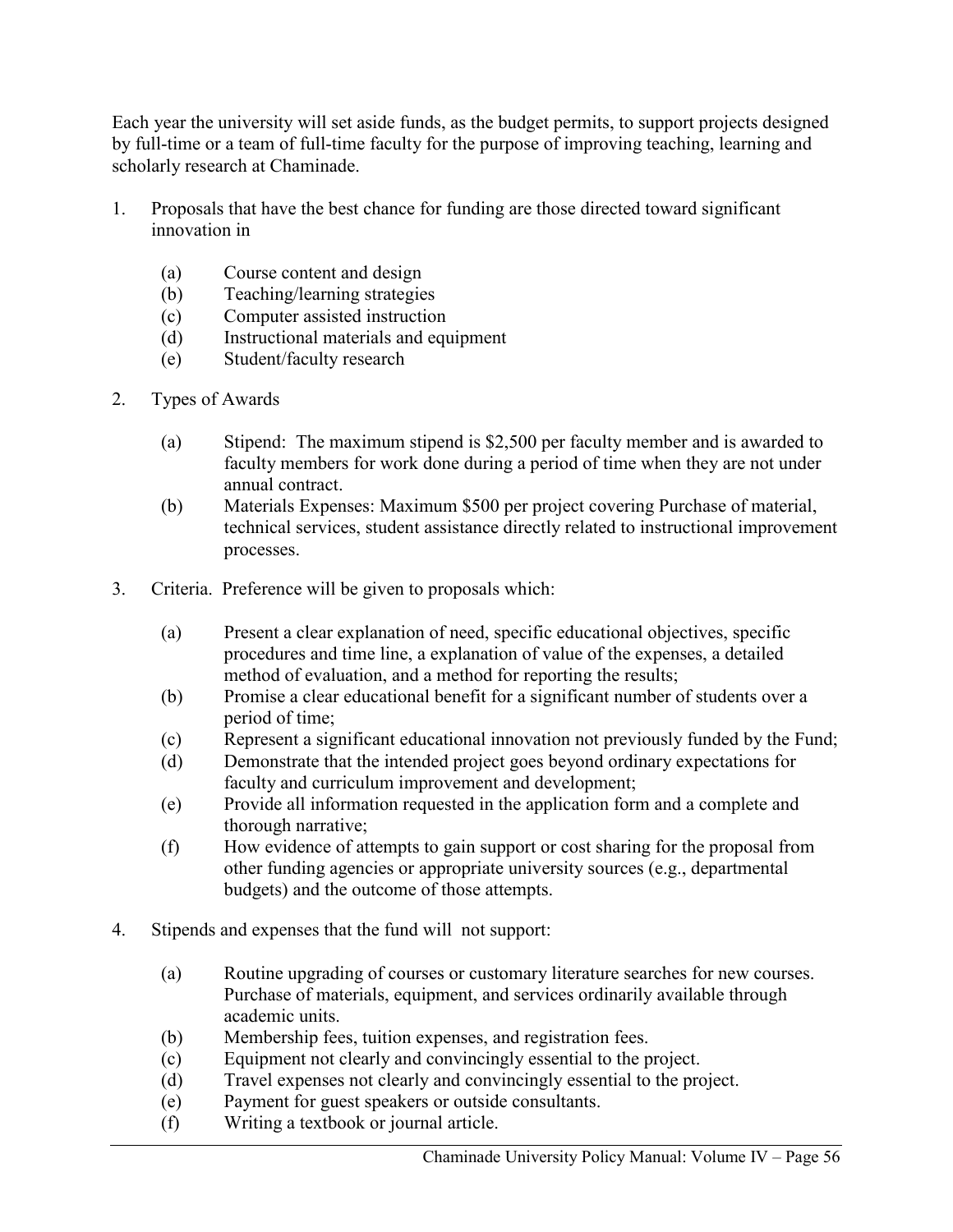- (g) Revision of general education courses where funding is available from funds set aside for this effort.
- 5. Application Procedures
	- (a) Official application forms are available in the Office of the Provost. Two copies, signed by the Divisional Dean Coordinator, or Library Director, must be submitted to the Office of the Provost by November 15 each year.
	- (b) Applications will be reviewed by the Faculty Development Committee and recommendations will be made to the Provost.
	- (c) Awards will be announced by December 1

#### *4.10.6. Leave of Absence*

See Volume III, Sections 3.4.2 and 3.4.3.

### **4.11. Faculty Workload**

#### *4.11.1. General Principles*

Full-time faculty teach 24 credit hours per academic year. In defining the Period of Duty for faculty the time between December 24<sup>th</sup> and January  $3<sup>rd</sup>$  is considered vacation time. For some courses, the faculty load credit is not the same as the student credit. A list showing the credit relationship for such courses is drawn up by the Provost in consultation with the effected division. The list is reproduced in Appendix 4.11.1. Full-time librarians work a 40-hour week.

During the Period of Duty, except for designated vacation times, the faculty member is required to be available for duties, including meetings, Monday through Friday as needed by program, division or University administration within the guidelines stated in Section 4.11 and/or in the faculty member's specific contract.

#### *4.11.2. Teaching Workload*

In general, teaching loads are accomplished during the regular fall and spring semesters, and/or during the four graduate sessions. Under special circumstances, the Provost may allow workloads to be completed in evening, summer, or special sessions.

#### *4.11.3. Non-Teaching Duties*

In addition to teaching, full-time faculty duties include: advising and assisting students; scholarly research and creative work; and service to the University, profession, and community. (See Section 4.5.6.)

#### *4.11.4. Overloads, Individualized and Directed Studies*

Faculty may teach assigned overloads and will be compensated on a per-course basis. Individualized and Directed Studies are compensated at a rate set by the University and require the agreement of the assigned faculty member, appropriate Divisional Dean and the Provost (or designee).

> 1. Overloads are assigned to meet program needs and must be agreed to by the Divisional Dean, assigned faculty member and the Provost (or designee).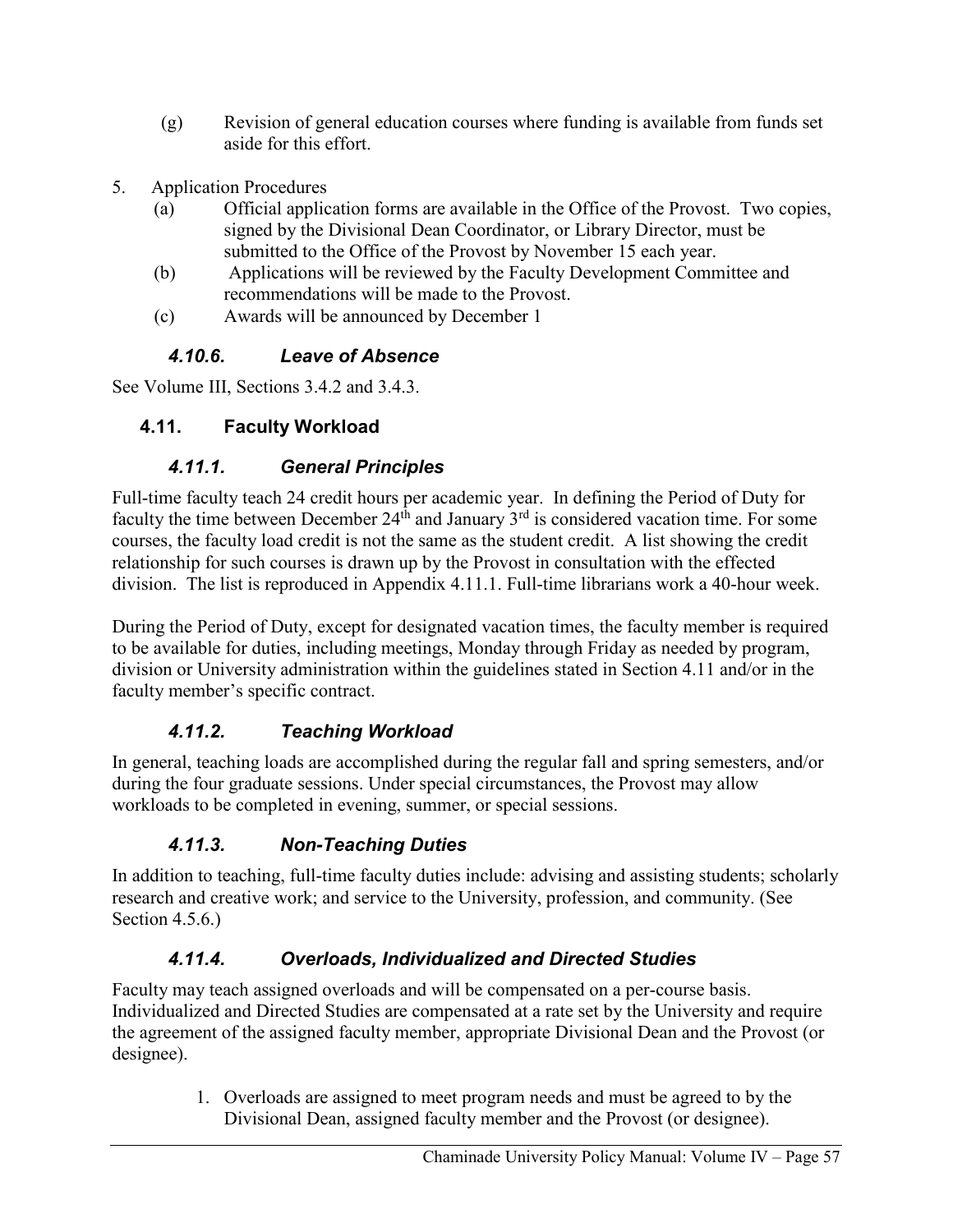- 2. Individualized Studies are assigned to a faculty member by the appropriate Divisional Dean and are authorized by the Provost (or designee). Individualized Studies are courses listed in the catalog and are scheduled for a student to meet specific degree or program requirements.
- 3. Directed Studies are assigned to a faculty member by the appropriate Divisional Dean and are authorized by the Provost (or designee). These courses are designed specifically for the student in conjunction with a faculty member to meet the student's particular interests and needs not covered by current catalog courses (or course listing).

#### *4.11.5. Administrative Assignments*

Full-time faculty may accept additional administrative assignments and will be compensated or granted release time.

#### *4.11.6. Conflicts with Primary University Responsibility and Outside Activities*

#### **4.11.6.1. Conflict of Interest in Teaching**

A conflict of interest between the faculty member and the University exists when:

- (a) The faculty member schedules a course with another University during the stated hours of availability as defined in 4.11.1
- (b) Teaching such a course interferes with fulfillment of primary contract responsibilities at Chaminade University
- (c) Outside teaching constitutes more than 25% of the equivalent of a full-time teaching load
- (d) Teaching a course for which the University has negotiated exclusive rights previously with the faculty member; or
- (e) Demonstrable harm will come to the University because of the participation of the faculty member at the proposed University.

This can in no way be construed to compromise the academic freedom of the faculty member as outlined in this Policy Manual, Section 4.9.10, nor any rights of the faculty member and the University under the Intellectual Property Section 4.12.3.

Full-time faculty members will inform the Provost prior to contracting with another university for teaching a course(s). The Provost may then make the case that a conflict of interest exists according to the criteria above and appropriate criteria from other parts of Volume IV of this Policy Manual. If a conflict of interest is established, the faculty member may appeal to the grievance committee for a ruling.

It is also possible that the University, with the faculty member, may enter into reciprocal agreements involving the sharing of faculty with another institution.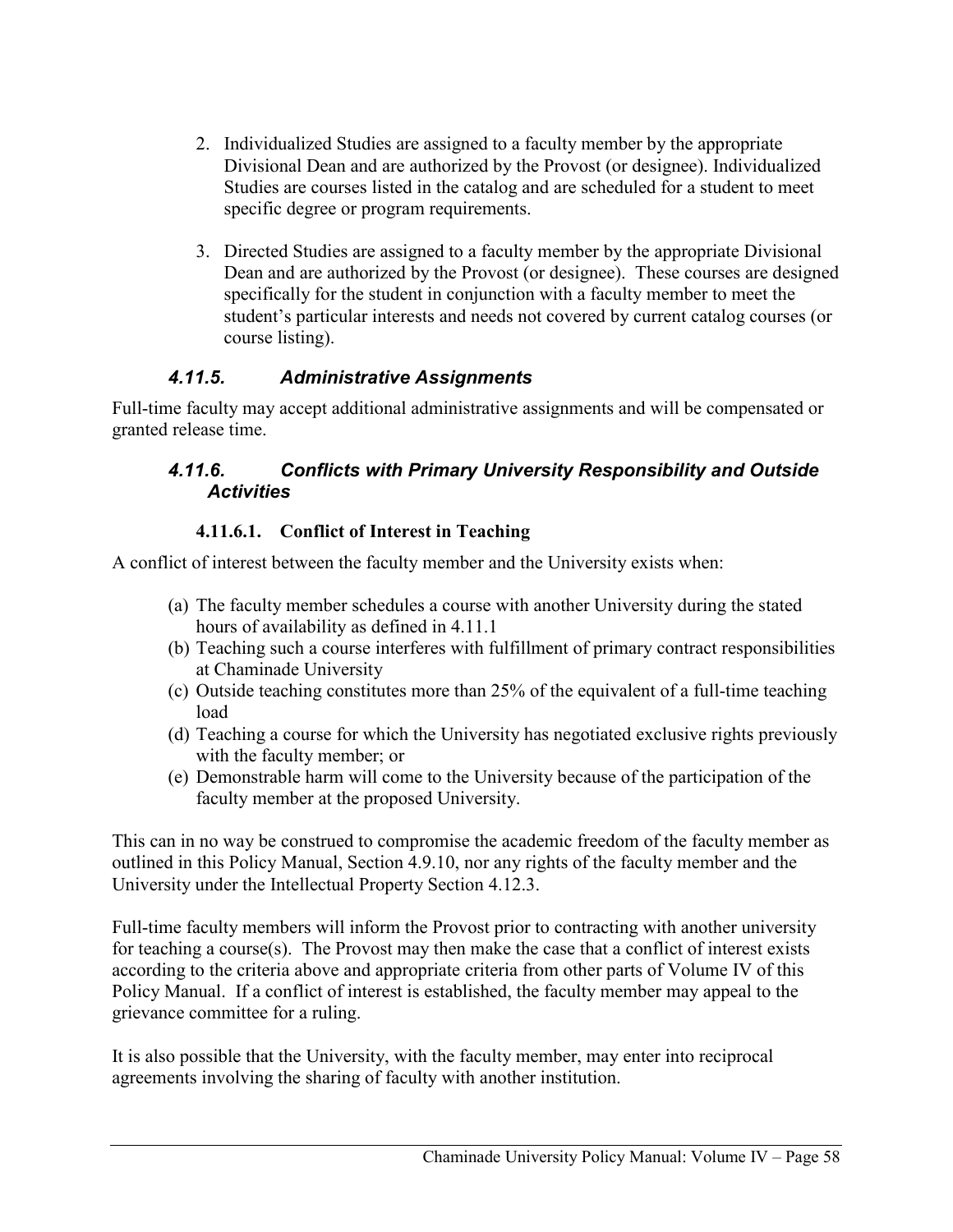#### **4.11.6.2. "Outside Activities" and "Outside Professional Activities"**

The first duty of a full-time faculty member is to the University community. Outside employment cannot interfere with regularly expected presence on campus or availability for consultation and interchange with students and colleagues, nor result in a reduction of a faculty member's effectiveness in the classroom.

No outside service or enterprise, professional or other, should be undertaken that interferes with a faculty member's primary responsibilities to the University as defined in Sections 4.9 and subsections, and 4.11.1, and 4.11.2. While the faculty member is encouraged to engage in outside professional activities, they must be clearly subordinate to their teaching, advising, research, and University service responsibilities. Faculty members shall give notice to their Divisional Dean or Library Director and the Provost in writing of all outside employment or professional activities. These notices will be included in the faculty member's academic dossier.

Consulting and other outside activities of a professional nature are encouraged by the University where such activities give the faculty member experience and knowledge valuable to professional growth and development, and bring benefits to the University, such as the opportunity to place students in internships. These activities may help the faculty member to contribute to knowledge, to instructional programs, and to the University or the community.

For purposes of this section, "outside activities" and "outside professional activities" are distinguished as follows:

- 1. "Outside activities" are those activities, compensated or uncompensated, which are not included, directly or indirectly, in a faculty member's contractual obligations to the University; and which are not related to the faculty member's academic specialty.
- 2. "Outside professional activities" are those activities compensated or uncompensated, which are directly related to the faculty member's academic specialty which involve persons, entities or governmental agencies other than the University (an "outside entity") or programs administered through or sponsored by an outside entity.

Faculty members shall report outside activities and outside professional outside activities on their Faculty Growth and Development Plan. (Section 4.5.4.3)

## *4.11.7. Use of University Facilities and Services*

University facilities may be used by faculty members in connection with the academic or scholarly activities described above without being subject to the requirements of prior approval or reimbursement. While faculty members may utilize the services of the secretarial staff of their respective academic unit to assist in the preparation of professional articles, papers, reviews, etc., such clerical assistance should not interfere with official work.

Except for the use of office space assigned to a faculty member and available library services, University facilities (including, without limitation, computers and other equipment) may be used by faculty members in connection with "outside activities" and "outside professional activities" only after written approval by the Provost. In all cases, the faculty member or their outside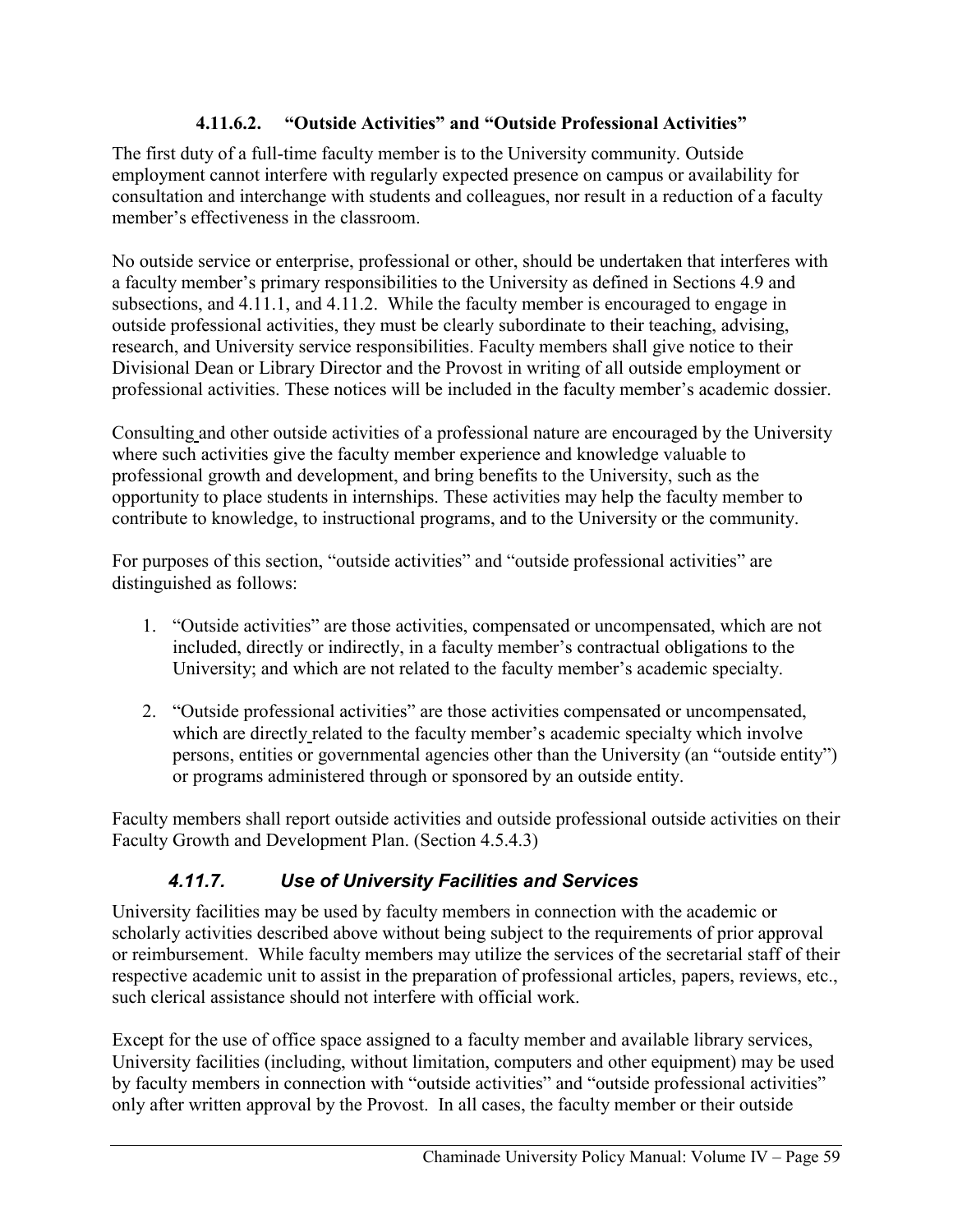employer or sponsor will pay the rate established by the University for the use of the facility, equipment, materials or services.

## *4.11.8. Use of University Name, Seal, and Logo*

The University's name, seal, and logo are the exclusive property of the University and, consequently, may not be used in connection with goods or services offered by any outside organization without the prior permission of the Provost. Official stationery may not be used in connection with "outside activities" except with respect to academic and scholarly activities. Reports or statements relating to outside activities may have the name of the University attributed to them, with the permission of the Provost.

# *4.11.9. University Assumes No Responsibility*

The University assumes no responsibility for the competence or performance of "outside activities" engaged in by a faculty member, nor may any responsibility be implied in any advertising with respect to such activities. Faculty members may not represent themselves as acting on behalf of the University.

# *4.11.10. Political Activity*

The University encourages faculty members to be concerned about civic and political affairs. However, faculty members who engage actively in campaigning or manage partisan political affairs, must do so clearly as individuals and must not utilize a University position or the University's name in these activities. Should this political activity be of such a significant dimension or character as to become a secondary employment, or should the faculty member be elected to a public office whose obligations would be so preemptive of the faculty member's time as to be incompatible with their obligations to the University, the University reserves the right to terminate employment; to grant a leave of absence without pay; or to reduce significantly the faculty member's teaching load, and compensation.

# *4.11.11. Compliance and Enforcement*

A conflict arises when a faculty member fails to fulfill primary contractual responsibilities because of outside activities and/or outside professional activities. Conflict can often be avoided when the involvement and expectations are discussed with the Divisional Dean and the Provost in advance.

If the Divisional Dean or Library Director is concerned about whether a faculty member is meeting primary contractual responsibilities, the Divisional Dean or Library Director will discuss this with the faculty member. If a satisfactory resolution cannot be reached, the Divisional Dean or Library Director will meet with the Provost and the faculty member to resolve the issue. The decision of the Provost is final with regard to such matters, subject to the faculty member's grievance rights as found in Section 4.14.

# **4.12. Institutional Policies Pertaining to Faculty Working Conditions**

# *4.12.1. Academic Regalia*

Faculty members must have ready for use the Academic Regalia appropriate for the faculty member's most advanced degree from the institution from which it was granted.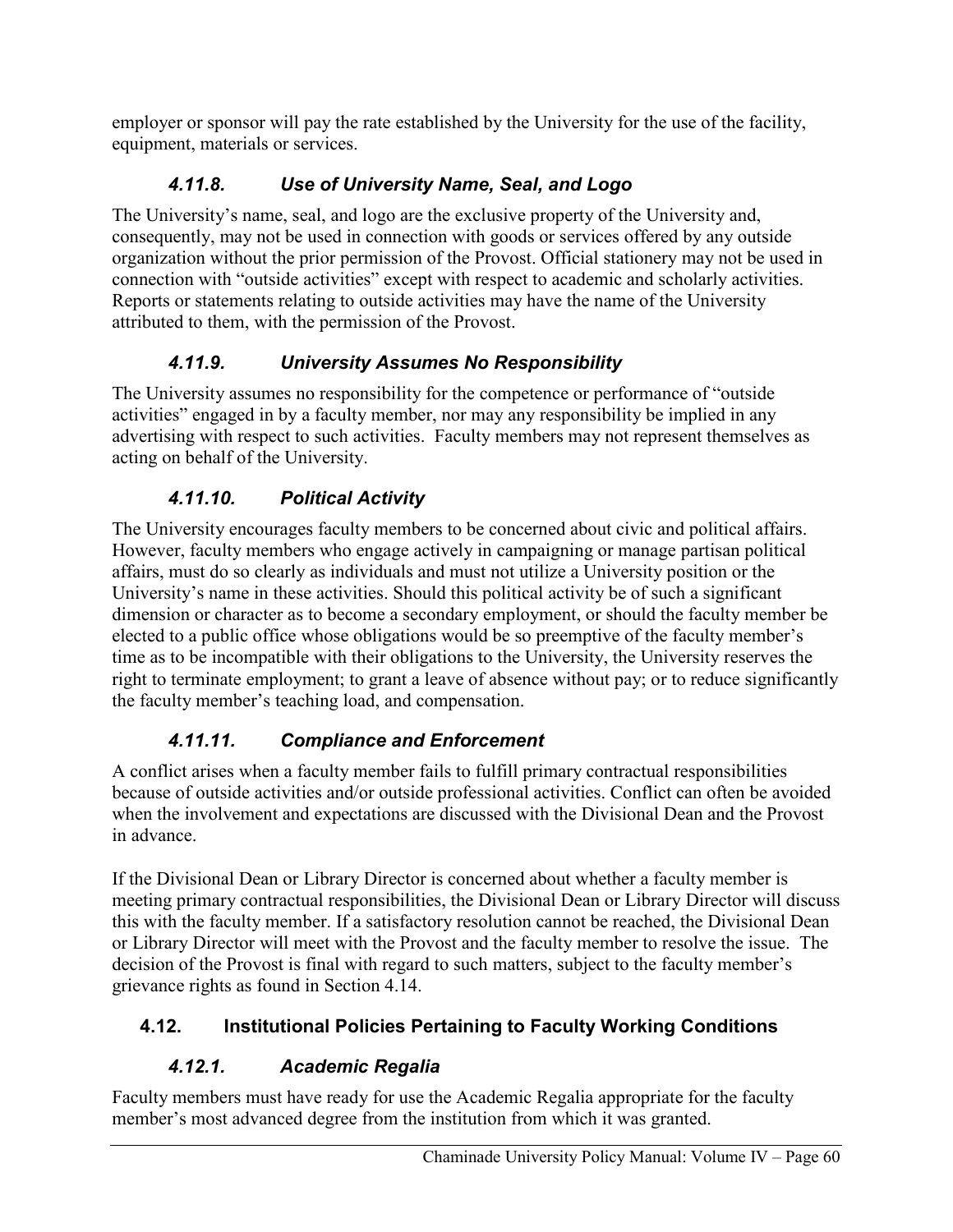#### *4.12.2. Plagiarism*

The Scott Foresman for Writers, the writing handbook for the University, reminds writers, "you have a professional responsibility to represent the ideas of other writers accurately, back up your own claims, and assist readers in checking your research."

Accordingly, Scott Foresman for Writers defines plagiarism as "representing the words or ideas found in a source as your own." Every faculty member should scrupulously recognize all intellectual debts owed, be they in the form of ideas, methods or expressions, by means of an appropriate form of communication and acknowledgement. In keeping with this, standards of professional integrity are higher than legal requirements under intellectual property law. Scholars must make clear the respective contributions of colleagues on a collaborative project, and professors must exercise the greatest care to appropriately acknowledge students' ideas and research.

Suspected plagiarism should be reported to the Provost, who will inform the appropriate Divisional Dean or Library Director. If the matter remains unresolved, the Grievance Committee shall have jurisdiction to act on the case in accord with its established procedures. See Section 4.14.

## *4.12.3. Intellectual Property*

The University asserts that the public interest is best served by creating an environment whereby creative efforts and innovations can be encouraged and rewarded while still retaining for the University and its learning communities reasonable access to, and use of, the intellectual property for whose creation the University has provided assistance.

Consequently, the University supports the development, production, and dissemination of intellectual property by its faculty members.

## **4.12.3.1. Types of Intellectual Property**

Although the law provides for a several different types of intellectual property, faculty concerns center on two: copyrights and patents. The following definitions are taken from pertinent federal statutes:

The term "Copyright" shall be understood to mean that bundle of rights that protect original works of authorship fixed in any tangible medium of expression, now known or later developed, from which they can be perceived, reproduced, or otherwise communicated, either directly or with the aid of a machine or device. "Works of authorship" include, but are not limited to the following: literary works, musical works, including any accompanying words; dramatic works, including any accompanying music; pantomimes and choreographic works; pictorial, graphic, and sculptural works (photographs, prints, diagrams, models, and technical drawings); motion pictures and other audiovisual works; sound recordings; and architectural works. "Tangible media" include, but are not limited to, books, periodicals, manuscripts, phonograph records, films, tapes, and disks.

Computer programs fall into a gray area between the two types of intellectual property. Programs that are a part of a "new and useful process" may be eligible for patent protection,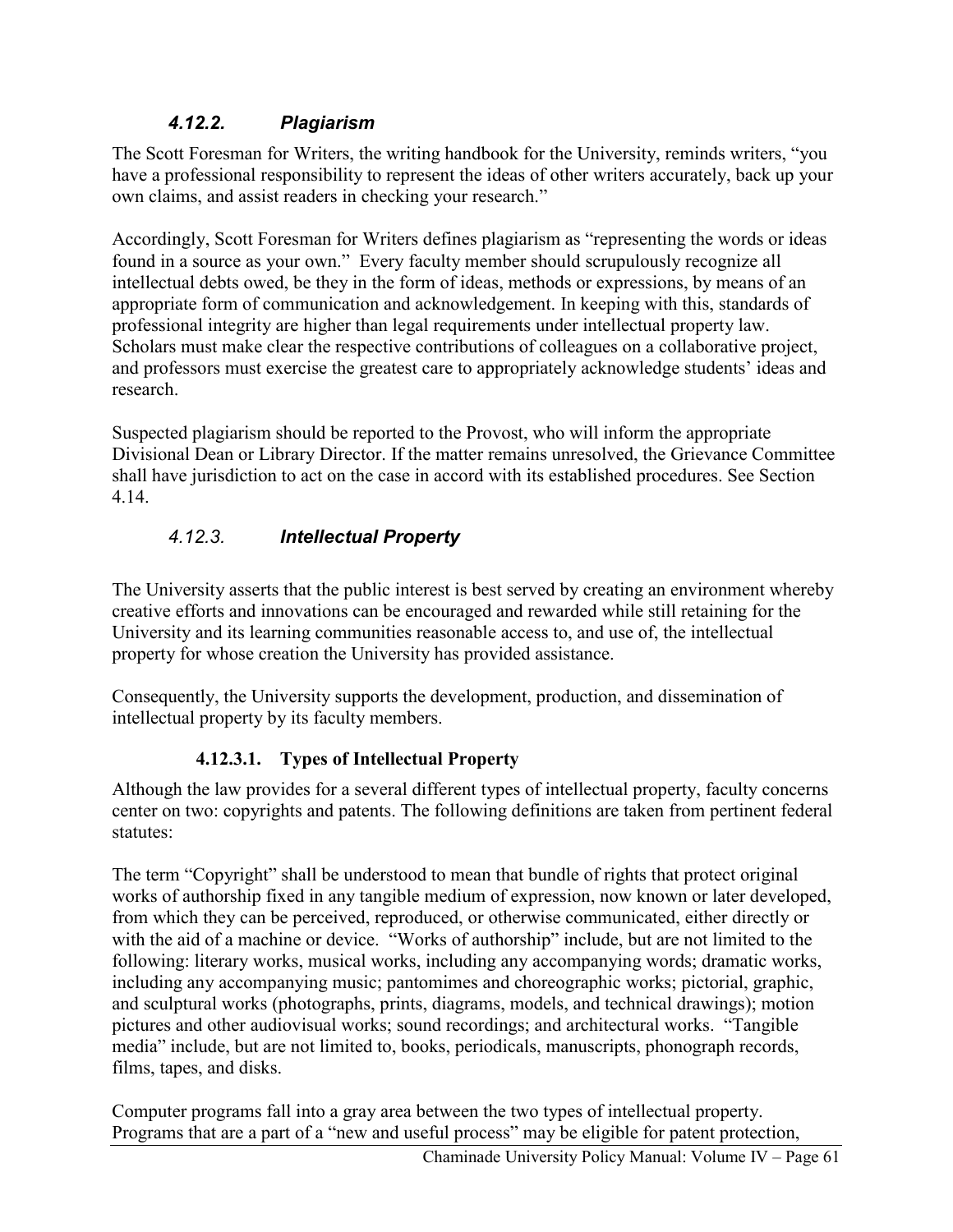while programs embodying minimally original expression may be eligible for copyright protection.

The term "Patent" shall be understood to mean that bundle of rights that protect inventions or discoveries which constitute any new and useful process, machine, manufacture, or composition of matter, or any new and useful improvement thereof; new and ornamental designs for any useful article and plant patents being for the asexual reproduction of a distinct variety of plant, including cultivated sprouts, mutants, hybrids, and new found seedlings, other than a tuber propagated plant or plant found in an uncultivated state.

The duration of a patent is 20 years from the date of the filing of the patent. Actual patent protection begins when the patent actually issues from the Patent & Trademark Office. The duration of a copyright (for works created and published after January 1, 1978) is the life of the author plus 70 years. Unlike patent protection, copyright protection under the Copyright Act begins as soon as a work is "fixed in a tangible medium of expression," i.e., put on paper. There is no need to place a notice on distributed copies or applying to the Copyright Office for registration. (There are some benefits in doing so, but they are irrelevant to the duration of copyright.)

## **4.12.3.2. Ownership of Intellectual Property**

Intellectual property created, made, or originated by a faculty member shall be the sole and exclusive property of the faculty, author, or inventor, except as he or she may voluntarily choose to transfer such property, in full, or in part.

The University shall own copyright only in the following 3 circumstances.

1. The University expressly directs a faculty member to create a specified work, or the work is created as a specific requirement of employment or as an assigned institutional duty that may, for example, be included in a written job description or an employment agreement. Note that a work may not be treated as "made for hire" merely because it is created with the use of University resources facilities, or materials of the sort traditionally and commonly made available to faculty members.

2. The faculty author has voluntarily transferred the copyright, in whole or in part to the institution. Such transfer shall be in the form of a written document signed by the faculty author and the Executive Vice President and Provost.

3. The University has contributed to a "joint work" under the Copyright Act. The institution can exercise joint ownership under this clause when it has contributed specialized services and facilities to the production of the work that goes beyond what is traditionally provided to faculty members generally in the preparation of their course materials. Such arrangement is to be agreed to in writing, by both the author and Executive Vice President and Provost, in advance and in full conformance with other provisions of this agreement.

## **4.12.3.3. Use of Intellectual Property**

Material created for ordinary teaching use in the classroom and in department programs, such as syllabi, assignments, and tests, shall remain the property of the faculty author, but institutions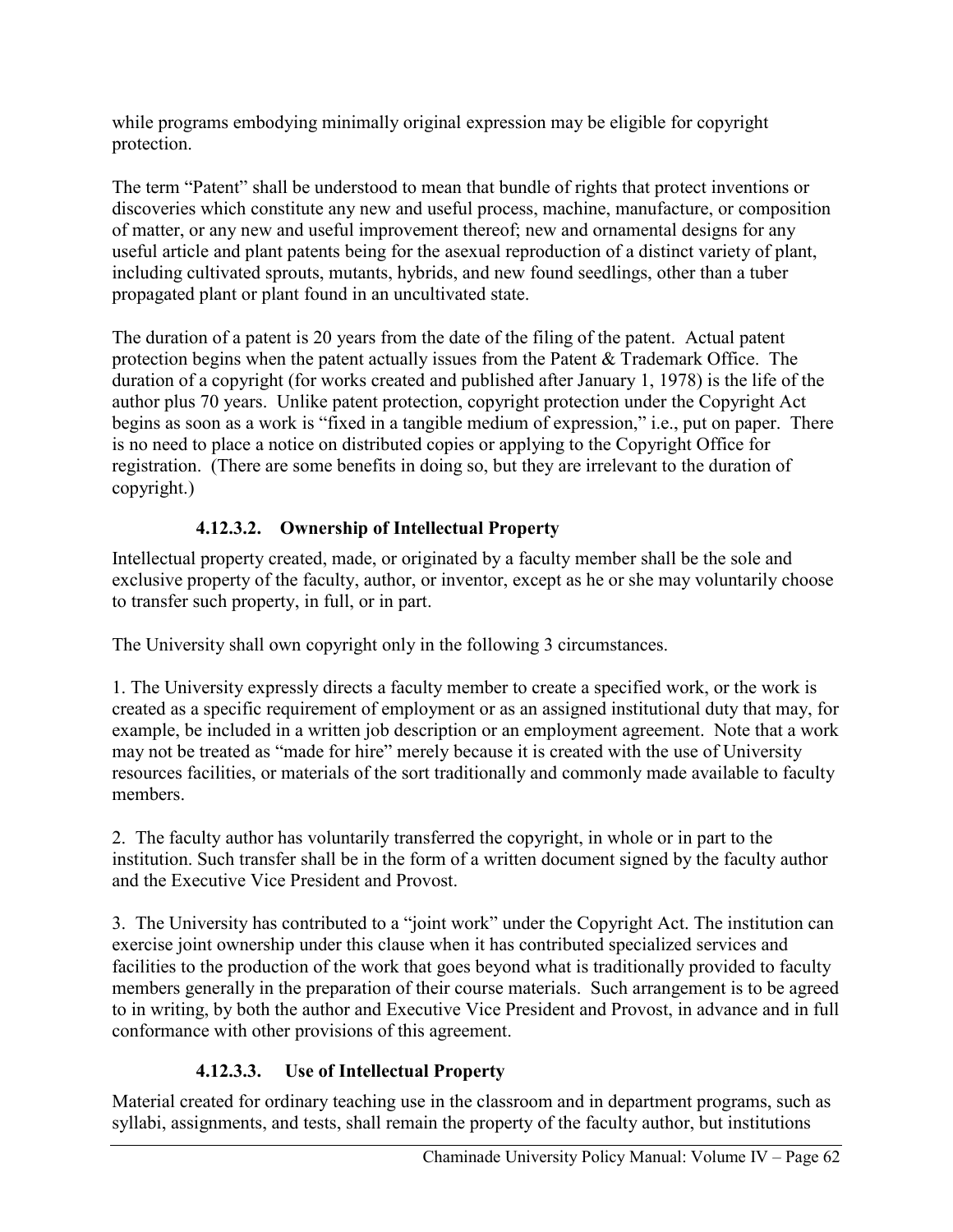shall be permitted to use such material for internal instructional, educational, and administrative purposes, including satisfying requests of accreditation agencies for faculty-authored syllabi and course descriptions.

In an agreement transferring copyright for such works to a publisher, faculty authors must seek to provide rights for the institution to use such works for internal instructional, educational, and administrative purposes.

#### **4.12.3.4. Distribution of Funds**

Funds received by the faculty member from the sale of intellectual property owned by the faculty author or inventor shall be allocated and expended as determined solely by the faculty author or inventor.

Funds received by the University from the sale of intellectual property owned by the University shall be allocated and expended as determined solely by the University.

Funds received by the faculty member and the University from the sale of intellectual property owned jointly by the faculty member and the University shall be allocated and expended in accordance with a specific agreement between the two parties.

In the event of multiple creators, the creators will determine the allocation their individual shares when the work is first undertaken.

## **4.12.3.5. Creative Works and Intellectual Property Committee**

The Committee shall monitor and review technological and legislative changes affecting intellectual property policy and shall report to relevant faculty and administrative bodies when such changes affect existing policies.

The Committee shall serve as a forum for the receipt and discussion of proposals to change existing institutional policy and/or to provide recommendations for contract negotiations.

Disputes over ownership, and its attendant rights, of intellectual property will be recommended for solution to the Executive Vice President and Provost by the Intellectual Property Policy and Rights Committee.

The Committee shall make an initial recommendation of whether the University or any other party has right to invention or other creation, and, if so, the basis and extent of those rights. The Committee shall also make a recommendation on resolving competing claims to ownership when the parties cannot reach an agreement on their own.

The Committee will review the merits of inventions and other creations and make recommendations for the management of the invention, including development, patenting, and exploitation.

If the members/creators disagree with the recommendation of the Committee and that of the Executive Vice President and Provost they may appeal the recommendation to the President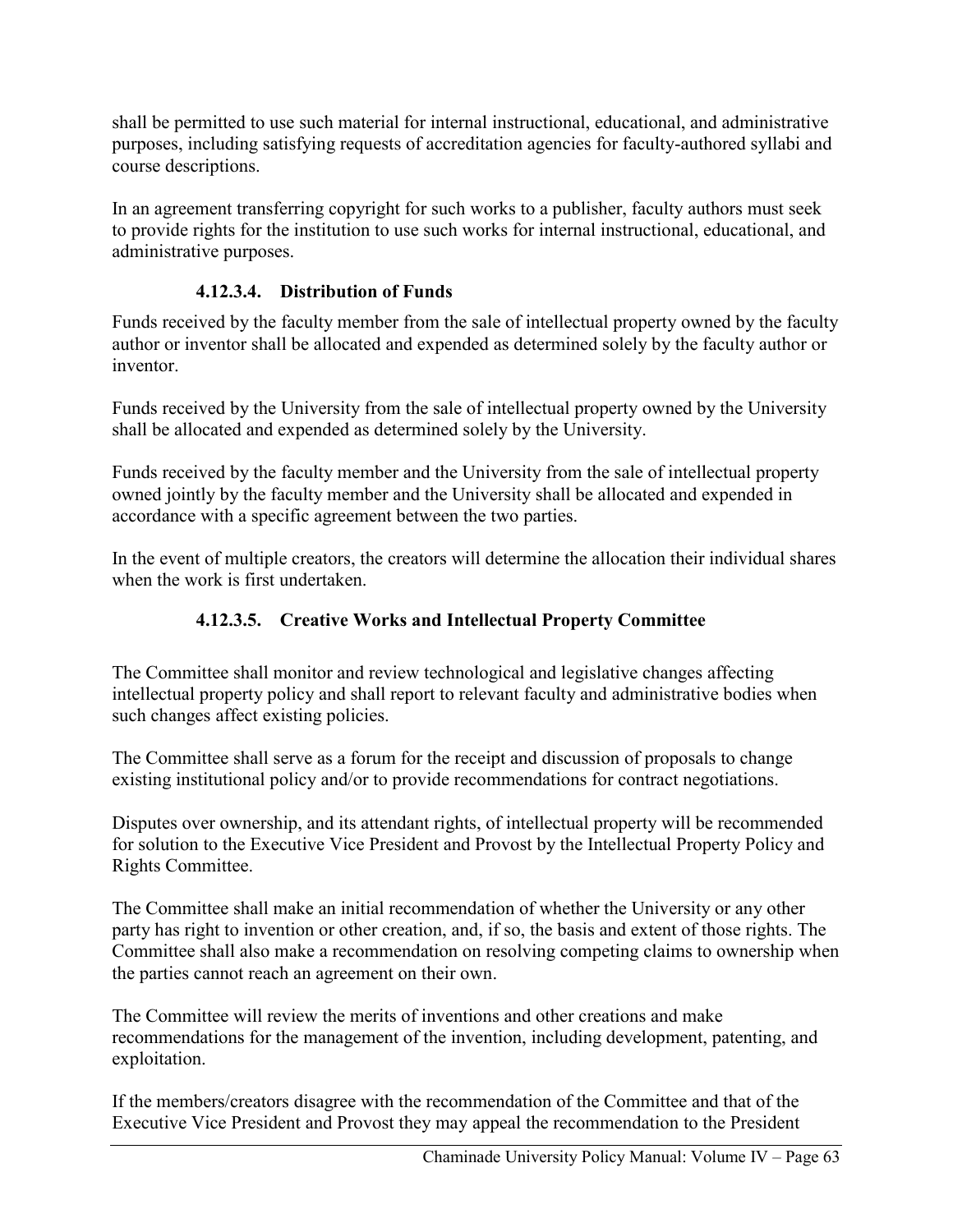within ten working days of receiving the decision from the Executive Vice President and Provost. The President will make the final decision within ten working days or by mutual agreement, a longer period of time for a final decision may be set by the Executive Vice President and Provost and the inventor/creator.

The Committee will be guided in its deliberations by the American Association of University Professors Statement in Copyright and the American Council on Education's Briefing Paper "Developing a Distance Education Policy for the  $21<sup>st</sup>$  Century" and other related higher education association documents which are on file in the office of the Executive Vice President and Provost for consultation.

The University asserts that the public interest is best served by creating an environment whereby creative efforts and innovations can be encouraged and rewarded while still retaining for the University and its learning communities reasonable access to, and use of, the intellectual property for whose creation the University has provided assistance.

Consequently, the University supports the development, production, and dissemination of intellectual property by its faculty members.

### **4.12.3.6. Types of Intellectual Property**

Although the law provides for a several different types of intellectual property, faculty concerns center on two: copyrights and patents. The following definitions are taken from pertinent federal statutes:

The term "Copyright" shall be understood to mean that bundle of rights that protect original works of authorship fixed in any tangible medium of expression, now known or later developed, from which they can be perceived, reproduced, or otherwise communicated, either directly or with the aid of a machine or device. "Works of authorship" include, but are not limited to the following: literary works, musical works, including any accompanying words; dramatic works, including any accompanying music; pantomimes and choreographic works; pictorial, graphic, and sculptural works (photographs, prints, diagrams, models, and technical drawings); motion pictures and other audiovisual works; sound recordings; and architectural works. "Tangible media" include, but are not limited to, books, periodicals, manuscripts, phonograph records, films, tapes, and disks.

Computer programs fall into a gray area between the two types of intellectual property. Programs that are a part of a "new and useful process" may be eligible for patent protection, while programs embodying minimally original expression may be eligible for copyright protection.

The term "Patent" shall be understood to mean that bundle of rights that protect inventions or discoveries which constitute any new and useful process, machine, manufacture, or composition of matter, or any new and useful improvement thereof; new and ornamental designs for any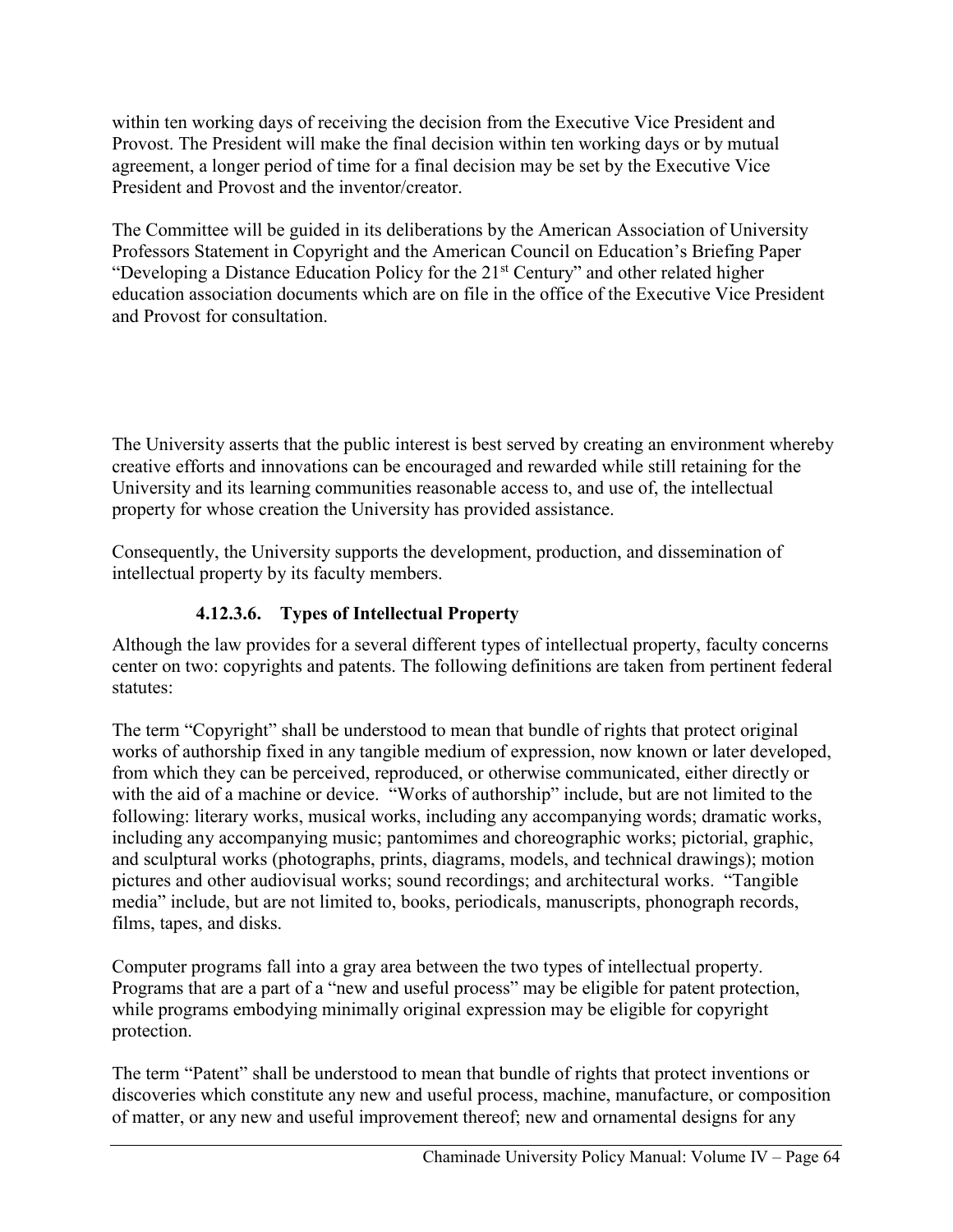useful article and plant patents being for the asexual reproduction of a distinct variety of plant, including cultivated sprouts, mutants, hybrids, and new found seedlings, other than a tuber propagated plant or plant found in an uncultivated state.

The duration of a patent is 20 years from the date of the filing of the patent. Actual patent protection begins when the patent actually issues from the Patent & Trademark Office. The duration of a copyright (for works created and published after January 1, 1978) is the life of the author plus 70 years. Unlike patent protection, copyright protection under the Copyright Act begins as soon as a work is "fixed in a tangible medium of expression," i.e., put on paper. There is no need to place a notice on distributed copies or applying to the Copyright Office for registration. (There are some benefits in doing so, but they are irrelevant to the duration of copyright.)

### **4.12.3.7. Ownership of Intellectual Property**

Intellectual property created, made, or originated by a faculty member shall be the sole and exclusive property of the faculty, author, or inventor, except as he or she may voluntarily choose to transfer such property, in full, or in part.

The University shall own copyright only in the following 3 circumstances.

1. The University expressly directs a faculty member to create a specified work, or the work is created as a specific requirement of employment or as an assigned institutional duty that may, for example, be included in a written job description or an employment agreement. Note that a work may not be treated as "made for hire" merely because it is created with the use of University resources facilities, or materials of the sort traditionally and commonly made available to faculty members.

2. The faculty author has voluntarily transferred the copyright, in whole or in part to the institution. Such transfer shall be in the form of a written document signed by the faculty author and the Provost.

3. The University has contributed to a "joint work" under the Copyright Act. The institution can exercise joint ownership under this clause when it has contributed specialized services and facilities to the production of the work that goes beyond what is traditionally provided to faculty members generally in the preparation of their course materials. Such arrangement is to be agreed to in writing, by both the author and Provost, in advance and in full conformance with other provisions of this agreement.

## **4.12.3.8. Use of Intellectual Property**

Material created for ordinary teaching use in the classroom and in department programs, such as syllabi, assignments, and tests, shall remain the property of the faculty author, but institutions shall be permitted to use such material for internal instructional, educational, and administrative purposes, including satisfying requests of accreditation agencies for faculty-authored syllabi and course descriptions.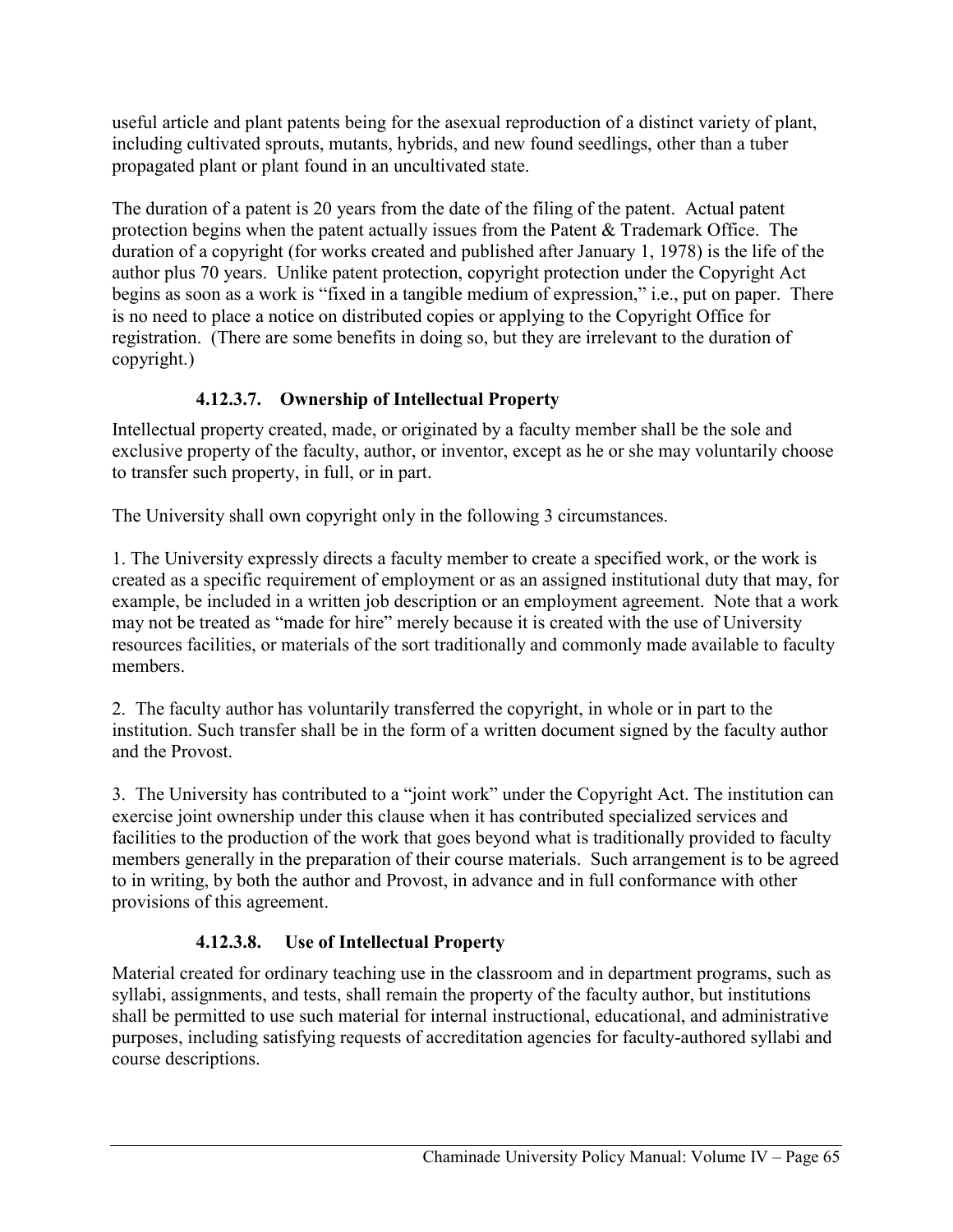In an agreement transferring copyright for such works to a publisher, faculty authors must seek to provide rights for the institution to use such works for internal instructional, educational, and administrative purposes.

#### **4.12.3.9. Distribution of Funds**

Funds received by the faculty member from the sale of intellectual property owned by the faculty author or inventor shall be allocated and expended as determined solely by the faculty author or inventor.

Funds received by the University from the sale of intellectual property owned by the University shall be allocated and expended as determined solely by the University.

Funds received by the faculty member and the University from the sale of intellectual property owned jointly by the faculty member and the University shall be allocated and expended in accordance with a specific agreement between the two parties.

In the event of multiple creators, the creators will determine the allocation their individual shares when the work is first undertaken.

# *4.12.4. Policy on Misconduct in Research and Scholarship*

### **4.12.4.1. Preamble**

The freedom traditionally accorded scholars and researchers carries with it the obligation of responsible self-discipline. As a Catholic and Marianist institution, "our philosophy of education encourages continuous learning and change. We teach best when we conduct ourselves with personal integrity, perhaps the most powerful educational tool we can possess." This integrity centers our investigations in an open and honest search for truth. It respects those we study and those that study with us. It is a basis for a communal commitment that is integral to our mission as a university. Indeed, the maintenance of high ethical standards in the conduct of research and all other creative activity in a necessary condition for the proper functioning of the University. Dishonesty tarnishes the cause of truth, damages or destroys collegial relationships, and may cause irreparable harm to the relationship between the University and the public.

Chaminade University of Honolulu prizes interdisciplinary inquiry carried out in teams. Such research, in particular, imposes a special responsibility upon each individual investigator. Here misconduct directly affects the reputation of co-workers as well as that of the perpetrator. For this reason each must share in the assurance that the data have been honestly gathered and presented and that appropriate credit is given for each individual's contributions. Overall responsibility for the integrity of collaborative work always rests with the principal investigator/project or author.

All scholars/researchers share the obligation to maintain the highest standard of conduct in their profession and to disclose what they perceive in good faith to be misconduct in research, secure in the knowledge that the University respects the honest exercise of their judgment Such allegations must be made with caution, however, and the rights of the respondent to a fair and careful hearing strenuously protected.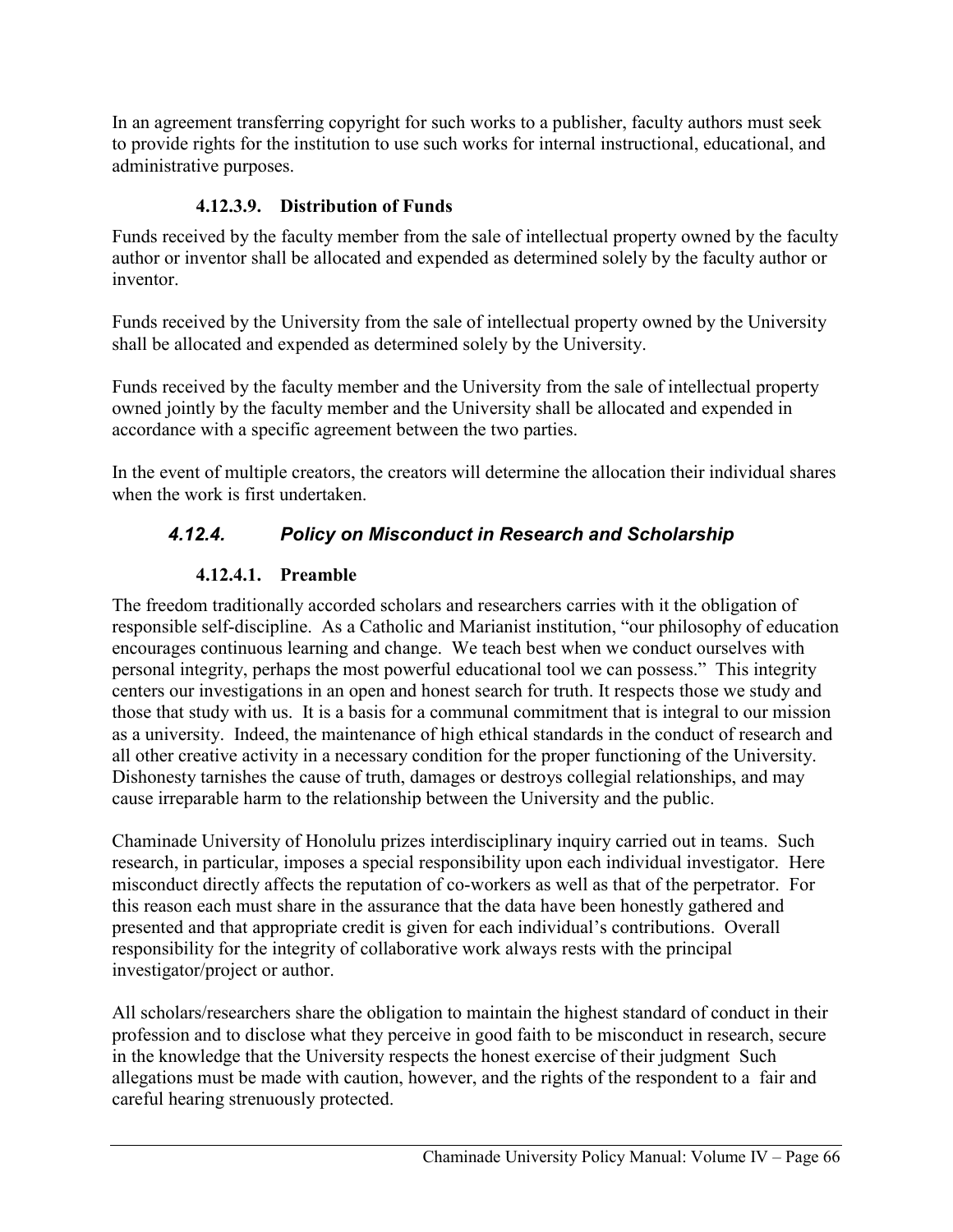#### **4.12.4.2. Goals**

It is the policy of Chaminade University of Honolulu that high legal and ethical standards in the conduct of research and scholarship be maintained. Misconduct in research as herein defined shall be considered a major breach of the contract between the scholar or researcher and the University. The goals of this statement relating to ethics in conduct of research are to maintain high standards and to establish institutional policies that provide the following:

- 1. A widely promulgated and understandable mechanism for dealing with instances of alleged misconduct;
- 2. An appropriate and clearly defined chain of responsibility for the conduct of research;
- 3. Assurance that individuals charged with supervision of other researchers and scholars can realistically execute their responsibilities, particularly when research teams are large;
- 4. Assurance that named authors of papers and abstracts have a genuine role in the research and accept responsibility for the quality of their contributions and assurance that those significantly contributing to the research are acknowledged;
- 5. Assurance that recording and retaining of research data be carried out in a clear and appropriate manner;
- 6. Guidance and direction for scholars and researchers concerning public announcement and publication of research findings.

#### 4.12.4.3. **Definitions**

Misconduct in research/scholarship includes, but is not limited to the following:

- 1. Knowing misrepresentation of the following: research proposals, data analysis, or results;
- 2. Willful fraud in the misuse of resources (e.g., funds, equipment, software, people);
- 3. Plagiarism and other improprieties of authorship (e.g., improper inclusion or exclusion of authors), including but not necessarily limited to the following: willful or grossly negligent and reckless misappropriation of data without appropriate and accurate acknowledgment of the source or sources.
- 4. Violation of federal, state, laws/policies/regulations or institutional policies/rules on research involving human subjects, animals, DNA, new drugs or devices, or radioactive materials;
- 5. Willful or gross negligent and reckless falsification or fabrication of data or research and presentation of such data or research as experimentally and scientifically sound or accurate.

## **4.12.4.4. Responsibilities**

- 1. The scholar/researcher or principal investigator/project director is responsible for the conduct of research; the scholar/researcher is responsible to the Divisional Dean or Graduate Program Director. The chain of responsibility continues through Provost to the President and the Board of Regents of the University.
- 2. The scholar/researcher or principal investigator/project director responsible for supervising other researchers, students and staff personnel must ensure high ethical standards in the conduct of research. These standards include detecting irregular practices in research and scholarship procedures, handling data and results, introducing remedial measures in case of innocent mistakes, and investigating and eliminating willful fraud.
- 3. Further, the scholar/researcher or principal investigator/project director is responsible for reporting research results. All co-authors have genuine role in the research and accept responsibility for the content and quality of their contributions to the work being reported.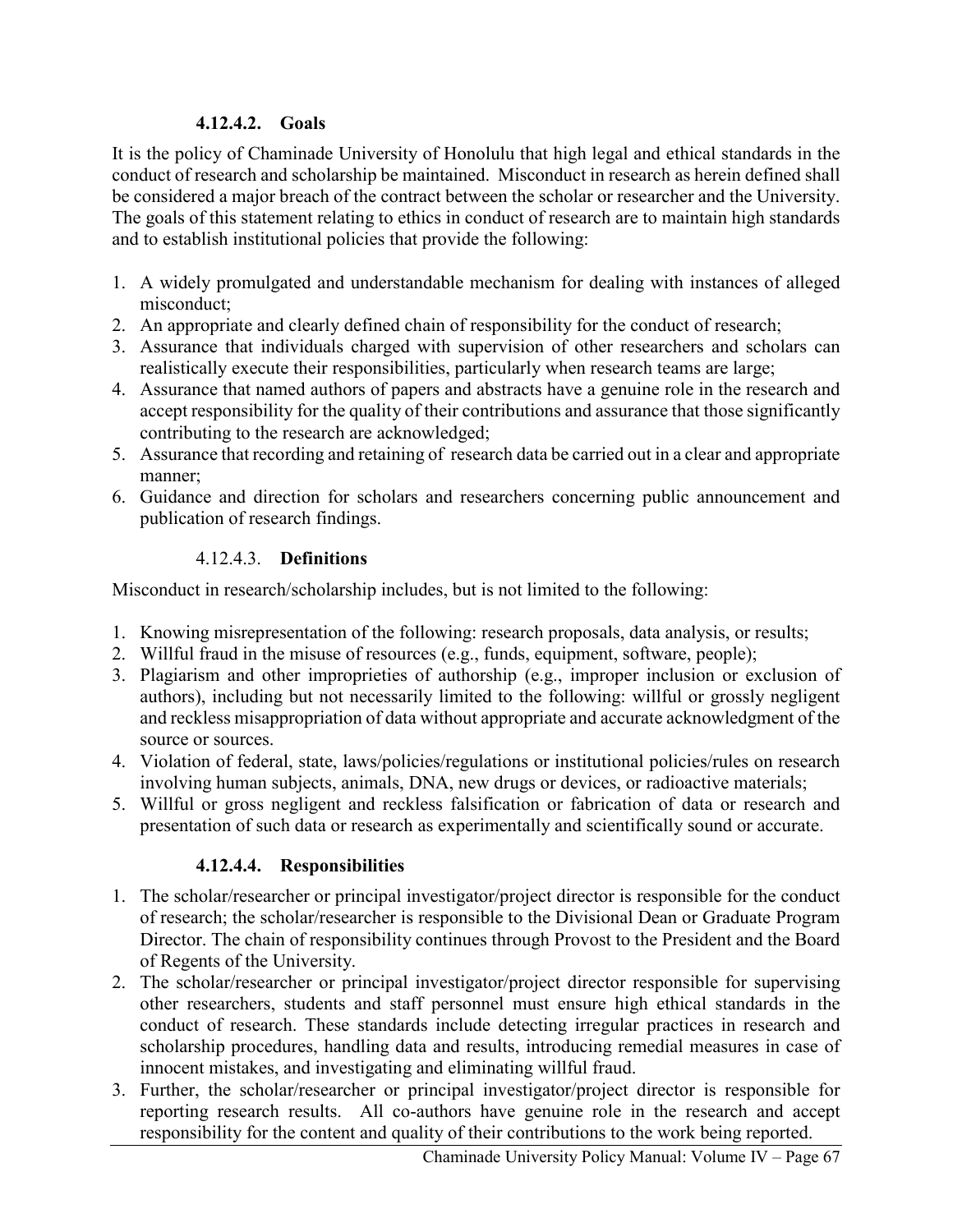4. Each scholar/researcher or principal investigator/project director is responsible for recording and retaining research data according to scientifically/professionally acceptable criteria.

#### **4.12.4.5. Procedure for Reporting and Investigation of Alleged Fraud**

In the case of any allegation of misconduct in carrying out research procedures or handling research results, the guiding principle in processing an initial allegation is to protect the rights and reputation of all parties involved, including the respondent and the individual or individuals who in good faith report perceived misconduct. All aspects of the investigation shall be kept in confidence as much as possible. The following steps shall be taken:

- 1. A written allegation of misconduct should be given to the supervisor one level above the respondent (i.e., principal investigator/project director/research Divisional Dean/Graduate Program Director). In rare instances where the immediate supervisor is perceived to have a conflict of interest, the written allegation shall be given to the next higher level supervisor up to the Provost or President. The individual receiving the allegation shall notify, as appropriate, the respondent, the respondent's supervisor and the Provost or President. The person receiving the allegation shall then conduct an initial investigation and determine within fifteen (15) working days if the allegation is capable of supporting a finding of misconduct under the terms of this policy. If such a finding is made, the allegation will be forwarded for further action outlined below. If such a finding is not made, then the allegation will not be forwarded for any further action. The report of findings made shall be forwarded to the Provost.
- 2. Should it be determined that the allegation is capable of supporting a finding of misconduct under terms of this policy, a committee of three full-time faculty members shall be appointed. At least two committee members will have knowledge in the area in which the alleged misconduct is said to have occurred. The respondent may select one full-time faculty member with experience in research to serve on the committee. The other two committee members shall be selected by the Provost. Administrators and those with personal responsibility for the research under investigation shall not be eligible for the committee.

Once the membership is established, the Provost shall notify the charged party, in writing, that the committee is established and shall provide the names of the persons appointed to the committee.

- 3. The committee shall conduct a confidential investigation of the alleged misconduct. The respondent shall have the following rights:
	- a. Notification in writing of all charges;
	- b. Reasonable time to prepare for a meeting with the committee;
	- c. Opportunity to meet with the committee and the accuser and present documentation;
	- d. Right to reasonable confidentiality in the proceedings to the extent permitted by law;
	- e. Right to a reasonably speedy determination/report of the committee;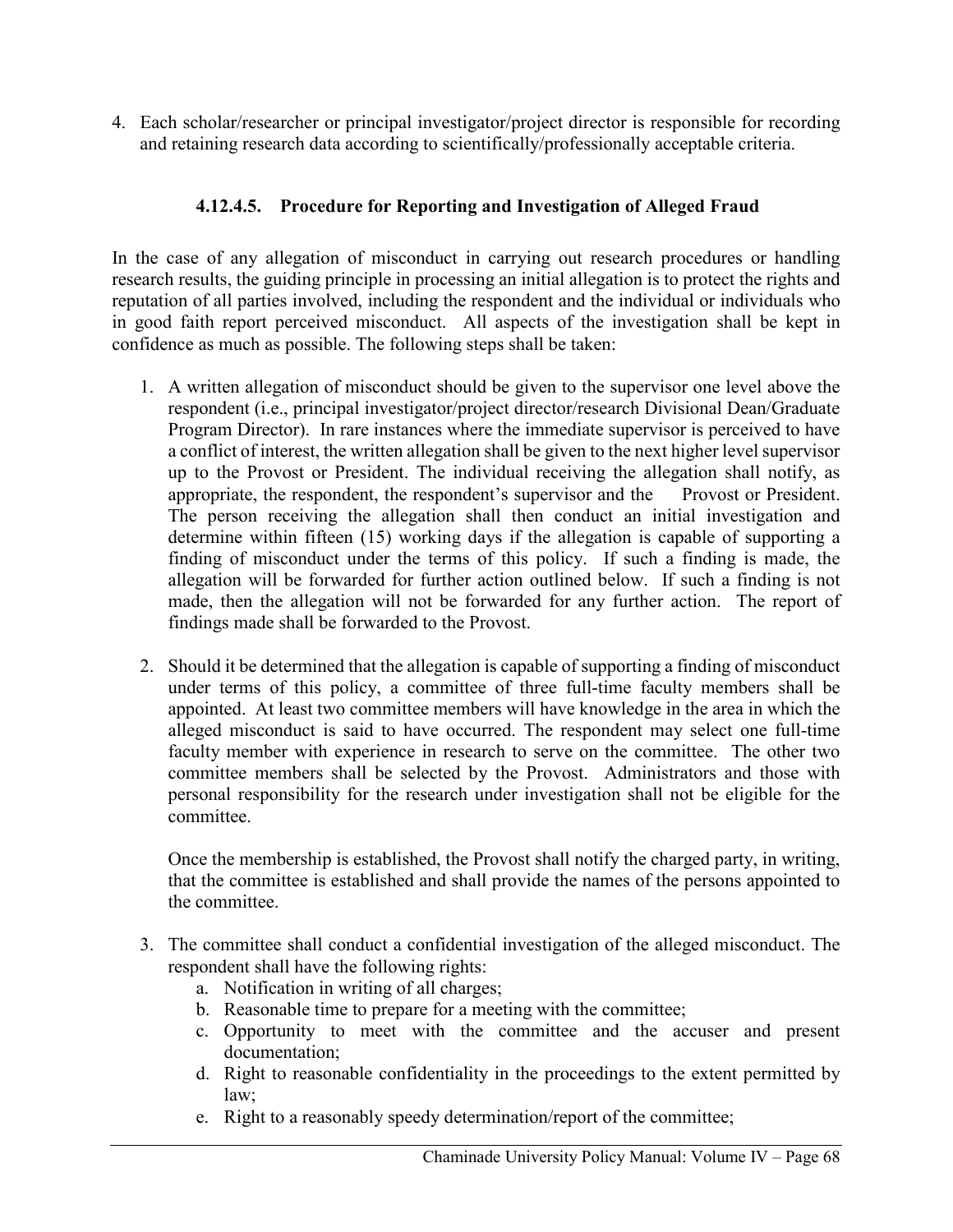- f. Right to written findings of the committee.
- 4. Unless prevented by reasons beyond its control, the committee shall report findings, in writing, to the Provost to the respondent within twenty-one (21) working days of its appointment. In the report, the committee shall indicate the basis of the decisions/recommendations. All findings shall be based on relevant evidence.
- 5. If the committee finds that the alleged misconduct is not substantiated by the investigation, good faith efforts shall be made to clear the reputation of those under investigation. In this context, if the respondent, the committee, or the Provost believes that the allegations of research fraud or misconduct are malicious, reckless or intentionally dishonest, these allegations will be investigated by the committee and regarded with the same seriousness as misconduct in research itself.
- 6. If the alleged misconduct is substantiated, the committee may recommend disciplinary action, dismissal, or other appropriate remedies. Resignation of the respondent shall not preclude an investigation.
- 7. After reviewing the committee's findings and recommendation, the Provost shall report these together with the administrator's own recommendations to the President if disciplinary action or dismissal is warranted. In addition to disciplinary action or dismissal, recommendations can include the following:
	- a. Request that the researcher withdraw from publication all pending abstracts and papers emanating from the fraudulent research; and
	- b. Notification of the editors of journals to which said papers were submitted or published.
- 8. Subject to paragraph I and J of Section 4.12.4.5 the President shall have the right to take such action that office considers justifiable and notify all interested parties of the action. The President may also request that the committee conduct further investigation.
- 9. After a decision has been made by the President regarding a disciplinary action or dismissal, the respondent has the right to appeal, in which case all actions pertaining to the respondent shall be taken only through established procedures set forth in the Faculty Manual, Section 4.14.
- 10. After all appeals have been exhausted, and if the misconduct charge has been substantiated, regardless of provisions relating to confidentiality in Section 4.12.4 of this policy, the President, in consultation with the University's legal advisors, shall have the right at any time to release information which is not privileged, relating to any matter, to the sponsoring agencies if also provided to involved person.

## **4.13. Faculty Compensation**

#### *4.13.1. General Rationale*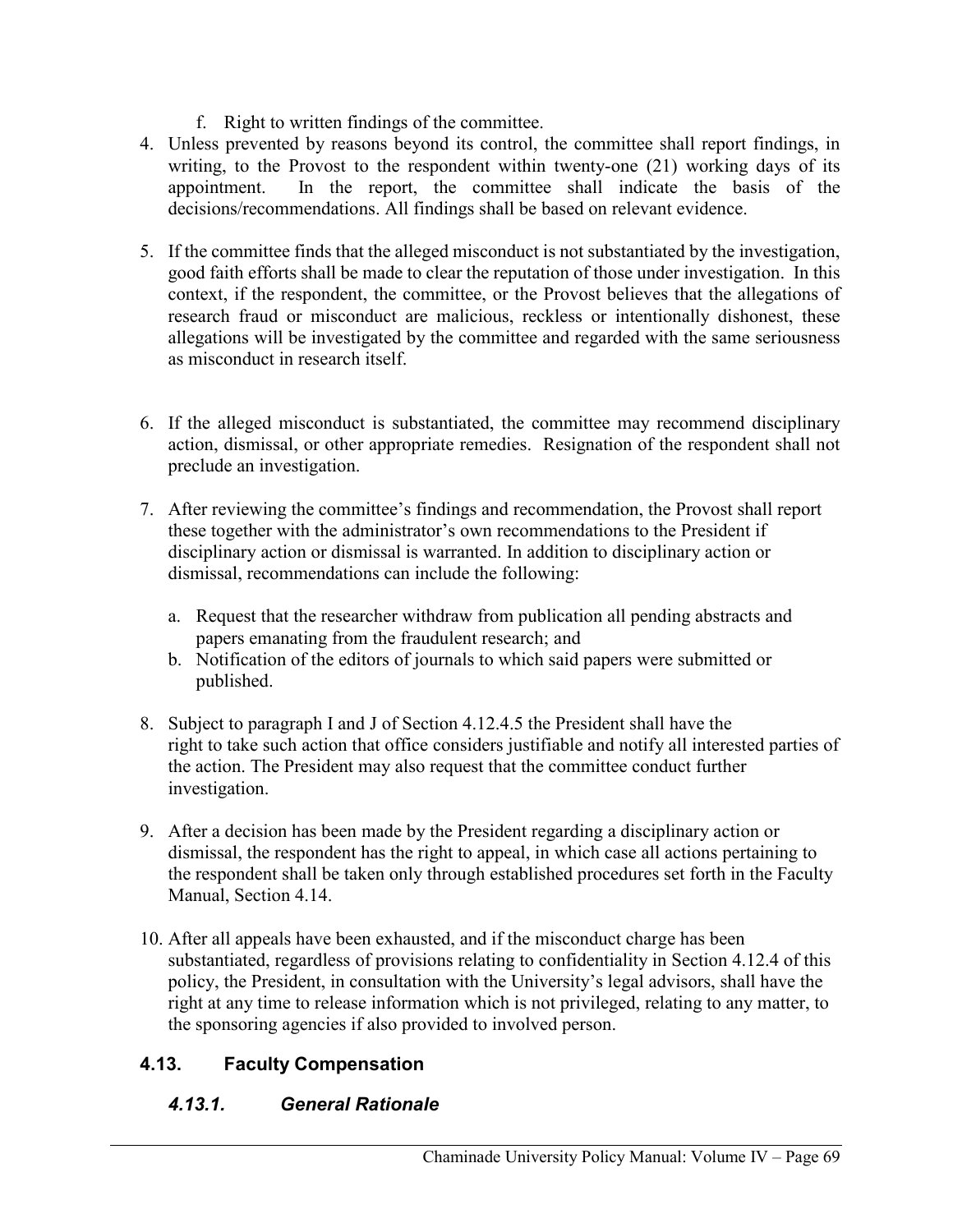The initial salary for faculty members is, overall, based upon a salary floor and range, which is established yearly for each of the ranks. In addition, each new faculty member is given consideration based upon a number of other factors, such as experience in a comprehensive university similar to Chaminade, years of successful college and university teaching, qualification for a specific rank, supply and demand for a specific discipline and/or other factors which may have a direct bearing on initial salary placement. See 4.1.2.8.1. Thereafter, adjustments to salary may be made based upon a further set of factors, such as promotion to higher rank and professional attainments which are evaluated as noteworthy or outstanding. These can be rewarded by a higher base pay or, in some cases, by a one-year award not tied to base salary.

Other adjustments are made in the form of cost of living increases or adjustments for historic anomalies or keeping competitive in certain ranks or disciplines. Further adjustments may come in the form of fringe benefits and faculty development funding for individual use.

# *4.13.2. Process*

The Faculty Compensation Committee and the administration will maintain a three-year schedule to assure that the salary topics mentioned above, along with any new ones that arise, will be reviewed in a timely fashion. The Committee and the administration will meet to discuss the

- Topics on current year schedule
- Allocation of the current year salary increases for the various factors referred to in the second part of section 4.1.1
- Revision of the three-year schedule.

By mutual agreement, any other topic may be added to the agenda.

# **4.14. Grievance Policy**

Grievances can be instituted only after all available administrative remedies up to and including an appeal to the President of the University have been exhausted. The calendar dates for notifying the Grievance Committee do not begin until these remedies have been exhausted. The Faculty Grievance Committee composition and charge is found in Volume I, Section 1.7.3.3.

## *4.14.1. Definition of Grievance*

A grievance is defined as an allegation by a faculty member, a group of faculty members, or the Faculty Senate that one of the following situations has occurred:

- 1. An alleged breach or misinterpretation of the terms of the agreement embodied in this Volume IV of the Policy Manual; or
- 2. An alleged violation of University policy or procedure as set forth in this Volume IV of the Policy Manual.

# *4.14.2. Informal Procedures*

Upon the occurrence of an allegedly grievable offense, a faculty member may file a written grievance with the Grievance Committee. Grievances must be received in writing by the Chairperson of the Grievance Committee within 21 business days of the date that the grievant or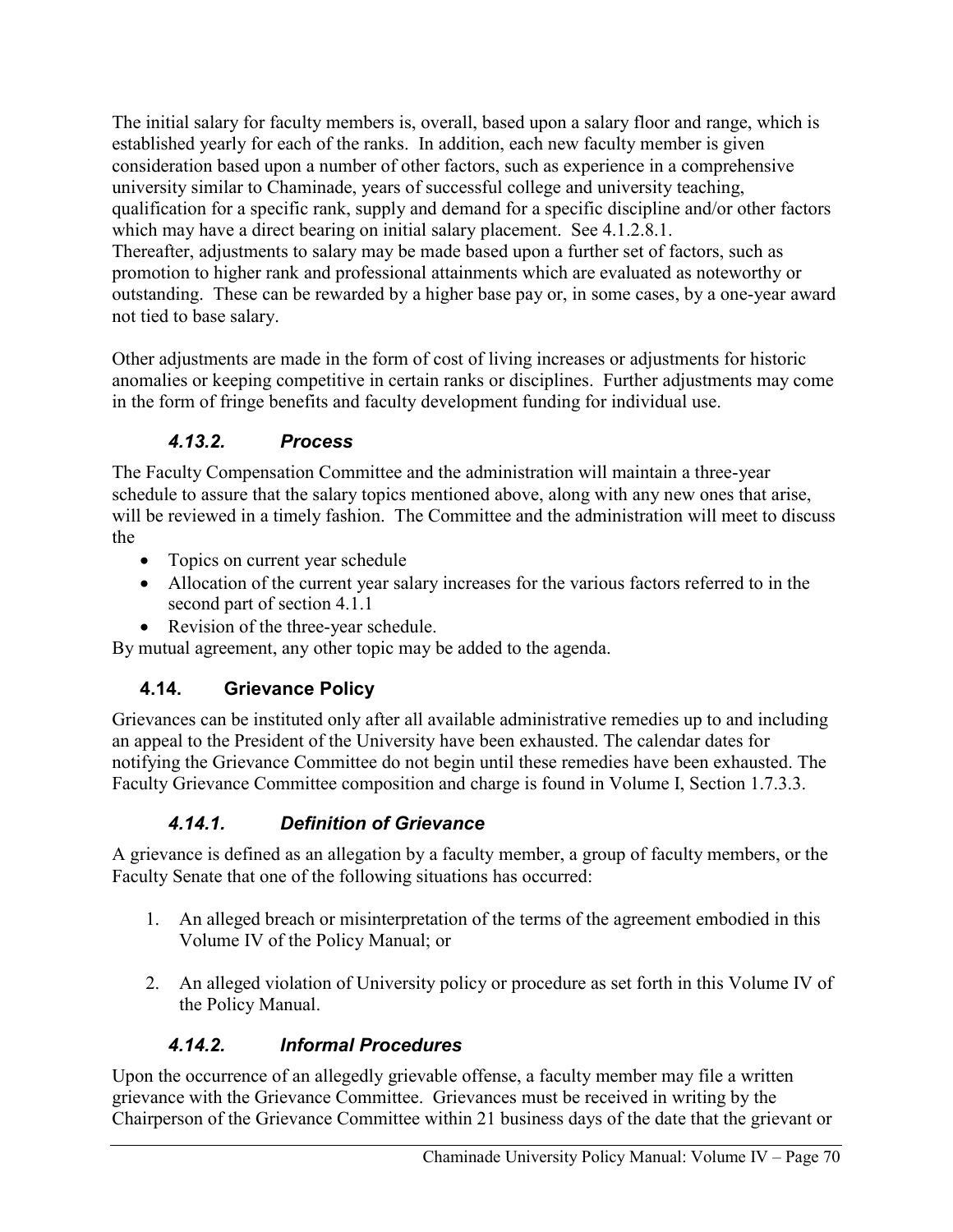the administration have determined that the administrative remedies have failed. See Section 4.14. The Faculty Senate President will also receive a copy of the grievance.

The Grievance Committee will consider all written grievances, together with any supporting evidence submitted by a faculty member, a group of faculty members, or the Faculty Senate. Written grievances should set forth in detail (1) the alleged wrong; (2) against whom the grievance is directed; (3) the relief or remedy sought by the grievant and (4) any other data deemed pertinent by the grievant.

Any two members of the Grievance Committee will attempt to settle the grievance by informal methods. In the course of doing this, the Grievance Committee will collect pertinent documents and will conduct informal discussions among the concerned parties, at all times preserving the confidentiality of the proceedings. The Chairperson of the Grievance Committee shall report in writing to the Faculty Senate President on the progress or resolution of the grievance within 14 calendar days. The grievant may request a formal hearing at any time during this informal process. The final decision of the informal phase of the process will be reported in writing to the Faculty Senate President, the grievant and other concerned parties.

Settlements between parties at the level of the Grievance Committee shall not constitute legal precedent, but may be considered part of the preponderance of evidence presented by a grievant in future cases.

In the informal investigation and attempt at settlement, two of the five members of the Grievance Committee, will conduct the investigation and attempt mediation. If successful, they will present their findings to the Grievance Committee as a whole. Should a formal hearing take place, the report of the investigation and mediation attempts will form part of the record of the formal hearing.

If a faculty member alleges that a decision regarding non-reappointment or denial of promotion or tenure was based on inadequate consideration, the Grievance Committee will determine whether the decision was the result of adequate consideration in terms of the relevant standards set forth in this Volume IV of this Policy Manual.

The Grievance Committee will not substitute its judgment on the merits of the decision for the judgment of the deciding person or persons. If the Grievance Committee believes that adequate consideration was not given to the faculty member's qualifications, it may request reconsideration by the deciding person or persons, indicating the respects in which it believes the consideration may have been inadequate.

If the Grievance Committee finds that a grievance does not merit a formal hearing, except in cases described in Section 4.14.2.1, the process shall then end, with the possibility of appeal as found in Subsection 4.14.4. When the grievant has a right to a formal hearing, as delineated in Section 4.14.2.1, the Grievance Committee is required to hold a formal hearing upon request by the faculty member.

The informal consideration of allegations by the Grievance Committee is the first step in the grievance process. However, the grievant may choose to waive the formal hearing and proceed to the appeal process set forth in Subsection 4.14.4.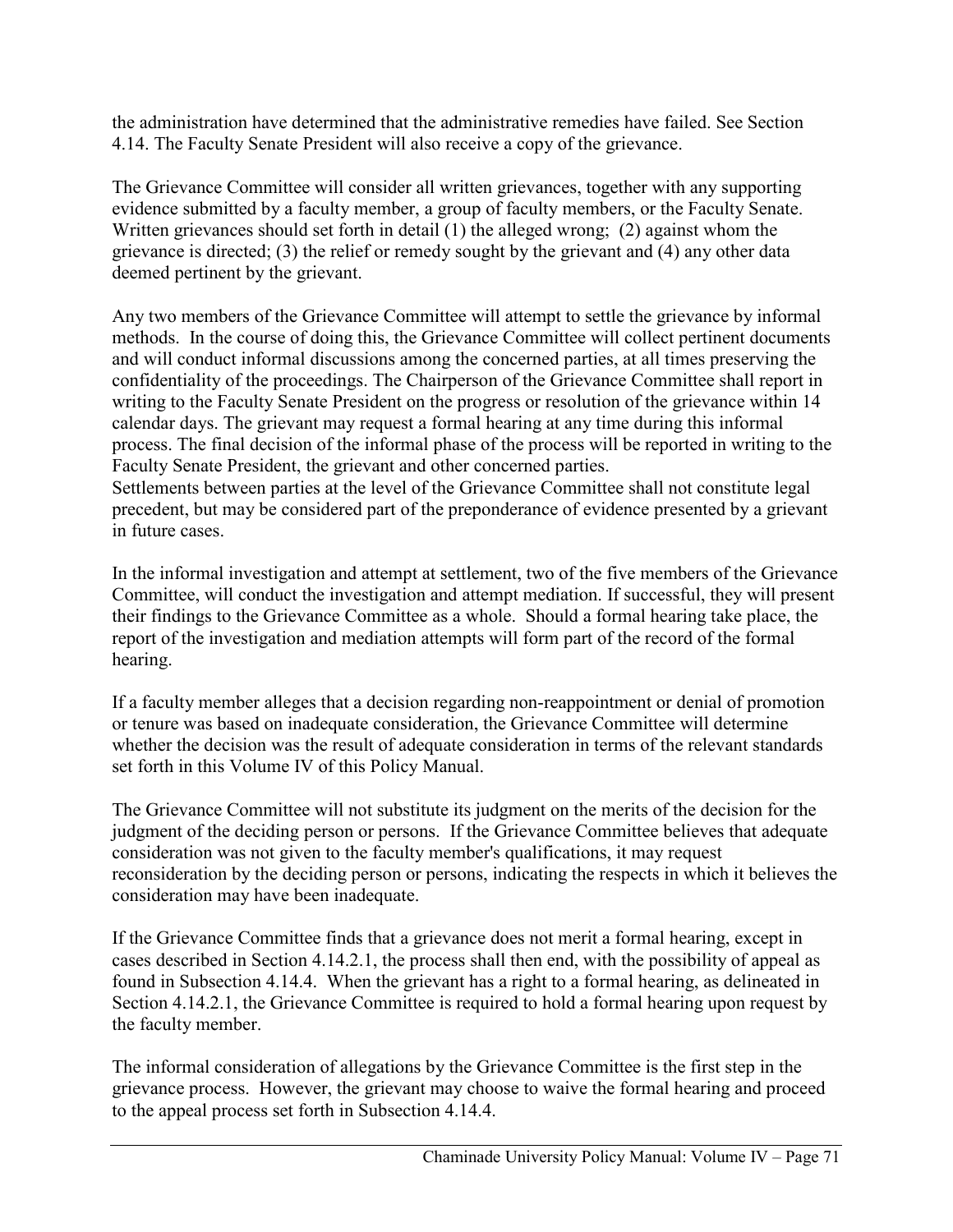## **4.14.2.1. Allegations Involving Individual Faculty Members**

If the grievant is an individual faculty member and the grievance cannot be resolved informally by the Grievance Committee, the grievant may request a formal hearing by the Grievance Committee as set forth in Section 4.14.3. Decisions of the Grievance Committee, however, may be appealed only as set forth in Subsection 4.14.4.

An individual faculty member has a right to a formal grievance when the unresolved grievance involves one of the following:

- 1. Dismissal of the faculty member;
- 2. Suspension or reassignment of the faculty member;
- 3. Layoff of the faculty member;
- 4. Non-reappointment of the faculty member;
- 5. Denial of promotion and/or tenure of the faculty member; or
- 6. Denial of placement within the general salary schedule commensurate with the qualifications of the faculty member.
- 7. Allegations of plagiarism.
- 8. Conflicts resulting from outside activities, outside professional activities or conflict of interest.

With regard to the foregoing items, the grievant must allege that one or more of the following situations has occurred:

- 1. A decision was based on considerations that violate the faculty member's academic freedom;
- 2. The faculty member's specific contract provisions were not taken into consideration;
- 3. Appropriate University or committee procedures, as set forth in this Section 4.14 or elsewhere in this Volume IV of this Policy Manual were violated.

## **4.14.2.2. Allegations Involving More Than One Faculty Member**

If the grievant is the Faculty Senate or a group of faculty members and the grievance cannot be resolved by informal methods, the Grievance Committee will present a recommended resolution of the grievance in writing to all parties and to the President of the University within 14 calendar days after receipt of the grievance. This resolution can be accepted by both parties or rejected by either party. Rejection or acceptance by each party will be communicated in writing to the Grievance Committee with a copy to the President of the University within seven (7) calendar days of receipt of the recommended resolution from the Grievance Committee. Any rejection must include the reasons for rejection and, if desired, suggested alternative solutions. If the matter remains unresolved for an additional 14 calendar days following the receipt of a response from each party, either party may request that the grievance proceed to Subsection 4.14.3.

# *4.14.3. Formal Hearing Procedures*

## **4.14.3.1. Notification by Grievance Committee**

When a formal hearing is to be conducted, the Grievance Committee will provide written notification to the parties involved, the Faculty Senate President, and to the President of the University. The Grievance Committee is responsible for the grievance process.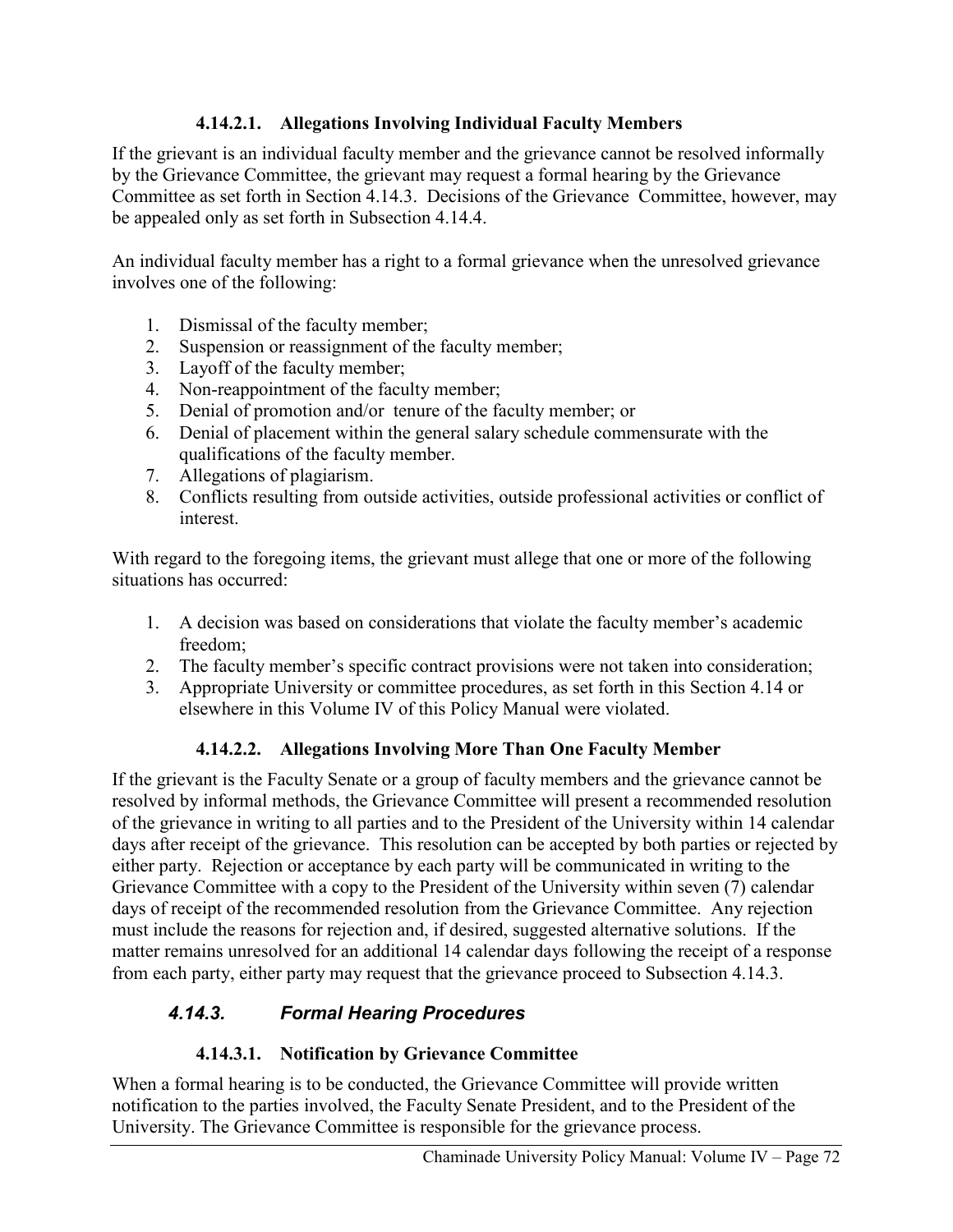#### **4.14.3.2. Date, Time and Place of Formal Hearing**

The Grievance Committee will set a date, time and place for the formal hearing that is agreeable to all parties concerned. The arrangements should be completed within ten (10) calendar days after receipt of the grievance by the Grievance Review Committee.

The formal hearing will begin no more that ten (10) calendar days after completion of the arrangements, during which time all parties shall prepare evidence and obtain documentary and other information.

#### **4.14.3.3. Process in Proceedings**

The formal hearing will be conducted in private and the parties will make no public statements about the case during the course of the hearing.

The Chairperson of the Grievance Committee will conduct all meetings and hearings deemed necessary by the Grievance Committee to resolve the grievance. The grievant and respondent may each have an advisor present only to provide advice. Such advisors may not address the Grievance Committee without the permission of the Chairperson.

All parties to the grievance will have the right to obtain witnesses and present evidence. The hearing will be called to order by the presiding committee member and each party allowed to present an opening statement. Upon completion of opening statements, the presentation of witnesses will progress in an orderly fashion with the grievant presenting the first witness subject to direct examination; upon completion of the direct examination of witness the responding party(ies) will have an opportunity to cross examine the witness. Redirect examination will be limited to subjects raised in the cross examination and witnesses will continue with the respondent(s) presenting their witness(es) in a similar fashion, Upon completion of the witness testimony each party will be allowed to make a closing statement.

The University will cooperate with the Grievance Committee in securing witnesses and making available documentary and other evidence requested by the grievant to the extent not limited by law. Where a witness has made a statement and cannot or will not appear, but the Grievance Committee determines that fairness requires admission of the witness' statement, the Grievance Committee will identify the witness, disclose their statement, and if possible, provide for interrogatories (limited to one set of thirty questions). The Grievance Committee will grant appropriate continuances to enable either party to investigate evidence or for any other appropriate reason.

The Grievance Committee will not be bound by strict rules of legal evidence.

## **4.14.3.4. Burdens of Proof**

In cases involving non-reappointment, denial of promotion or determination of salary, the burden of proof that adequate cause exists for the grievance, shall be on the grievant, which proof shall be by a preponderance of the evidence.

In any case of dismissal or suspension, the burden of proof that adequate cause exists for the action shall be on the University, which proof shall be by a preponderance of the evidence. In cases involving layoff, a determination to reorganize or discontinue an academic program will be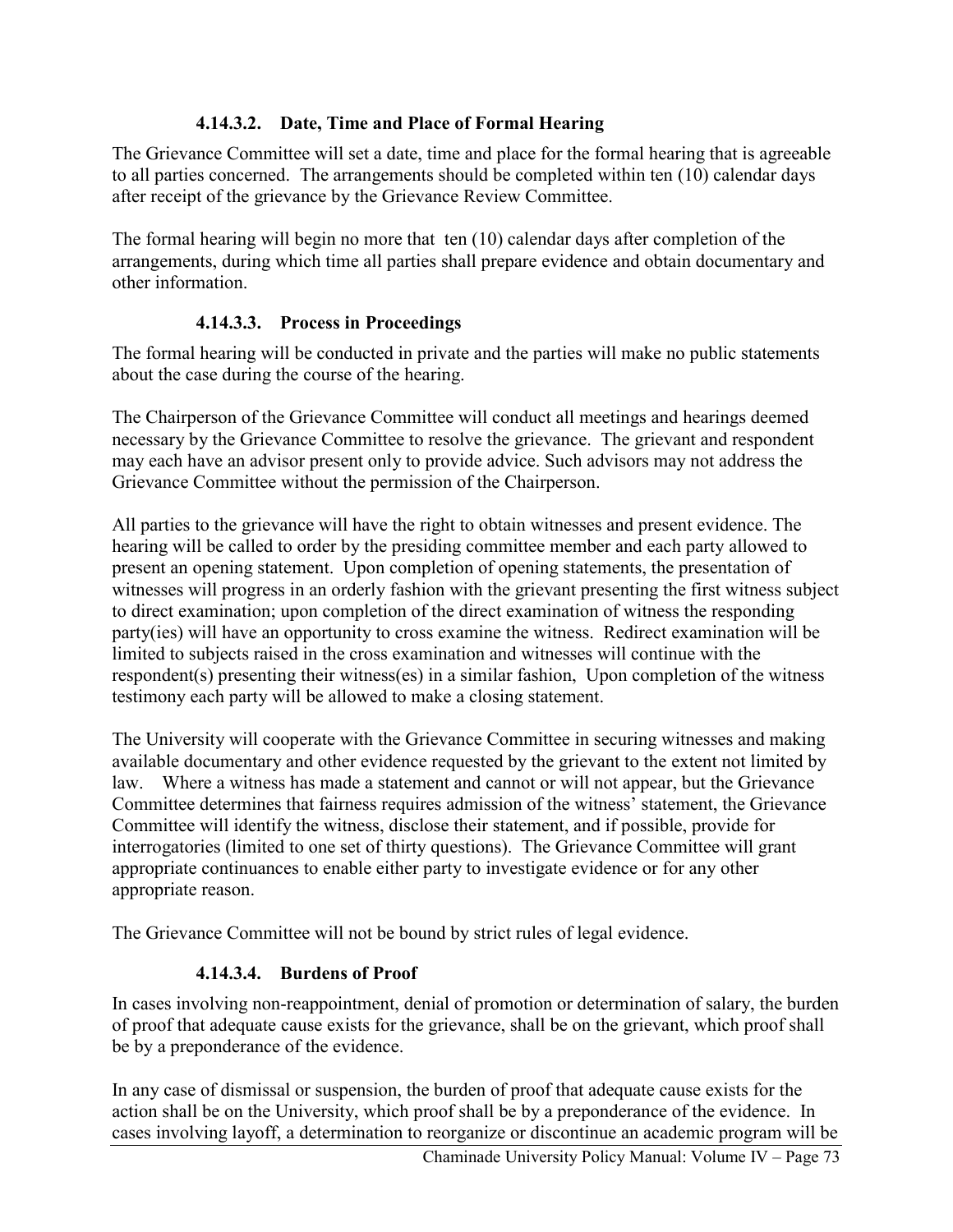considered prima facie valid, providing that the applicable procedures set forth in Section 4.8 in this Volume IV of the Policy Manual have been followed.

# **4.14.3.5. Record of Hearing**

The formal hearing shall be recorded by the Grievance Committee. The costs of this recording shall be borne by the Faculty Senate. Copies or transcripts of the recording shall be provided at the expense of the party(ies) requesting it.

# **4.14.3.6. Recommendations**

The recommendation of the Grievance Committee will take the form of findings of fact, conclusions, and recommended disposition of the grievance which must be based solely on the hearing record, and pertinent University procedures as set forth in this Section 4.14 or elsewhere in this Volume IV of the Policy Manual, general university policies, as well as applicable law.

The Grievance Committee will present its recommendation, in writing, to all parties, the Faculty Senate President, and to the President of the University within seven calendar days of the conclusion of the formal hearing.

# *4.14.4. Appeals*

The grievant(s) or respondent(s) may, within ten (10) calendar days of receipt of the recommendation of the Grievance Committee, or as otherwise provided in this Section 4.14, file a written appeal to the President of the University, who shall review the record and respond within ten (10) calendar days as to the final disposition of the grievance within the University. The decision of the President of the University is final, except as provided in Subsection 4.14.5 below.

# *4.14.5. President of the University as Party to Action*

If the President of the University is a direct party to the grievance in the first instance, the grievant(s) may file an appeal, beyond that provided in Subsection 4.14.4 above, within ten (10) calendar days of the receipt of the President of the University's decision. Such an appeal is filed with the Chairperson of the Board of Regents. The Executive Committee of the Board of Regents will then review the record of the case at its next meeting and will render a final decision on the grievance within ten (10) calendar days of that meeting to all parties. In case of any discussion over Presidential involvement, the Executive Committee of the Board of Regents shall be the sole judge of such involvement. The decision of the Executive Committee of the Board of Regents is final.

# *4.14.6. General Provisions*

The filing or pendency of any grievance under the provisions of this Section 4.14 shall not prevent the University from taking the action complained of subject, however, to a final decision regarding the grievance.

Failure at any step of this procedure to communicate the decision regarding the grievance within the specified time limits or such additional period of time granted by the Steering Committee, shall permit the grievant to proceed to the next step.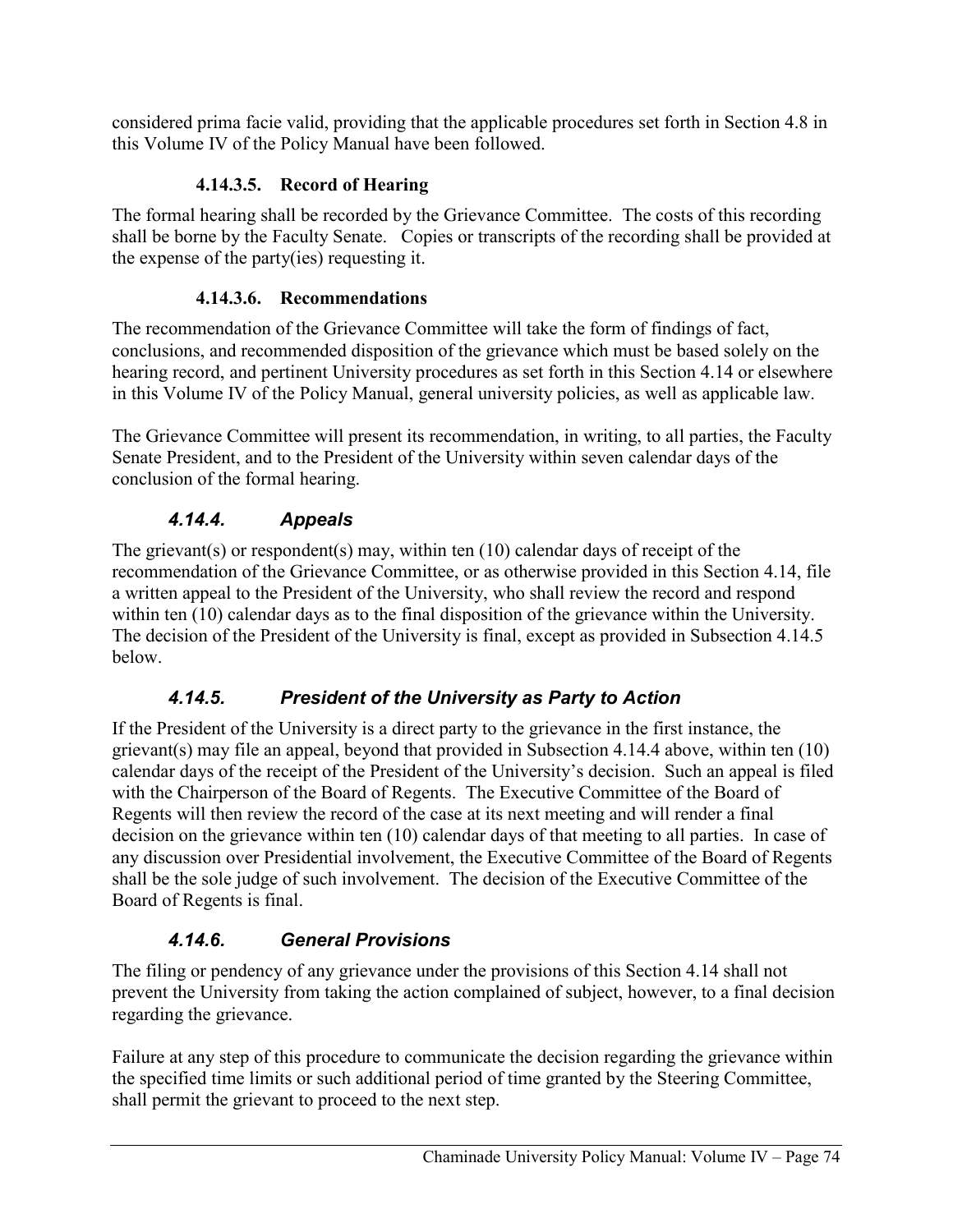Failure at any step of this procedure to appeal a grievance to the next step within the specified time limits, or such additional period of time granted by the Steering Committee shall be deemed to be acceptance of the decision rendered at that step.

Extensions of time will normally be granted for good reason (e.g., illness) by the Faculty Senate Steering Committee.

# **4.15. Academic Issues concerning Students**

# *4.15.1. Academic Appeals Policies and Process*

The three items of an academic nature that follow have specific procedures to address concerns:

- 1. Course content that veers significantly and substantively from the content and requirements as set forth in a course syllabus.
- 2. Demonstrably arbitrary and unfair evaluation of student produced course work.
- 3. Accusations of plagiarism or other forms of academic dishonesty.

The processes for each of these follows.

## **4.15.1.1. Course Content That Veers Significantly and Substantively from the Content and Requirements as Set Forth in a Course Syllabus**

Deviation from the syllabus will be considered a grievable situation only if the student can show that significant material, vital to future courses for which this course is a prerequisite, has been eliminated , or the expectation of student performance has significantly changed.

Students who have a grievance about major deviations, additions or changes to a course's syllabus are encouraged to first take up the issue with the course instructor. Significant reasons may have developed—such a major discovery which necessitate changes in the course content or contextual developments which change the way the course may be delivered or evaluated—to warrant such changes in the curriculum.

In the event the student is unable to resolve the issue with the instructor, the student may speak with the Divisional Dean or Graduate Program Director (If the Dean or Graduate Program Director is the instructor in question, the concern should be directed to the Associate Provost; if the Associate Provost is the instructor in question, the concern should be directed to Provost.) The purpose of these meetings is primarily informational, although if there is evidence that the course did not generally match with the basic description provided in the college catalog, remedies may be offered to the student, including, but no limited to, re-offering the course to the student, providing an opportunity for mentored independent study, or extending the option of course withdrawal.

These meetings must be initiated by the student prior to the end of the semester of the course in question, as this process exists for review of course content and not as an avenue for soliciting review of grades. Grievances initiated after the end of the semester will be treated as grade appeals.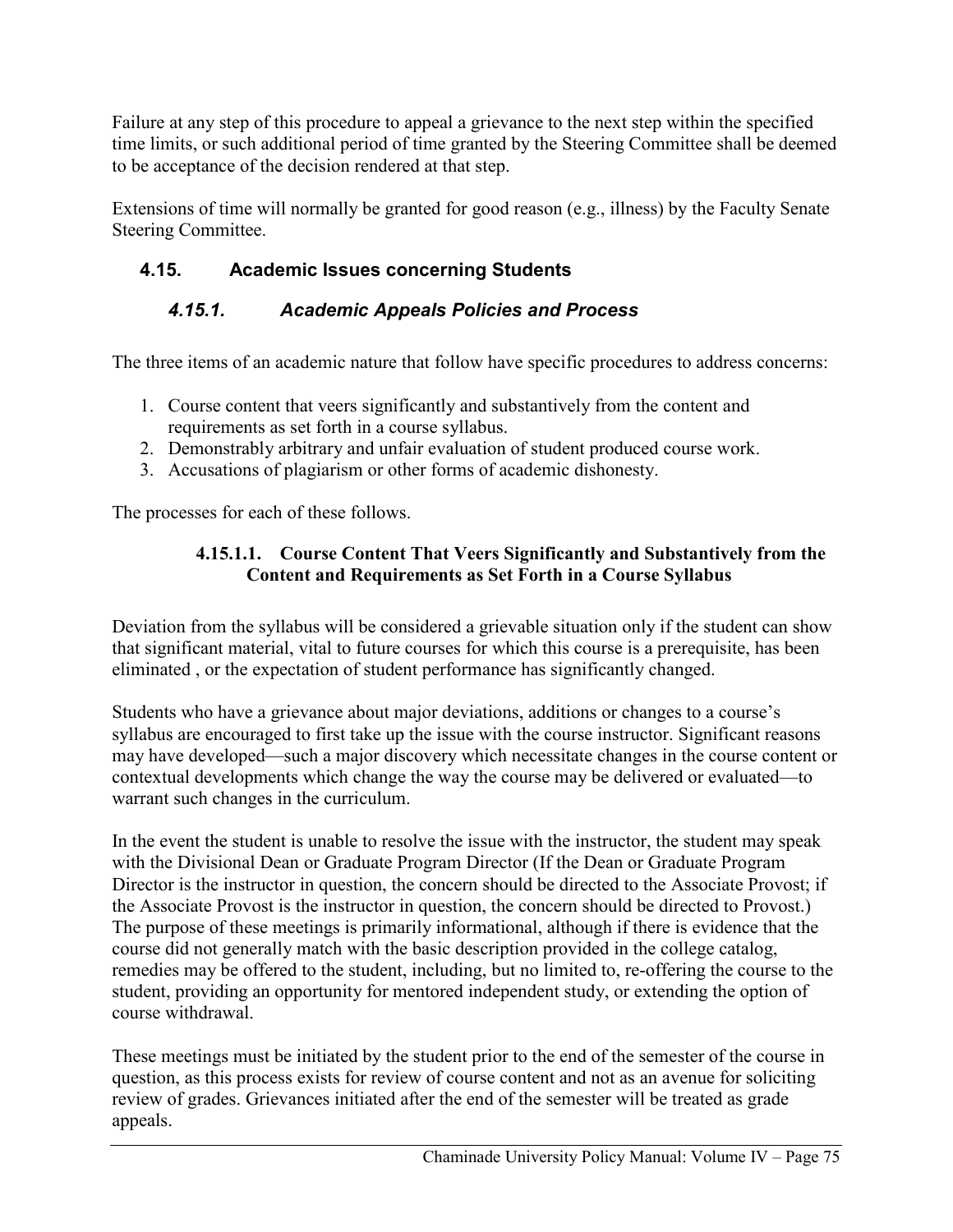#### **4.15.1.2. Demonstrably Arbitrary and Unfair Evaluation of Student Produced Course Work**

Students have a right to expect fair and consistent issuance of course grades. The grading policy employed in each class, including the comparative weight of each component used to determine the final grade, is outlined in each course syllabus. It is the student's responsibility to read and comply with the grading policy outlined in that syllabus.

Students who have questions about grades on projects, tests or final grades for the semester are encouraged to meet with their instructor and review the grades. In the case of a final grade only, if the student still does not understand the basis for the grade or believes that the composition of the semester grade conflicts with the grading policy stated in the syllabus, he or she may request an additional meeting with the instructor and the Divisional Dean or Graduate Program Director. (If the Dean or Graduate Program Director is the instructor in question, the concern should be directed to the Associate Provost; if the Associate Provost is the instructor in question, the concern should be directed to Provost.) This meeting must be requested within two weeks of receipt of the final grade, and must take place within 30 days of the beginning of the next semester.

At this meeting, the student will be asked to provide evidence to substantiate the claim that the grade was either arbitrary or unfair. The role of the Divisional Dean or Graduate Program Director is to facilitate communication, and clarify understandings. At the instructor's sole prerogative, the final grade may be modified, although no grade may be lowered as a result of these meetings, or the assigned grade may be sustained. If the dispute is regarding the accuracy of a grade assignment, this meeting is the final step of the review process.

If, in the opinion of the Dean or Graduate Program Director, significant discrepancies exist between the grading policy stated on the syllabus and the actual process used to assign a final grade, one last step may be utilized. The Dean or Graduate Program Director may recommend a review of the grading process by the Provost. This person does not have the authority to change the final grade, but can extend to the student the opportunity to retroactively withdrawal from the course, if sufficient evidence warrants such a recommendation.

The grade appeal process is not designed to address accusations of discrimination or harassment. If such concerns are the premise upon which the appeal is made, the student is directed to use the processes established by the University to resolve discrimination or harassment charges. See Volume II.

## **4.15.1.3. Plagiarism or Other Forms of Academic Dishonesty**

Plagiarism is the offering of work of another as one's own. Plagiarism is a serious offense and may include, but is not limited to, the following:

- 1. Complete or partial copying directly from a written published or unpublished source without proper acknowledgment to the author. Minor changes in wording or syntax with acknowledgment to the author—is not sufficient to avoid plagiarism charges.
- 2. Paraphrasing the work of another without proper author acknowledgment.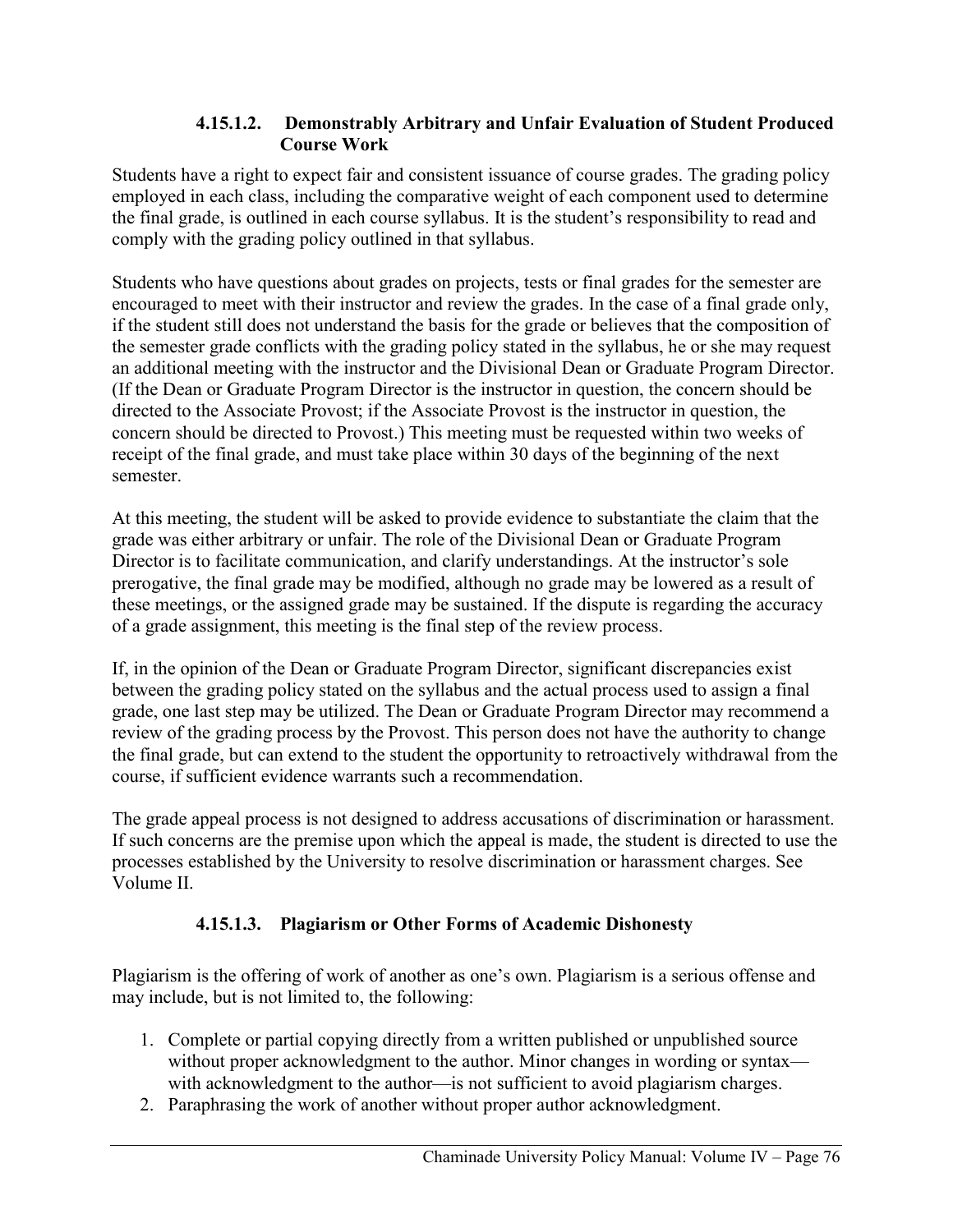3. Submitting as one's own original work (however freely given or purchased), the original exam, research paper, manuscript, report, computer file, Internet information, or other assignment that has been prepared by another individual. The usual penalty for academic dishonesty is failure in the course for the first offense, and disciplinary action, including possible suspension from the University for the second offense.

In the cases of alleged academic dishonesty (such as plagiarism, cheating, claiming work not done by the student, or lying) where a faculty member observes or discovers the dishonesty, the faculty members may choose to confront the student and handle the matter between the faculty member and the student, or the faculty member may choose to refer the incident to the Dean or Graduate Program Director. (If the Dean or the Director is the instructor in question, the concern shall be directed to the Associate Provost; if the Associate Provost is the instructor in question, the concern shall be directed to the Provost.) If the faculty member chooses to confront the situation and it is not satisfactorily resolved between the faculty member and the student, the matter may then be referred or appealed to the Dean or Director.

In either case, the Divisional Dean or Graduate Program Director may choose to 1) resolve the matter through a meeting with both the student and the faculty member, or 2) refer the matter to the Provost. The findings, in either case are final.

If alleged academic dishonesty is reported to a faculty member by a third party, then the faculty member will meet with the Divisional Dean or Graduate Program Director; to determine whether the evidence warrants an investigation, and how the investigation will be handled. It may also be decided that the faculty member will either confront the student or, assuming enough evidence is present to warrant action, turn the matter over to the Divisional Dean or Program Director to either resolve or organize a hearing.

If the student is found guilty of the charges of academic dishonesty, the student may be subject to academic penalties such as failure of the course, exam, or assignment. Other penalties from the list of possible disciplinary sanctions may also be deemed appropriate.

# **4.16. Revision Process for Policies and Procedures Pertaining to Faculty**

## *4.16.1. Procedure for Revision to Volume IV*

The following procedure is adopted as an orderly process for the initiation and consideration of amendments to all sections of this Volume IV of the Policy Manual with the exception of the appendix.

Except as may otherwise be expressly provided, the rest of the Policy Manual is not covered by this procedure and may be amended as indicated in Volume I, Section 1.8.4.

The University and the Faculty Handbook Committee of the Faculty Senate commit their good faith efforts to the process of achieving agreement on policy issues affecting faculty employment. That commitment shall not prejudice the responsibility and authority of the President of the University and the Board of Regents to exercise their prerogatives to govern and administer the University.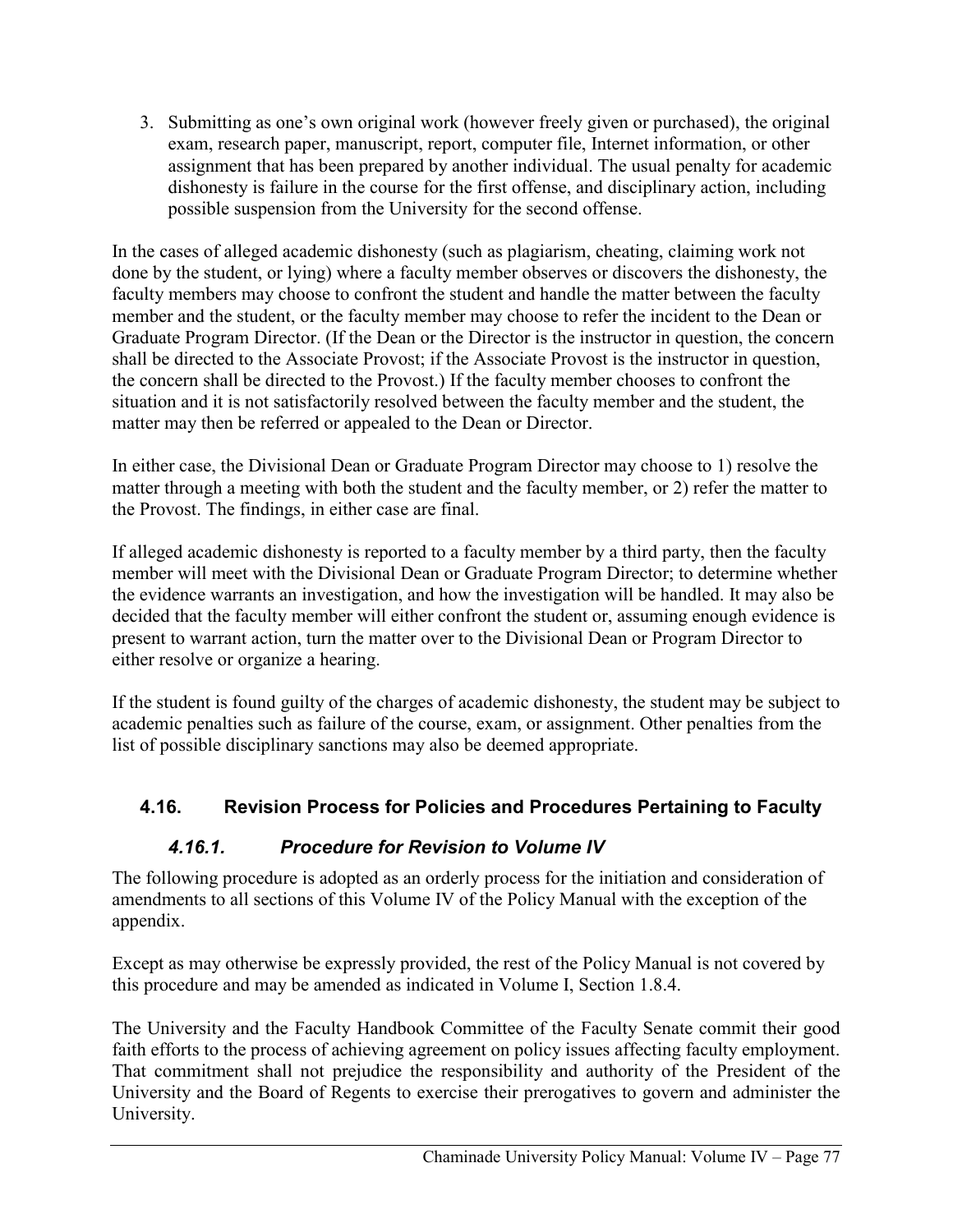While recognizing that the adoption of policy, however formulated or proposed, is a power reserved to the Board of Regents the procedure outlined below is designed to satisfy the need for an orderly procedure allowing all segments of the University to contribute, each in its appropriate capacity, to the formulation or alteration of policy statements. In addition, the procedures set forth in this Section 4.16 are calculated to make policy revision effective by introducing into it the principle of self-limitation, which prevents endless debate and allows particular issues to be brought to decisive action.

## *4.16.2. Proposed Amendments*

Proposals for revising Volume IV of the Policy Manual can be made by the Board of Regents, the President of the University, an Administrator, the Faculty Senate, or any committee or council established pursuant to this Policy Manual, or by an independent faculty member.

The proposals shall be submitted to the Faculty Handbook Committee in the following recommended format:

- 1. Proposals should be made in the form of text intended to replace, in whole or part, some current provisions of the Policy Manual;
- 2. A particular proposal should contain no more than one alteration of substance; and
- 3. A brief explanation of the reason(s) for the revision should accompany the proposal.
- 4. The complete format is outlined in Volume I, Section 1.8.5.

# *4.16.3. Processing of Proposals*

1. Proposals originated under Subsection 4.16.2 shall be considered by the Faculty Handbook Committee which shall pursue one of the following courses of action:

(a) The Committee may receive and transmit the proposal to the Faculty Senate without change or comment;

(b) The Committee may endorse the proposal and attach its endorsement to the original proposal;

(c) With the consent of the submitter, the Committee may either alter or amend the proposal before transmitting it to the Faculty Senate; or

(d) If the submitter does not agree to Committee alterations or amendments, the Committee may object to the proposal and attach its objections or amendment before sending it to the President of the University and the Faculty Senate.

- 2. The Faculty Senate may modify the proposal and accept the modification, or may return the proposal to the Faculty Handbook Committee for further work.
- 3. The Faculty Senate shall accept or reject the amendment(s) to Volume IV by a 2/3rds majority of a voting quorum in a mailbox ballot.

# *4.16.4. Administrative Approval*

After the Faculty Senate has endorsed a change in Volume IV of the Policy Manual, it shall submit the recommended change to the President of the University.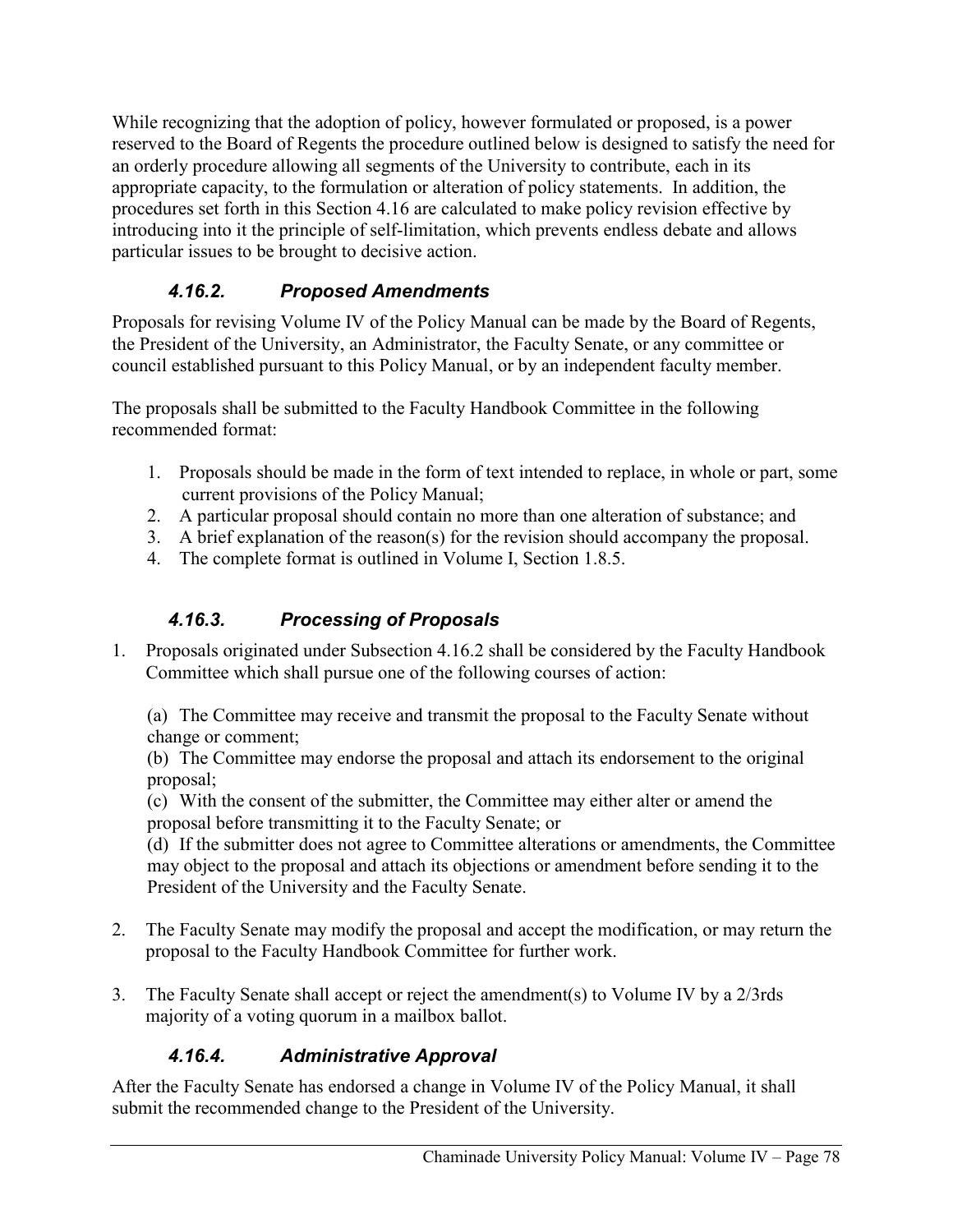If the proposal(s) are approved by the President of the University, the President shall present the proposal(s) to the Board of Regents for consideration.

If the President of the University disagrees with the proposed changes, the President, citing reasons for the disagreements, and the Faculty Handbook Committee shall meet to discuss the next steps, which may include further study, modification, and/or resubmission of the proposal.

# *4.16.5. Board of Regents Approval*

- 1. Before definitive action on Policy Manual revision proposals, the Board of Regents may commission a Subcommittee of its members to meet with the President of the University and the Faculty Steering and Handbook Committees to discuss final adjustments in the revised texts;
- 2. The Board of Regents, or the President as its agent, shall either approve or reject the proposed revision; and
- 3. The Board of Regents, or the President as its agent, retains the right, in the best interest of the University community as a whole, and in their fiduciary capacity, to alter the provisions of Volume IV of the Policy Manual after following the procedures in this Section 4.16.

# *4.16.6. Emergency Procedure*

When the President of the University, in consultation with the Faculty Senate Steering Committee, determines that a state of emergency exists and that the best interests of the University community as a whole require an immediate modification of any part of Volume IV of the Policy Manual, the President of the University may petition the Chair of the Board of Regents for review of a specific change at the next Board or Executive Committee meeting. The Faculty Senate President or her/his designee shall attend and have the opportunity to speak on the petition at this meeting. The Board of Regents may accept or reject the petition. The President shall communicate the decision of the Board of Regents to the Faculty Senate Steering Committee.

If any provision of Volume IV of the Policy Manual is in conflict with federal, or local law or ordinance or is otherwise illegal, invalid or unenforceable to any extent, the remainder of this Volume IV of the Policy Manual and the application of the provision in question to persons or circumstances other than those to which the provision is improper, shall not be affected. In addition, the Board of Regents or its agent shall act to bring the University into compliance with such law, ordinance or invalidity, and the Policy Manual will be amended as soon as possible.

## *4.16.7. General Rules of Implementation*

1. The current and official version of the University Policy Manual is on the Chaminade Intranet. The Manual can be accessed by any computer connected directly to the University network. (Use an Internet Browser and go to "intra.chaminade.edu".) The Policy Manual is in the administration directory.

In addition to Volume IV, there are two other volumes of the Manual that are related directly to faculty issues:

- Volume I on Governance describes the University organization including all the committees.
- Volume III on University-wide employment policies is applicable to faculty.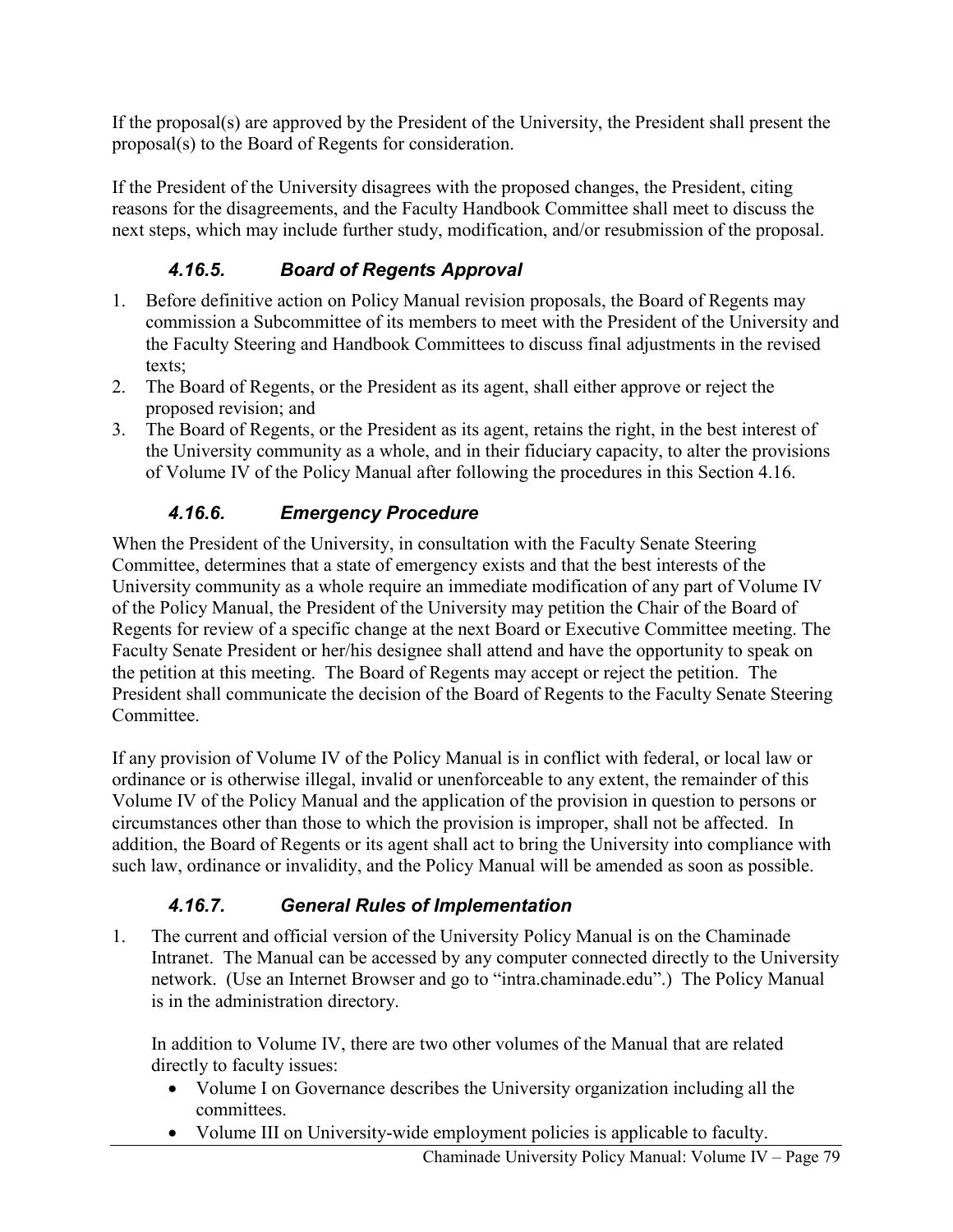A chronological list of all changes to the policy manual is also maintained on the Intranet. The process for changes in any volume of the Manual is given in Volume I Section 1.8.5. Special concerns for Volume IV are listed below:

- 2. Any amendments of the provisions of the Policy Manual listed in Subsection 4.16.1 will take effect and be a part of the next offer of employment extended to any faculty member by the University. For faculty members on contract periods other than the academic year, the amendment shall be effective for and incorporated into any offer of employment scheduled to commence after the beginning of the academic year succeeding the academic year in which the amendment was adopted. Any grandparent provision shall be specific to a given policy and so noted.
- 3. In other Parts or Sections not specifically addressed in this Section 4.16, changes may be effected at once by the directive of the President of the University or the Board of Regents, as appropriate. Such changes, however, may not be inconsistent with this Section 4.16 or any Sections of Volume IV of the Policy Manual.
- 4. All new members of the faculty shall receive a copy of selected material from the Policy Manual at the time of their initial appointment as a new faculty member. Such copy will contain Volumes III and IV in the form that will apply during the offered contract term. Continuing members of the faculty will receive copies of any approved amendments with their annual re-appointments during the Spring semester;
- 5. A paper copy of the Policy Manual with current revisions shall be available for inspection during regular hours at the office of the Executive Director for Compliance and Personnel Services of the University. Other offices may elect to keep a current paper copy by printing the official version from the Intranet.
- 6. Proposed amendments to any part of this Volume IV of the Policy Manual under discussion by the Board of Regents shall have no status, not even a promissory one, until final action has been taken by the Board of Regents or its agent.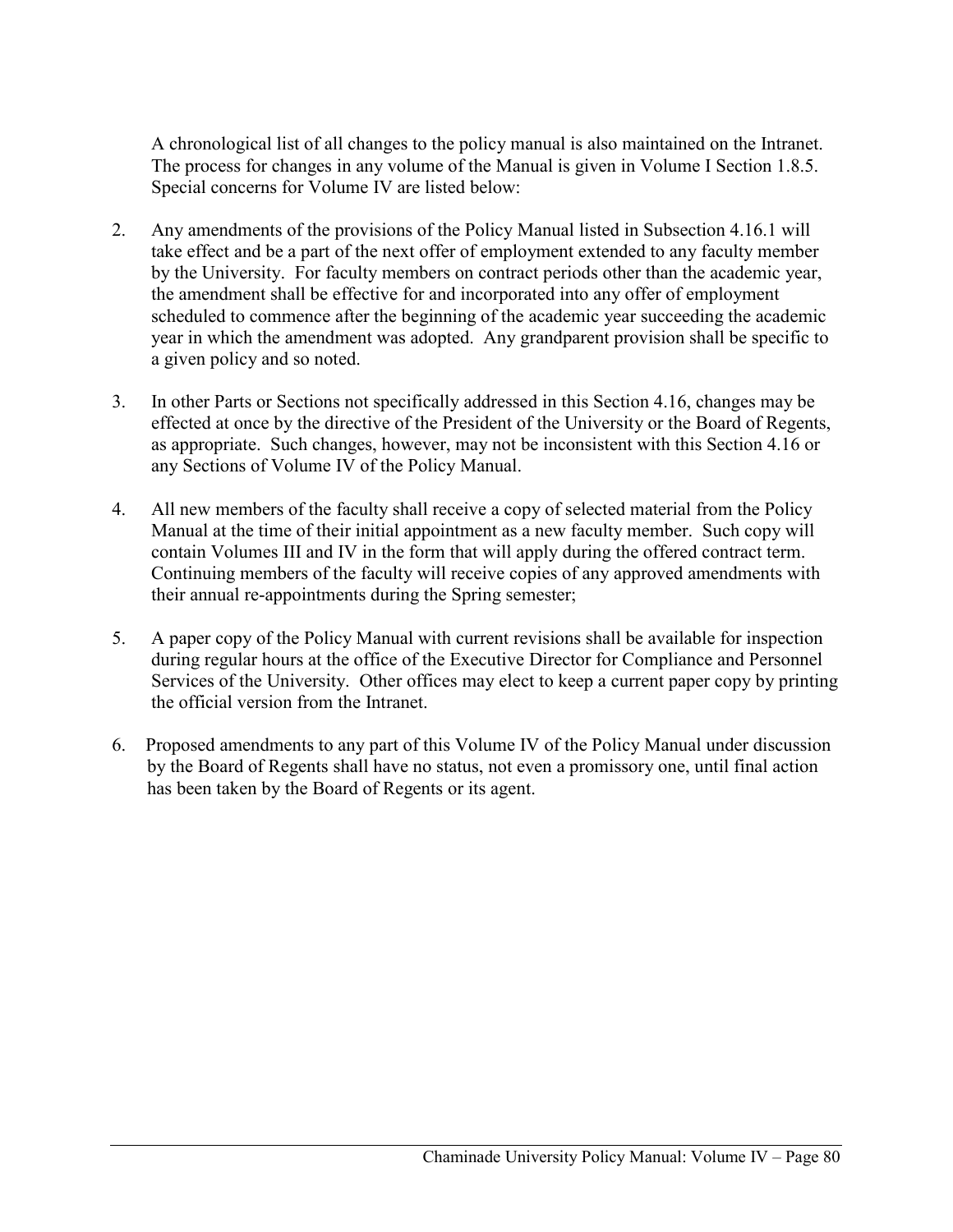## **APPENDIX 4.1.2.8.1: Terminal Degree Equivalents**

The following list of terminal degrees will serve as general guides for the Administration and the Rank and Tenure Committee. Individual exceptions entailing exceptional expertise or accomplishments can be used for initial appointments, promotion, and tenure with the mutual assent of both the Rank and Tenure Committee and the Administration.

All faculty members are expected to have a doctoral degree as a terminal degree with the following exceptions:

- 1. Studio Arts Professors: Master's of Fine Arts. Promotion to Full Professor requires demonstration of continuing creativity through juried exhibitions, grants, and/or other acceptable standards within the studio arts professions.
- 2. Environmental and Interior Design Professors: Master's degree in Architecture or Master's of Fine Arts in Environmental and Interior Design, with appropriate professional experience. Promotion to Full Professor requires demonstration of continuous creativity through juried exhibitions, grants, and/or other acceptable standards with the studio arts professions.
- 3. Librarians: Master's of Library Science (American Library Association). Promotion to Librarian III or IV requires further professional development such as a second Master's in a specialized subject area or completion of a post MLS certificate.
- 4. Writing Professors: Master of Fine Arts (MFA). Promotion to Full Professor requires demonstration of continuing creativity through juried writing awards, grants, and/or other accepted standards within the writing profession, or scholarship as defined in Section 4.5, or a combination of the two.
- 5. Business Professors: Juris Doctor (JD). Promotion to Full Professor requires the faculty member also hold Certified Public Accountant (CPA) credentials or a Master of Laws (LLM) degree.

Persons with the following qualifications are eligible for promotion to the rank of Associate Professor and tenure. They are not eligible for promotion to Full Professor.

Accounting: Master's in Business Administration or Master's of Accounting plus Certified Public Accountant Certificates.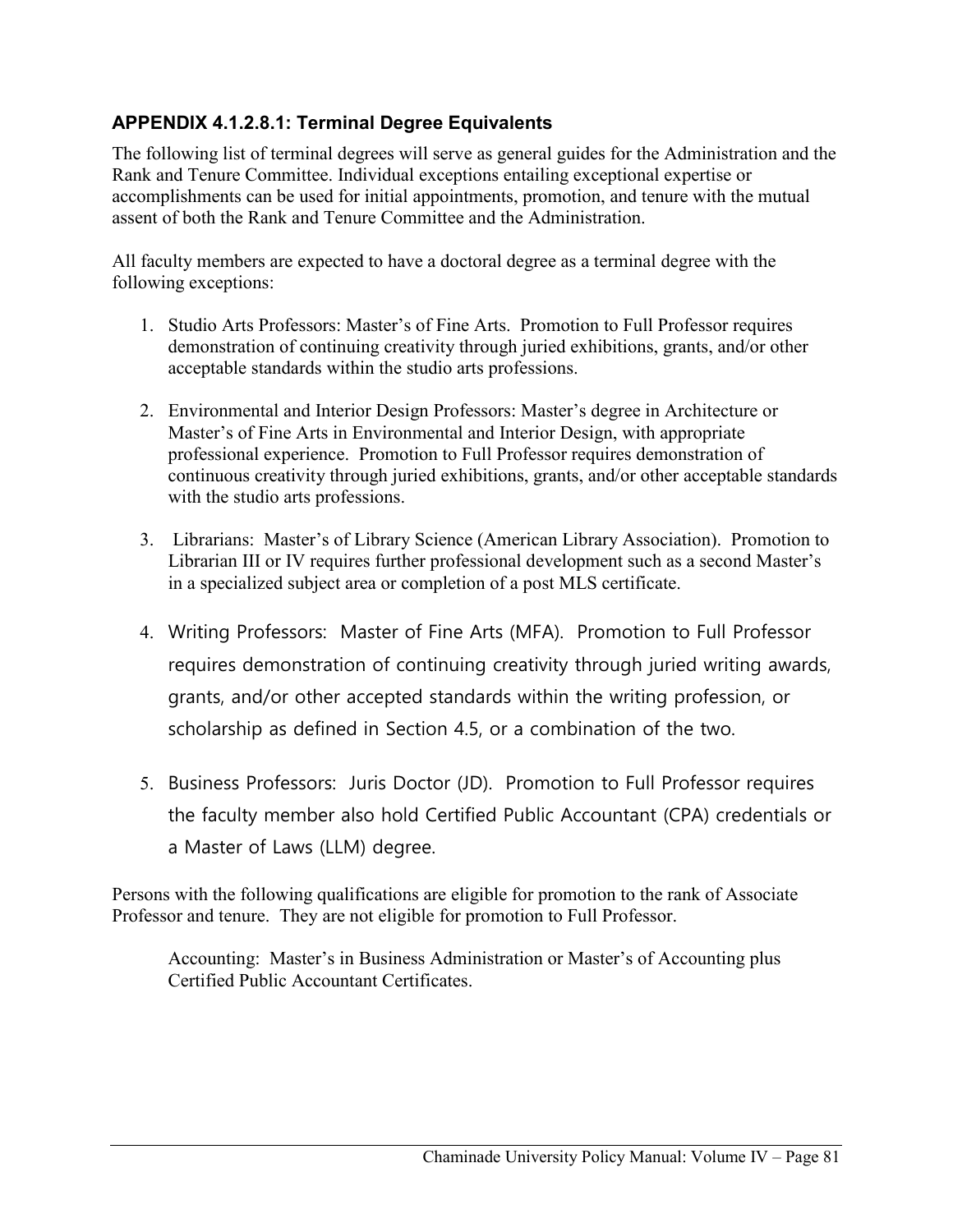# **APPENDIX 4.1.3.3.1 Process for Hiring Adjunct Faculty**

1. Intake of Resumes

Resumes for Adjunct Faculty may come from a number of sources:

- a. Forwarded from Personnel
- b. Mailed directly to Associate Provost Office
- c. Mailed directly to other departments within the school
- 2. Receipt of Resumes in Associate Provost Office
	- a. Personnel Office will forward hard copies and email correspondence directly to the Assistant to the Associate Provost.
	- b. Associate Provost Office will input all resumes in a Master Resume Log
	- c. Applicants are notified within one week of receipt of resume and indicate the need for a "copy" of transcripts before they can be distributed to Divisions for review.
	- d. Within one week of receipt of both documents (resume and transcript) in the Associate Provost Office, Divisional Deans are sent one copy of the documents for evaluation, along with a "Peer Review Evaluation" form indicating whether applicant is qualified or not qualified. The completed form is to be returned to the Associate Provost Office within two weeks of receipt by Divisions. (Resumes may be kept on file in the Division Offices). Note: Discipline Coordinators receive a copy of the memo only as a means of notification, but the Divisional Deans are to distribute the resumes accordingly).
- 3. Division/Discipline Peer Review Evaluations
	- a. Findings by the Discipline and Divisional Deans are documented and verified by signature and input into the Master Resume Log.
	- b. Applicants are notified of action taken via a Standard Notification Memo.
- 4. Hiring of New Adjunct Faculty Procedure by Division/Discipline Coordinator
	- a. Perform Interview process
	- b. Inform/orient new hires to their specific divisional procedures, along with textbooks, photocopying and other department matters.
	- c. Obtain all required personnel data information
	- d. Give out Adjunct Faculty Orientation Folder
	- e. Divisional Dean to complete AND sign the Adjunct Faculty Appointment Form
	- f. Forward all completed documents to the Associate Provost Office at least 2 weeks before due date.
	- g. The Associate Provost reviews the file and signs the form if approved. The Assistant to the Associate Provost makes one copy of all documents received and forwards the original Adjunct Faculty Appointment Form, along with a copy of the resume and transcript to the Provost and the original personnel paperwork to Personnel Office. The original Appointment Form is then forwarded to the Personnel Office, where the material for the Personnel File is recorded. The form is subsequently returned to the Associate Provost Office for inclusion in the Credentials File.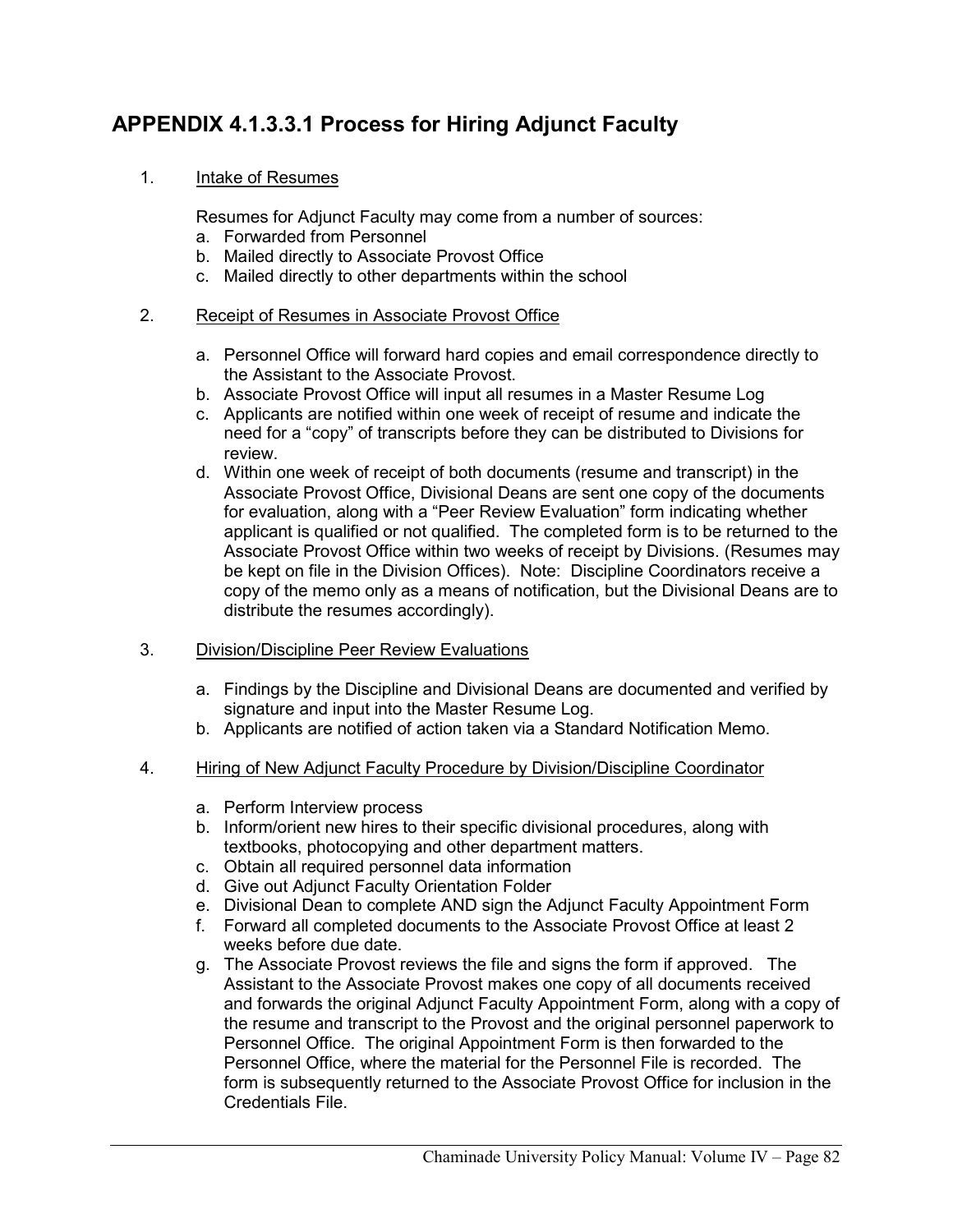The Assistant to the Associate Provost will enter all pertinent data into the CMDS and the Adjunct Faculty Database.

- 5. Preparation of Semester Course Schedules
	- a. Approximately two months before semester is to begin, the PROJECTED schedule prepared by AUP Office is forwarded to the Associate Provost Office.
	- b. Projected schedule is reformatted in user friendly Excel format for completion of adjunct assignments by Divisions/Disciplines.
	- c. In addition to schedules, a Master List of Active and Available Adjuncts (database) indicating pertinent information and a Master List of Qualified and Pending Resumes Log, which are resources to be used in assigning adjunct faculty to courses, are prepared. In addition, a Schedule of Deadline Due Dates is included and all documents are emailed to Divisional Deans and Discipline Coordinators.
	- d. Following the AUP meeting with Base Coordinators, a FINAL schedule is prepared highlighting the changes in schedule for input into the Master Excel Schedule. The schedule is forwarded to the Division/Discipline Coordinators.
	- e. Following receipt of adjunct assignments in the Associate Provost Office, names are input into a Master Excel Sheet and upon completion, are forwarded to the AUP Office for final printing of Schedules.
	- f. At the same time AUP is sent completed schedule and the Records Office is notified of schedule and assignments for initial input of data into CMDS.
	- g. The Associate Provost Office is notified of all changes in faculty assignments after the published schedules which are then input into CMDS, along with notification of Personnel Office for purposes of initiating contracts.

#### 6. Notification of Adjunct Faculty Assignments

As soon as assignments are completed (goal: prior to final printing of schedule), the Associate Provost Office will notify each assigned adjunct faculty member via regular mail of their course and schedule and they are asked to notify the Office if information is not accurate.

Note: Those assigned late and just prior to start of semester, do not get this letter.

- 7. Mailing of Adjunct Faculty Contracts
	- a. Personnel Office will prepare all adjunct faculty contracts based on CMDS data and forward them to the Provost for signature. (All adjunct assignment changes made after the date when the initial contracts were prepared are done on a one by one basis based on appropriate notification of changes in instructors).
	- b. Prior to mailing of contracts, the Assistant to Associate Provost verifies the accuracy of contracts against the latest CMDS reports and prepares a cover letter. The contracts are then distributed to the adjuncts. All three copies are to be signed. Two copies are returned to the Associate Provost Office and the adjunct keeps one for their records.
	- c. All contracts received are logged in using the completed Master Excel Schedule as record. One copy of the signed contract is sent to the Personnel Office and one copy is filed in the Adjunct Faculty Credential File.
	- d. The Adjunct Database is then updated with contract dates and courses taught for that semester.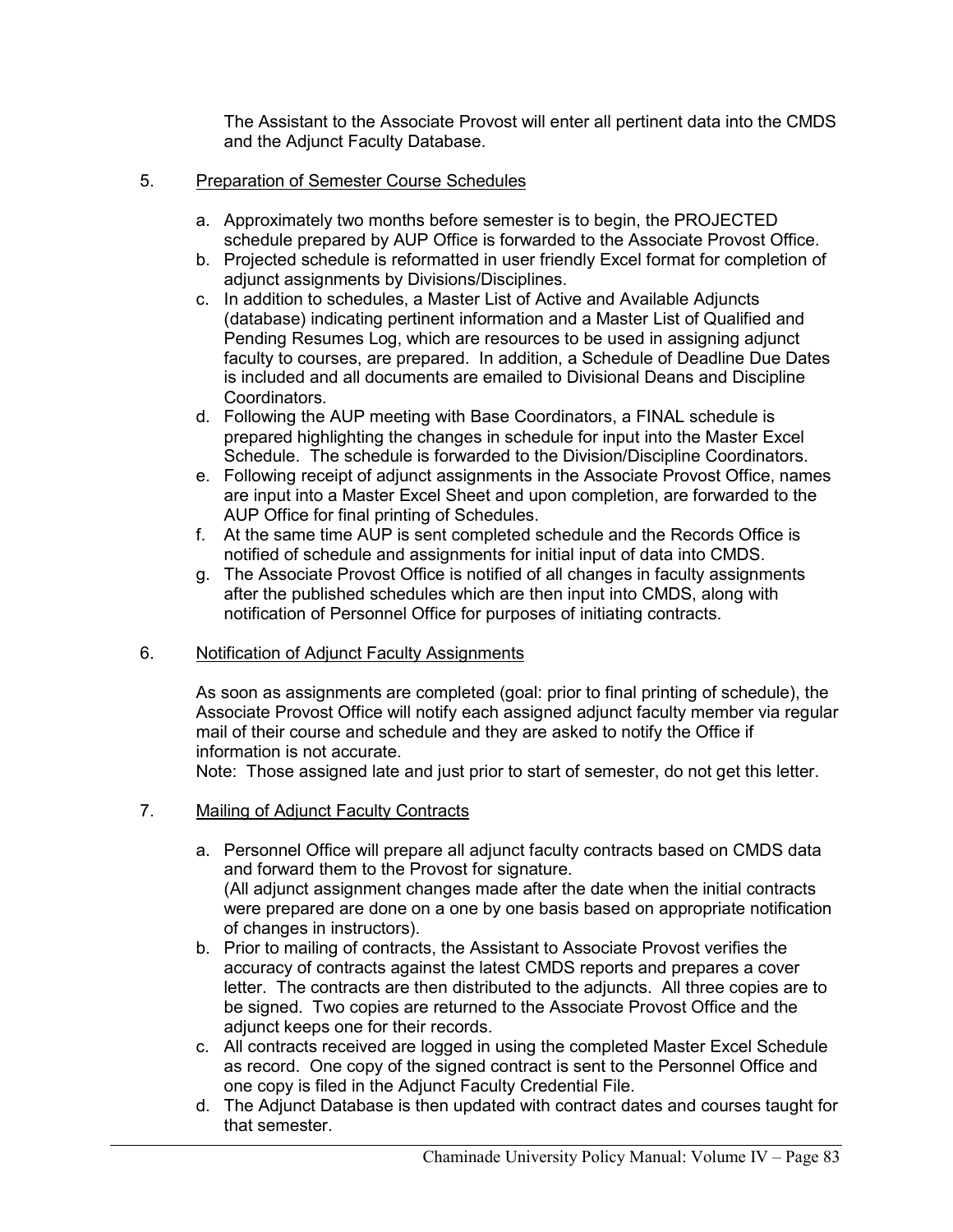# **Appendix 4.1.5.2.1 Standards for Librarian Faculty**

According to the Policy Manual, Volume IV, Faculty Personnel Policies, "all faculty members must devote some portion of their time, on a regular basis, to the forms of scholarship" described in Ernest L. Boyer's Scholarship Reconsidered (1990). Because of their unique responsibilities and schedules, it is impractical for librarians to engage in the level of scholarship required of non-librarian faculty. Below we interpret these forms for the unique environment of the library. It is important to note that while examples of each activity are provided, they are given only as examples: there is no intent to limit librarians to these exemplars and there are many similar activities which would meet the criteria.

#### **Teaching**

Librarians perform some of the traditional varieties of teaching which are conducted in the classroom, for example by instructing patrons in the use and access of information in its various formats, as well as individual instruction provided as part of the reference interview and user instruction. The concept of teaching for librarians is broader than the traditional view, however, and includes such activities as developing innovative approaches to teaching users (students, faculty, and administration) about the acquisition, cataloging, and use of library materials, and extends into developing ways to effectively teach students topics such as "information literacy" and proper use of information protected by copyright.

#### **Application**

Application covers activities which relate the field of librarianship to the needs and affairs of the university or to society as a whole. Examples of such efforts outside the university include activities such as assisting in literacy efforts, furthering freedom of information, consulting on preservation efforts, etc. Within the university application includes activities which use the expertise of librarians to further the goals of the university. Identifying academic information needs and developing innovative ways of meeting them, assisting faculty in their scholarship, preserving University history and records, and evaluating and optimizing library collections to meet the needs of the university are all examples within the university.

#### **Integration**

Integration comprises activities which are primarily interdisciplinary or interpretive in nature. Librarianship has long been acknowledged to be an interdisciplinary profession, and much of the work that librarians perform is interdisciplinary by nature. When librarians assist faculty to find useful information in disciplines outside the librarian's own, they are performing integration. Similarly, demonstrating to students sources of information outside their major is an act of integration. Librarians may also write critiques or reviews of works from the standpoint of their own profession, or produce annotated bibliographies as an expression of integration. In some cases such works may also be considered examples of discovery as well.

#### **Discovery**

This is the least traditional activity for librarians who generally are scheduled to perform specific tasks during their working hours. Discovery includes activities which add to the stock of human knowledge through the discovery or collection of new information. Such activities generally involve inquiry into a question and publication of results. Librarianship has many questions which can be approached in this fashion, including topics such as collection usage, effectiveness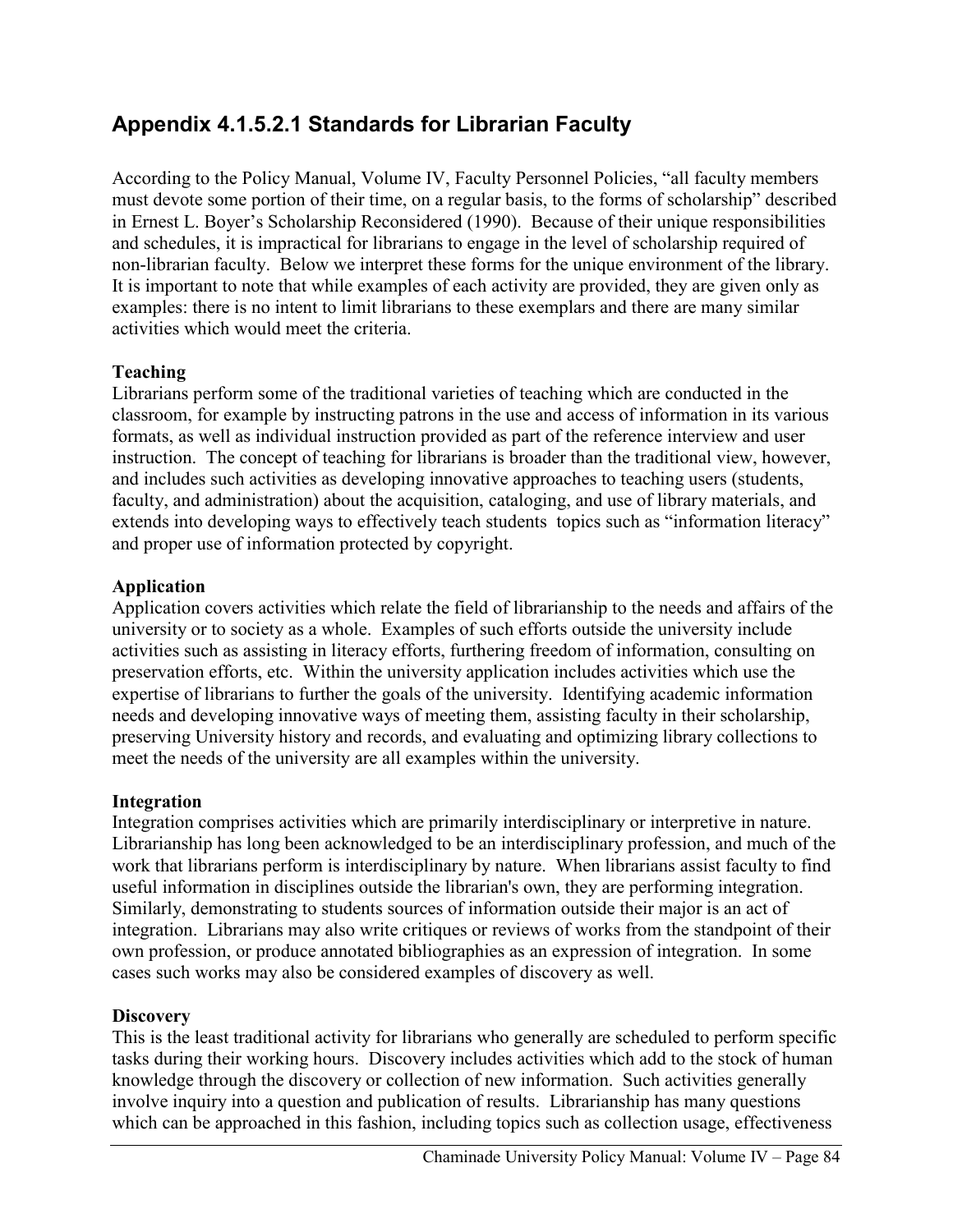of indexing, citation analysis, and success rate for various methods of library instruction. Librarians may also investigate and publish articles or books in areas of their own interests, or in fields they are studying as they seek additional educational credentials. These may qualify both as part of integration and discovery,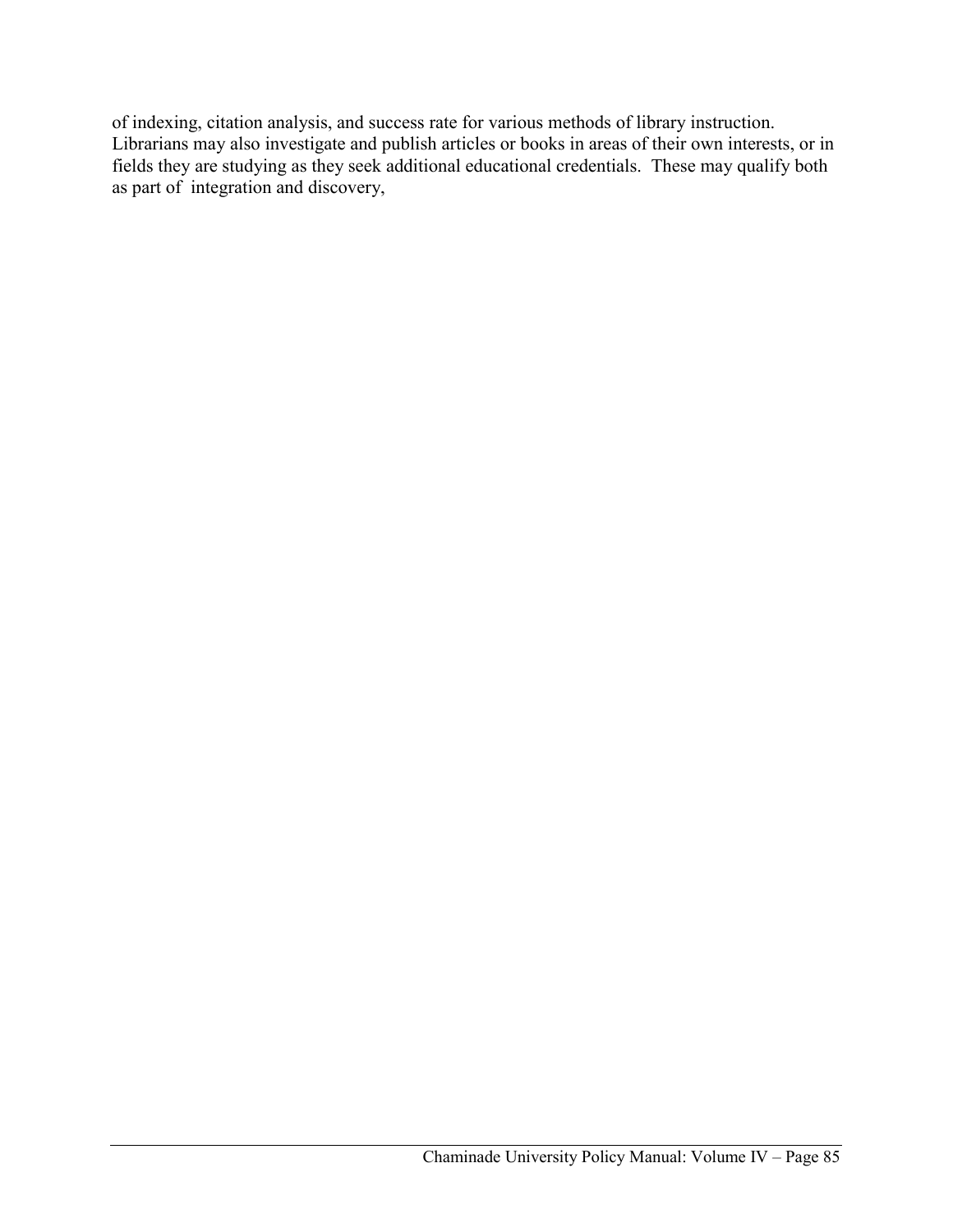# **APPENDIX 4.5.6.3.3.1 Divisional Standards for Scholarship 1. BEHAVIORAL SCIENCE DIVISION**

#### *Statement on Scholarship*

Pursuant to handbook section 4.5.6.3.3, the faculty members of the Behavioral Science Division recognize, define and adopt the following scholarship standards:

- The importance of scholarship as an integral part of academic life at Chaminade University (section 4.5.6.3).
- That faculty members must be actively engaged in scholarship (section 4.5.6.3)
- That scholarship needs to be reviewed and visible (section 4.5.6.3.2).
- That the content and/or methodological approach of the scholarship must reflect university disciplines (for example: anthropology, sociology, etc,) or interdisciplinary approaches (for example: behavioral sciences (psychology) and humanities (philosophy), etc) or university coursework (for example: ENV 201: Conservation Biology & Ecology, etc) (section 4.5.6.3).
- That it is important to consider how scholarship may benefit faculty teaching, student learning and is related to university/division identity (section 4.5.6.3).
- Ernest Boyer's acceptance of popular writing as a legitimate scholarly endeavor: In Scholarship Reconsidered, Boyer notes, "Writing for nonspecialists-often called "popular writing"-also should be recognized as a legitimate scholarly endeavor." (Section 4.5.6.3.1)
- Ernest Boyer's focus on universities taking pride in their uniqueness relative to defining scholarship: In Scholarship Reconsidered, Boyer notes, "Finally, we need a climate in which colleges and universities are less imitative, taking pride in their uniqueness. It's time to end the suffocating practice in which colleges and universities measure themselves far too frequently by external status rather than values determined by their own mission." (Section 4.5.6.3.1)

The faculty members of the Behavioral Science Division recognize the uniqueness of each of the faculty members in the Division relative to engagement in scholarship, type of scholarship, and the meeting of the requirements of being reviewed, visible, and involving appropriate content and/or methodological approach.

The faculty members of the Behavioral Science Division encourages the creativity of its members in addressing engagement, type of scholarship, the review process, visibility and appropriate content and/or methodological approach. This being the case, the faculty members of the Behavioral Science Division will not have a hierarchical criterion of worth relative to quantity, quality, types of scholarship, review process, degree of visibility and appropriate content and/or methodological approach.

The following may be examples of scholarly contributions. The faculty members of the division are not limited to these examples. In fact, the faculty members are encouraged to offer their own unique scholarly contribution. The scholarly contribution must however, have been reviewed (publisher, reviewer, reviewers, conference committee, proposal review committee for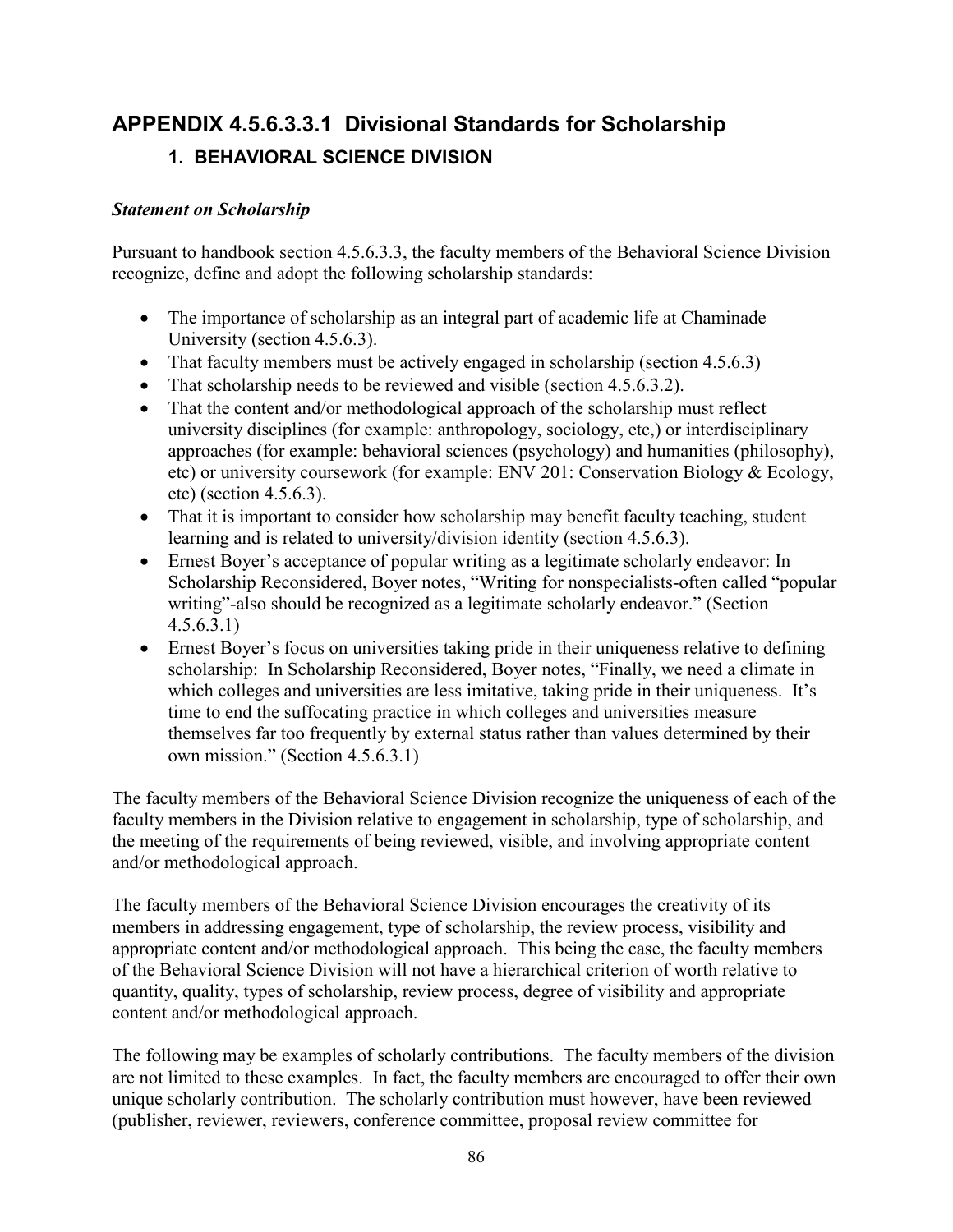conference or workshop, etc), become/be/have been visible, and meet the appropriate content and/or methodological approach.

Presentations at academic conferences, books, publications in non-peerreviewed journals, book chapters, articles in encyclopedias, funded external research grants, textbooks, conference proceedings, case publications (not in peer-reviewed journals), Internet-based publications, writing for non-experts, specialty magazines, study guides, monographs, co-authorship on peer reviewed documents, review of textbooks and chapters in textbooks, serving on advisory councils for professional agencies and government agencies, peer consultations, publications in peer-reviewed academic journals, publications in peer-reviewed professional journals, governmental agency reports, conducting workshops, reviewing manuscripts, poster presentations at conferences, reviewing grants, writing technical publications, book reviews, serving as an expert witness, reports written in support of expert witnesses, presentations at professional conferences, invited presentations at academic conferences, professional organizations and other universities, and software development.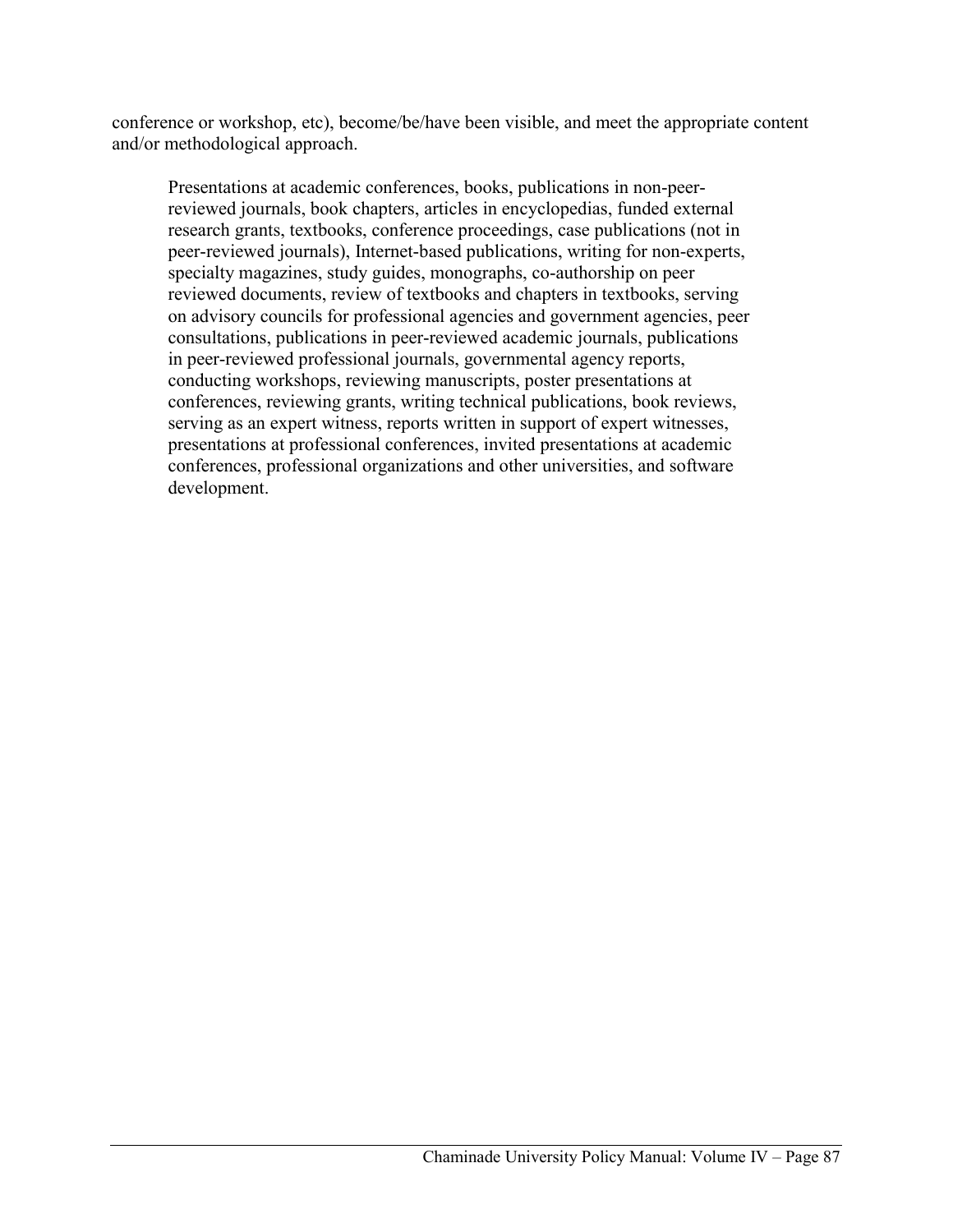## **2 Education Division**

#### *Definition of Scholarship*

Scholarship is creative academic work in which faculty must actively engage to promote the intellectual strength of the university as well as that of the individual. Scholarship acts as the vehicle to inform instruction and instruction informs research. The venue of scholarship may be in the scholar's academic discipline as well as in areas outside the discipline that relate to the good of the university as a center of learning and intellectual growth, including connecting to nonacademic audiences.

The Education faculty is committed to the full range of academic responsibilities: scholarship, teaching effectiveness, advising, and service as well as collegiality and commitment to the University's mission, as stated in the Handbook. Individual faculty may, in the course of developing their GDP with the Dean and ratified by the Provost, adjust the weight of these various commitments m from year to year in response to their individual professional development in a continuum of commitment within the evaluation timeframe.

Characteristics of scholarship are that it

- Is reviewed by the scholar's peers both internally and/or externally who affirm its value;
- Adds to our intellectual history through its visibility and communication
- Is valued by those for whom it is intended
- Carries more weight when the impact is off campus.

#### *Examples of Scholarship*

Examples of scholarship in the Education Division at Chaminade University will relate to the individual scholar's interests and strengths. The following list is not exclusive and is also not linear, but includes examples of engaging in scholarship that meet the above definition. All forms of scholarship that meet the criteria will be viewed as valuable contributions to the intellectual growth of the individual, of the Division, and of the University.

The following may be examples of scholarly contributions, if they have been externally reviewed (editorial board, conference committee review, etc.), visibly add to our intellectual history, and are valued outside the university. Activities which have an impact off campus shall weigh more heavily than those that do not.

Examples may include:

- Funded external grant proposals, followed-up by reported results
- Recognition by National or State awards, which validate the scholar's expertise
- Published materials in peer-reviewed print or Internet publications such as book chapters, books, texts, study guides, instructional materials, journal articles and reports
- Delivery of presentations in national competitive forums and conferences
- Delivery of workshops/keynote addresses at national, regional, state conferences
- Conference proceedings and published papers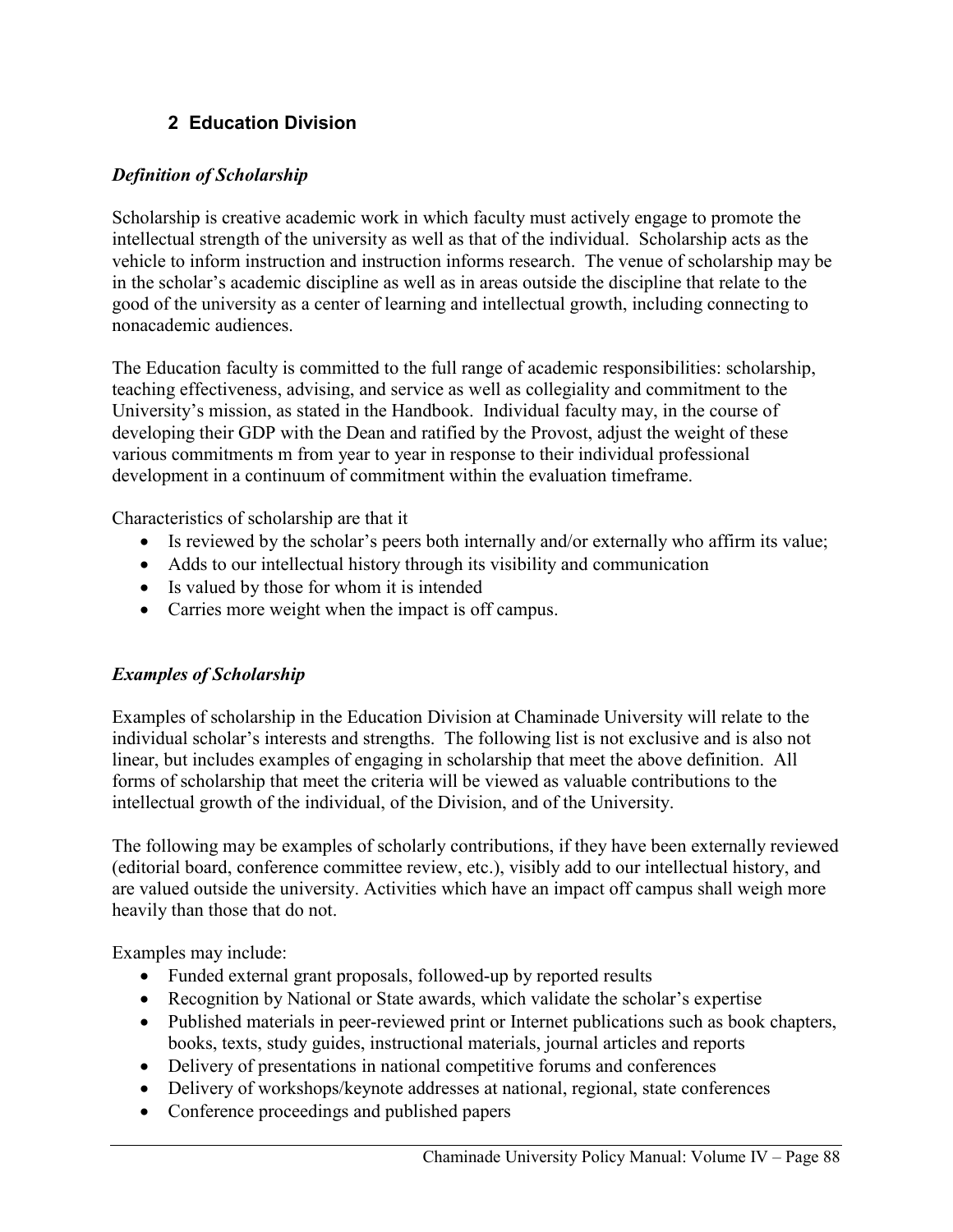- Internet-based publications
- Ongoing research projects with reported results, to external agencies or organizations.
- Appointment or election to national, professional, and governmental policy and advisory and committees.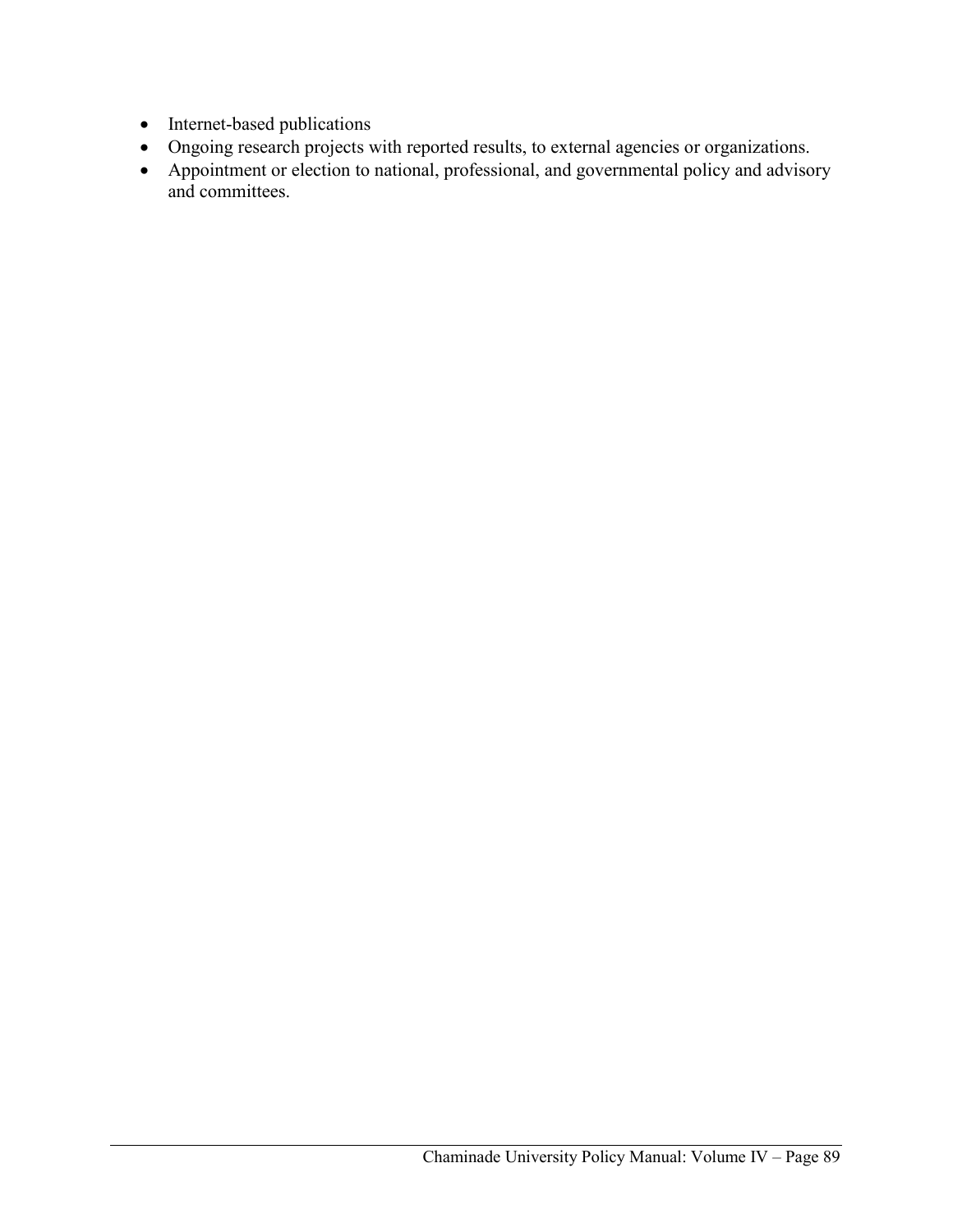#### **3. Humanities and Fine Arts Division**

Chaminade University offers its students an education in a collaborative learning environment that prepares them for life, work and service. Guided by its Catholic, Marianist and liberal arts educational traditions, Chaminade encourages the development of moral character and personal competencies, and the commitment to work toward a just and peaceful society. The University offers the civic and church communities of the Pacific region its academic and intellectual resources in the pursuit of common aims. **University Mission Statement**

The Standards of Scholarship for the Humanities and Fine Arts Division are founded on the mission and identity of Chaminade University as a Catholic and Marianist comprehensive university. They are meant to assist the fulfillment of the faculty member's commitment to teaching and scholarship and contribute to the preparation of our students for life, work, and service. We accomplish this by critically engaging our disciplines and developing integrative curricula that reflect and implement our Catholic, Marianist, and liberal arts traditions.

The primary mission of the division is to engage faculty and students in the quest for personal and social meaning that is the basis for compassionate and just service to others. We accomplish this by nurturing each discipline's perspective and methodology and by encouraging opportunities for integration of these disciplinary quests in holistic curricula, service learning, and other academic and learning opportunities. Where appropriate, faculty members, singularly and with their colleagues and students, critically engage the Catholic intellectual and moral traditions in their scholarship activities, teaching and service.

In keeping with our institutional priorities for teaching and our definitions for scholarship (Policy Manual, Volume IV, Section 4.5.6.3.1) we assume that:

- The activity of scholarship is generally characterized by the disciplined discovery, evaluation, and transmission of information within each type of scholarship;
- Scholarship may be divided into four major areas of scholarly activity. Faculty may have examples of scholarship from only one or from any number of the four areas during their careers at Chaminade University
- Each of the types of scholarship (discovery, integration, application, and teaching) are of equal value, representing different "seasons" or interests during a career, and each represents a legitimate path of professional engagement and scholarship for the division and the university;
- Graduate faculty in the division will participate in scholarship that will enable them to give appropriate guidance to their graduate students as they develop and implement their own research and scholarship abilities;
- Scholarship is best understood within the University's primary commitment to teaching excellence; and
- Scholarship may involve participation by students.

We affirm that scholarship assumes presentation or performance that is public and reviewed by one's intellectual or professional community. Further, we affirm the products of scholarship that are specifically named in section 4.5.6.3.1, and specifically add the following interpretative standards. Faculty are responsible for documenting the process of review by one's intellectual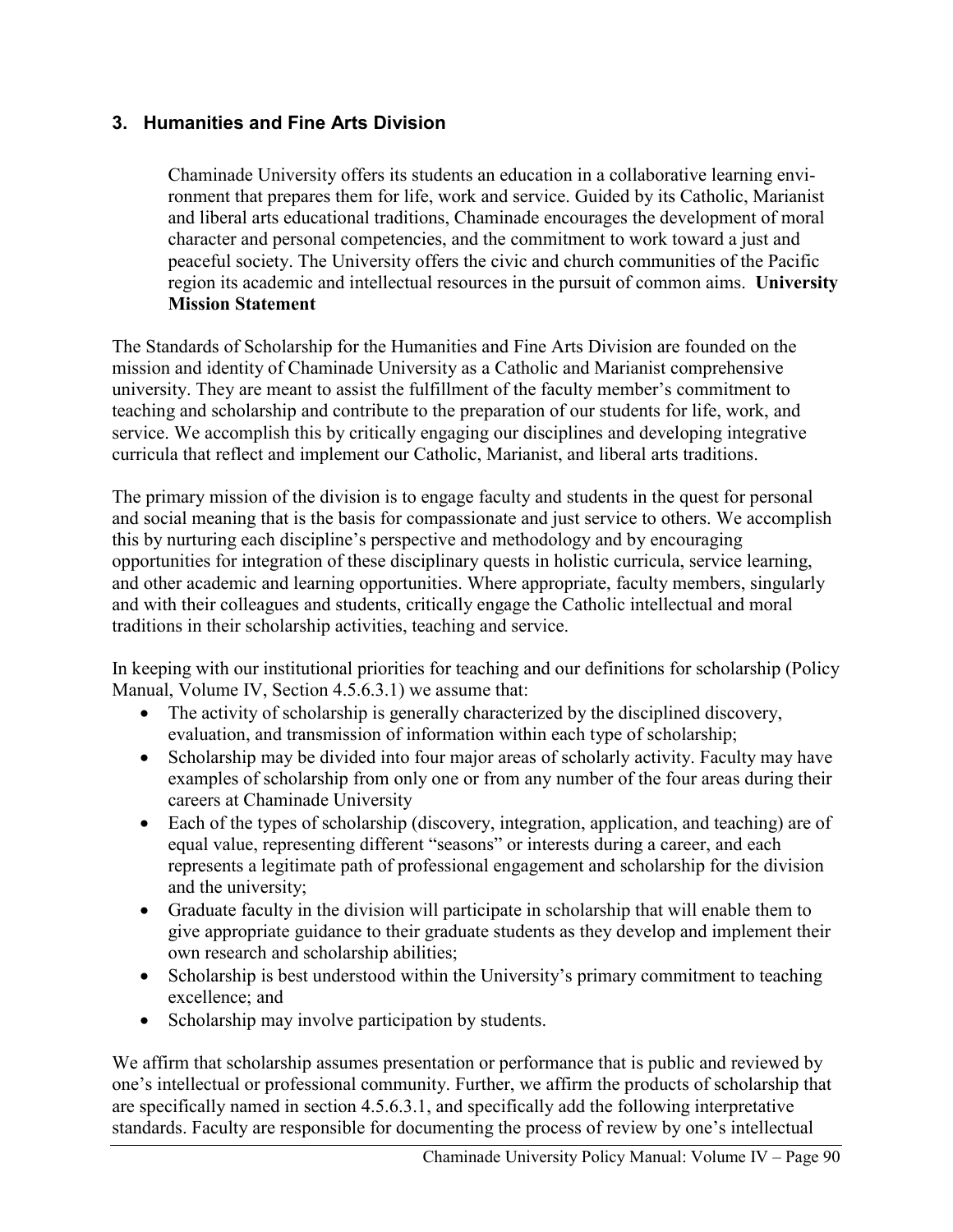and professional community when submitting scholarship for GDP and promotion and tenure reviews. Faculty are free to propose other specific criteria to the Divisional Dean for approval and discussion with the EVPP through the GDP process, which is the normal path for defining the faculty member's goals and objectives in scholarship, teaching and service.

## *Humanities*

- Scholarship of Discovery includes research, publishing and presentations as described in the Policy Manual (e.g., books, chapters, articles in journals and other print resources, proceedings, cases, reviewed papers, extended book reviews), as well as original work within one's discipline(s) that culminates in:
	- o Successful grant proposals resulting in the publication or presentation of research and/or original work;
	- o Research reports and essays that reveal new insights into disciplinary assumptions and methods of inquiry;
	- o Presentations, performances, workshops, and shows, presented at professional conferences; or
	- o Other scholarly works reviewed by one's intellectual or professional community.
- Scholarship of Application includes those contributions by faculty to the University community, Church, and exterior community groups that utilize their professional knowledge and skills for the benefit of others in society. There may be significant overlap between the scholarship of application and service. Faculty in the division may present as scholarship of application work that applies the knowledge and skills that have been developed by the faculty person in pursuit of their professional duties and obligations as members of academia whose intellectual and professional community recognize as worthy of scholarly discussion. Among these contributions are:
	- o Presentations to members of one's professional community based on significant leadership service in non-profits, religious organizations and academic affiliates (e.g., professional organizations; public/governmental committees and task forces; and non-governmental service and research organizations);
	- o Publication or presentation of successful grant proposals reviewed by one's intellectual and professional community;
	- o Written and oral records of activities that apply one's disciplinary or interdisciplinary knowledge and skills toward gaining a deeper and more contextualized understanding of their issues and service, including but not restricted to extended book review articles, juried papers, research projects, articles, presentations focused on applied knowledge and problem solving presented to one's academic or professional communities and
	- o Program evaluations written for external accreditation agencies that are public and reviewed by one's intellectual or professional community and recognized as worthy of scholarly discussion.
- Scholarship of Integration includes interdisciplinary work that results in articles, papers, presentations to one's intellectual or professional communities that integrate the traditional disciplinary perspectives, contributing to a more holistic discourse on reality and both personal and social values. The results of this form of scholarship are commonly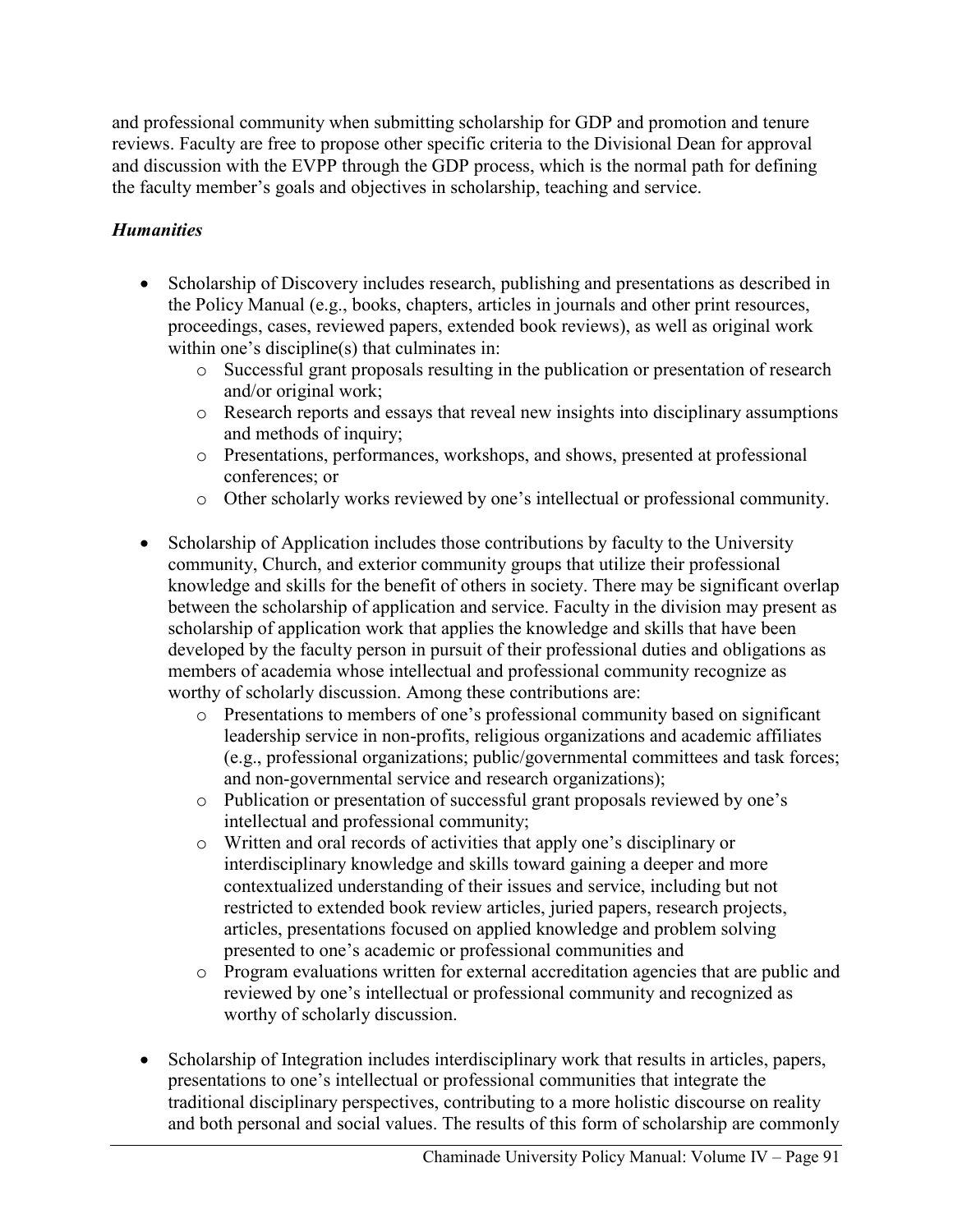seen through development and implementation of team-taught programs and courses, and in participation in faculty colloquia and workshops on interdisciplinary issues and methods. Scholarship of integration may also be found in:

- o Successful grant proposals resulting in the publication or presentation of integrative research;
- o Extended book review articles; and
- o Public policy contributions where the individual makes connections across academic disciplines, synthesizing, interpreting and connecting findings that further our integrative understanding of knowledge and experience, and which are reviewed by one's intellectual and professional community.
- Scholarship of Teaching includes, among other activities:
	- o Presentations and/or papers shared with members of one's academic or professional community on original new course designs and/or syllabi and pedagogy, as well as oral and written presentations of original videos or slides used within a course or curriculum;
	- o Publication or presentation of successful grant proposals that further innovative teaching strategies and outcomes reviewed by one's intellectual and professional community;
	- o Development and/or production of new teaching materials (e.g., collections of readings, class exercises and assignments, original study/course guides) that are published and used by other faculty;
	- o Computer software that enhances teaching and learning that is presented or published and reviewed by one's intellectual and professional community; and
	- o Creating public presentations and/or papers based on professional assessment of courses and participation in University- and/or division-wide assessment programs for one's intellectual and professional community that are reviewed and recognized worthy of discussion.

## *Fine Arts/ Music/ Environmental and Interior Design/ Theatre/ Creative Writing*

Scholarship in the arts includes: work about the arts and their importance to human experience, meaning, and expression; and actual production, performance, exhibition within the fine and performing arts and creative writing. All forms of scholarship in the arts are public and reviewed by the relevant intellectual, artistic, and professional community. The following standards assume the previous Humanities section and include examples specific to the arts.

- Scholarship of Discovery includes performing, exhibiting, programming, and publishing explanations, studies, and critiques in fine arts, interior design, music, creative writing, and theatre. Examples of this type of scholarship are:
	- o Research and scholarly findings including translations and compilations that may result in books, chapters, articles, delivering or publishing conference papers, critical editions of music, dramaturgy, and investigative work in aesthetics;
	- o Work that results in the creation and public performance or publication of a musical or literary work or a play that is reviewed by the relevant community of theatre/ art/ music/ creative writing professionals;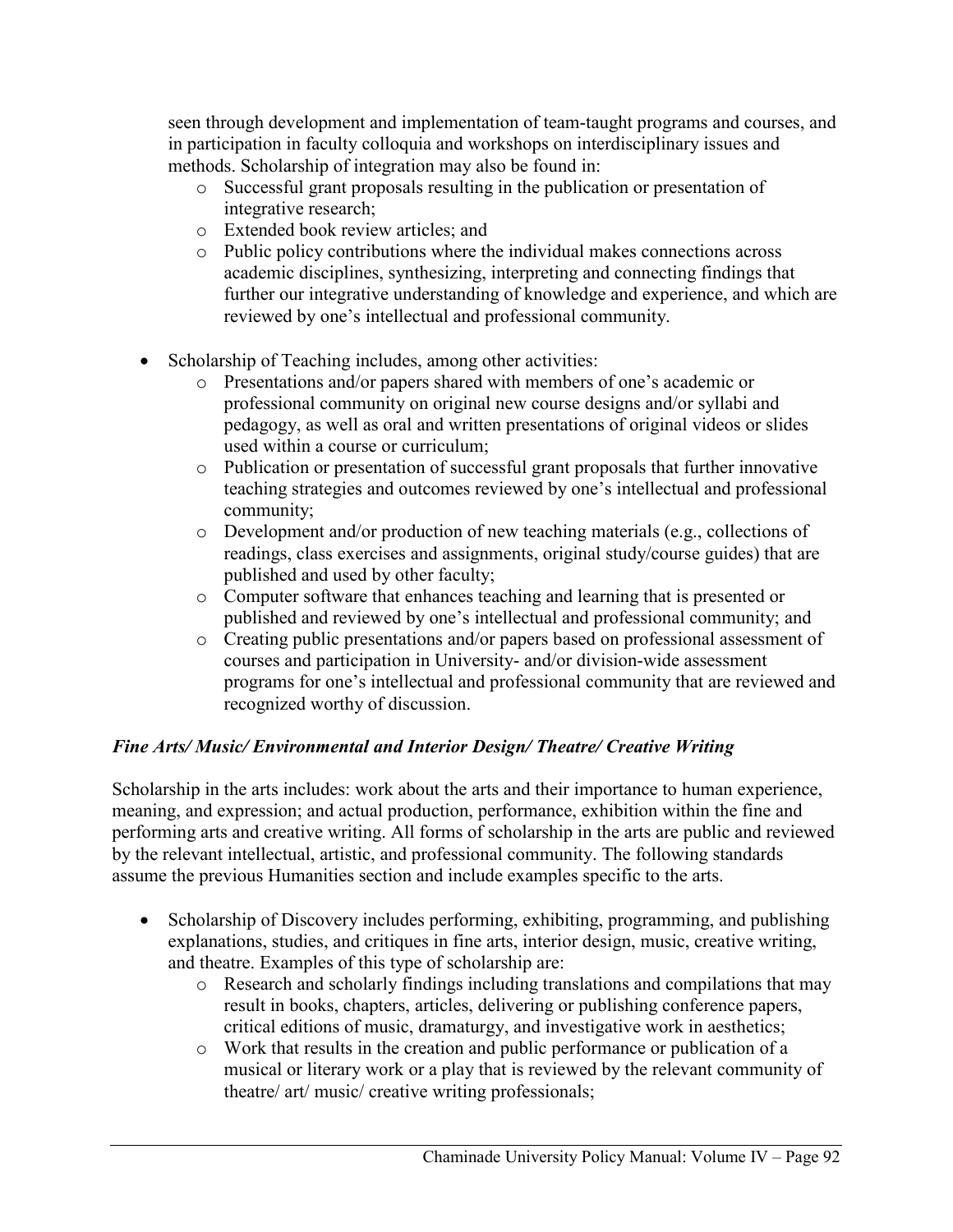- o Creation and public presentation or publication of a work of visual art that constitutes a new interpretation or discovery in the fields of art history, studio art techniques and materials, contemporary art, cultural art, theory and concept of art.
- o Successful grant proposals resulting in the publication of research or public performance of original work;
- Scholarship of Integration in the arts integrates aesthetic meaning and methods appropriate to the arts with other disciplines such as history, theology and religious studies, philosophy, political theory, sociology, communications, natural sciences, math, and business management in order to more fully explore and understand the total human experience and the meaning of the arts for the individual and the society. As with the rest of the Humanities, integration work in the arts commonly seeks to provide critical insight into personal and social values. Performance itself is a powerful medium of integration generally providing such insight, and when public and reviewed by one's intellectual and professional community constitutes scholarship of integration.
	- o Successful grant proposals resulting in the publication of research or public performance;
	- o Work that integrates the arts and other disciplines, which results in public performance or publication of a musical or literary work or a play that is reviewed by the relevant community of theatre /art /music /creative writing professionals;
	- o Public presentation or publication of a work of visual art that integrates aesthetic meaning and methods appropriate to the arts with other disciplines.
- Scholarship of Application in the Fine and Performing Arts and Creative Writing includes:
	- o Work that results in public performance or publication of a musical or literary work or play that is reviewed by the relevant community of drama/ art/ music/ creative writing professionals and recognized as worthy of scholarly discussion. This includes practice, study, research, and rehearsal leading to live or broadcast performances, film and videos, recordings or competitions involving solo performances, ensemble performances, conducting, interpretation of a role in a drama
	- o Master classes where skills and knowledge are shared with one's intellectual, artistic, or professional communities and reviewed by members of those communities
	- o Exhibitions; this includes development and execution of works of art, programming, publication of explanations, studies, critiques, programs, or computer applications; executing or designing prominent art commissions that are available to the public and reviewed by one's intellectual and professional community or
	- o Submission and acceptance of designs in professional conferences and competitions sponsored by the relevant academic or professional community.
- Scholarship of Teaching includes, among other activities:
	- o Development and publication (in-house is appropriate if an exterior review of the materials by peers is done) of classroom/performance materials (e.g., course software, rehearsal preparation materials);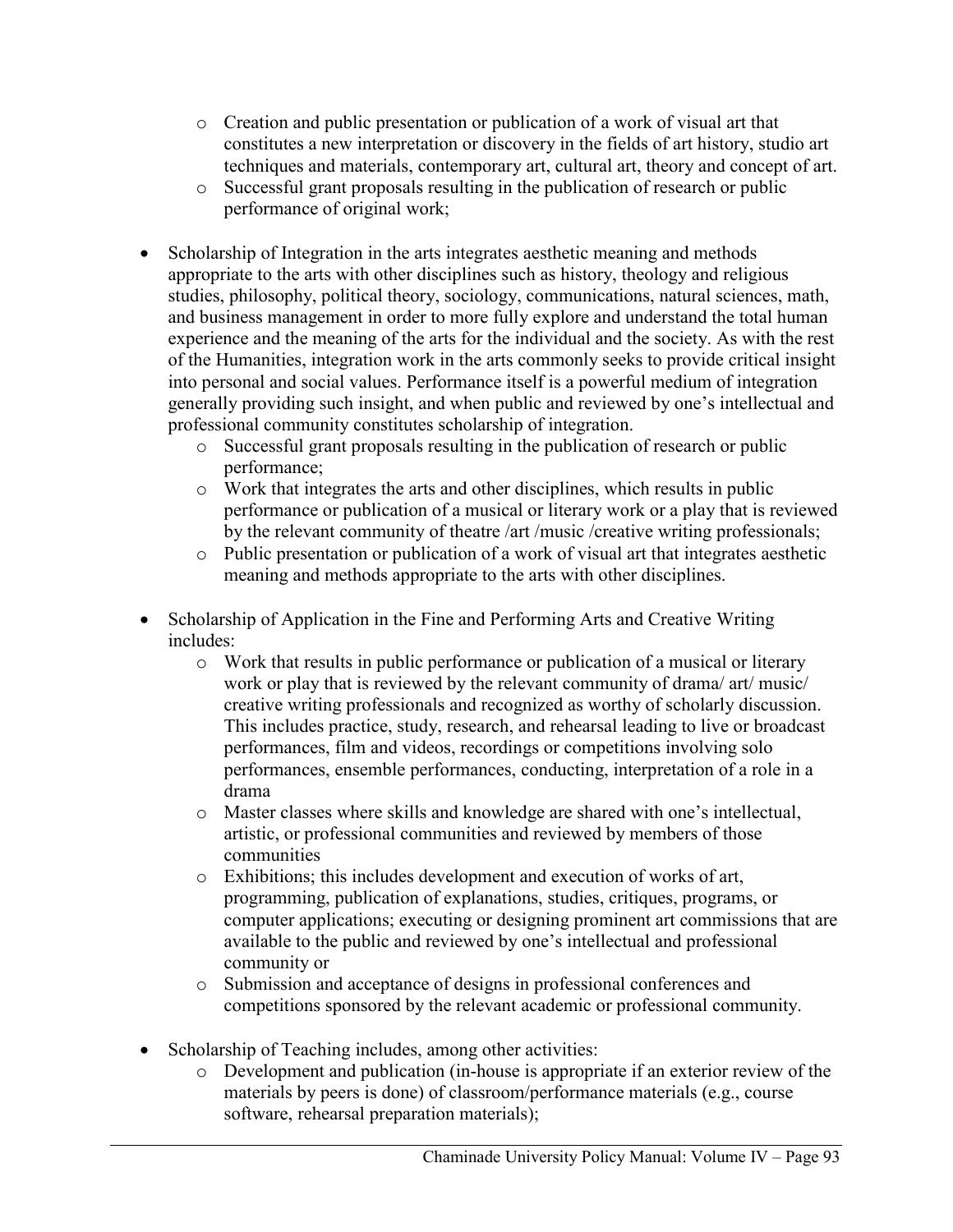- o Giving workshops on teaching pedagogy and course content to members of one's academic or professional community; and
- o Publication or public presentation of art, interior design, music, theatre, and creative writing educational pedagogy, research, and/or materials.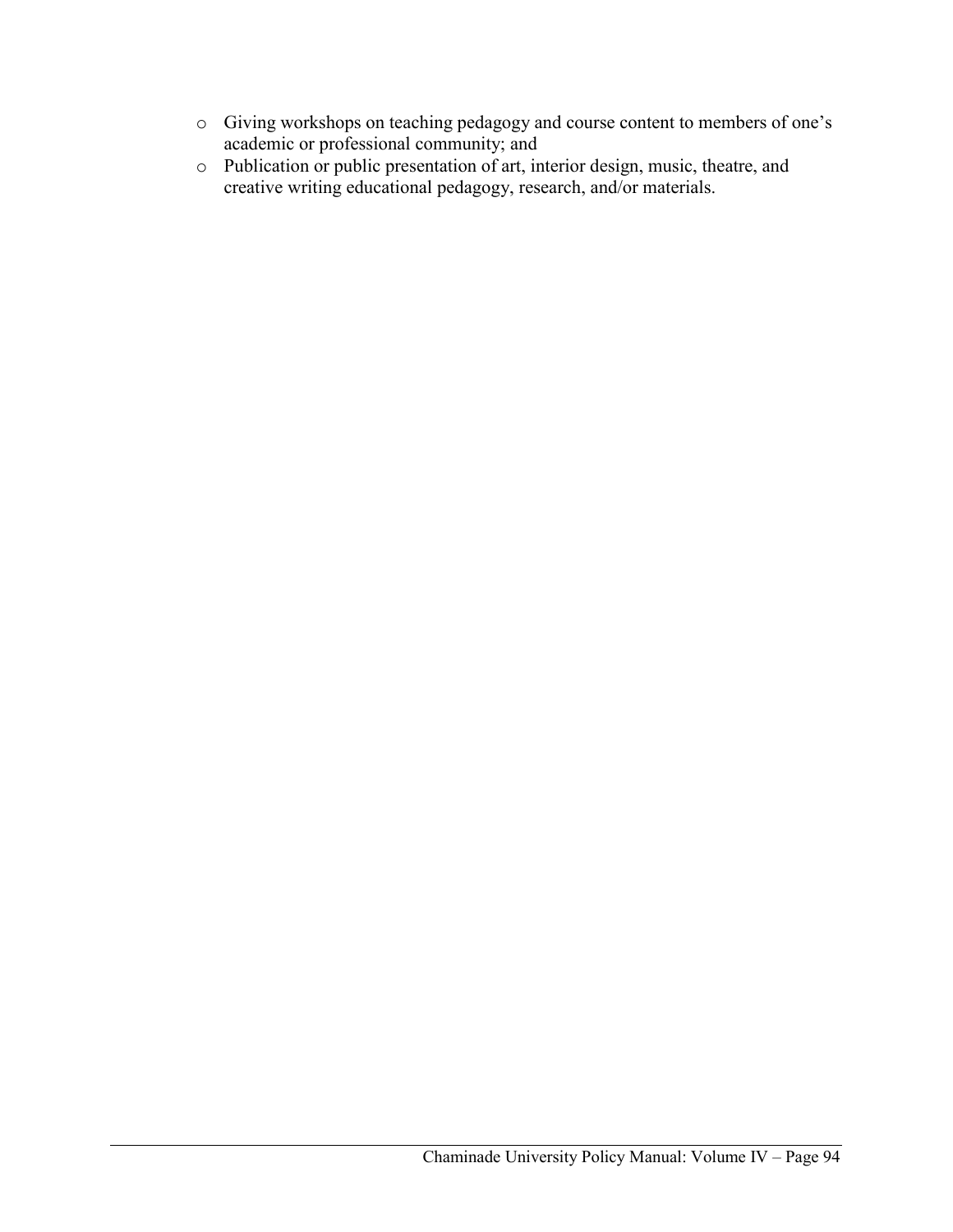# **4 DIVISION OF NATURAL SCIENCES AND MATHEMATICS (DNSM)**

The activities of scholarship as recognized by the Division of Natural Sciences and Mathematics (DNSM) at Chaminade University of Honolulu (CUH) may be integrations of the Scholarship of Discovery; the Scholarship of Teaching; the Scholarship of Integration, and the Scholarship of Application. These activities of scholarship are required of all ranked faculty in the DNSM. Recognizing the diverse natures of the various disciplines incorporated into the DNSM, we understand that there may be variations in the manner in which each of these four types of scholarship is pursued. Basic to all the variations is an understanding that scholarship is a critical, systematic investigation and analysis of a question or problem. For rank and review purposes at CUH, these outcomes of scholarship must be documented and presented in a structured and organized manner for peer visibility and peer review.

The evidence of the acceptance of peer visibility and peer review is:

- Acceptance for publication in a refereed journal or
- Acceptance for presentation at a peer-reviewed conference, or
- Acceptance as a registered patent.

Within the educational context of CUH, a primary level of professional conduct is excellence in teaching and/or learning outcomes. A secondary level of professional conduct places excellence in performance in the context of other aspects involved in the integrated process that comprises CUH, such as service, administration and governance. A tertiary level of professional conduct that deals with the academic interests of all ranked faculty in the DNSM is research. Ideally, all ranked faculty in the DNSM should strive to integrate topics from the secondary and/or tertiary levels into the primary level and demonstrate the connection.

#### • Scholarship of Discovery

The main focus of this type of scholarship is basic research. This entails the discovery of new information through the collection of raw data, analysis of the data, formulation of conclusions, and submission of findings to peer visibility and peer review. We recognize that the services provided to CUH as a whole by the ranked faculty of the DNSM may require that faculty to devote the major part of their time to excellence in classroom instruction. Such classroom instruction may mitigate but may not replace the faculty responsibility toward pertinent activity toward the Scholarship of Discovery.

By the Scholarship of Discovery, we mean the intellectual and/or experimental activities undertaken to seek new and leading-edge understandings using rigorous methods of inquiry and subjecting those understandings to peer visibility and peer review.

Undertaking a research effort and publishing the results of that research effort in a refereed journal would be an example of the Scholarship of Discovery.

A research-related proposal submitted to and accepted for funding by a funding agency, which supports basic research in the particular discipline, is evidence of performance toward the Scholarship of Discovery. However, the ultimate acceptance as evidence of the Scholarship of Discovery rests upon the acceptances (as noted above) of the outcomes of the funded research.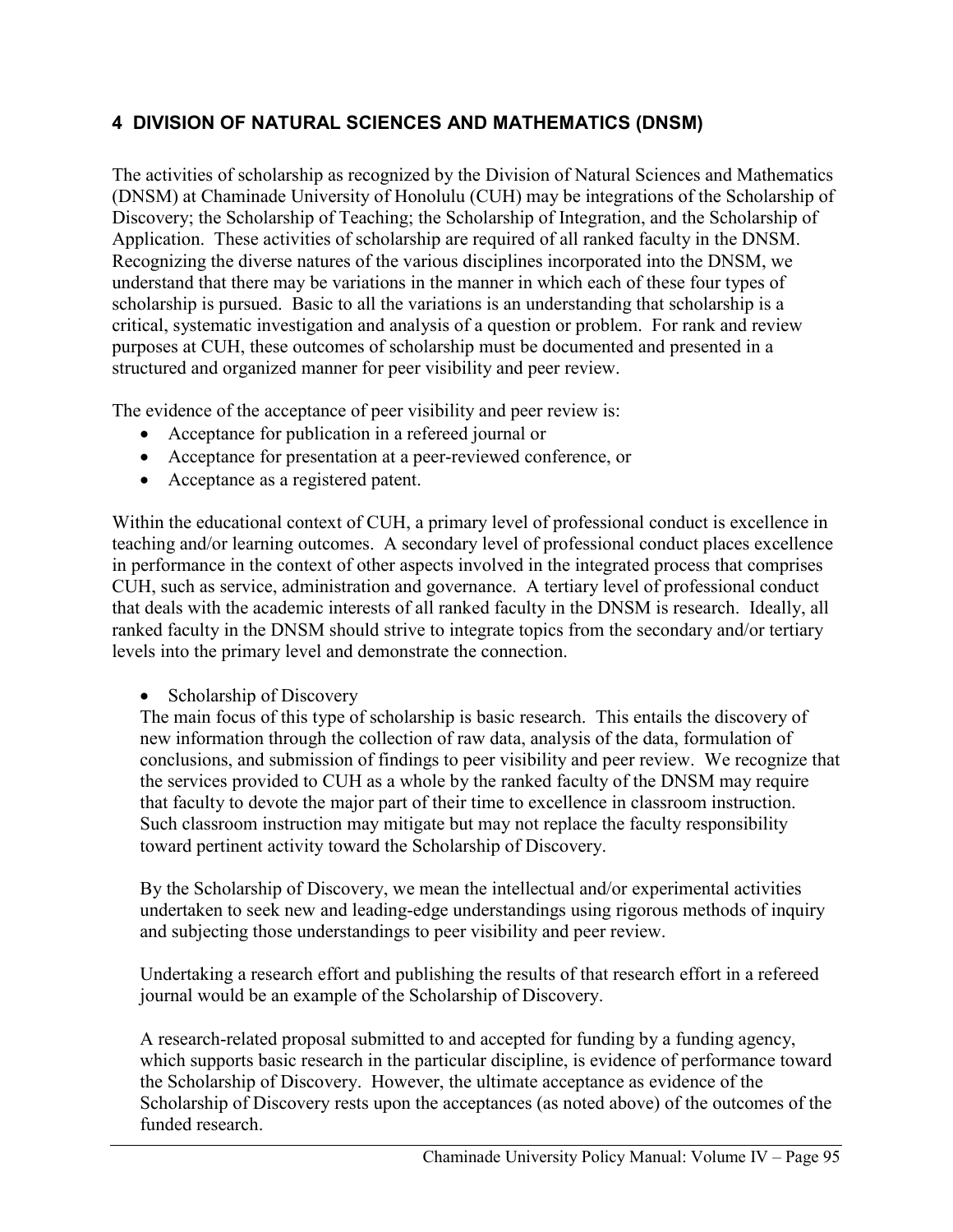• Scholarship of Teaching

The primary focus of the Scholarship of Teaching is the search for new theories, new understandings and new processes into the nature of the teaching and learning process.

The primary focus of this scholarship is not the demand for excellence in teaching and learning outcomes as evidenced by organization, development, delivery and reception of content as well as the interactions between delivery medium and receiver and level of preparedness of the deliverer. Further it is not the development activity of a discipline, analyses of student evaluations, examination of teaching styles, syllabus preparation/examination/revision, course and program development, and the critical analyses of current classes, programs and program components.

By the Scholarship of Teaching, we mean the search for insights and the undertaking of thoughtful study to gain new understandings into the nature of the teaching and learning processes and the development of new programs consistent with the new understandings and subjecting the understandings and programs to peer visibility and peer review.

A research-related proposal submitted to and accepted for funding by a funding agency, which supports the Scholarship of Teaching in the particular discipline, is evidence of performance toward the Scholarship of Teaching. However, the ultimate acceptance as evidence of the Scholarship of Teaching rests upon the acceptances (as noted above) of the outcomes of the funded research.

The evidence of the Scholarship of Teaching may include development of classroom/laboratory materials (laboratory manuals, computer software, etc) based upon new understandings of the nature of the teaching and learning process and subjecting the materials and rationales to peer visibility and peer review.

The full-time academic load (24 semester hours per year) for the ranked faculty of the DNSM requires that most of that time be devoted to excellence in teaching. Such classroom instruction may mitigate but does not replace the faculty responsibility toward some pertinent activity toward the Scholarship of Teaching.

Activities not included under the Scholarship of Teaching are attendance at professional workshops, independent study of new software, commitment and independent activities toward maintaining currency in the discipline, and other professional efforts directed toward enhancing competence. These activities are evidences of performance toward excellence in teaching and are activities expected of all ranked faculty in the DNSM.

Scholarship of Integration

The main focus of this type of scholarship lies in the cross connection of differing and/or different scholarly perspectives. The outcomes of the cross connection result in new or expanded understandings when the scholarly activities of the individual faculty members are placed within the larger intellectual fabric of the university and subjected to peer visibility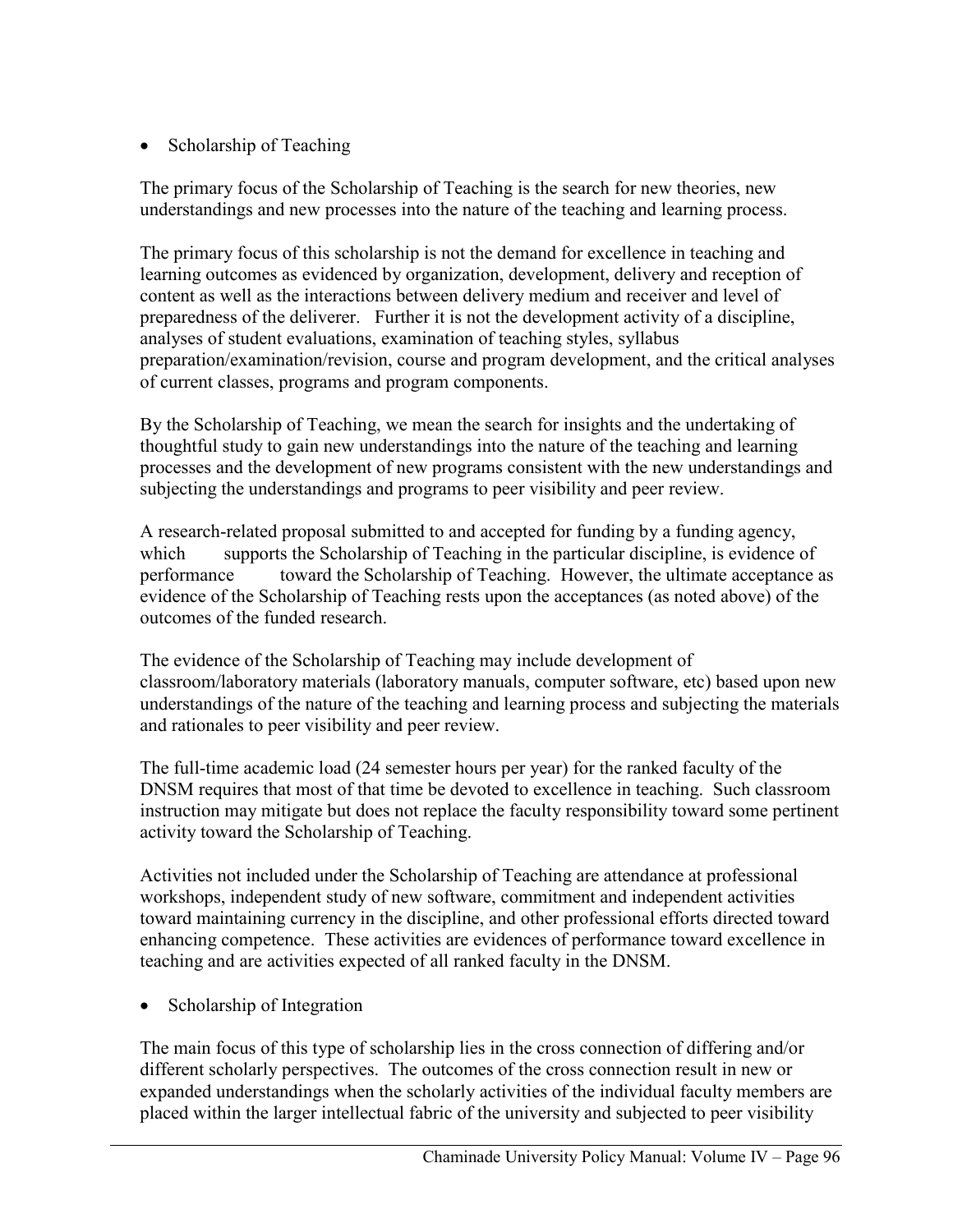and peer review. The cross connection is in keeping with the Marianist Educational Values of integration of reason and faith, education of the whole person and adaptation to change.

By the Scholarship of Integration, we mean placing the outcomes of the scholarship of individual faculty members of the DNSM into the intellectual fabric and mission of the University to seek larger multidisciplinary understandings and subjecting those understandings to peer visibility and peer review.

A research-related proposal submitted to and accepted for funding by a funding agency, which supports the Scholarship of Integration between disciplines, is evidence of performance toward the Scholarship of Integration. However, the ultimate acceptance as evidence of the Scholarship of Integration rests upon the acceptances (as noted above) of the outcomes of the funded research.

An example of the Scholarship of Integration is the cross connection of the scholarship of a ranked faculty in the DNSM with that of one or more other peers from CUH or other universities, government organizations or agencies, or industrial organizations into scholarly issues of public import and subjecting such cross connection to peer visibility and peer review.

Scholarship of Application

The focus of this type of scholarship is in the application of the scholarship of a ranked faculty member in the DNSM that results in understandings and products that serve CUH and/or the communities in which CUH is a part and are of such import as to merit peer visibility and peer review. This is in keeping with the Marianist Educational Value of Service.

By the Scholarship of Application, we mean the insights and outcomes of the scholarly search in the sciences for the utility value of the outcomes of scholarship and subjecting those insights and outcomes to peer visibility and peer review.

An application-related proposal submitted to and accepted for funding by a funding agency, which supports applications-related research in the particular discipline, is evidence of performance toward the Scholarship of Application. However, the ultimate acceptance as evidence of the Scholarship of Application rests upon the acceptances (as noted above) of the outcomes of the funded research.

Examples of the Scholarship of Application are the activities of an individual ranked faculty member of the DNSM or his/her collaborative efforts with one or more peers at CUH or at another university, or with peers from government, industry, or other institutions to seek applications for the results of scholarship and subject these applications to peer visibility and peer review.

By the demonstration of continuing scholarly work, we mean the activities and deportment of each ranked faculty member of the DNSM to demonstrate a continuing sense of dedication to and progress toward one notable activity in at least one of the areas of scholarship as described above.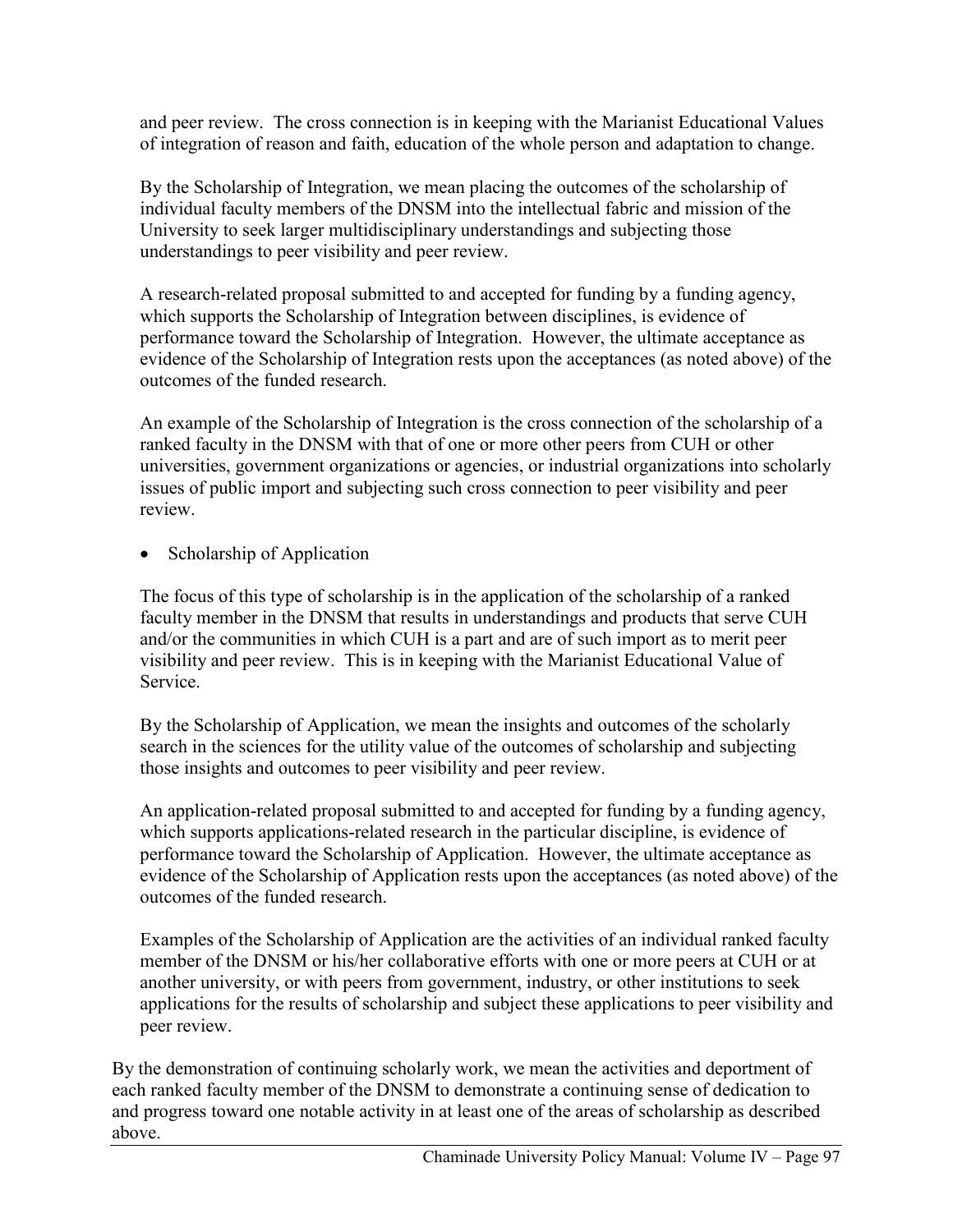- Each ranked faculty member of the DNSM shall have the opportunity to offer his/her evidence of continuing scholarly work to support a Rank and Tenure review. This may be done in conjunction with or in addition to his/her Growth and Development Plan (GDP).
- To encourage and enhance the demonstration of continuing scholarly work by ranked faculty members of the DNSM, the Dean of the DNSM and his/her appointed advisory Peer Review panel shall meet with each faculty member of the DNSM approaching Rank and Tenure review to offer constructive advice.
- To encourage and enhance the demonstration of continuing scholarly work by ranked faculty members of the DNSM, prior to the signing of his/her annual contract, each member shall have the opportunity to seek redistribution of his workload to engage in a selected area of scholarship.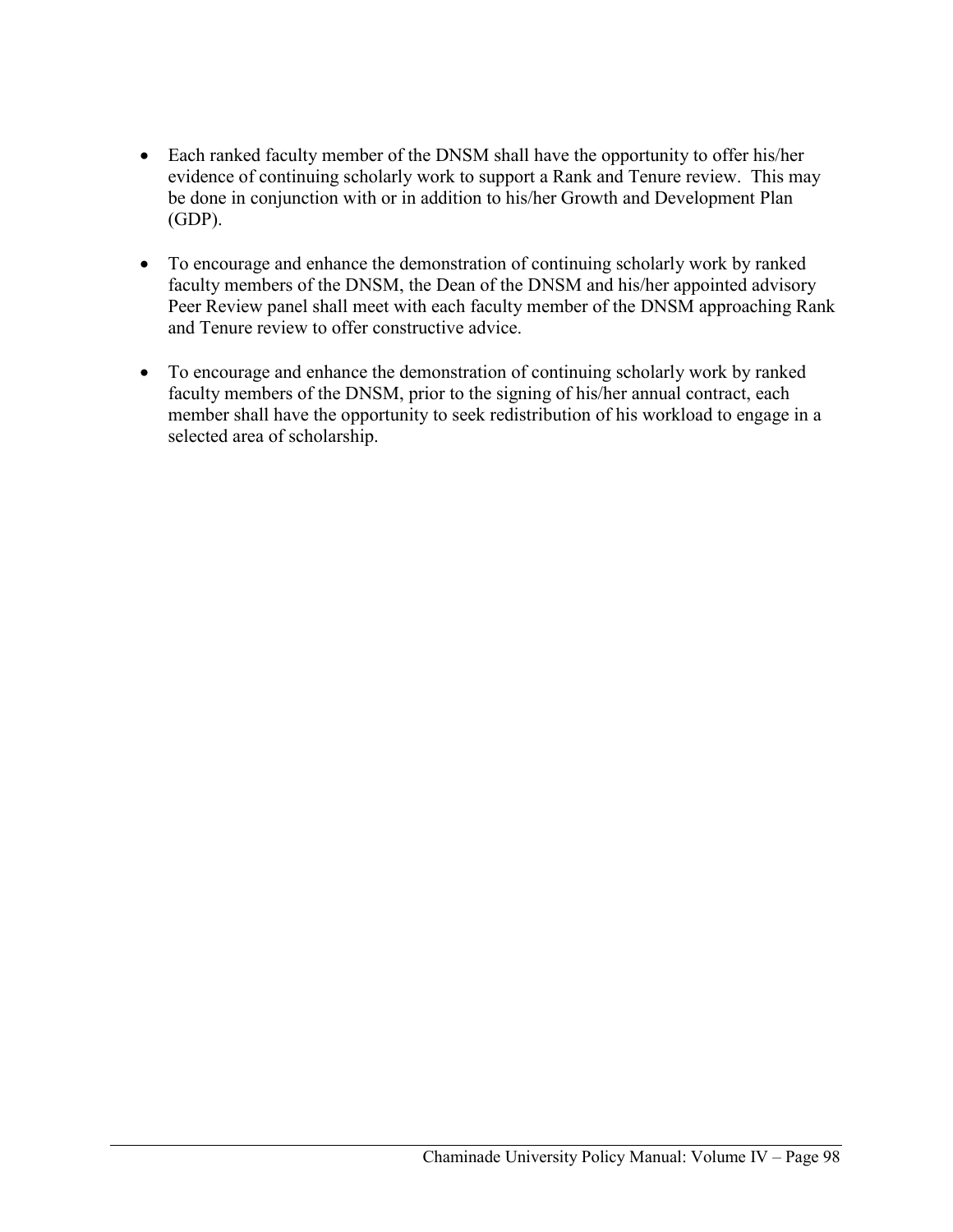## **5. School of Business and Communication Division**

The general criteria for faculty evaluation are described in the Chaminade University Policy Manual (Volume IV, Sec.4.5.6) under the following categories: Teaching Effectiveness; Advising and Service to Students; Service to the University, to the Profession, and to the community; Collegiality and commitment to the University's mission; and Scholarly Research and Creative Work. Scholarship productivity, as one essential performance criterion for faculty members at Chaminade, and means of assessing it are explained in the same manual (Volume IV, Section 4.5.6.3). The following paragraphs elaborate the description of appropriate scholarship activities as it applies specifically to faculty within the School of Business and Communication Division.

Introduction: The primary mission of the University is to offer its students an education in a collaborative learning environment that prepares them for life, work, and service. Additionally, the University seeks to contribute to the betterment of communities beyond itself. Performance expectations for faculty are established to enhance the University's ability to fulfill this mission. Consequently, scholarly work by faculty is sought, centrally, to advance the education we provide and to enhance the communities we are a part of. At its best, faculty scholarship should enliven the intellectual atmosphere of the campus, help us to maintain fresh and relevant curricula, and provide faculty new learning that can be taken into the classroom, enriching the experiences of our students. The processes and products of scholarship should, likewise, encourage faculty, students, and alumni to engage life-long learning as a means of benefiting communities external to the University.

The University has adopted the perspective on scholarship offered by Earnest Boyer in Scholarship Reconsidered. Structurally, this framework extends the notion of scholarship beyond a focus on basic research, identifying several different types of merit-worthy scholarly work: Discovery, Integration, Application, and Teaching. This view of scholarship is intended to provide a means for recognizing the varied and substantive ways faculty contribute to their disciplines and professions. Chaminade selected this model of scholarship for use in guiding and evaluating the work of faculty because of its consonance with the following goals and values of the University:

- Scholarship should be defined in a way that best enriches faculty life and facilitates contribution to the University.
- Chaminade's faculty, in collaboration with the administration, should determine standards for faculty scholarship so that scholarship expectations are realistic, given the range of responsibilities of our faculty, and consonant with the University's mission.
- Scholarship should be viewed both as a means for faculty to be intellectually productive and as an opportunity for individuals to use their best talents and abilities in service of the University.

## *Scholarship and the Mission of the School of Business and Communication Division*

The perspective on scholarship within the School of Business and Communication Division derives from both the mission of the University and that of the Division. The Division helps to fulfill the University's mission by providing an education for students that prepares them to attain and succeed in a career role upon graduation and to live effective, socially responsible professional and personal lives.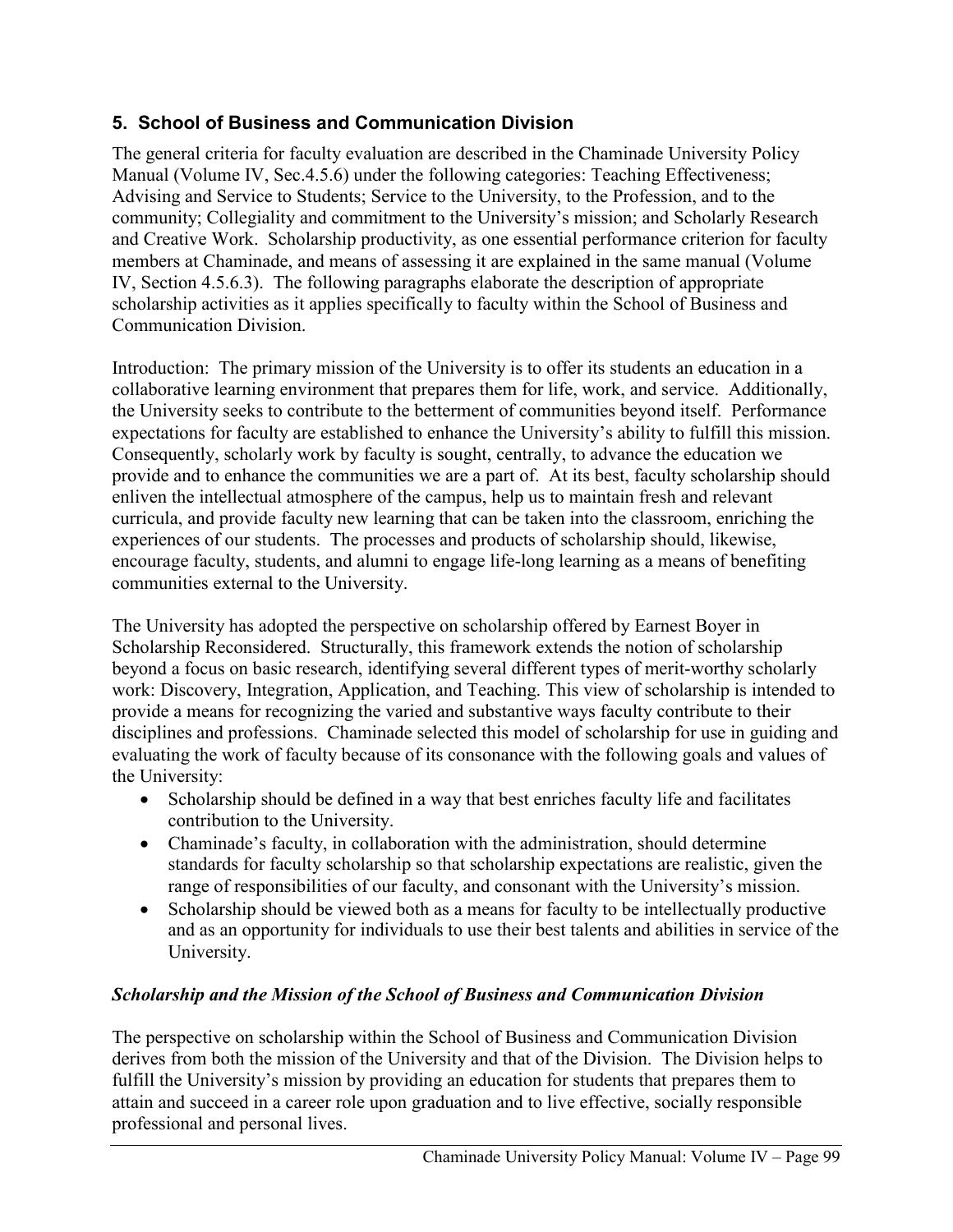Our focus, then, is to cultivate learning for doing, to provide an action-directed education that enhances students' ability to get jobs, succeed in their careers, and contribute to the well being of others. To do this effectively, the faculty of the School of Business and Communication Division need to be current on the work and work processes in our respective fields. We need to be knowledgeable about the professional and social contexts in which our students and alumni function. As a consequence, we give primary value to scholarship that is clearly connected with the real-world tasks, challenges, and opportunities in our professional domains.

Additionally, the Division strives to cultivate a culture which, rooted in the Marianist tradition, encourages and expects its faculty to focus on student development and accomplishment, to collaborate with other members of the university, and to foster meaningful engagement with external communities. To this end, we endeavor to promote a work environment and spirit in which we recognize each other's talents, promote teamwork, and support and challenge each other to accomplish meaningful work of recognizable quality. Our individual and joint scholarship activities are expected to support the Division's efforts in this direction.

The Scholarship of Application is particularly significant to the School of Business and Communication Division, because in order for the education we provide within our various disciplines to be most meaningful for students, it needs to be professionally relevant and practitioner-focused. The faculty within the division, consequently, need to consistently make connections between theory and application, between knowledge and use of knowledge. This is accomplished with greatest integrity when faculty members are themselves involved in scholarship activities that require such connections. Further, in our view, faculty members are best able to provide current, relevant teaching when they are actively involved in observing the conduct of their discipline area in organizations and the use of related expertise by practitioners. Consequently, the scholarly work in our Division commonly involves "joint ventures" between academics and organizations to address issues of theory and practice of interest and value to both. Typically, in the School of Business and Communication Division, research associated with the Scholarship of Application and Discovery is sponsored by participating organizations.

Faculty scholarship in the School of Business and Communication Division, then, should enhance our ability to provide career preparation for our students and contribute, where possible, to our respective academic and professional communities. The section below provides our perspective on each of the scholarship types (Discovery, Integration, Application, and Teaching), as well as examples of each as they may occur within the disciplines of the Division.

## *Scholarship of Discovery*

The Scholarship of Discovery is exemplified by research that provides new knowledge within an academic discipline resulting from analysis of empirical data. Both the research question(s) addressed and knowledge produced are thoroughly grounded in accepted theory, research, or practice of the discipline. Peer reviewers are typically academics.

The Scholarship of Discovery within the School of Business and Communication Division is illustrated by the following examples:

• Publication of empirical research in an appropriate book or refereed journal.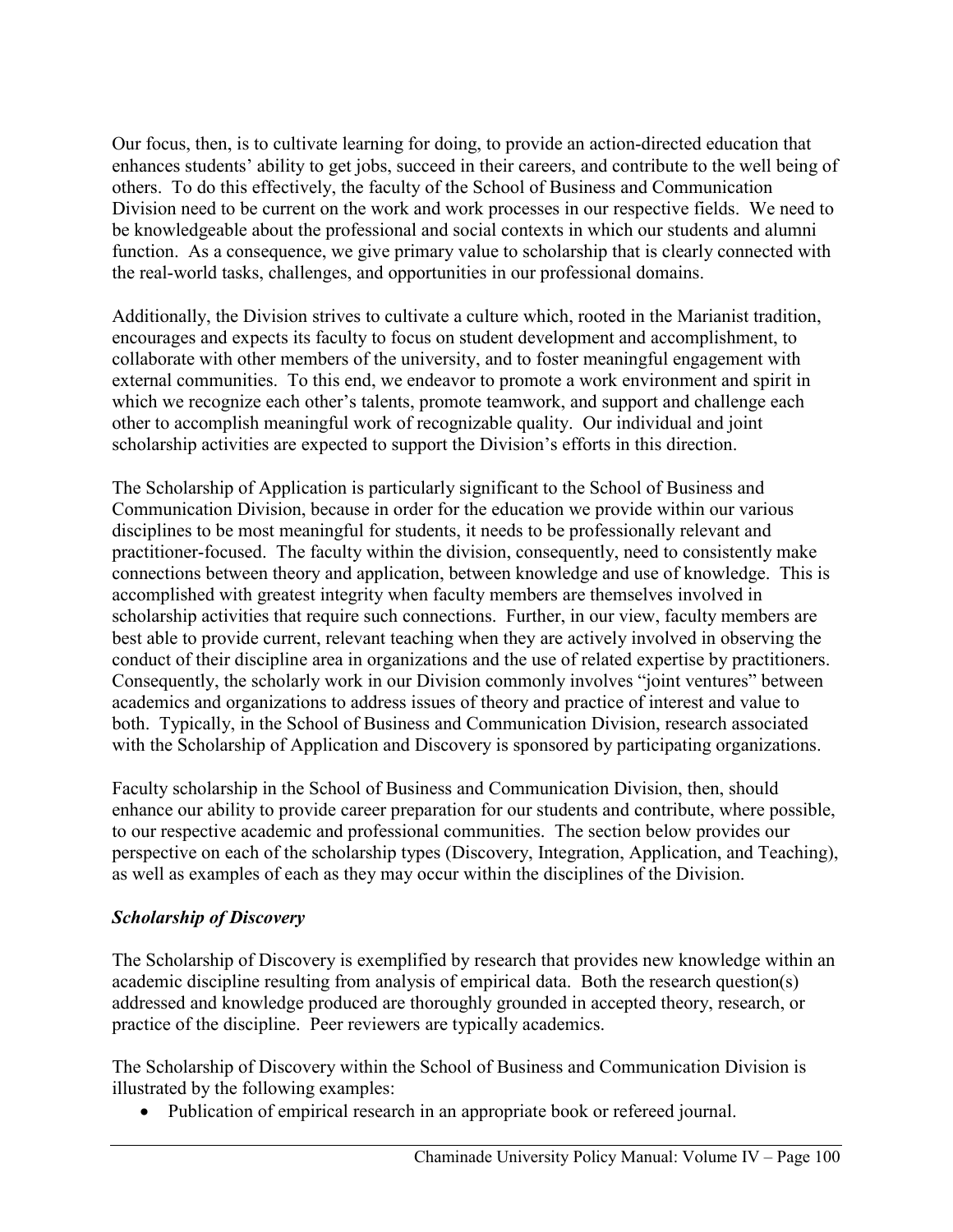- Presentation of empirical research at an appropriate refereed academic conference.
- Conduct of major editorial responsibilities, such as editor-in-chief or executive editor, of an academic journal which publishes empirical research.

## *Scholarship of Integration*

The Scholarship of Integration includes research that interprets and relates existing knowledge within or across disciplines in a way that produces new knowledge and/or directions for empirical research. Both the research question(s) addressed and knowledge produced are thoroughly grounded in accepted theory, research, or practice of the discipline. Peer reviewers are typically academics.

The Scholarship of Integration within the School of Business and Communication Division is illustrated by the following examples:

- Publication of theoretical discourse in an appropriate book or refereed journal.
- Presentation of theoretical discourse at an appropriate refereed academic conference.
- Conduct of major editorial responsibilities, such as editor-in-chief or executive editor, of an academic journal which publishes theoretical research.

## *Scholarship of Application*

The Scholarship of Application encompasses scholarly products which use discipline-related knowledge to address and learn about issues of professional practice and the professional challenges faced by individuals, groups, organizations, or communities. In School of Business and Communication disciplines, this form of scholarship usually involves either translating scholarship of discovery or integration for practitioners or engaging in "action research" projects which provide professional interventions that then themselves produce data and findings that are usable by a client organization or community. The data or findings are often also usable in further scholarship of discovery. Both the question(s) of practice addressed and approaches produced are thoroughly grounded in accepted theory, research, or practice of the discipline. Peer reviewers for translations of scholarship for practitioners are typically professionals and academics, while reviewers of "action research" documentation are typically professionals in participating organizations who are qualified to comment on the research findings. To be acceptable as scholarship, products of "action research" must conform to the standards for research design, documentation and evaluation found in standard action research texts (e.g., Handbook of Action Research by Reason & Bradbury or Handbook of Qualitative Research by Denzin & Lincoln [Eds.]). Additionally, products of "action research" must be made available to the Division for dissemination in "working paper" form. Note that it would be unusual for the Division to recommend the tenure or promotion of a faculty member whose entire scholarship portfolio is composed of working papers.

The Scholarship of Application is illustrated by the following examples:

- Publication of research translations or perspectives on questions of practice in appropriate practitioner-oriented journals, professional periodicals, or books.
- Presentation of action research at an appropriate refereed academic conference.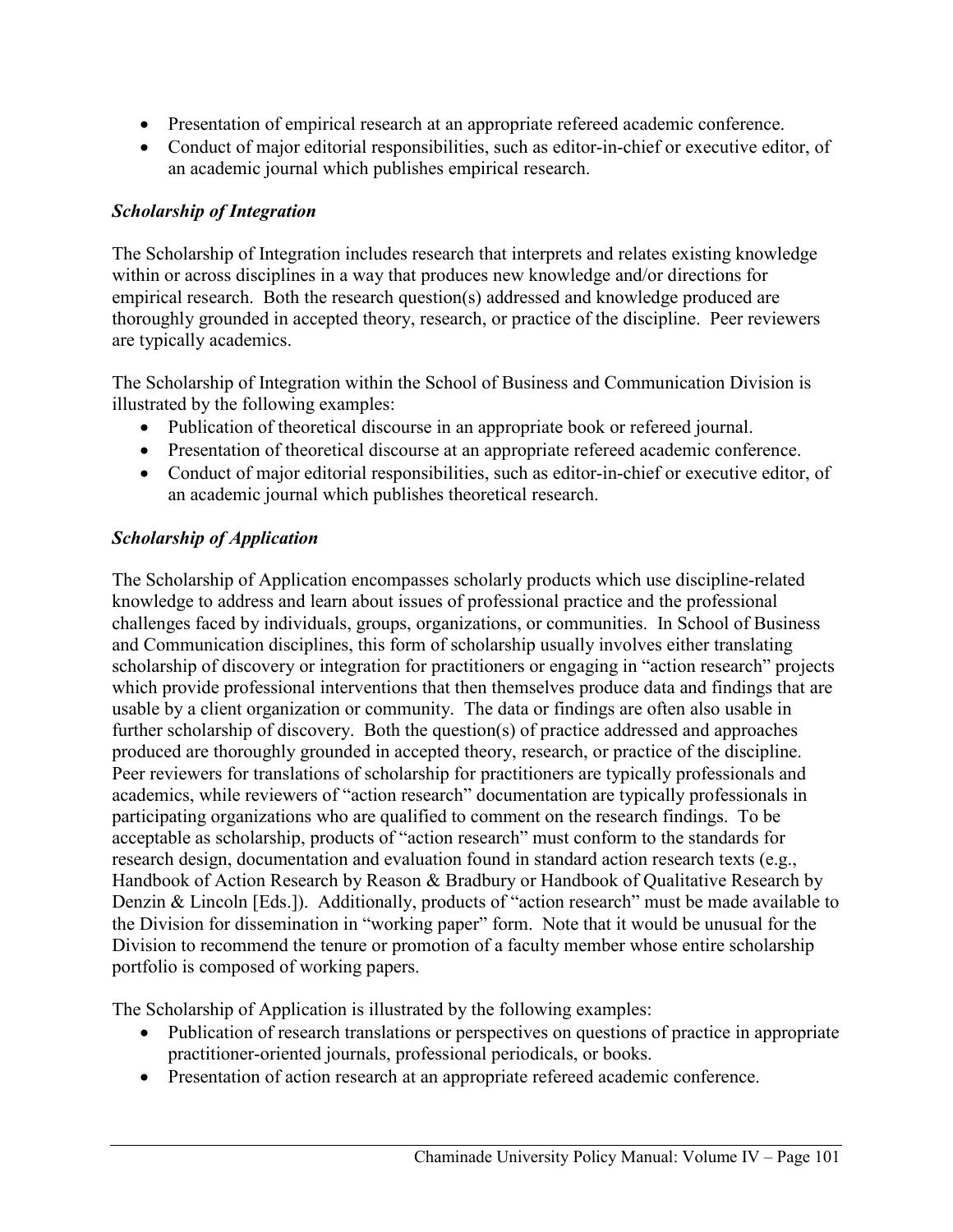- Presentation of an action research report to a client organization with appropriate documented review by the client and subsequent delivery of the report to the Division as a working paper for distribution.
- Conduct of major editorial responsibilities, such as editor-in-chief or executive editor, of an academic journal which publishes practitioner-oriented articles.

#### *Scholarship of Teaching*

The Scholarship of Teaching encompasses scholarly products that are directly related to educational products and practices. The Scholarship of Teaching is aimed at improving the learning of students through discovery, evaluation, and transmission of information about the educational content and pedagogies in one's discipline. Both the research question(s) and/or questions of practice are thoroughly grounded in accepted theory, research, or practice of Education and of the pertinent School of Business and Communication discipline. Peer reviewers are typically academics.

The following activities exemplify the Scholarship of Teaching:

- Publication of research or theory on teaching in appropriate refereed journals or books.
- Presentation of research or theory on teaching at an appropriate refereed academic conference.
- Publication of a textbook or chapters in a textbook.
- Publication of educational products or materials, such as discipline-related videos, simulations, or games.
- Conduct of major editorial responsibilities, such as editor-in-chief or executive editor, of an academic journal which publishes theoretical or empirical research on curricula, pedagogical practices, or learning.

Conclusion: The general guidelines for scholarship requirements and their evaluation for Chaminade faculty are described in the Faculty Policy Manual. Although all four types of scholarship are valued, for faculty members of the School of Business and Communication Division, special merit is given to work related to the Scholarship of Application. While recognizing the important contributions possible through the scholarship of Discovery, Integration, and Teaching, we attach differential significance to the Scholarship of Application because of the critical role it plays in enabling the Division to provide education that develops practical knowledge and skills our graduates require for career entry and success in the professional disciplines.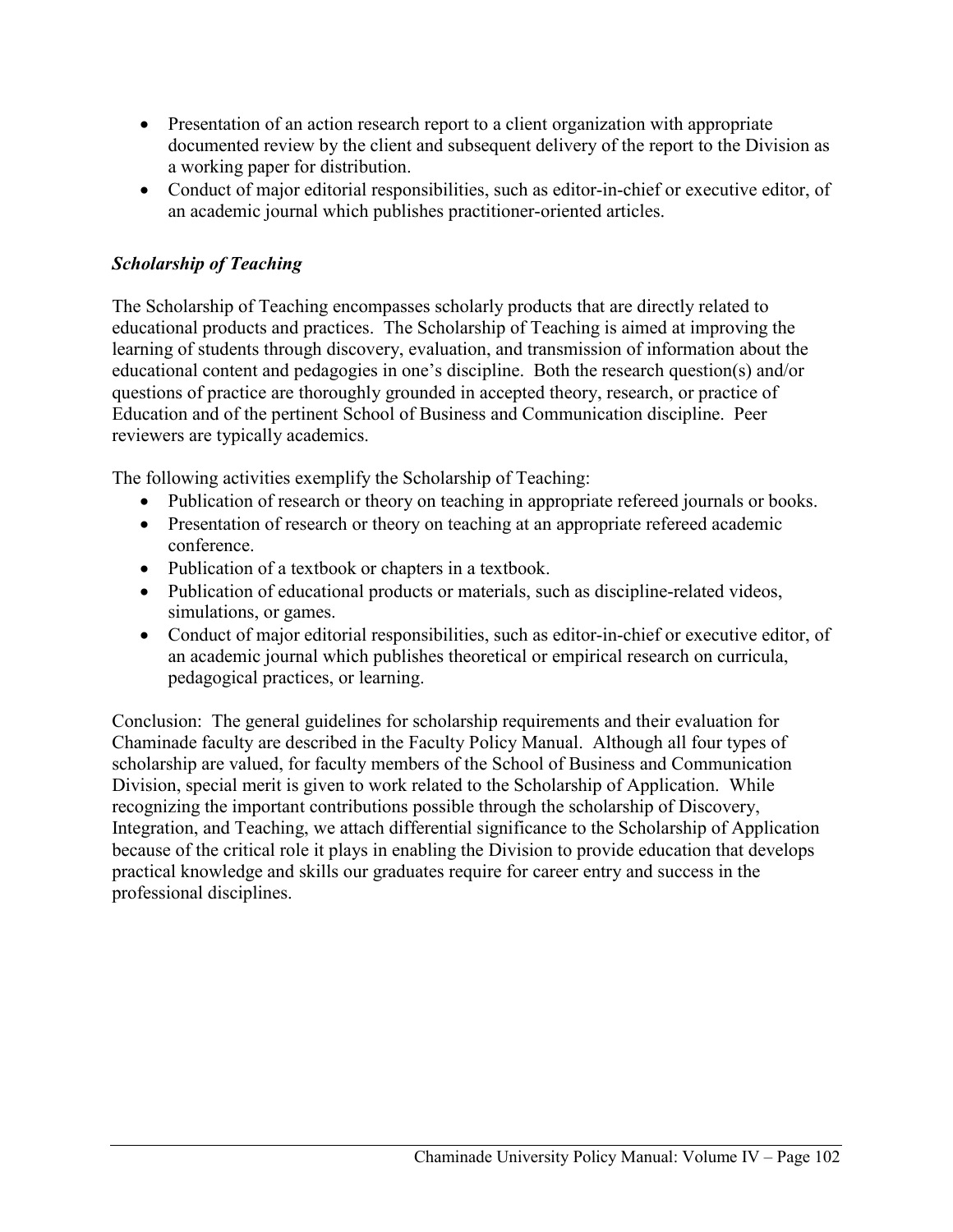# **6. School of Nursing**

The faculty members of the School of Nursing recognize that the unique culture and embodiment of scholarship in the nursing profession can be translated, and are relevant to standards proposed in nursing academia. The University recognizes that Scholarship and Creative Work is distinctive to the discipline. The following policies set forth in the Policy Manual Volume (Faculty Handbook) IV 4.5.6.3, 4.5.6.3.1, 4.5.6.3.2 defines foundational expectations of scholarship at Chaminade. Careful distinction should be made between teaching effectiveness and the Scholarship of Teaching and between service and Scholarship of Application.

Boyer's definitions of the Scholarships of discovery, teaching, application and integration are relevant to academic nursing. Each of the areas support the values of the profession and the scientific advancement. The American Association of Colleges of Nursing (2016) defines scholarship in nursing as "activities that systematically advance the teaching, research, and practice of nursing through rigorous inquiry that 1) is significant to the profession, 2) is creative, 3) can be documented, 4) can be replicated or elaborated, and 5) can be peer-reviewed through various methods." This definition is adopted and endorsed by the School of Nursing at Chaminade University. In addition, congruence of research and scholarly activities coincide with the mission of Chaminade. *The mission of the School of Nursing is to educate students to be competent and caring nursing professionals who will promote health and high standards of practice, decrease health related disparities in society and enhance quality of life and patient's safety in a dynamic healthcare environment*. This mission is congruent with the University as a whole where we prepare students for life, service and successful careers.

As the faculty look at the relevance of Boyer's model and the mission of the University, it is clear that some types of scholarships are more a priority than others. Scholarship is an expectation for our tenure track faculty. Our non-tenure track faculty concentrate their efforts on teaching and service. Although non-tenure track faculty have no contractual requirement for scholarship; it is highly encouraged. The School of Nursing utilizes Boyer's model and the American Academy of Colleges of Nursing definition of scholarship. *The following types of scholarship have equal importance to a tenure track faculty applying for promotion and tenure while a non-tenure track faculty may choose to focus on scholarship of teaching and practice (application).*

1. **Scholarship of Teaching.** Components of this type of scholarship are as follows: knowledge of the discipline or specialty applied in teaching-learning, development of innovative teaching and evaluation methods, program development and learning outcome evaluation and professional role modeling.

Examples of primary documentation required for promotion and/or tenure application:

- $\triangleright$  peer reviewed publication of research related to teaching methodology or learning outcomes
- $\geq$  case studies related to teaching-learning, development of testing of educational models or theories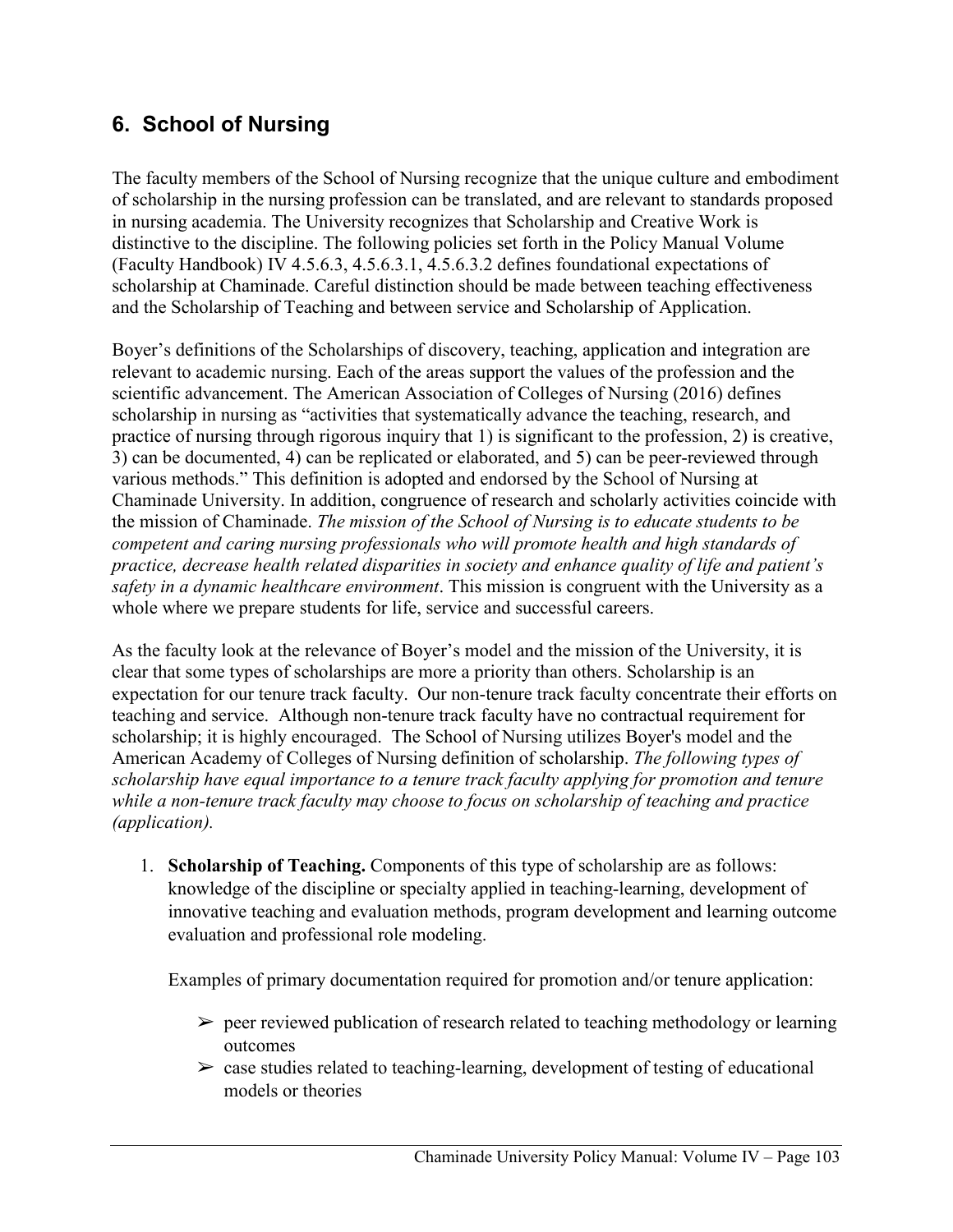- $\triangleright$  peer reviewed conference abstracts and/or documentation of oral presentations related to the scholarship of teaching and learning
- $\triangleright$  submission and securing of peer reviewed grant awards in support of teaching and learning

 Examples of secondary activities that maybe be offered for consideration by the Dean and Provost in support of an application:

- $\triangleright$  substantive documented contribution to accreditation or other comprehensive reports
- $\triangleright$  documentation of published chapters or textbooks or other learning aids
- $\triangleright$  documentation of successful applications of technology to teaching and learning with evidence
- $\triangleright$  state, regional, national or international recognition as a master practitioner
- $\geq$  design of evaluation/assessment programs
- $\triangleright$  positive peer assessments of innovation in teaching
- 2. **Scholarship of Practice (Application).** Components of this type of scholarship are as follows: development of clinical knowledge, professional development and application of technical or research skills and service based on the clinical specialty of the faculty.

Examples of primary documentation required for promotion and/or tenure application:

- $\triangleright$  peer reviewed publication of research, case studies, or practice issues
- $\triangleright$  peer reviewed conference abstracts and/or documentation of oral presentations related to the scholarship of practice
- $\triangleright$  submission and securing of peer reviewed grant awards in support of nursing practice
- $\triangleright$  published policy papers related to practice, reports, compiling and analyzing patient or health service outcomes, reports of meta-analysis related to practice problems or health service

 Examples of secondary activities that maybe be offered for consideration by the Dean and Provost in support of an application:

- $\triangleright$  state, regional, national or international recognition as a master practitioner
- $\triangleright$  professional certifications, degrees and other specialty credentials

Although the scholarship of teaching and practice (application) are a priority to the School of Nursing faculty, the remaining types of scholarship according to Boyer may also be considered in applications for promotion and/or tenure, either alongside or independently of evidence of engagement in the two priority areas:

## 3. **Scholarship of Discovery**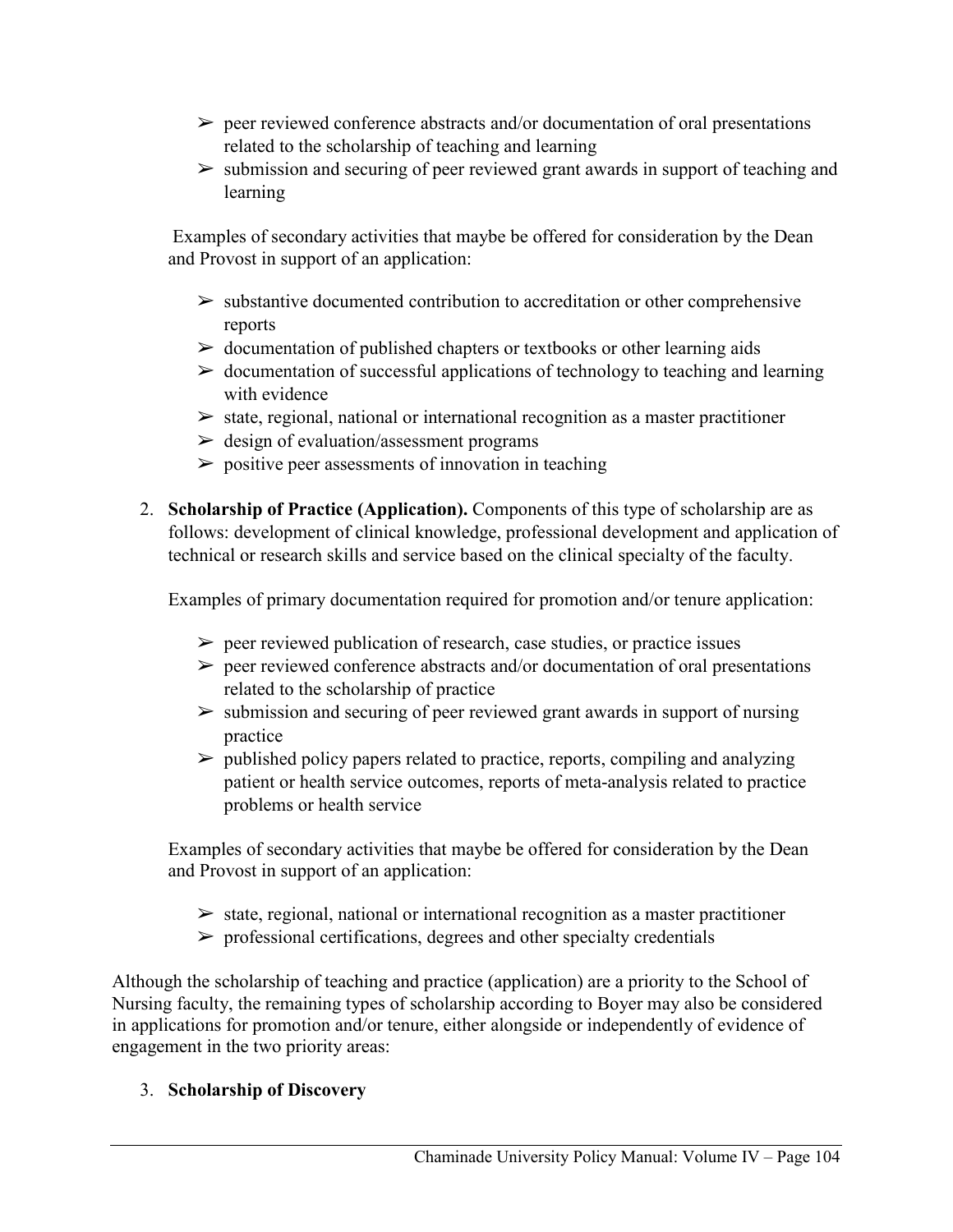The scholarship of discovery takes the form of primary empirical research, historical research, theory development and testing, methodological studies, and philosophical inquiry and analysis. The interdisciplinary and collaborative nature, across professional groups and within nursing itself is a hallmark of this scholarship.

*Primary empirical research* is the systematic collection of data to answer an empirical question or test a hypothesis. A variety of qualitative and quantitative designs is used, including experimental, quasi-experimental, descriptive, exploratory, case studies, and ethnography. Source materials include primary empirical measurements, observations and specimens, databases created for other purposes, and published reports of research.

*Historical research* includes original investigations using manuscripts, documents, oral narrative, and other printed and non-printed materials.

*Theory development* is the process of drawing together scientific and experiential knowledge, assumptions, and principles into a systematic set of statements that have explanatory and predictive power with respect to an area of experience. Scientific theories suggest explanations for phenomena that may be subjected to empirical tests.

*Methodological studies* include the development and testing of new or revised methods of inquiry that have utility in generating knowledge.

*Philosophical inquiry* in nursing is metaphysical, epistemological, and ethical and involves critical reasoning and argument that is systematic, rational, and critical. It seeks to answer questions related to the meaning of health and illness in the context of human life, how we acquire and evaluate knowledge, and the standards of conduct of life. Whether arguments are inductive or deductive in nature, assumptions are thoroughly examined and principles of logical thought and proof are followed.

Examples of primary documentation required for promotion and/or tenure application

- $\triangleright$  peer-reviewed publications of research, theory, or philosophical essays
- $\triangleright$  peer reviewed presentations of research, theory, or philosophical essays
- $\triangleright$  submission and securing of peer reviewed grant awards in support of discovery research
- $\triangleright$  copyrights, licenses, patents or products for sale
- $\triangleright$  published peer-reviewed books

 Examples of secondary activities that maybe be offered for consideration by the Dean and Provost in support of an application:

- $\triangleright$  documentation of mentorship of junior colleagues in research or scholarship
- $\triangleright$  state, regional, national, or international recognition as a scholar in an identified area
- $\triangleright$  positive peer evaluations of the body of work

## 4. **Scholarship of Integration**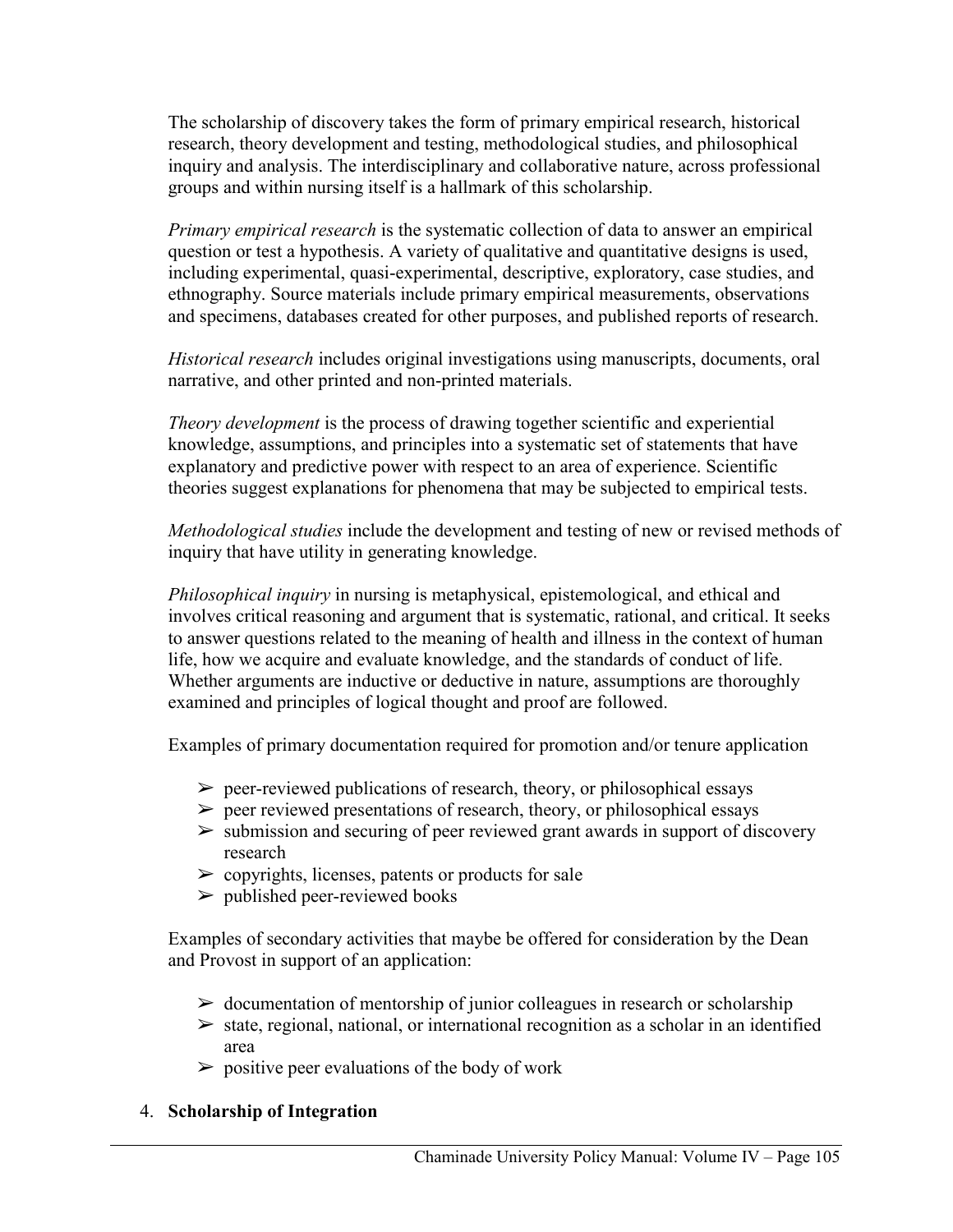The scholarship of integration emphasizes the interconnection of ideas, critical analysis and interpretation of concepts. *Integrative scholarship* requires interface between nursing and from two or more disciplines in inquiry that advances knowledge across a wide range of techniques and methodologies. Integrative reviews of the literature, analysis of health policy, development of interdisciplinary educational programs and service projects, studies of systems in health care, original interdisciplinary research, and integrative models or paradigms across disciplines are examples of the scholarship of integration.

Examples of primary documentation required for promotion and/or tenure application:

- $\triangleright$  peer-reviewed publications of research, policy analysis, case studies, integrative reviews of the literature, and others
- $\geq$  copyrights, licenses, patents, or products for sale
- $\geq$  peer reviewed published books
- $\geq$  submission and securing of peer reviewed interdisciplinary awards
- $\ge$  peer reviewed conference presentations of integrative work

 Examples of secondary activities that maybe be offered for consideration by the Dean and Provost in support of an application:

- $\geq$  positive peer evaluations of contributions to integrative scholarship
- $\triangleright$  reports of interdisciplinary programs or service projects
- $\geq$  policy papers designed to influence organizations or governments

### **Summary**

The commitment to scholarly approaches to teaching, practice and research creates common bonds across the academic nursing community. The above guidelines intend to clarify expectations for nursing faculty at Chaminade University of Honolulu. The ultimate goal is to provide a framework to improve the health of the people and communities we serve and provide a mindful approach to imparting knowledge to future nurses.

For tenure track faculty seeking promotion in rank and tenure, the above guidelines provide a framework for consideration.

For non-tenure faculty seeking promotion in rank, the above recommended scholarship guidelines provide a framework. According to Faculty Handbook 4.1.1.3, scholarship may not be a contractual expectation but such activity may be assigned and always encouraged.

Each faculty member of the School of Nursing shall have the opportunity to offer his/her evidence of continuing scholarly work to support a Rank and/or Tenure review. This may be done in conjunction with or in addition to his/her Growth and Development Plan. Demonstration of continuing scholarly work means at least one notable activity in at least one of the areas of scholarship described above.

Chaminade University Policy Manual: Volume IV – Page 106 Reference AACN(2016). Defining Scholarship for the Discipline of Nursing. Retrieved February 7, 2017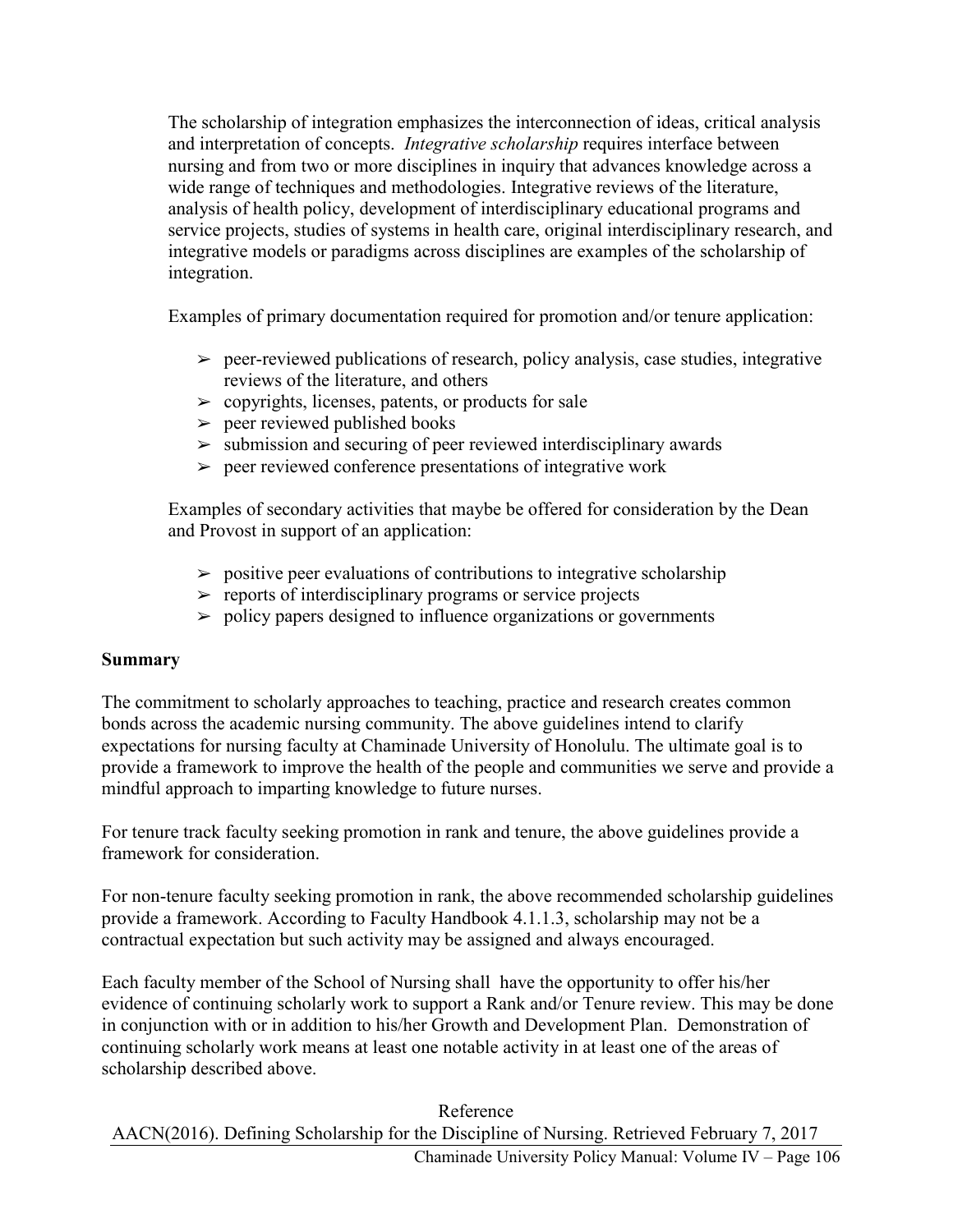from<http://www.aacn.nche.edu/publications/position/defining-scholarship>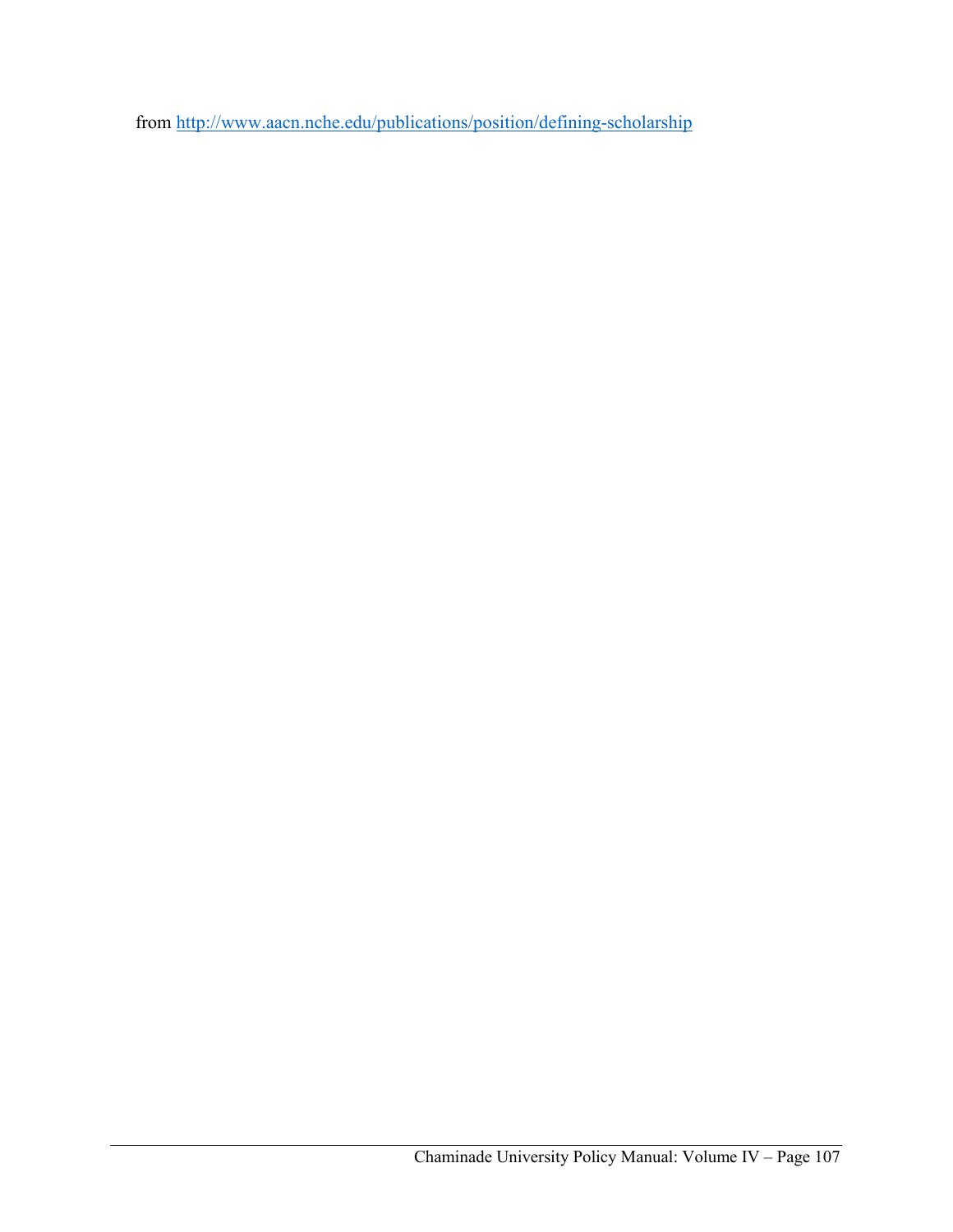# **APPENDIX 4.6.2.1 Suggested Timeline for Rank and Tenure**

| Date                 | <b>Action</b>                                                         | Reference               |
|----------------------|-----------------------------------------------------------------------|-------------------------|
| <b>August 16</b>     | Office of the Provost informs those eligible of their eligibility.    | 4.6.1(1)                |
| September 1          | Those who intend to apply for Promotion and/or Tenure make their      | 4.6.1(2)                |
|                      | intent known to Dean and Provost.                                     |                         |
|                      | Office of the Provost will prepare a list from the requests and       | 4.6.1(2)                |
|                      | forward it to the Chair of the Rank and Tenure Committee, the         |                         |
|                      | Library Director and the Divisional Deans. Office of the Provost      |                         |
|                      | also informs those who intend to apply that they are to prepare a     |                         |
|                      | Portfolio and update their Dossier by the deadline. (Failure to do so |                         |
|                      | will be interpreted as notice of intent not to pursue candidacy.)     |                         |
| September 30         | If the Rank and Tenure Committee has not elected a Chair within 30    | <b>Bylaws</b><br>Senate |
|                      | days of the start of the semester, the Chair is appointed by the      | Article V Section 5     |
|                      | President of the Faculty Senate.                                      |                         |
| November 1           | Academic Dossiers are updated and Faculty Portfolios are submitted    | 4.6.1(3)                |
|                      | to the Chair of the Rank and Tenure Committee.                        |                         |
| November 5           | The Library Director and the Divisional Deans solicit written         | 4.6.2(1)                |
|                      | recommendations from their faculty.                                   |                         |
| December 1           | All divisional faculty letters are returned to Dean                   |                         |
| December 10          | Divisional Dean forwards the recommendations of faculty and           | 4.6.4(3)                |
|                      | his/her own recommendation to the Chair of the Rank and Tenure        |                         |
|                      | Committee and Provost. All letters in the dossier are available to    |                         |
|                      | the candidate for review.                                             |                         |
| March 10             | Chair of the Rank and Tenure Committee sends its recommendation       | 4.6.3(2)                |
|                      | and report to the Provost and to the candidate.                       |                         |
| April 1              | Provost sends final written recommendation to the candidate and to    | 4.6.3(3)                |
|                      | the President along with the Rank and Tenure Committee's              |                         |
|                      | recommendation.                                                       |                         |
| April 5              | President informs the candidate of the decision. If it is favorable,  | 4.6.3(4)                |
|                      | the recommendation is sent to the Academic Affairs Committee of       |                         |
|                      | the Board and the Full Board for approval.                            |                         |
| Last Friday of April | Meeting of the Board of Regents                                       |                         |
| May $1*$             | Candidate is formally notified of the action of the Board             |                         |

\* In the case that an applicant is in the last year of eligibility for tenure (see Section 4.7.2.5), if tenure is not awarded a terminal contract will be issued at this time. "Faculty members who are not granted tenure by the beginning of their seventh year of pre-tenure will be given a terminal Term Contract for a one-year period." Note that the Handbook makes this exception to the ordinary provision of notice date of nonrenewal of ranked faculty of May 1.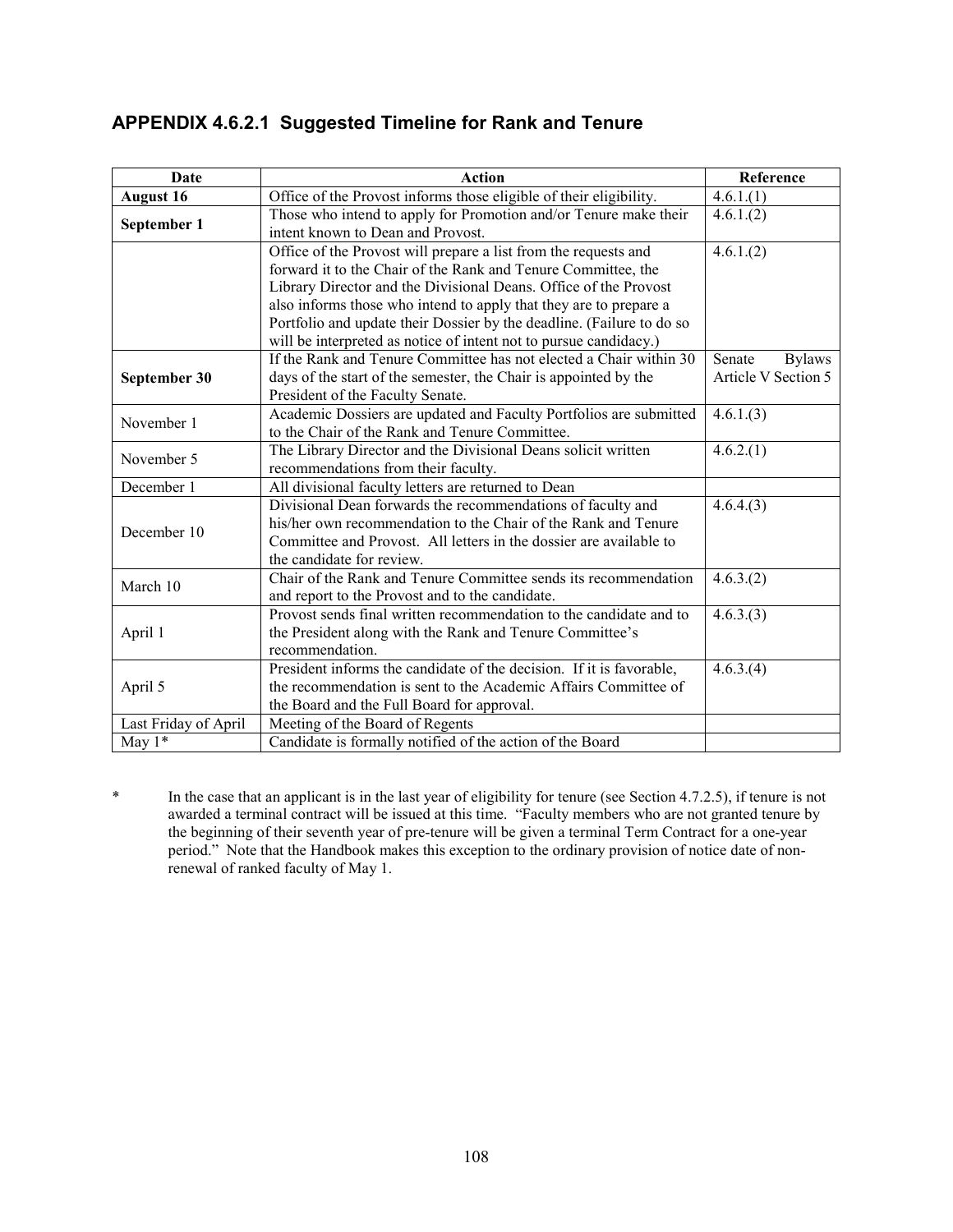# **APPENDIX 4.9.12.1 Statement on Professional Ethics**

The statement which follows, a revision of a statement originally adopted in 1966, was approved by the Association's Committee B on Professional Ethics, adopted by the Association's Council in June 1987, and endorsed by the Seventy-third Annual Meeting.

### **INTRODUCTION**

From its inception, the American Association of University Professors has recognized that membership in the academic profession carries with it special responsibilities. The Association has consistently affirmed these responsibilities in major policy statements, providing guidance to professors in such matters as their utterances as citizens, the exercise of their responsibilities to students and colleagues, and their conduct when resigning from an institution or when undertaking sponsored research. The Statement on Professional Ethics that follows sets forth those general standards that serve as a reminder of the variety of responsibilities assumed by all members of the profession.

In the enforcement of ethical standards, the academic profession differs from those of law and medicine, whose associations act to ensure the integrity of members engaged in private practice. In the academic profession the individual institution of higher learning provides this assurance and so should normally handle questions concerning propriety of conduct within its own framework by reference to a faculty group. The Association supports such local action and stands ready, through the general secretary and Committee B, to counsel with members of the academic community concerning questions of professional ethics and to inquire into complaints when local consideration is impossible or inappropriate. If the alleged offense is deemed sufficiently serious to raise the possibility of adverse action, the procedures should be in accordance with the 1940 Statement of Principles on Academic Freedom and Tenure, the 1958 Statement on Procedural Standards in Faculty Dismissal Proceedings, or the applicable provisions of the Association's Recommended Institutional Regulations on Academic Freedom and Tenure.

### THE STATEMENT

- I. Professors, guided by a deep conviction of the worth and dignity of the advancement of knowledge, recognize the special responsibilities placed upon them. Their primary responsibility to their subject is to seek and to state the truth as they see it. To this end professors devote their energies to developing and improving their scholarly competence. They accept the obligation to exercise critical self-discipline and judgment in using, extending, and transmitting knowledge. They practice intellectual honesty. Although professors may follow subsidiary interests, these interests must never seriously hamper or compromise their freedom of inquiry.
- II. As teachers, professors encourage the free pursuit of learning in their students. They hold before them the best scholarly and ethical standards of their discipline. Professors demonstrate respect for students as individuals and adhere to their proper roles as intellectual guides and counselors. Professors make every reasonable effort to foster honest academic conduct and to ensure that their evaluations of students reflect each student's true merit. They respect the confidential nature of the relationship between professor and student. They avoid any exploitation, harassment, or discriminatory treatment of students.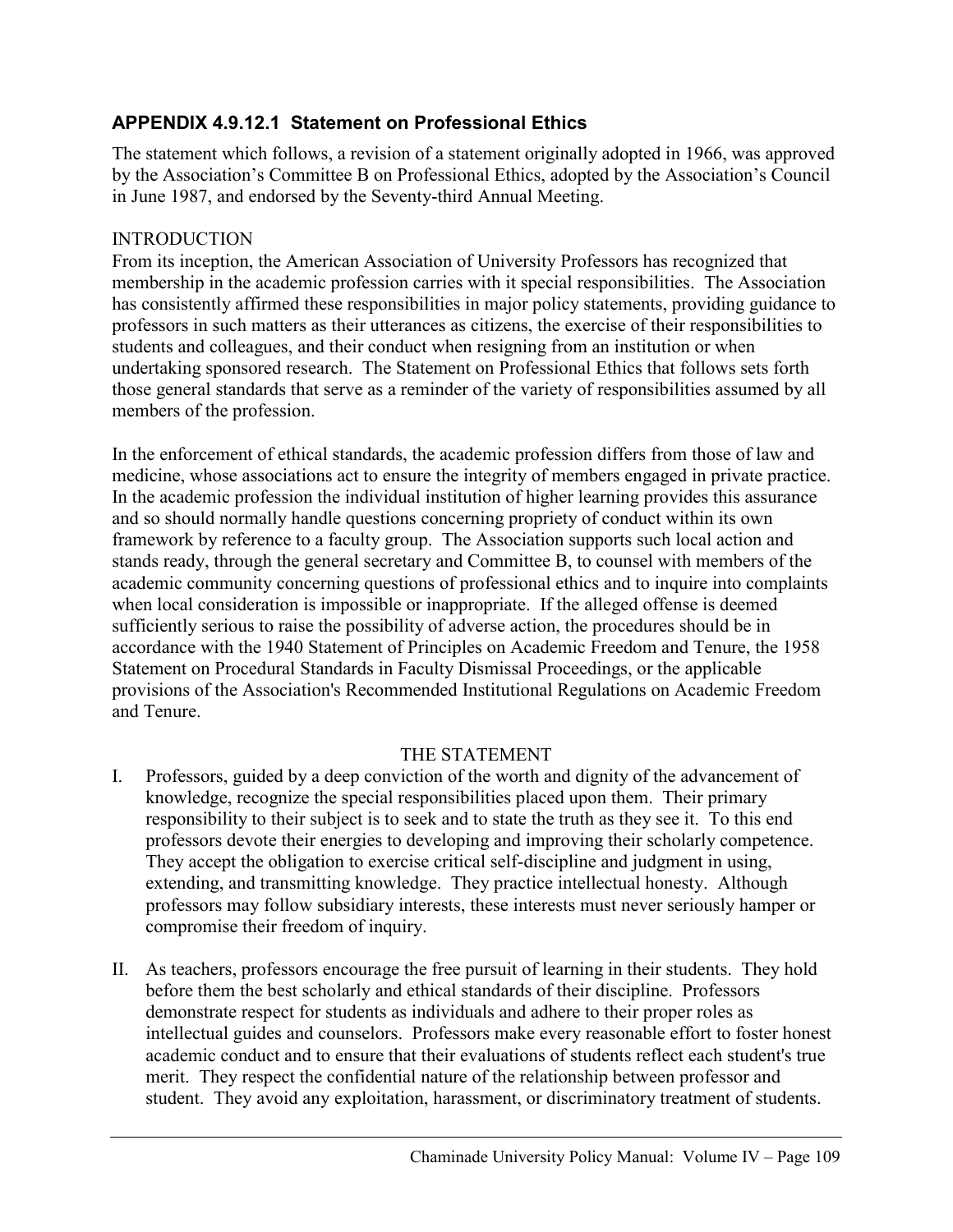They acknowledge significant academic or scholarly assistance from them. They protect their academic freedom.

- III. As colleagues, professors have obligations that derive from common membership in the community of scholars. Professors do not discriminate against or harass colleagues. They respect and defend the free inquiry of associates. In the exchange of criticism and ideas professors show due respect for the opinions of others. Professors acknowledge academic debt and strive to be objective in their professional judgment of colleagues. Professors accept their share of faculty responsibilities for the governance of their institution.
- IV. As members of an academic institution, professors seek above all to be effective teachers and scholars. Although professors observe the stated regulations of the institution, provided the regulations do not contravene academic freedom, they maintain their right to criticize and seek revision. Professors give due regard to their paramount responsibilities within their institution in determining the amount and character of work done outside it. When considering the interruption or termination of their service, professors recognize the effect of their decision upon the program of the institution and give due notice of their intentions.
- V. As members of their community, professors have the rights and obligations of other citizens. Professors measure the urgency of these obligations in the light of their responsibilities to their subject, to their students, to their profession, and to their institution. When they speak or act as private persons they avoid creating the impression of speaking or acting for their college or university. As citizens engaged in a profession that depends upon freedom for its health and integrity, professors have a particular obligation to promote conditions of free inquiry and to further public understanding of academic freedom.